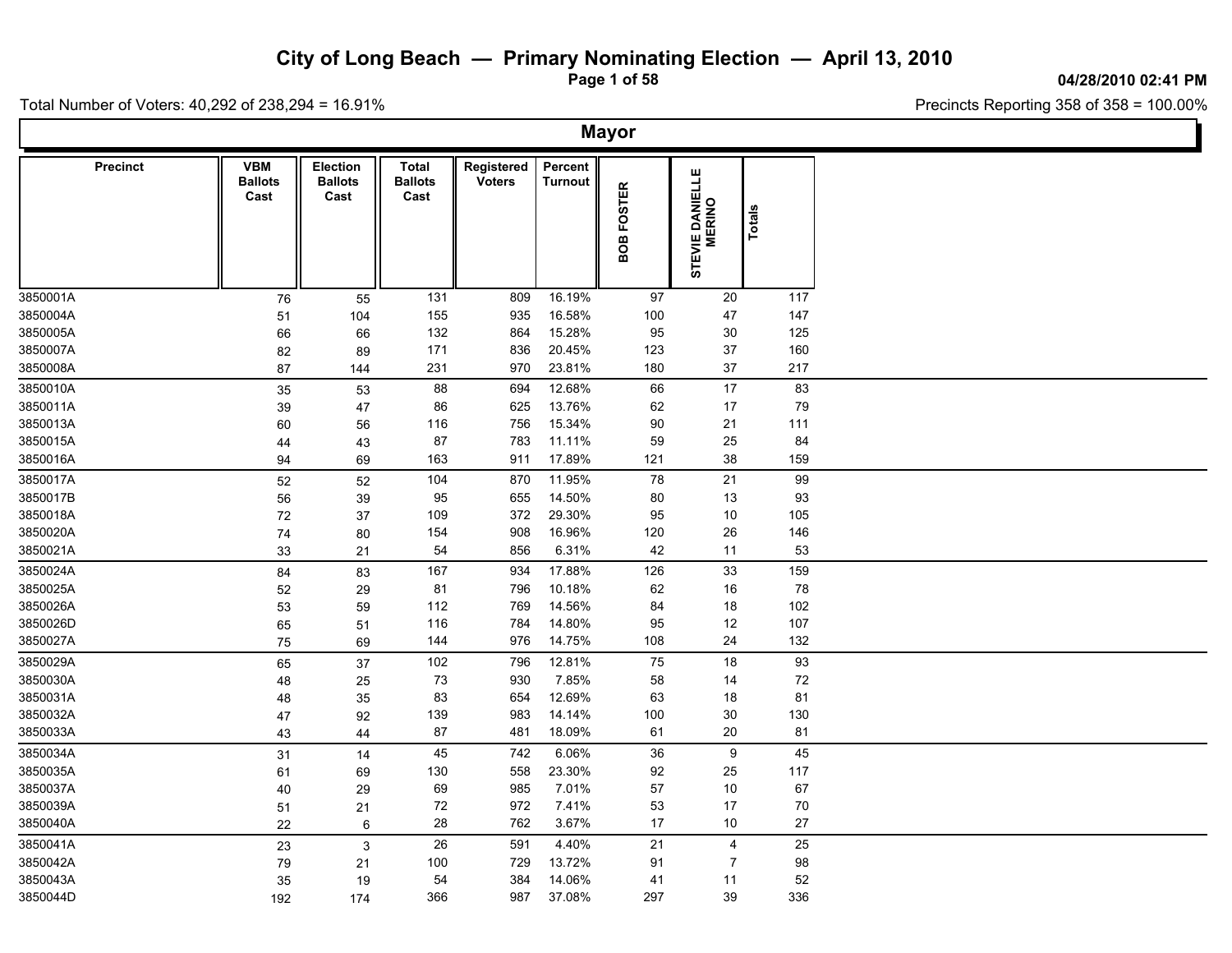**Page 2 of 58**

**04/28/2010 02:41 PM**

Ъ.

Total Number of Voters: 40,292 of 238,294 = 16.91%

Г

|                 | <b>Mayor</b>                         |                                           |                                 |                             |                           |            |                           |        |  |  |  |  |  |  |
|-----------------|--------------------------------------|-------------------------------------------|---------------------------------|-----------------------------|---------------------------|------------|---------------------------|--------|--|--|--|--|--|--|
| <b>Precinct</b> | <b>VBM</b><br><b>Ballots</b><br>Cast | <b>Election</b><br><b>Ballots</b><br>Cast | Total<br><b>Ballots</b><br>Cast | Registered<br><b>Voters</b> | Percent<br><b>Turnout</b> | BOB FOSTER | STEVIE DANIELLE<br>MERINO | Totals |  |  |  |  |  |  |
| 3850045B        | 34                                   | 23                                        | 57                              | 401                         | 14.21%                    | 41         | 14                        | 55     |  |  |  |  |  |  |
| 3850045H        | 33                                   | 29                                        | 62                              | 498                         | 12.45%                    | 48         | 12                        | 60     |  |  |  |  |  |  |
| 3850047A        | 25                                   | 24                                        | 49                              | 818                         | 5.99%                     | 41         | $\overline{7}$            | 48     |  |  |  |  |  |  |
| 3850048A        | 56                                   | 37                                        | 93                              | 644                         | 14.44%                    | 74         | 14                        | 88     |  |  |  |  |  |  |
| 3850049A        | 38                                   | 31                                        | 69                              | 888                         | 7.77%                     | 53         | 11                        | 64     |  |  |  |  |  |  |
| 3850051A        | 51                                   | 44                                        | 95                              | 412                         | 23.06%                    | 81         | 10                        | 91     |  |  |  |  |  |  |
| 3850051C        | 110                                  | 100                                       | 210                             | 697                         | 30.13%                    | 180        | 23                        | 203    |  |  |  |  |  |  |
| 3850052A        | 122                                  | 60                                        | 182                             | 830                         | 21.93%                    | 132        | 34                        | 166    |  |  |  |  |  |  |
| 3850053A        | 100                                  | 44                                        | 144                             | 953                         | 15.11%                    | 127        | 13                        | 140    |  |  |  |  |  |  |
| 3850055A        | 89                                   | 49                                        | 138                             | 894                         | 15.44%                    | 117        | 15                        | 132    |  |  |  |  |  |  |
| 3850057A        | 80                                   | 66                                        | 146                             | 935                         | 15.61%                    | 110        | 32                        | 142    |  |  |  |  |  |  |
| 3850058A        | 55                                   | 34                                        | 89                              | 920                         | 9.67%                     | 70         | 14                        | 84     |  |  |  |  |  |  |
| 3850059A        | 50                                   | 26                                        | 76                              | 885                         | 8.59%                     | 61         | 14                        | 75     |  |  |  |  |  |  |
| 3850060A        | 36                                   | 33                                        | 69                              | 1,012                       | 6.82%                     | 53         | 14                        | 67     |  |  |  |  |  |  |
| 3850065A        | 138                                  | 65                                        | 203                             | 901                         | 22.53%                    | 164        | 29                        | 193    |  |  |  |  |  |  |
| 3850067A        | 94                                   | 77                                        | 171                             | 708                         | 24.15%                    | 136        | 29                        | 165    |  |  |  |  |  |  |
| 3850067B        | 117                                  | 94                                        | 211                             | 667                         | 31.63%                    | 169        | 22                        | 191    |  |  |  |  |  |  |
| 3850069A        | 86                                   | 62                                        | 148                             | 603                         | 24.54%                    | 126        | 16                        | 142    |  |  |  |  |  |  |
| 3850069C        | 9                                    | 5                                         | 14                              | 250                         | 5.60%                     | 10         | $\overline{1}$            | 11     |  |  |  |  |  |  |
| 3850070A        | 110                                  | 81                                        | 191                             | 883                         | 21.63%                    | 162        | 17                        | 179    |  |  |  |  |  |  |
| 3850071A        | 90                                   | 135                                       | 225                             | 765                         | 29.41%                    | 177        | 37                        | 214    |  |  |  |  |  |  |
| 3850072A        | 56                                   | 32                                        | 88                              | 715                         | 12.31%                    | 77         | 8                         | 85     |  |  |  |  |  |  |
| 3850075A        | 89                                   | 57                                        | 146                             | 880                         | 16.59%                    | 123        | 18                        | 141    |  |  |  |  |  |  |
| 3850076A        | 110                                  | 66                                        | 176                             | 917                         | 19.19%                    | 132        | 28                        | 160    |  |  |  |  |  |  |
| 3850080A        | 64                                   | 63                                        | 127                             | 476                         | 26.68%                    | 105        | 13                        | 118    |  |  |  |  |  |  |
| 3850081A        | $77\,$                               | 99                                        | 176                             | 513                         | 34.31%                    | 133        | 26                        | 159    |  |  |  |  |  |  |
| 3850082A        | $97\,$                               | 100                                       | 197                             | 686                         | 28.72%                    | 149        | 37                        | 186    |  |  |  |  |  |  |
| 3850084A        | 143                                  | 137                                       | 280                             | 799                         | 35.04%                    | 236        | 29                        | 265    |  |  |  |  |  |  |
| 3850084H        | 123                                  | 105                                       | 228                             | 744                         | 30.65%                    | 173        | 29                        | 202    |  |  |  |  |  |  |
| 3850085B        | 82                                   | 111                                       | 193                             | 493                         | 39.15%                    | 161        | 19                        | 180    |  |  |  |  |  |  |
| 3850088A        | 48                                   | 34                                        | 82                              | 534                         | 15.36%                    | 57         | 19                        | 76     |  |  |  |  |  |  |
| 3850089A        | 16                                   | 10                                        | 26                              | 267                         | 9.74%                     | 25         | $\overline{1}$            | 26     |  |  |  |  |  |  |
| 3850089D        | 39                                   | 28                                        | 67                              | 408                         | 16.42%                    | 48         | 14                        | 62     |  |  |  |  |  |  |
| 3850091A        | 34                                   | 12                                        | 46                              | 801                         | 5.74%                     | 34         | 10                        | 44     |  |  |  |  |  |  |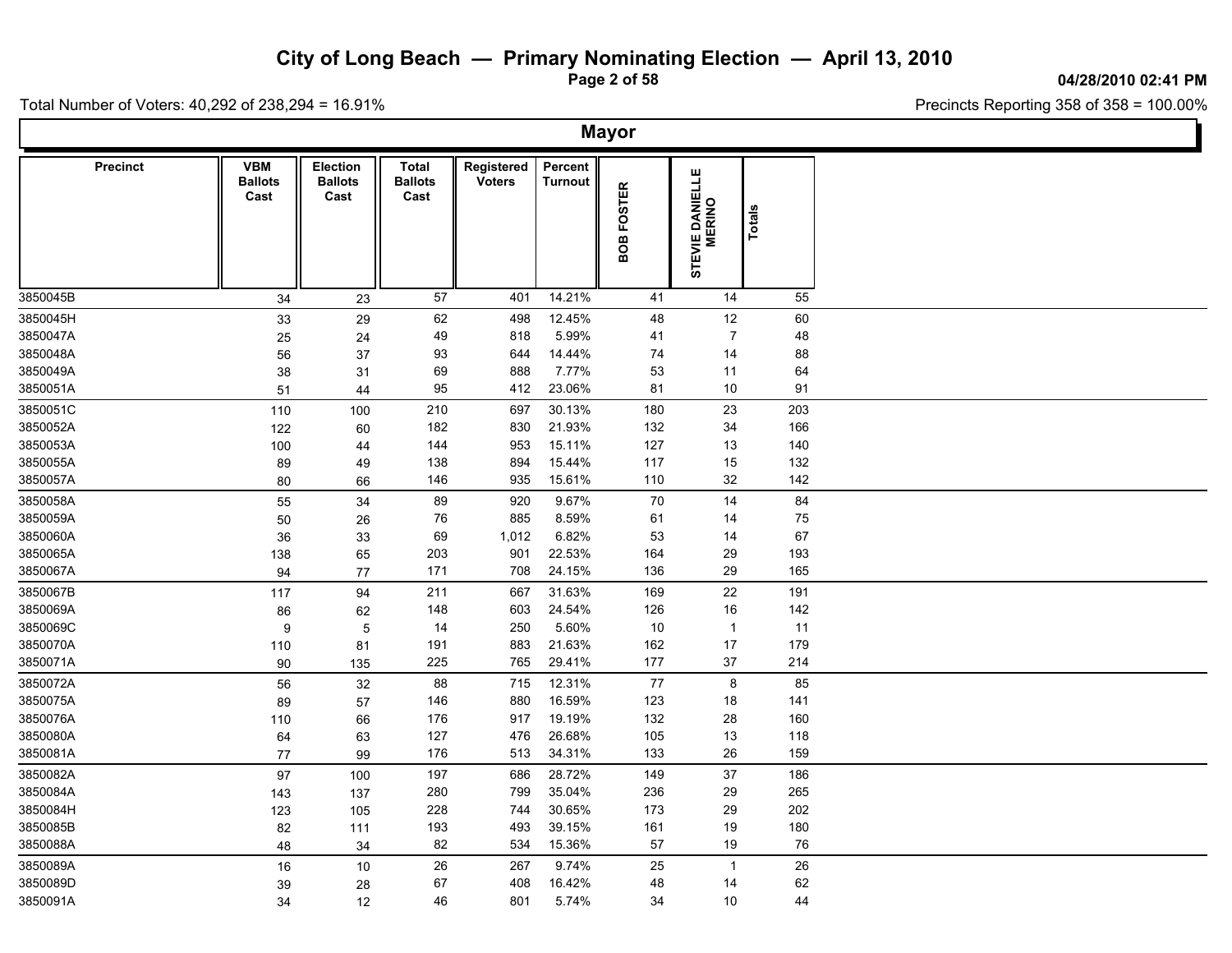**Page 3 of 58**

**04/28/2010 02:41 PM**

Total Number of Voters: 40,292 of 238,294 = 16.91%

|                 |                                      |                                    |                                        |                             |                           | <b>Mayor</b>         |                           |        |  |
|-----------------|--------------------------------------|------------------------------------|----------------------------------------|-----------------------------|---------------------------|----------------------|---------------------------|--------|--|
| <b>Precinct</b> | <b>VBM</b><br><b>Ballots</b><br>Cast | Election<br><b>Ballots</b><br>Cast | <b>Total</b><br><b>Ballots</b><br>Cast | Registered<br><b>Voters</b> | Percent<br><b>Turnout</b> | <b>FOSTER</b><br>80B | STEVIE DANIELLE<br>MERINO | Totals |  |
| 3850092A        | 60                                   | 126                                | 186                                    | 849                         | 21.91%                    | 158                  | 19                        | 177    |  |
| 3850093A        | 67                                   | 29                                 | 96                                     | 647                         | 14.84%                    | 79                   | 17                        | 96     |  |
| 3850097A        | 78                                   | 101                                | 179                                    | 952                         | 18.80%                    | 136                  | 21                        | 157    |  |
| 3850099A        | 58                                   | 108                                | 166                                    | 948                         | 17.51%                    | 131                  | 23                        | 154    |  |
| 3850100A        | 40                                   | 67                                 | 107                                    | 704                         | 15.20%                    | 87                   | 15                        | 102    |  |
| 3850101A        | 76                                   | 109                                | 185                                    | 885                         | 20.90%                    | 160                  | 18                        | 178    |  |
| 3850102A        | 25                                   | 34                                 | 59                                     | 811                         | 7.27%                     | 45                   | 13                        | 58     |  |
| 3850103A        | 78                                   | 100                                | 178                                    | 903                         | 19.71%                    | 141                  | 28                        | 169    |  |
| 3850108A        | 92                                   | 10                                 | 102                                    | 683                         | 14.93%                    | 83                   | 14                        | 97     |  |
| 3850110A        | 57                                   | 38                                 | 95                                     | 727                         | 13.07%                    | 72                   | 23                        | 95     |  |
| 3850113A        | 19                                   | 6                                  | 25                                     | 293                         | 8.53%                     | 20                   | $\overline{5}$            | 25     |  |
| 3850115A        | 21                                   | 15                                 | $36\,$                                 | 404                         | 8.91%                     | 27                   | 8                         | 35     |  |
| 3850116A        | $30\,$                               | 12                                 | 42                                     | 281                         | 14.95%                    | 32                   | 8                         | 40     |  |
| 3850117A        | 42                                   | 27                                 | 69                                     | 966                         | 7.14%                     | 55                   | 14                        | 69     |  |
| 3850118A        | 17                                   | $\boldsymbol{2}$                   | 19                                     | 434                         | 4.38%                     | $16\,$               | $\overline{c}$            | 18     |  |
| 3850120A        | 111                                  | 99                                 | 210                                    | 675                         | 31.11%                    | 155                  | 37                        | 192    |  |
| 3850120B        | 115                                  | 75                                 | 190                                    | 599                         | 31.72%                    | 152                  | 27                        | 179    |  |
| 3850121A        | 24                                   | 20                                 | 44                                     | 367                         | 11.99%                    | 32                   | 11                        | 43     |  |
| 3850122A        | 59                                   | 15                                 | 74                                     | 568                         | 13.03%                    | 61                   | 12                        | 73     |  |
| 3850123A        | 20                                   | 18                                 | 38                                     | 437                         | 8.70%                     | 32                   | $\overline{c}$            | 34     |  |
| 3850124A        | 80                                   | 77                                 | 157                                    | 882                         | 17.80%                    | 127                  | 23                        | 150    |  |
| 3850126A        | 32                                   | 31                                 | 63                                     | 527                         | 11.95%                    | 47                   | 13                        | 60     |  |
| 3850128A        | 27                                   | 16                                 | 43                                     | 538                         | 7.99%                     | 34                   | $\bf 8$                   | 42     |  |
| 3850133A        | 39                                   | 24                                 | 63                                     | 832                         | 7.57%                     | 45                   | 16                        | 61     |  |
| 3850134A        | 28                                   | 18                                 | 46                                     | 905                         | 5.08%                     | 35                   | 9                         | 44     |  |
| 3850135A        | 55                                   | 16                                 | 71                                     | 751                         | 9.45%                     | 54                   | 15                        | 69     |  |
| 3850137A        | 43                                   | 36                                 | 79                                     | 910                         | 8.68%                     | 67                   | 6                         | 73     |  |
| 3850138A        | 38                                   | 30                                 | 68                                     | 836                         | 8.13%                     | 65                   | 3                         | 68     |  |
| 3850145A        | 20                                   | 17                                 | 37                                     | 779                         | 4.75%                     | 26                   | $\boldsymbol{9}$          | 35     |  |
| 3850146A        | 52                                   | 20                                 | 72                                     | 947                         | 7.60%                     | 57                   | 13                        | 70     |  |
| 3850147B        | 66                                   | 38                                 | 104                                    | 731                         | 14.23%                    | 82                   | 21                        | 103    |  |
| 3850149A        | 49                                   | 32                                 | 81                                     | 908                         | 8.92%                     | 55                   | 24                        | 79     |  |
| 3850151A        | 17                                   | 18                                 | 35                                     | 487                         | 7.19%                     | 30                   | 4                         | 34     |  |
| 3850151C        | 14                                   | 44                                 | 58                                     | 418                         | 13.88%                    | 48                   | $\overline{7}$            | 55     |  |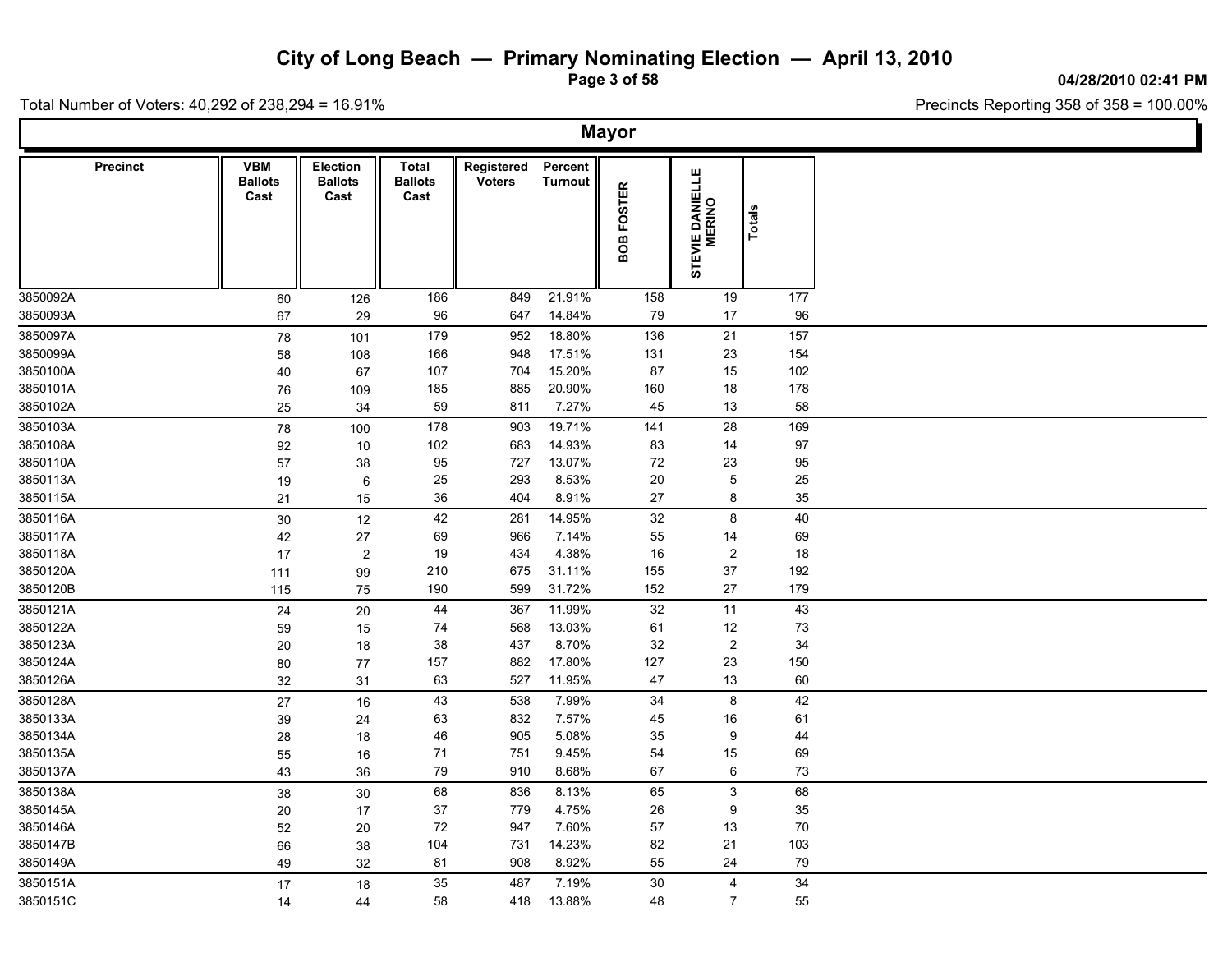**Page 4 of 58**

**04/28/2010 02:41 PM**

Total Number of Voters: 40,292 of 238,294 = 16.91%

|                 |                                      |                                           |                                        |                             |                           | <b>Mayor</b>                      |                           |        |  |
|-----------------|--------------------------------------|-------------------------------------------|----------------------------------------|-----------------------------|---------------------------|-----------------------------------|---------------------------|--------|--|
| <b>Precinct</b> | <b>VBM</b><br><b>Ballots</b><br>Cast | <b>Election</b><br><b>Ballots</b><br>Cast | <b>Total</b><br><b>Ballots</b><br>Cast | Registered<br><b>Voters</b> | Percent<br><b>Turnout</b> | <b>FOSTER</b><br>BOB <sub>I</sub> | STEVIE DANIELLE<br>MERINO | Totals |  |
| 3850152A        | 54                                   | 30                                        | 84                                     | 624                         | 13.46%                    | 63                                | 19                        | 82     |  |
| 3850153A        | 65                                   | 53                                        | 118                                    | 619                         | 19.06%                    | 93                                | 17                        | 110    |  |
| 3850154A        | $17\,$                               | 13                                        | 30                                     | 371                         | 8.09%                     | 28                                | $\overline{2}$            | 30     |  |
| 3850154B        | 17                                   | 12                                        | 29                                     | 407                         | 7.13%                     | 23                                | 6                         | 29     |  |
| 3850156A        | 13                                   | 8                                         | 21                                     | 278                         | 7.55%                     | 16                                | 4                         | 20     |  |
| 3850156B        | 51                                   | 33                                        | 84                                     | 793                         | 10.59%                    | $72\,$                            | 11                        | 83     |  |
| 3850156C        | 17                                   | 14                                        | 31                                     | 376                         | 8.24%                     | 24                                | $\overline{7}$            | 31     |  |
| 3850157B        | 30                                   | 23                                        | 53                                     | 515                         | 10.29%                    | 35                                | 17                        | 52     |  |
| 3850158A        | $\boldsymbol{9}$                     | 11                                        | $20\,$                                 | 318                         | 6.29%                     | 9                                 | 11                        | 20     |  |
| 3850158B        | $26\,$                               | 6                                         | 32                                     | 503                         | 6.36%                     | 23                                | 9                         | 32     |  |
| 3850159A        | 29                                   | 10                                        | 39                                     | 670                         | 5.82%                     | 30                                | $\,$ 5 $\,$               | 35     |  |
| 3850163A        | 38                                   | 14                                        | 52                                     | 548                         | 9.49%                     | 40                                | 11                        | 51     |  |
| 3850164A        | 52                                   | 25                                        | 77                                     | 851                         | 9.05%                     | 57                                | 17                        | 74     |  |
| 3850166A        | 16                                   | 28                                        | 44                                     | 305                         | 14.43%                    | 28                                | 13                        | 41     |  |
| 3850166B        | 78                                   | 28                                        | 106                                    | 927                         | 11.43%                    | 82                                | 21                        | 103    |  |
| 3850170A        | 28                                   | 22                                        | 50                                     | 950                         | 5.26%                     | 41                                | $\,$ 5 $\,$               | 46     |  |
| 3850171A        | 35                                   | 13                                        | 48                                     | 807                         | 5.95%                     | 38                                | $\overline{7}$            | 45     |  |
| 3850173A        | 46                                   | 38                                        | 84                                     | 483                         | 17.39%                    | 60                                | 23                        | 83     |  |
| 3850175A        | 36                                   | 47                                        | 83                                     | 624                         | 13.30%                    | 65                                | 12                        | 77     |  |
| 3850178A        | 56                                   | 25                                        | 81                                     | 725                         | 11.17%                    | 59                                | 17                        | 76     |  |
| 3850179A        | 140                                  | 34                                        | 174                                    | 930                         | 18.71%                    | 152                               | 18                        | 170    |  |
| 3850183A        | 105                                  | 50                                        | 155                                    | 861                         | 18.00%                    | 128                               | 20                        | 148    |  |
| 3850184A        | 82                                   | 32                                        | 114                                    | 771                         | 14.79%                    | 97                                | 11                        | 108    |  |
| 3850185A        | 54                                   | 42                                        | 96                                     | 908                         | 10.57%                    | 74                                | 22                        | 96     |  |
| 3850187A        | 107                                  | 81                                        | 188                                    | 823                         | 22.84%                    | 153                               | 22                        | 175    |  |
| 3850190A        | 50                                   | 94                                        | 144                                    | 642                         | 22.43%                    | 120                               | 14                        | 134    |  |
| 3850191A        | 54                                   | 35                                        | 89                                     | 265                         | 33.58%                    | 74                                | 15                        | 89     |  |
| 3850198A        | 88                                   | 51                                        | 139                                    | 710                         | 19.58%                    | 116                               | 17                        | 133    |  |
| 3850199A        | 90                                   | 22                                        | 112                                    | 563                         | 19.89%                    | 93                                | 15                        | 108    |  |
| 3850201A        | 115                                  | 39                                        | 154                                    | 783                         | 19.67%                    | 124                               | 27                        | 151    |  |
| 3850202A        | 78                                   | 28                                        | 106                                    | 756                         | 14.02%                    | 84                                | 17                        | 101    |  |
| 3850204A        | 56                                   | 26                                        | 82                                     | 676                         | 12.13%                    | 54                                | 23                        | 77     |  |
| 3850207A        | 273                                  | 84                                        | 357                                    | 960                         | 37.19%                    | 310                               | 25                        | 335    |  |
| 3850209A        | 81                                   | 62                                        | 143                                    | 660                         | 21.67%                    | 122                               | 17                        | 139    |  |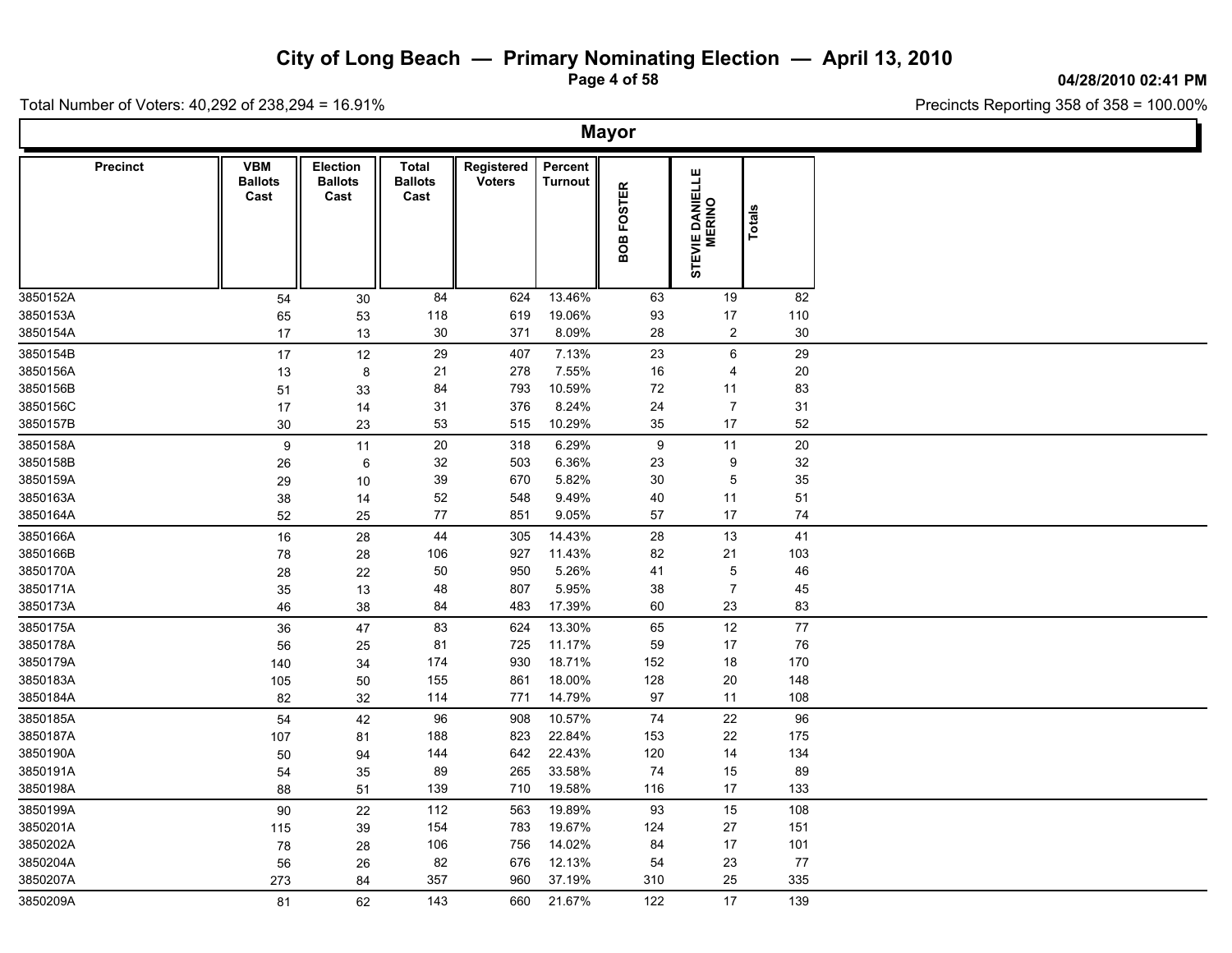**Page 5 of 58**

**04/28/2010 02:41 PM**

Ъ.

Total Number of Voters: 40,292 of 238,294 = 16.91%

Г

| <b>Mayor</b>    |                                      |                                           |                                 |                             |                    |            |                           |        |  |  |  |  |  |
|-----------------|--------------------------------------|-------------------------------------------|---------------------------------|-----------------------------|--------------------|------------|---------------------------|--------|--|--|--|--|--|
| <b>Precinct</b> | <b>VBM</b><br><b>Ballots</b><br>Cast | <b>Election</b><br><b>Ballots</b><br>Cast | Total<br><b>Ballots</b><br>Cast | Registered<br><b>Voters</b> | Percent<br>Turnout | BOB FOSTER | STEVIE DANIELLE<br>MERINO | Totals |  |  |  |  |  |
| 3850210A        | 97                                   | 47                                        | 144                             | 691                         | 20.84%             | 111        | 23                        | 134    |  |  |  |  |  |
| 3850211A        | 44                                   | 32                                        | 76                              | 720                         | 10.56%             | 56         | 19                        | 75     |  |  |  |  |  |
| 3850212A        | 60                                   | 60                                        | 120                             | 821                         | 14.62%             | 100        | 19                        | 119    |  |  |  |  |  |
| 3850213A        | 169                                  | 73                                        | 242                             | 857                         | 28.24%             | 198        | 35                        | 233    |  |  |  |  |  |
| 3850216A        | 72                                   | 86                                        | 158                             | 500                         | 31.60%             | 125        | 22                        | 147    |  |  |  |  |  |
| 3850218A        | 132                                  | 98                                        | 230                             | 661                         | 34.80%             | 198        | $20\,$                    | 218    |  |  |  |  |  |
| 3850219A        | 62                                   | 43                                        | 105                             | 527                         | 19.92%             | 85         | 8                         | 93     |  |  |  |  |  |
| 3850223A        | 121                                  | 118                                       | 239                             | 974                         | 24.54%             | 194        | 33                        | 227    |  |  |  |  |  |
| 3850224A        | 39                                   | 14                                        | 53                              | 466                         | 11.37%             | 33         | 18                        | 51     |  |  |  |  |  |
| 3850224B        | 29                                   | 19                                        | 48                              | 546                         | 8.79%              | 38         | 8                         | 46     |  |  |  |  |  |
| 3850227A        | 58                                   | 22                                        | 80                              | 854                         | 9.37%              | 64         | 12                        | 76     |  |  |  |  |  |
| 3850229A        | 66                                   | 28                                        | 94                              | 717                         | 13.11%             | 71         | $18$                      | 89     |  |  |  |  |  |
| 3850236A        | 33                                   | 15                                        | 48                              | 696                         | 6.90%              | $39\,$     | 9                         | 48     |  |  |  |  |  |
| 3850238A        | 41                                   | 24                                        | 65                              | 672                         | 9.67%              | 56         | 8                         | 64     |  |  |  |  |  |
| 3850238B        | 52                                   | 17                                        | 69                              | 571                         | 12.08%             | 59         | $\overline{7}$            | 66     |  |  |  |  |  |
| 3850239A        | 72                                   | 26                                        | 98                              | 731                         | 13.41%             | 72         | 22                        | 94     |  |  |  |  |  |
| 3850240A        | 49                                   | 21                                        | 70                              | 297                         | 23.57%             | 54         | 13                        | 67     |  |  |  |  |  |
| 3850242A        | 40                                   | 20                                        | 60                              | 411                         | 14.60%             | 49         | 8                         | 57     |  |  |  |  |  |
| 3850243A        | $\overline{7}$                       | 9                                         | 16                              | 265                         | 6.04%              | 15         | $\mathbf{1}$              | 16     |  |  |  |  |  |
| 3850244A        | 108                                  | 45                                        | 153                             | 792                         | 19.32%             | 124        | 19                        | 143    |  |  |  |  |  |
| 3850248A        | 60                                   | 38                                        | 98                              | 725                         | 13.52%             | 79         | 18                        | 97     |  |  |  |  |  |
| 3850249A        | 42                                   | 27                                        | 69                              | 873                         | 7.90%              | 60         | $\bf 8$                   | 68     |  |  |  |  |  |
| 3850251A        | 52                                   | 59                                        | 111                             | 823                         | 13.49%             | 87         | 21                        | 108    |  |  |  |  |  |
| 3850254A        | 229                                  | 125                                       | 354                             | 863                         | 41.02%             | 303        | 34                        | 337    |  |  |  |  |  |
| 3850255A        | 224                                  | 73                                        | 297                             | 881                         | 33.71%             | 263        | $20\,$                    | 283    |  |  |  |  |  |
| 3850256A        | 113                                  | 70                                        | 183                             | 672                         | 27.23%             | 160        | 18                        | 178    |  |  |  |  |  |
| 3850257A        | 92                                   | 81                                        | 173                             | 516                         | 33.53%             | 140        | 26                        | 166    |  |  |  |  |  |
| 3850258A        | 195                                  | 108                                       | 303                             | 764                         | 39.66%             | 254        | 25                        | 279    |  |  |  |  |  |
| 3850259A        | 175                                  | 134                                       | 309                             | 726                         | 42.56%             | 265        | 34                        | 299    |  |  |  |  |  |
| 3850262A        | 164                                  | 97                                        | 261                             | 883                         | 29.56%             | 208        | 35                        | 243    |  |  |  |  |  |
| 3850264A        | 60                                   | 41                                        | 101                             | 782                         | 12.92%             | 79         | 15                        | 94     |  |  |  |  |  |
| 3850268A        | 90                                   | 105                                       | 195                             | 770                         | 25.32%             | 152        | 29                        | 181    |  |  |  |  |  |
| 3850270A        | 67                                   | 53                                        | 120                             | 823                         | 14.58%             | 100        | 13                        | 113    |  |  |  |  |  |
| 3850271A        | 120                                  | 104                                       | 224                             | 880                         | 25.45%             | 161        | 42                        | 203    |  |  |  |  |  |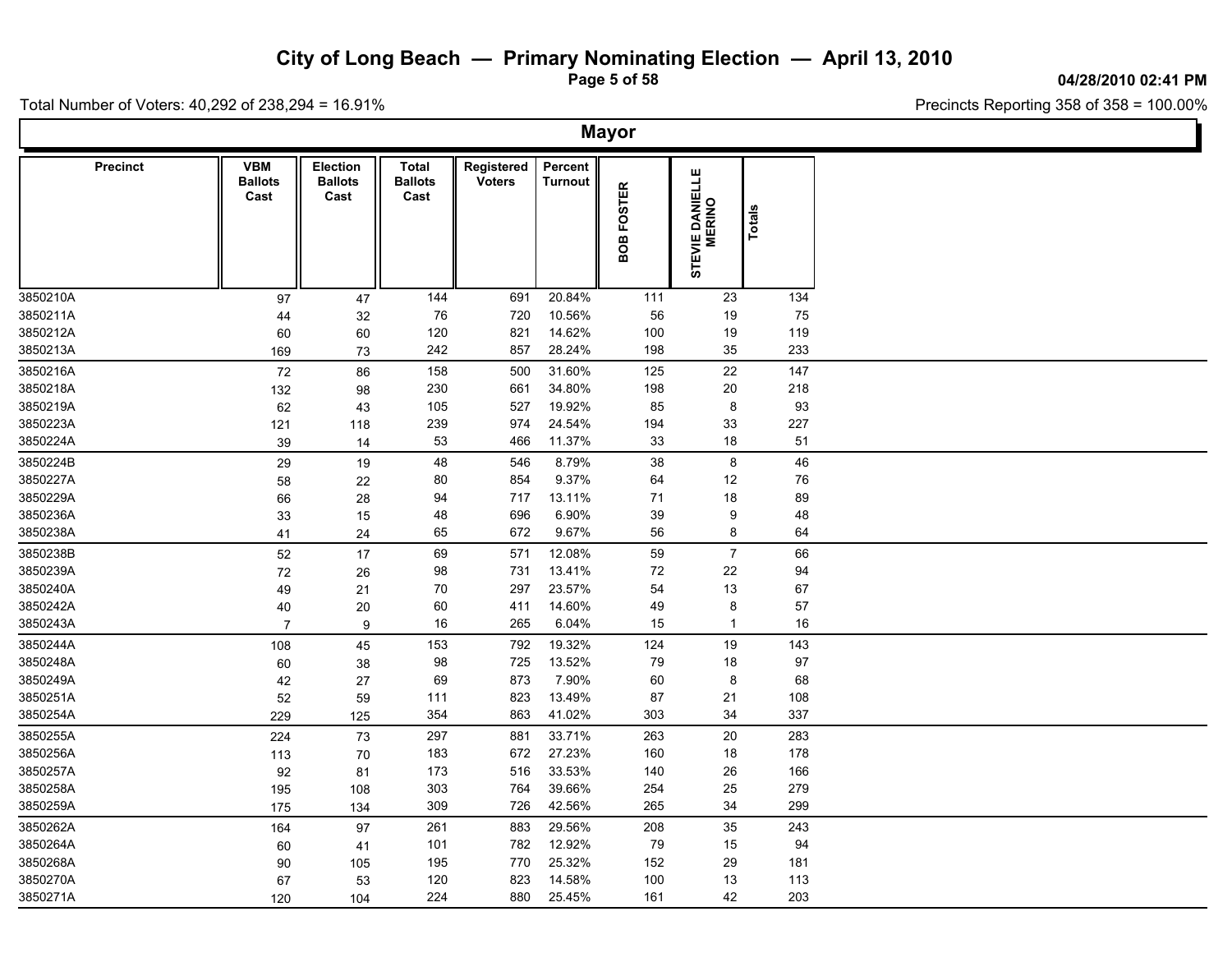**Page 6 of 58**

**04/28/2010 02:41 PM**

T

Total Number of Voters: 40,292 of 238,294 = 16.91%

 $\mathsf{L}$ 

| Percent<br><b>Precinct</b><br><b>VBM</b><br><b>Election</b><br>Total<br>Registered<br>STEVIE DANIELLE<br>MERINO<br><b>Ballots</b><br><b>Ballots</b><br><b>Ballots</b><br><b>Voters</b><br><b>Turnout</b><br>BOB FOSTER<br>Cast<br>Cast<br>Cast<br>Totals<br>19.66%<br>122<br>150<br>164<br>834<br>28<br>101<br>63<br>256<br>850<br>30.12%<br>205<br>36<br>241<br>145<br>111<br>29.50%<br>25<br>218<br>244<br>827<br>193<br>127<br>117<br>3850279A<br>500<br>31.40%<br>130<br>17<br>147<br>157<br>111<br>46<br>633<br>43.92%<br>13<br>269<br>278<br>256<br>152<br>126<br>187<br>41.19%<br>16<br>180<br>454<br>164<br>119<br>68<br>186<br>532<br>34.96%<br>177<br>142<br>35<br>115<br>71<br>608<br>26.97%<br>132<br>23<br>155<br>77<br>164<br>87<br>172<br>573<br>30.02%<br>140<br>21<br>161<br>107<br>65<br>226<br>242<br>29.66%<br>201<br>25<br>816<br>153<br>89<br>123<br>22.08%<br>13<br>117<br>557<br>104<br>42<br>81<br>260<br>647<br>40.19%<br>226<br>29<br>255<br>168<br>92<br>512<br>41.41%<br>199<br>212<br>188<br>11<br>128<br>84<br>825<br>18.06%<br>127<br>$16\,$<br>143<br>149<br>68<br>81<br>253<br>832<br>30.41%<br>202<br>33<br>235<br>164<br>89<br>27.76%<br>29<br>202<br>96<br>216<br>778<br>173<br>120<br>7.31%<br>59<br>61<br>834<br>47<br>12<br>33<br>28<br>32.16%<br>172<br>35<br>207<br>219<br>681<br>114<br>105<br>21.93%<br>643<br>116<br>21<br>137<br>77<br>141<br>64<br>163<br>767<br>21.25%<br>127<br>28<br>155<br>101<br>62<br>22.84%<br>154<br>159<br>696<br>133<br>21<br>86<br>73<br>19.04%<br>165<br>174<br>914<br>139<br>26<br>89<br>85<br>19.45%<br>149<br>766<br>108<br>$26\,$<br>134<br>94<br>55<br>34<br>232<br>920<br>25.22%<br>188<br>222<br>76<br>156<br>28.07%<br>234<br>242<br>862<br>193<br>41<br>168<br>74<br>24<br>153<br>144<br>801<br>19.10%<br>120<br>87<br>66<br>$177$<br>879<br>20.14%<br>143<br>27<br>170<br>111<br>66<br>22<br>439<br>5.01%<br>17<br>21<br>13<br>9<br>$\overline{4}$<br>19.30%<br>80<br>105<br>544<br>94<br>14<br>61<br>44<br>255<br>878<br>29.04%<br>204<br>38<br>242<br>165<br>90<br>185<br>20.88%<br>171<br>77<br>886<br>153<br>18<br>108<br>164<br>529<br>31.00%<br>134<br>22<br>156<br>79<br>85<br>27.73%<br>30<br>164<br>180<br>649<br>134<br>104<br>76 |          | <b>Mayor</b> |     |     |     |        |     |    |     |  |  |  |  |  |  |
|----------------------------------------------------------------------------------------------------------------------------------------------------------------------------------------------------------------------------------------------------------------------------------------------------------------------------------------------------------------------------------------------------------------------------------------------------------------------------------------------------------------------------------------------------------------------------------------------------------------------------------------------------------------------------------------------------------------------------------------------------------------------------------------------------------------------------------------------------------------------------------------------------------------------------------------------------------------------------------------------------------------------------------------------------------------------------------------------------------------------------------------------------------------------------------------------------------------------------------------------------------------------------------------------------------------------------------------------------------------------------------------------------------------------------------------------------------------------------------------------------------------------------------------------------------------------------------------------------------------------------------------------------------------------------------------------------------------------------------------------------------------------------------------------------------------------------------------------------------------------------------------------------------------------------------------------------------------------------------------------------------------------------------------------------------------------------------------------------------------------------------------------------------------------------------------------------------------------------------|----------|--------------|-----|-----|-----|--------|-----|----|-----|--|--|--|--|--|--|
|                                                                                                                                                                                                                                                                                                                                                                                                                                                                                                                                                                                                                                                                                                                                                                                                                                                                                                                                                                                                                                                                                                                                                                                                                                                                                                                                                                                                                                                                                                                                                                                                                                                                                                                                                                                                                                                                                                                                                                                                                                                                                                                                                                                                                                  |          |              |     |     |     |        |     |    |     |  |  |  |  |  |  |
|                                                                                                                                                                                                                                                                                                                                                                                                                                                                                                                                                                                                                                                                                                                                                                                                                                                                                                                                                                                                                                                                                                                                                                                                                                                                                                                                                                                                                                                                                                                                                                                                                                                                                                                                                                                                                                                                                                                                                                                                                                                                                                                                                                                                                                  | 3850272A |              |     |     |     |        |     |    |     |  |  |  |  |  |  |
|                                                                                                                                                                                                                                                                                                                                                                                                                                                                                                                                                                                                                                                                                                                                                                                                                                                                                                                                                                                                                                                                                                                                                                                                                                                                                                                                                                                                                                                                                                                                                                                                                                                                                                                                                                                                                                                                                                                                                                                                                                                                                                                                                                                                                                  | 3850275A |              |     |     |     |        |     |    |     |  |  |  |  |  |  |
|                                                                                                                                                                                                                                                                                                                                                                                                                                                                                                                                                                                                                                                                                                                                                                                                                                                                                                                                                                                                                                                                                                                                                                                                                                                                                                                                                                                                                                                                                                                                                                                                                                                                                                                                                                                                                                                                                                                                                                                                                                                                                                                                                                                                                                  | 3850276A |              |     |     |     |        |     |    |     |  |  |  |  |  |  |
|                                                                                                                                                                                                                                                                                                                                                                                                                                                                                                                                                                                                                                                                                                                                                                                                                                                                                                                                                                                                                                                                                                                                                                                                                                                                                                                                                                                                                                                                                                                                                                                                                                                                                                                                                                                                                                                                                                                                                                                                                                                                                                                                                                                                                                  |          |              |     |     |     |        |     |    |     |  |  |  |  |  |  |
|                                                                                                                                                                                                                                                                                                                                                                                                                                                                                                                                                                                                                                                                                                                                                                                                                                                                                                                                                                                                                                                                                                                                                                                                                                                                                                                                                                                                                                                                                                                                                                                                                                                                                                                                                                                                                                                                                                                                                                                                                                                                                                                                                                                                                                  | 3850280A |              |     |     |     |        |     |    |     |  |  |  |  |  |  |
|                                                                                                                                                                                                                                                                                                                                                                                                                                                                                                                                                                                                                                                                                                                                                                                                                                                                                                                                                                                                                                                                                                                                                                                                                                                                                                                                                                                                                                                                                                                                                                                                                                                                                                                                                                                                                                                                                                                                                                                                                                                                                                                                                                                                                                  | 3850281A |              |     |     |     |        |     |    |     |  |  |  |  |  |  |
|                                                                                                                                                                                                                                                                                                                                                                                                                                                                                                                                                                                                                                                                                                                                                                                                                                                                                                                                                                                                                                                                                                                                                                                                                                                                                                                                                                                                                                                                                                                                                                                                                                                                                                                                                                                                                                                                                                                                                                                                                                                                                                                                                                                                                                  | 3850282A |              |     |     |     |        |     |    |     |  |  |  |  |  |  |
|                                                                                                                                                                                                                                                                                                                                                                                                                                                                                                                                                                                                                                                                                                                                                                                                                                                                                                                                                                                                                                                                                                                                                                                                                                                                                                                                                                                                                                                                                                                                                                                                                                                                                                                                                                                                                                                                                                                                                                                                                                                                                                                                                                                                                                  | 3850283A |              |     |     |     |        |     |    |     |  |  |  |  |  |  |
|                                                                                                                                                                                                                                                                                                                                                                                                                                                                                                                                                                                                                                                                                                                                                                                                                                                                                                                                                                                                                                                                                                                                                                                                                                                                                                                                                                                                                                                                                                                                                                                                                                                                                                                                                                                                                                                                                                                                                                                                                                                                                                                                                                                                                                  | 3850285A |              |     |     |     |        |     |    |     |  |  |  |  |  |  |
|                                                                                                                                                                                                                                                                                                                                                                                                                                                                                                                                                                                                                                                                                                                                                                                                                                                                                                                                                                                                                                                                                                                                                                                                                                                                                                                                                                                                                                                                                                                                                                                                                                                                                                                                                                                                                                                                                                                                                                                                                                                                                                                                                                                                                                  | 3850287A |              |     |     |     |        |     |    |     |  |  |  |  |  |  |
|                                                                                                                                                                                                                                                                                                                                                                                                                                                                                                                                                                                                                                                                                                                                                                                                                                                                                                                                                                                                                                                                                                                                                                                                                                                                                                                                                                                                                                                                                                                                                                                                                                                                                                                                                                                                                                                                                                                                                                                                                                                                                                                                                                                                                                  | 3850289A |              |     |     |     |        |     |    |     |  |  |  |  |  |  |
|                                                                                                                                                                                                                                                                                                                                                                                                                                                                                                                                                                                                                                                                                                                                                                                                                                                                                                                                                                                                                                                                                                                                                                                                                                                                                                                                                                                                                                                                                                                                                                                                                                                                                                                                                                                                                                                                                                                                                                                                                                                                                                                                                                                                                                  | 3850290A |              |     |     |     |        |     |    |     |  |  |  |  |  |  |
|                                                                                                                                                                                                                                                                                                                                                                                                                                                                                                                                                                                                                                                                                                                                                                                                                                                                                                                                                                                                                                                                                                                                                                                                                                                                                                                                                                                                                                                                                                                                                                                                                                                                                                                                                                                                                                                                                                                                                                                                                                                                                                                                                                                                                                  | 3850291A |              |     |     |     |        |     |    |     |  |  |  |  |  |  |
|                                                                                                                                                                                                                                                                                                                                                                                                                                                                                                                                                                                                                                                                                                                                                                                                                                                                                                                                                                                                                                                                                                                                                                                                                                                                                                                                                                                                                                                                                                                                                                                                                                                                                                                                                                                                                                                                                                                                                                                                                                                                                                                                                                                                                                  | 3850293A |              |     |     |     |        |     |    |     |  |  |  |  |  |  |
|                                                                                                                                                                                                                                                                                                                                                                                                                                                                                                                                                                                                                                                                                                                                                                                                                                                                                                                                                                                                                                                                                                                                                                                                                                                                                                                                                                                                                                                                                                                                                                                                                                                                                                                                                                                                                                                                                                                                                                                                                                                                                                                                                                                                                                  | 3850293B |              |     |     |     |        |     |    |     |  |  |  |  |  |  |
|                                                                                                                                                                                                                                                                                                                                                                                                                                                                                                                                                                                                                                                                                                                                                                                                                                                                                                                                                                                                                                                                                                                                                                                                                                                                                                                                                                                                                                                                                                                                                                                                                                                                                                                                                                                                                                                                                                                                                                                                                                                                                                                                                                                                                                  | 3850295A |              |     |     |     |        |     |    |     |  |  |  |  |  |  |
|                                                                                                                                                                                                                                                                                                                                                                                                                                                                                                                                                                                                                                                                                                                                                                                                                                                                                                                                                                                                                                                                                                                                                                                                                                                                                                                                                                                                                                                                                                                                                                                                                                                                                                                                                                                                                                                                                                                                                                                                                                                                                                                                                                                                                                  | 3850296A |              |     |     |     |        |     |    |     |  |  |  |  |  |  |
|                                                                                                                                                                                                                                                                                                                                                                                                                                                                                                                                                                                                                                                                                                                                                                                                                                                                                                                                                                                                                                                                                                                                                                                                                                                                                                                                                                                                                                                                                                                                                                                                                                                                                                                                                                                                                                                                                                                                                                                                                                                                                                                                                                                                                                  | 3850302A |              |     |     |     |        |     |    |     |  |  |  |  |  |  |
|                                                                                                                                                                                                                                                                                                                                                                                                                                                                                                                                                                                                                                                                                                                                                                                                                                                                                                                                                                                                                                                                                                                                                                                                                                                                                                                                                                                                                                                                                                                                                                                                                                                                                                                                                                                                                                                                                                                                                                                                                                                                                                                                                                                                                                  | 3850304A |              |     |     |     |        |     |    |     |  |  |  |  |  |  |
|                                                                                                                                                                                                                                                                                                                                                                                                                                                                                                                                                                                                                                                                                                                                                                                                                                                                                                                                                                                                                                                                                                                                                                                                                                                                                                                                                                                                                                                                                                                                                                                                                                                                                                                                                                                                                                                                                                                                                                                                                                                                                                                                                                                                                                  | 3850305A |              |     |     |     |        |     |    |     |  |  |  |  |  |  |
|                                                                                                                                                                                                                                                                                                                                                                                                                                                                                                                                                                                                                                                                                                                                                                                                                                                                                                                                                                                                                                                                                                                                                                                                                                                                                                                                                                                                                                                                                                                                                                                                                                                                                                                                                                                                                                                                                                                                                                                                                                                                                                                                                                                                                                  | 3850306A |              |     |     |     |        |     |    |     |  |  |  |  |  |  |
|                                                                                                                                                                                                                                                                                                                                                                                                                                                                                                                                                                                                                                                                                                                                                                                                                                                                                                                                                                                                                                                                                                                                                                                                                                                                                                                                                                                                                                                                                                                                                                                                                                                                                                                                                                                                                                                                                                                                                                                                                                                                                                                                                                                                                                  | 3850308A |              |     |     |     |        |     |    |     |  |  |  |  |  |  |
|                                                                                                                                                                                                                                                                                                                                                                                                                                                                                                                                                                                                                                                                                                                                                                                                                                                                                                                                                                                                                                                                                                                                                                                                                                                                                                                                                                                                                                                                                                                                                                                                                                                                                                                                                                                                                                                                                                                                                                                                                                                                                                                                                                                                                                  | 3850309A |              |     |     |     |        |     |    |     |  |  |  |  |  |  |
|                                                                                                                                                                                                                                                                                                                                                                                                                                                                                                                                                                                                                                                                                                                                                                                                                                                                                                                                                                                                                                                                                                                                                                                                                                                                                                                                                                                                                                                                                                                                                                                                                                                                                                                                                                                                                                                                                                                                                                                                                                                                                                                                                                                                                                  | 3850315A |              |     |     |     |        |     |    |     |  |  |  |  |  |  |
|                                                                                                                                                                                                                                                                                                                                                                                                                                                                                                                                                                                                                                                                                                                                                                                                                                                                                                                                                                                                                                                                                                                                                                                                                                                                                                                                                                                                                                                                                                                                                                                                                                                                                                                                                                                                                                                                                                                                                                                                                                                                                                                                                                                                                                  | 3850316A |              |     |     |     |        |     |    |     |  |  |  |  |  |  |
|                                                                                                                                                                                                                                                                                                                                                                                                                                                                                                                                                                                                                                                                                                                                                                                                                                                                                                                                                                                                                                                                                                                                                                                                                                                                                                                                                                                                                                                                                                                                                                                                                                                                                                                                                                                                                                                                                                                                                                                                                                                                                                                                                                                                                                  | 3850319A |              |     |     |     |        |     |    |     |  |  |  |  |  |  |
|                                                                                                                                                                                                                                                                                                                                                                                                                                                                                                                                                                                                                                                                                                                                                                                                                                                                                                                                                                                                                                                                                                                                                                                                                                                                                                                                                                                                                                                                                                                                                                                                                                                                                                                                                                                                                                                                                                                                                                                                                                                                                                                                                                                                                                  | 3850321A |              |     |     |     |        |     |    |     |  |  |  |  |  |  |
|                                                                                                                                                                                                                                                                                                                                                                                                                                                                                                                                                                                                                                                                                                                                                                                                                                                                                                                                                                                                                                                                                                                                                                                                                                                                                                                                                                                                                                                                                                                                                                                                                                                                                                                                                                                                                                                                                                                                                                                                                                                                                                                                                                                                                                  | 3850323A |              |     |     |     |        |     |    |     |  |  |  |  |  |  |
|                                                                                                                                                                                                                                                                                                                                                                                                                                                                                                                                                                                                                                                                                                                                                                                                                                                                                                                                                                                                                                                                                                                                                                                                                                                                                                                                                                                                                                                                                                                                                                                                                                                                                                                                                                                                                                                                                                                                                                                                                                                                                                                                                                                                                                  | 3850324A |              |     |     |     |        |     |    |     |  |  |  |  |  |  |
|                                                                                                                                                                                                                                                                                                                                                                                                                                                                                                                                                                                                                                                                                                                                                                                                                                                                                                                                                                                                                                                                                                                                                                                                                                                                                                                                                                                                                                                                                                                                                                                                                                                                                                                                                                                                                                                                                                                                                                                                                                                                                                                                                                                                                                  | 3850328A |              |     |     |     |        |     |    |     |  |  |  |  |  |  |
|                                                                                                                                                                                                                                                                                                                                                                                                                                                                                                                                                                                                                                                                                                                                                                                                                                                                                                                                                                                                                                                                                                                                                                                                                                                                                                                                                                                                                                                                                                                                                                                                                                                                                                                                                                                                                                                                                                                                                                                                                                                                                                                                                                                                                                  | 3850333A |              |     |     |     |        |     |    |     |  |  |  |  |  |  |
|                                                                                                                                                                                                                                                                                                                                                                                                                                                                                                                                                                                                                                                                                                                                                                                                                                                                                                                                                                                                                                                                                                                                                                                                                                                                                                                                                                                                                                                                                                                                                                                                                                                                                                                                                                                                                                                                                                                                                                                                                                                                                                                                                                                                                                  | 3850335A |              |     |     |     |        |     |    |     |  |  |  |  |  |  |
|                                                                                                                                                                                                                                                                                                                                                                                                                                                                                                                                                                                                                                                                                                                                                                                                                                                                                                                                                                                                                                                                                                                                                                                                                                                                                                                                                                                                                                                                                                                                                                                                                                                                                                                                                                                                                                                                                                                                                                                                                                                                                                                                                                                                                                  | 3850336A |              |     |     |     |        |     |    |     |  |  |  |  |  |  |
|                                                                                                                                                                                                                                                                                                                                                                                                                                                                                                                                                                                                                                                                                                                                                                                                                                                                                                                                                                                                                                                                                                                                                                                                                                                                                                                                                                                                                                                                                                                                                                                                                                                                                                                                                                                                                                                                                                                                                                                                                                                                                                                                                                                                                                  | 3850337A | 154          | 107 | 261 | 854 | 30.56% | 216 | 33 | 249 |  |  |  |  |  |  |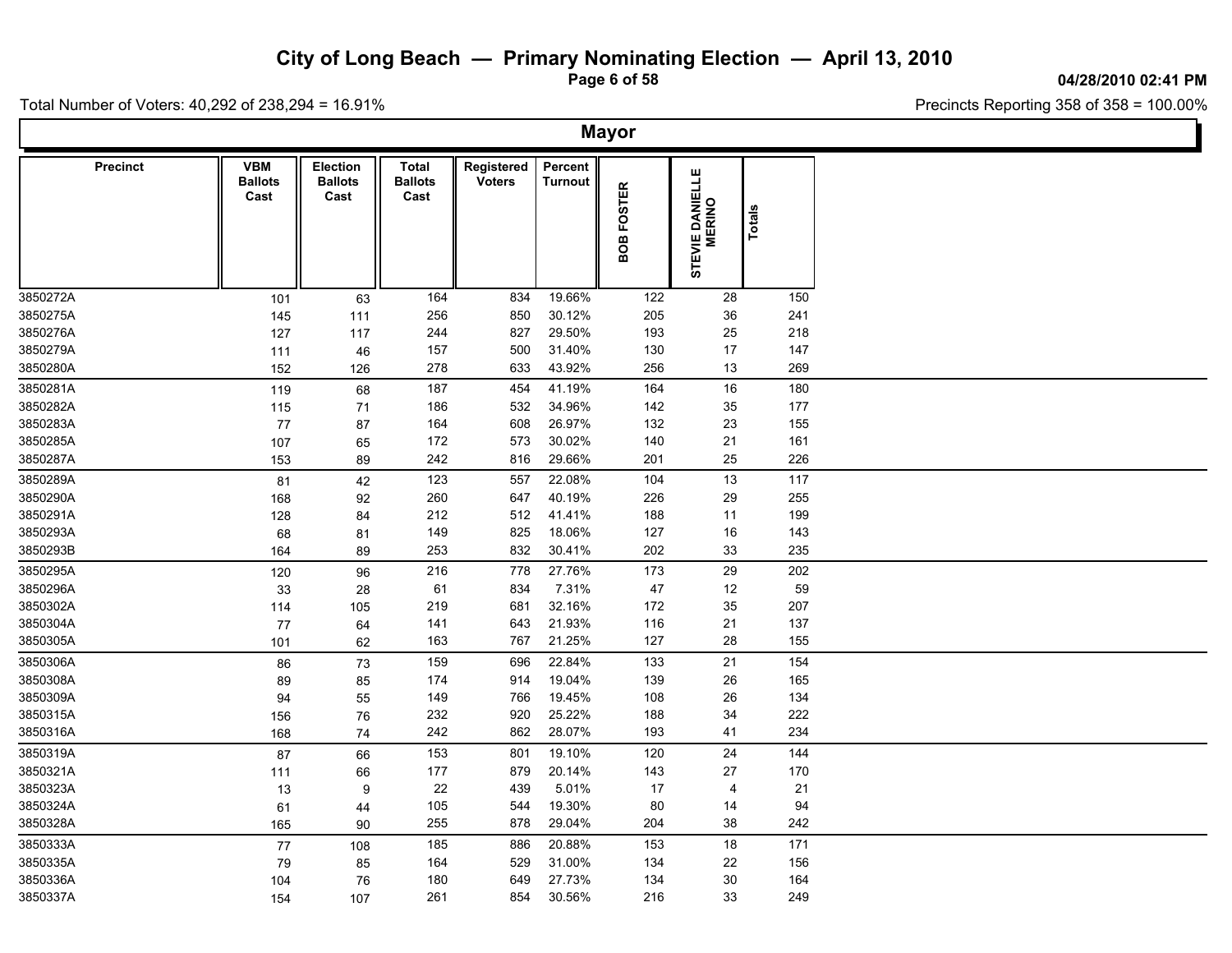**Page 7 of 58**

#### **04/28/2010 02:41 PM**

Total Number of Voters: 40,292 of 238,294 = 16.91%

 $\Box$ 

| <b>VBM</b><br>Percent<br><b>Precinct</b><br><b>Election</b><br><b>Total</b><br>Registered<br><b>Voters</b><br><b>Ballots</b><br><b>Ballots</b><br><b>Ballots</b><br><b>Turnout</b><br>Cast<br>Cast<br>Cast |
|------------------------------------------------------------------------------------------------------------------------------------------------------------------------------------------------------------|
| STEVIE DANIELLE<br>MERINO<br>BOB FOSTER<br><b>Totals</b>                                                                                                                                                   |
| 52<br>10.79%<br>40<br>52<br>3850342B<br>482<br>12<br>35<br>17                                                                                                                                              |
| 116<br>14.46%<br>83<br>109<br>3850345A<br>802<br>26<br>63<br>53                                                                                                                                            |
| 3850346A<br>202<br>892<br>22.65%<br>158<br>34<br>192<br>102<br>100                                                                                                                                         |
| 21.33%<br>35<br>3850348A<br>173<br>811<br>130<br>165<br>102<br>71                                                                                                                                          |
| 3850349A<br>148<br>626<br>23.64%<br>106<br>34<br>140<br>96<br>52                                                                                                                                           |
| 26.32%<br>28<br>3850355A<br>255<br>969<br>219<br>247<br>142<br>113                                                                                                                                         |
| 189<br>25.85%<br>123<br>54<br>177<br>3850356A<br>731<br>107<br>82                                                                                                                                          |
| 3850360A<br>79<br>936<br>8.44%<br>62<br>13<br>75<br>22<br>57                                                                                                                                               |
| 123<br>16.99%<br>93<br>28<br>121<br>3850361A<br>72<br>724<br>51                                                                                                                                            |
| 92<br>11.78%<br>70<br>15<br>85<br>3850362A<br>781<br>53<br>39                                                                                                                                              |
| 3850363A<br>193<br>25.98%<br>150<br>36<br>186<br>743<br>113<br>80                                                                                                                                          |
| 3850367A<br>124<br>669<br>18.54%<br>100<br>19<br>119<br>45<br>79                                                                                                                                           |
| 882<br>22.56%<br>193<br>3850367D<br>199<br>150<br>43<br>108<br>91                                                                                                                                          |
| 20.05%<br>$38\,$<br>148<br>3850367F<br>157<br>783<br>110<br>103<br>54                                                                                                                                      |
| 3850368A<br>76<br>699<br>10.87%<br>61<br>13<br>74<br>58<br>18                                                                                                                                              |
| 23.07%<br>28<br>192<br>3850371A<br>194<br>841<br>164<br>101<br>93                                                                                                                                          |
| 32<br>3850372A<br>174<br>25.82%<br>133<br>165<br>70<br>674<br>104                                                                                                                                          |
| 867<br>25.03%<br>209<br>3850373A<br>217<br>174<br>35<br>108<br>109                                                                                                                                         |
| 21.11%<br>37<br>188<br>3850374A<br>194<br>919<br>151<br>112<br>82                                                                                                                                          |
| 22.60%<br>29<br>172<br>3850376A<br>181<br>801<br>143<br>113<br>68                                                                                                                                          |
| 3850377A<br>600<br>18.83%<br>91<br>18<br>109<br>82<br>113<br>31                                                                                                                                            |
| 18.74%<br>28<br>3850378A<br>164<br>875<br>124<br>152<br>87<br>77                                                                                                                                           |
| 605<br>8.26%<br>39<br>9<br>48<br>3850379A<br>50<br>32<br>18                                                                                                                                                |
| 18.23%<br>138<br>3850384A<br>144<br>790<br>127<br>11<br>66<br>78                                                                                                                                           |
| 20.19%<br>31<br>177<br>3850386A<br>191<br>946<br>146<br>70<br>121                                                                                                                                          |
| 23.69%<br>39<br>201<br>3850399A<br>212<br>895<br>162<br>135<br>77                                                                                                                                          |
| 147<br>763<br>19.27%<br>12<br>143<br>3850402A<br>131<br>60<br>87                                                                                                                                           |
| 3850411A<br>295<br>963<br>30.63%<br>251<br>30<br>281<br>107<br>188                                                                                                                                         |
| 732<br>9.29%<br>12<br>68<br>3850415A<br>68<br>56<br>34<br>34                                                                                                                                               |
| 3850445A<br>156<br>606<br>25.74%<br>136<br>11<br>147<br>107<br>49                                                                                                                                          |
| 23.74%<br>29<br>3850447A<br>221<br>931<br>185<br>214<br>135<br>86                                                                                                                                          |
| 97<br>32.23%<br>$\,6\,$<br>91<br>3850469A<br>301<br>85<br>70<br>27                                                                                                                                         |
| 595<br>27.23%<br>132<br>23<br>155<br>3850481A<br>162<br>105<br>57                                                                                                                                          |
| 18.56%<br>28<br>128<br>3850517A<br>137<br>738<br>100<br>86<br>51                                                                                                                                           |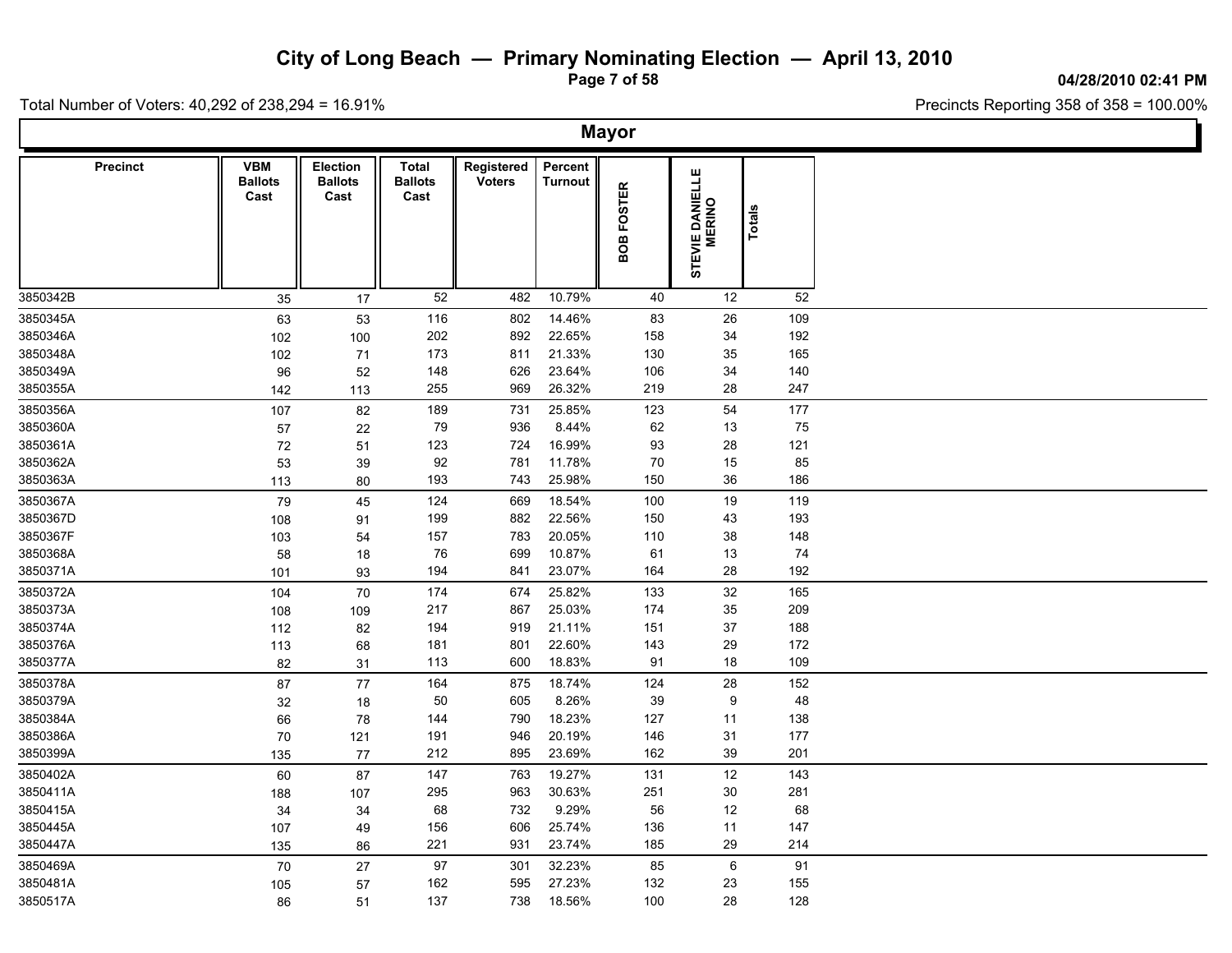**Page 8 of 58**

**04/28/2010 02:41 PM**

Total Number of Voters: 40,292 of 238,294 = 16.91%

| <b>VBM</b><br>Percent<br><b>Precinct</b><br><b>Election</b><br><b>Total</b><br>Registered<br>STEVIE DANIELLE<br>MERINO<br><b>Ballots</b><br><b>Voters</b><br><b>Ballots</b><br><b>Ballots</b><br><b>Turnout</b><br><b>FOSTER</b><br>Cast<br>Cast<br>Cast<br>Totals<br>BOB<br>160<br>785<br>20.38%<br>129<br>153<br>24<br>90<br>70<br>3850533A<br>167<br>19.56%<br>135<br>27<br>162<br>89<br>854<br>78<br>23.75%<br>40<br>190<br>80<br>200<br>842<br>150<br>120<br>217<br>875<br>24.80%<br>168<br>30<br>198<br>120<br>97<br>19.49%<br>24<br>105<br>3850541A<br>115<br>590<br>81<br>64<br>51<br>6<br>72<br>3850545A<br>73<br>11.95%<br>66<br>61<br>12<br>611<br>3850545J<br>60<br>535<br>11.21%<br>42<br>15<br>57<br>44<br>16<br>17.02%<br>12<br>93<br>97<br>570<br>81<br>46<br>51<br>19.30%<br>21<br>160<br>176<br>912<br>139<br>133<br>43<br>3850551A<br>985<br>8.73%<br>68<br>18<br>86<br>86<br>50<br>36<br>3850552A<br>941<br>7.55%<br>55<br>16<br>71<br>28<br>71<br>43<br>72<br>3850553A<br>91<br>9.65%<br>16<br>88<br>943<br>56<br>35<br>85<br>63<br>19<br>82<br>24<br>921<br>9.23%<br>61<br>187<br>730<br>25.62%<br>143<br>38<br>181<br>89<br>98<br>21.76%<br>205<br>942<br>169<br>28<br>197<br>120<br>85<br>3850560A<br>22.27%<br>22<br>179<br>188<br>844<br>157<br>42<br>146<br>3850562A<br>302<br>937<br>32.23%<br>247<br>31<br>278<br>182<br>120<br>868<br>22.12%<br>29<br>172<br>192<br>143<br>113<br>79<br>122<br>778<br>15.94%<br>12<br>124<br>110<br>68<br>56<br>27.52%<br>212<br>35<br>247<br>257<br>934<br>112<br>145<br>913<br>18.18%<br>133<br>22<br>155<br>84<br>82<br>166<br>870<br>9.66%<br>63<br>17<br>80<br>84<br>49<br>35<br>17.10%<br>90<br>17<br>107<br>111<br>649<br>53<br>58<br>50<br>693<br>7.22%<br>39<br>10<br>49<br>24<br>26<br>790<br>11.14%<br>70<br>16<br>86<br>88<br>64<br>24<br>65<br>830<br>7.83%<br>54<br>8<br>62<br>37<br>28<br>8<br>66<br>860<br>7.67%<br>57<br>65<br>47<br>19<br>49<br>6.36%<br>37<br>11<br>48<br>770<br>36<br>13<br>867<br>6.92%<br>49<br>$\overline{7}$<br>56<br>60<br>51<br>9<br>13<br>103<br>108<br>879<br>12.29%<br>90<br>71<br>37<br>10.68%<br>79<br>83<br>777<br>63<br>16<br>58<br>25<br>753<br>65<br>79<br>59<br>82<br>10.89%<br>14<br>23<br>77<br>78<br>785<br>9.94%<br>57<br>20<br>42<br>36<br>38<br>40<br>732<br>5.46%<br>27<br>11<br>33<br>$\overline{7}$ |          |  |  | <b>Mayor</b> |  |  |
|--------------------------------------------------------------------------------------------------------------------------------------------------------------------------------------------------------------------------------------------------------------------------------------------------------------------------------------------------------------------------------------------------------------------------------------------------------------------------------------------------------------------------------------------------------------------------------------------------------------------------------------------------------------------------------------------------------------------------------------------------------------------------------------------------------------------------------------------------------------------------------------------------------------------------------------------------------------------------------------------------------------------------------------------------------------------------------------------------------------------------------------------------------------------------------------------------------------------------------------------------------------------------------------------------------------------------------------------------------------------------------------------------------------------------------------------------------------------------------------------------------------------------------------------------------------------------------------------------------------------------------------------------------------------------------------------------------------------------------------------------------------------------------------------------------------------------------------------------------------------------------------------------------------------------------------------------------------------------------------------------------------------------------------------------------------------------------------------------------------------------------------------------------------------------------------------------------------------------------------------------------------------------------------------------------------------------------|----------|--|--|--------------|--|--|
|                                                                                                                                                                                                                                                                                                                                                                                                                                                                                                                                                                                                                                                                                                                                                                                                                                                                                                                                                                                                                                                                                                                                                                                                                                                                                                                                                                                                                                                                                                                                                                                                                                                                                                                                                                                                                                                                                                                                                                                                                                                                                                                                                                                                                                                                                                                                |          |  |  |              |  |  |
|                                                                                                                                                                                                                                                                                                                                                                                                                                                                                                                                                                                                                                                                                                                                                                                                                                                                                                                                                                                                                                                                                                                                                                                                                                                                                                                                                                                                                                                                                                                                                                                                                                                                                                                                                                                                                                                                                                                                                                                                                                                                                                                                                                                                                                                                                                                                | 3850530A |  |  |              |  |  |
|                                                                                                                                                                                                                                                                                                                                                                                                                                                                                                                                                                                                                                                                                                                                                                                                                                                                                                                                                                                                                                                                                                                                                                                                                                                                                                                                                                                                                                                                                                                                                                                                                                                                                                                                                                                                                                                                                                                                                                                                                                                                                                                                                                                                                                                                                                                                |          |  |  |              |  |  |
|                                                                                                                                                                                                                                                                                                                                                                                                                                                                                                                                                                                                                                                                                                                                                                                                                                                                                                                                                                                                                                                                                                                                                                                                                                                                                                                                                                                                                                                                                                                                                                                                                                                                                                                                                                                                                                                                                                                                                                                                                                                                                                                                                                                                                                                                                                                                | 3850535A |  |  |              |  |  |
|                                                                                                                                                                                                                                                                                                                                                                                                                                                                                                                                                                                                                                                                                                                                                                                                                                                                                                                                                                                                                                                                                                                                                                                                                                                                                                                                                                                                                                                                                                                                                                                                                                                                                                                                                                                                                                                                                                                                                                                                                                                                                                                                                                                                                                                                                                                                | 3850539A |  |  |              |  |  |
|                                                                                                                                                                                                                                                                                                                                                                                                                                                                                                                                                                                                                                                                                                                                                                                                                                                                                                                                                                                                                                                                                                                                                                                                                                                                                                                                                                                                                                                                                                                                                                                                                                                                                                                                                                                                                                                                                                                                                                                                                                                                                                                                                                                                                                                                                                                                |          |  |  |              |  |  |
|                                                                                                                                                                                                                                                                                                                                                                                                                                                                                                                                                                                                                                                                                                                                                                                                                                                                                                                                                                                                                                                                                                                                                                                                                                                                                                                                                                                                                                                                                                                                                                                                                                                                                                                                                                                                                                                                                                                                                                                                                                                                                                                                                                                                                                                                                                                                |          |  |  |              |  |  |
|                                                                                                                                                                                                                                                                                                                                                                                                                                                                                                                                                                                                                                                                                                                                                                                                                                                                                                                                                                                                                                                                                                                                                                                                                                                                                                                                                                                                                                                                                                                                                                                                                                                                                                                                                                                                                                                                                                                                                                                                                                                                                                                                                                                                                                                                                                                                |          |  |  |              |  |  |
|                                                                                                                                                                                                                                                                                                                                                                                                                                                                                                                                                                                                                                                                                                                                                                                                                                                                                                                                                                                                                                                                                                                                                                                                                                                                                                                                                                                                                                                                                                                                                                                                                                                                                                                                                                                                                                                                                                                                                                                                                                                                                                                                                                                                                                                                                                                                | 3850547A |  |  |              |  |  |
|                                                                                                                                                                                                                                                                                                                                                                                                                                                                                                                                                                                                                                                                                                                                                                                                                                                                                                                                                                                                                                                                                                                                                                                                                                                                                                                                                                                                                                                                                                                                                                                                                                                                                                                                                                                                                                                                                                                                                                                                                                                                                                                                                                                                                                                                                                                                | 3850549A |  |  |              |  |  |
|                                                                                                                                                                                                                                                                                                                                                                                                                                                                                                                                                                                                                                                                                                                                                                                                                                                                                                                                                                                                                                                                                                                                                                                                                                                                                                                                                                                                                                                                                                                                                                                                                                                                                                                                                                                                                                                                                                                                                                                                                                                                                                                                                                                                                                                                                                                                |          |  |  |              |  |  |
|                                                                                                                                                                                                                                                                                                                                                                                                                                                                                                                                                                                                                                                                                                                                                                                                                                                                                                                                                                                                                                                                                                                                                                                                                                                                                                                                                                                                                                                                                                                                                                                                                                                                                                                                                                                                                                                                                                                                                                                                                                                                                                                                                                                                                                                                                                                                |          |  |  |              |  |  |
|                                                                                                                                                                                                                                                                                                                                                                                                                                                                                                                                                                                                                                                                                                                                                                                                                                                                                                                                                                                                                                                                                                                                                                                                                                                                                                                                                                                                                                                                                                                                                                                                                                                                                                                                                                                                                                                                                                                                                                                                                                                                                                                                                                                                                                                                                                                                |          |  |  |              |  |  |
|                                                                                                                                                                                                                                                                                                                                                                                                                                                                                                                                                                                                                                                                                                                                                                                                                                                                                                                                                                                                                                                                                                                                                                                                                                                                                                                                                                                                                                                                                                                                                                                                                                                                                                                                                                                                                                                                                                                                                                                                                                                                                                                                                                                                                                                                                                                                | 3850554A |  |  |              |  |  |
|                                                                                                                                                                                                                                                                                                                                                                                                                                                                                                                                                                                                                                                                                                                                                                                                                                                                                                                                                                                                                                                                                                                                                                                                                                                                                                                                                                                                                                                                                                                                                                                                                                                                                                                                                                                                                                                                                                                                                                                                                                                                                                                                                                                                                                                                                                                                | 3850558A |  |  |              |  |  |
|                                                                                                                                                                                                                                                                                                                                                                                                                                                                                                                                                                                                                                                                                                                                                                                                                                                                                                                                                                                                                                                                                                                                                                                                                                                                                                                                                                                                                                                                                                                                                                                                                                                                                                                                                                                                                                                                                                                                                                                                                                                                                                                                                                                                                                                                                                                                | 3850559A |  |  |              |  |  |
|                                                                                                                                                                                                                                                                                                                                                                                                                                                                                                                                                                                                                                                                                                                                                                                                                                                                                                                                                                                                                                                                                                                                                                                                                                                                                                                                                                                                                                                                                                                                                                                                                                                                                                                                                                                                                                                                                                                                                                                                                                                                                                                                                                                                                                                                                                                                |          |  |  |              |  |  |
|                                                                                                                                                                                                                                                                                                                                                                                                                                                                                                                                                                                                                                                                                                                                                                                                                                                                                                                                                                                                                                                                                                                                                                                                                                                                                                                                                                                                                                                                                                                                                                                                                                                                                                                                                                                                                                                                                                                                                                                                                                                                                                                                                                                                                                                                                                                                |          |  |  |              |  |  |
|                                                                                                                                                                                                                                                                                                                                                                                                                                                                                                                                                                                                                                                                                                                                                                                                                                                                                                                                                                                                                                                                                                                                                                                                                                                                                                                                                                                                                                                                                                                                                                                                                                                                                                                                                                                                                                                                                                                                                                                                                                                                                                                                                                                                                                                                                                                                | 3850563A |  |  |              |  |  |
|                                                                                                                                                                                                                                                                                                                                                                                                                                                                                                                                                                                                                                                                                                                                                                                                                                                                                                                                                                                                                                                                                                                                                                                                                                                                                                                                                                                                                                                                                                                                                                                                                                                                                                                                                                                                                                                                                                                                                                                                                                                                                                                                                                                                                                                                                                                                | 3850564A |  |  |              |  |  |
|                                                                                                                                                                                                                                                                                                                                                                                                                                                                                                                                                                                                                                                                                                                                                                                                                                                                                                                                                                                                                                                                                                                                                                                                                                                                                                                                                                                                                                                                                                                                                                                                                                                                                                                                                                                                                                                                                                                                                                                                                                                                                                                                                                                                                                                                                                                                | 3850568A |  |  |              |  |  |
|                                                                                                                                                                                                                                                                                                                                                                                                                                                                                                                                                                                                                                                                                                                                                                                                                                                                                                                                                                                                                                                                                                                                                                                                                                                                                                                                                                                                                                                                                                                                                                                                                                                                                                                                                                                                                                                                                                                                                                                                                                                                                                                                                                                                                                                                                                                                | 3850572A |  |  |              |  |  |
|                                                                                                                                                                                                                                                                                                                                                                                                                                                                                                                                                                                                                                                                                                                                                                                                                                                                                                                                                                                                                                                                                                                                                                                                                                                                                                                                                                                                                                                                                                                                                                                                                                                                                                                                                                                                                                                                                                                                                                                                                                                                                                                                                                                                                                                                                                                                | 3850577A |  |  |              |  |  |
|                                                                                                                                                                                                                                                                                                                                                                                                                                                                                                                                                                                                                                                                                                                                                                                                                                                                                                                                                                                                                                                                                                                                                                                                                                                                                                                                                                                                                                                                                                                                                                                                                                                                                                                                                                                                                                                                                                                                                                                                                                                                                                                                                                                                                                                                                                                                | 3850591A |  |  |              |  |  |
|                                                                                                                                                                                                                                                                                                                                                                                                                                                                                                                                                                                                                                                                                                                                                                                                                                                                                                                                                                                                                                                                                                                                                                                                                                                                                                                                                                                                                                                                                                                                                                                                                                                                                                                                                                                                                                                                                                                                                                                                                                                                                                                                                                                                                                                                                                                                | 3850593A |  |  |              |  |  |
|                                                                                                                                                                                                                                                                                                                                                                                                                                                                                                                                                                                                                                                                                                                                                                                                                                                                                                                                                                                                                                                                                                                                                                                                                                                                                                                                                                                                                                                                                                                                                                                                                                                                                                                                                                                                                                                                                                                                                                                                                                                                                                                                                                                                                                                                                                                                | 3850594A |  |  |              |  |  |
|                                                                                                                                                                                                                                                                                                                                                                                                                                                                                                                                                                                                                                                                                                                                                                                                                                                                                                                                                                                                                                                                                                                                                                                                                                                                                                                                                                                                                                                                                                                                                                                                                                                                                                                                                                                                                                                                                                                                                                                                                                                                                                                                                                                                                                                                                                                                | 3850610A |  |  |              |  |  |
|                                                                                                                                                                                                                                                                                                                                                                                                                                                                                                                                                                                                                                                                                                                                                                                                                                                                                                                                                                                                                                                                                                                                                                                                                                                                                                                                                                                                                                                                                                                                                                                                                                                                                                                                                                                                                                                                                                                                                                                                                                                                                                                                                                                                                                                                                                                                | 3850611A |  |  |              |  |  |
|                                                                                                                                                                                                                                                                                                                                                                                                                                                                                                                                                                                                                                                                                                                                                                                                                                                                                                                                                                                                                                                                                                                                                                                                                                                                                                                                                                                                                                                                                                                                                                                                                                                                                                                                                                                                                                                                                                                                                                                                                                                                                                                                                                                                                                                                                                                                | 3850614A |  |  |              |  |  |
|                                                                                                                                                                                                                                                                                                                                                                                                                                                                                                                                                                                                                                                                                                                                                                                                                                                                                                                                                                                                                                                                                                                                                                                                                                                                                                                                                                                                                                                                                                                                                                                                                                                                                                                                                                                                                                                                                                                                                                                                                                                                                                                                                                                                                                                                                                                                | 3850616A |  |  |              |  |  |
|                                                                                                                                                                                                                                                                                                                                                                                                                                                                                                                                                                                                                                                                                                                                                                                                                                                                                                                                                                                                                                                                                                                                                                                                                                                                                                                                                                                                                                                                                                                                                                                                                                                                                                                                                                                                                                                                                                                                                                                                                                                                                                                                                                                                                                                                                                                                | 3850617A |  |  |              |  |  |
|                                                                                                                                                                                                                                                                                                                                                                                                                                                                                                                                                                                                                                                                                                                                                                                                                                                                                                                                                                                                                                                                                                                                                                                                                                                                                                                                                                                                                                                                                                                                                                                                                                                                                                                                                                                                                                                                                                                                                                                                                                                                                                                                                                                                                                                                                                                                | 3850618A |  |  |              |  |  |
|                                                                                                                                                                                                                                                                                                                                                                                                                                                                                                                                                                                                                                                                                                                                                                                                                                                                                                                                                                                                                                                                                                                                                                                                                                                                                                                                                                                                                                                                                                                                                                                                                                                                                                                                                                                                                                                                                                                                                                                                                                                                                                                                                                                                                                                                                                                                | 3850619A |  |  |              |  |  |
|                                                                                                                                                                                                                                                                                                                                                                                                                                                                                                                                                                                                                                                                                                                                                                                                                                                                                                                                                                                                                                                                                                                                                                                                                                                                                                                                                                                                                                                                                                                                                                                                                                                                                                                                                                                                                                                                                                                                                                                                                                                                                                                                                                                                                                                                                                                                | 3850620A |  |  |              |  |  |
|                                                                                                                                                                                                                                                                                                                                                                                                                                                                                                                                                                                                                                                                                                                                                                                                                                                                                                                                                                                                                                                                                                                                                                                                                                                                                                                                                                                                                                                                                                                                                                                                                                                                                                                                                                                                                                                                                                                                                                                                                                                                                                                                                                                                                                                                                                                                | 3850621A |  |  |              |  |  |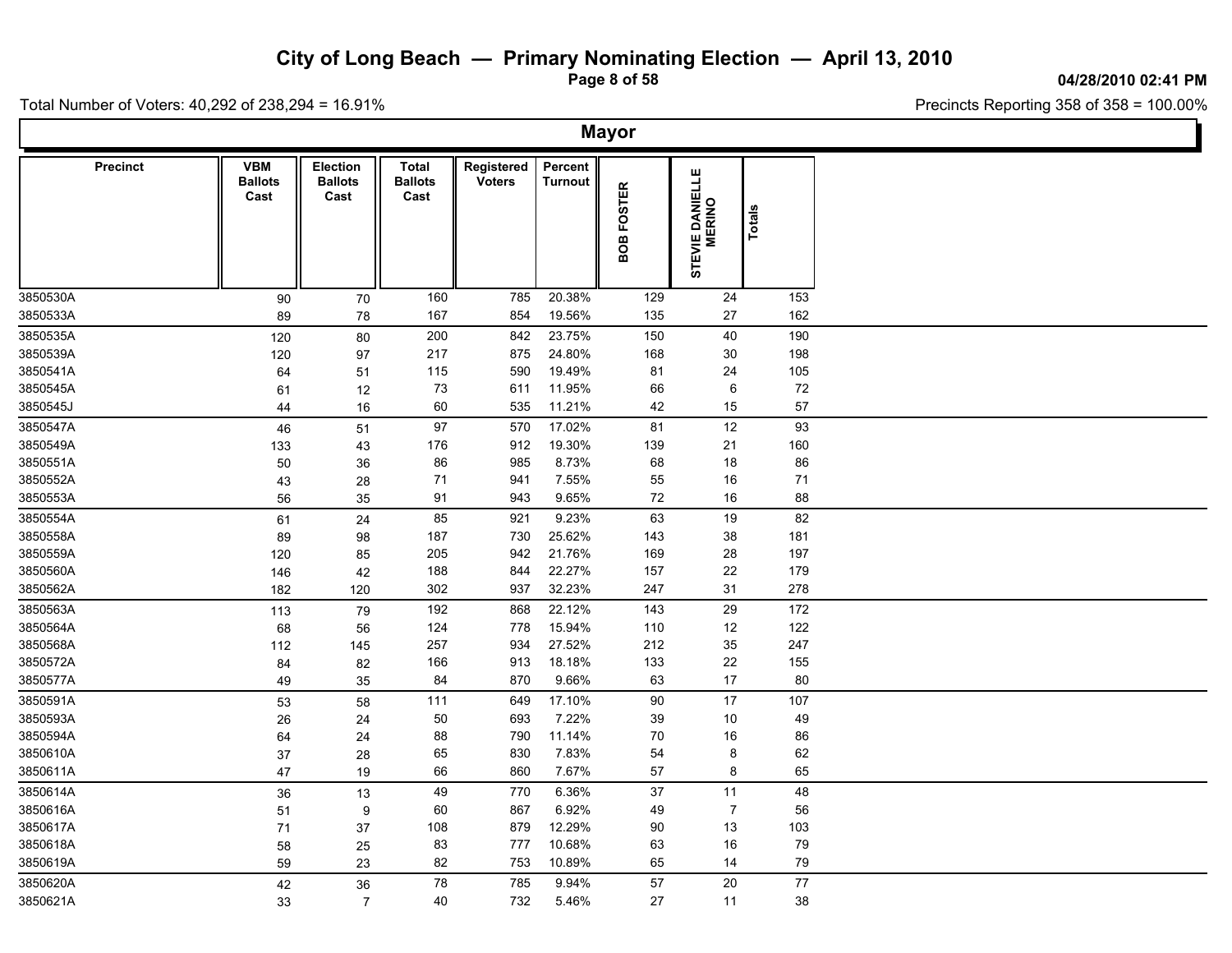**Page 9 of 58**

**04/28/2010 02:41 PM**

Total Number of Voters: 40,292 of 238,294 = 16.91%

 $\Box$ 

|          | <b>Mayor</b>    |                                      |                                           |                                 |                             |                           |                  |                           |                         |  |  |  |  |  |
|----------|-----------------|--------------------------------------|-------------------------------------------|---------------------------------|-----------------------------|---------------------------|------------------|---------------------------|-------------------------|--|--|--|--|--|
|          | <b>Precinct</b> | <b>VBM</b><br><b>Ballots</b><br>Cast | <b>Election</b><br><b>Ballots</b><br>Cast | Total<br><b>Ballots</b><br>Cast | Registered<br><b>Voters</b> | Percent<br><b>Turnout</b> | BOB FOSTER       | STEVIE DANIELLE<br>MERINO | Totals                  |  |  |  |  |  |
| 3850624A |                 | 43                                   | 12                                        | 55                              | 785                         | 7.01%                     | 47               | 6                         | 53                      |  |  |  |  |  |
| 3850625A |                 | 99                                   | 29                                        | 128                             | 964                         | 13.28%                    | 109              | $18$                      | 127                     |  |  |  |  |  |
| 3850630A |                 | 104                                  | 77                                        | 181                             | 816                         | 22.18%                    | 134              | 26                        | 160                     |  |  |  |  |  |
| 3850632A |                 | 123                                  | 86                                        | 209                             | 934                         | 22.38%                    | 165              | 30                        | 195                     |  |  |  |  |  |
| 3850636A |                 | 117                                  | 71                                        | 188                             | 915                         | 20.55%                    | 141              | 32                        | 173                     |  |  |  |  |  |
| 3850637A |                 | 118                                  | 96                                        | 214                             | 756                         | 28.31%                    | 171              | 38                        | 209                     |  |  |  |  |  |
| 3850639A |                 | 135                                  | 62                                        | 197                             | 926                         | 21.27%                    | 164              | 25                        | 189                     |  |  |  |  |  |
| 3850645A |                 | $\overline{1}$                       | $\mathbf 0$                               | $\overline{1}$                  | 709                         | 0.14%                     | $\overline{1}$   | $\mathbf 0$               | $\overline{1}$          |  |  |  |  |  |
| 3850647A |                 | 92                                   | 46                                        | 138                             | 512                         | 26.95%                    | 109              | 23                        | 132                     |  |  |  |  |  |
| 3850649A |                 | 115                                  | 103                                       | 218                             | 607                         | 35.91%                    | 182              | 25                        | 207                     |  |  |  |  |  |
| 3850650A |                 | 71                                   | 45                                        | 116                             | 808                         | 14.36%                    | 84               | $26\,$                    | 110                     |  |  |  |  |  |
| 3850660A |                 | 57                                   | 35                                        | 92                              | 902                         | 10.20%                    | 81               | 9                         | 90                      |  |  |  |  |  |
| 3850671A |                 | 74                                   | 83                                        | 157                             | 910                         | 17.25%                    | 125              | 21                        | 146                     |  |  |  |  |  |
| 3850680A |                 | 98                                   | 52                                        | 150                             | 702                         | 21.37%                    | 118              | 23                        | 141                     |  |  |  |  |  |
| 3850686A |                 | 34                                   | 11                                        | 45                              | 907                         | 4.96%                     | 38               | $\,6\,$                   | 44                      |  |  |  |  |  |
| 3850688A |                 | 45                                   | 13                                        | 58                              | 483                         | 12.01%                    | 49               | $\overline{4}$            | 53                      |  |  |  |  |  |
| 3850701A |                 | 72                                   | 92                                        | 164                             | 746                         | 21.98%                    | 131              | 19                        | 150                     |  |  |  |  |  |
| 3850702A |                 | 50                                   | 23                                        | 73                              | 903                         | 8.08%                     | 56               | 14                        | 70                      |  |  |  |  |  |
| 3850001C |                 | $\sqrt{3}$                           | $\mathbf 0$                               | $\ensuremath{\mathsf{3}}$       | $5\,$                       | 60.00%                    | $\mathbf{1}$     | $\overline{1}$            | $\mathbf 2$             |  |  |  |  |  |
| 3850002A |                 | $\mathbf 0$                          | 0                                         | 0                               | 3                           | 0.00%                     | $\mathbf 0$      | $\pmb{0}$                 | $\pmb{0}$               |  |  |  |  |  |
| 3850003A |                 | $\mathbf 0$                          | $\mathbf 0$                               | 0                               | $\mathbf 0$                 | 0.00%                     | 0                | $\pmb{0}$                 | 0                       |  |  |  |  |  |
| 3850003B |                 | $\sqrt{5}$                           | 0                                         | $\,$ 5 $\,$                     | 60                          | 8.33%                     | 3                | $\boldsymbol{2}$          | $\overline{5}$          |  |  |  |  |  |
| 3850010D |                 | 31                                   | $\boldsymbol{2}$                          | 33                              | 211                         | 15.64%                    | 22               | $10\,$                    | 32                      |  |  |  |  |  |
| 3850028A |                 | $\overline{2}$                       | $\mathbf 0$                               | $\boldsymbol{2}$                | 26                          | 7.69%                     | $\boldsymbol{2}$ | $\mathsf{O}\xspace$       | $\overline{\mathbf{c}}$ |  |  |  |  |  |
| 3850028B |                 | 0                                    | 0                                         | 0                               | $\mathbf 0$                 | 0.00%                     | $\mathbf 0$      | 0                         | 0                       |  |  |  |  |  |
| 3850035F |                 | 13                                   | $\mathbf{1}$                              | 14                              | 44                          | 31.82%                    | 12               | $\overline{c}$            | 14                      |  |  |  |  |  |
| 3850041C |                 | $\mathbf 0$                          | $\mathbf 0$                               | 0                               | $\mathbf 0$                 | 0.00%                     | 0                | 0                         | 0                       |  |  |  |  |  |
| 3850041D |                 | 0                                    | $\mathbf 0$                               | 0                               | 0                           | 0.00%                     | $\mathsf 0$      | $\mathsf 0$               | $\pmb{0}$               |  |  |  |  |  |
| 3850044A |                 | $\mathbf{1}$                         | $\mathbf 0$                               | $\mathbf{1}$                    | $\overline{4}$              | 25.00%                    | $\mathbf 0$      | $\overline{1}$            | $\overline{1}$          |  |  |  |  |  |
| 3850045A |                 | 5                                    | $\Omega$                                  | 5                               | 16                          | 31.25%                    | 4                | -1                        | 5                       |  |  |  |  |  |
| 3850045C |                 | $\Omega$                             | $\mathbf 0$                               | 0                               | $\mathbf 0$                 | 0.00%                     | $\mathbf 0$      | 0                         | 0                       |  |  |  |  |  |
| 3850063A |                 | $\mathbf 0$                          | $\mathbf 0$                               | 0                               | $\overline{c}$              | 0.00%                     | 0                | 0                         | 0                       |  |  |  |  |  |
| 3850064A |                 | 0                                    | $\pmb{0}$                                 | 0                               | 0                           | 0.00%                     | 0                | 0                         | 0                       |  |  |  |  |  |
| 3850068A |                 | $\mathbf 0$                          | $\mathbf 0$                               | 0                               | 0                           | $0.00\%$                  | $\mathbf 0$      | $\mathsf{O}$              | 0                       |  |  |  |  |  |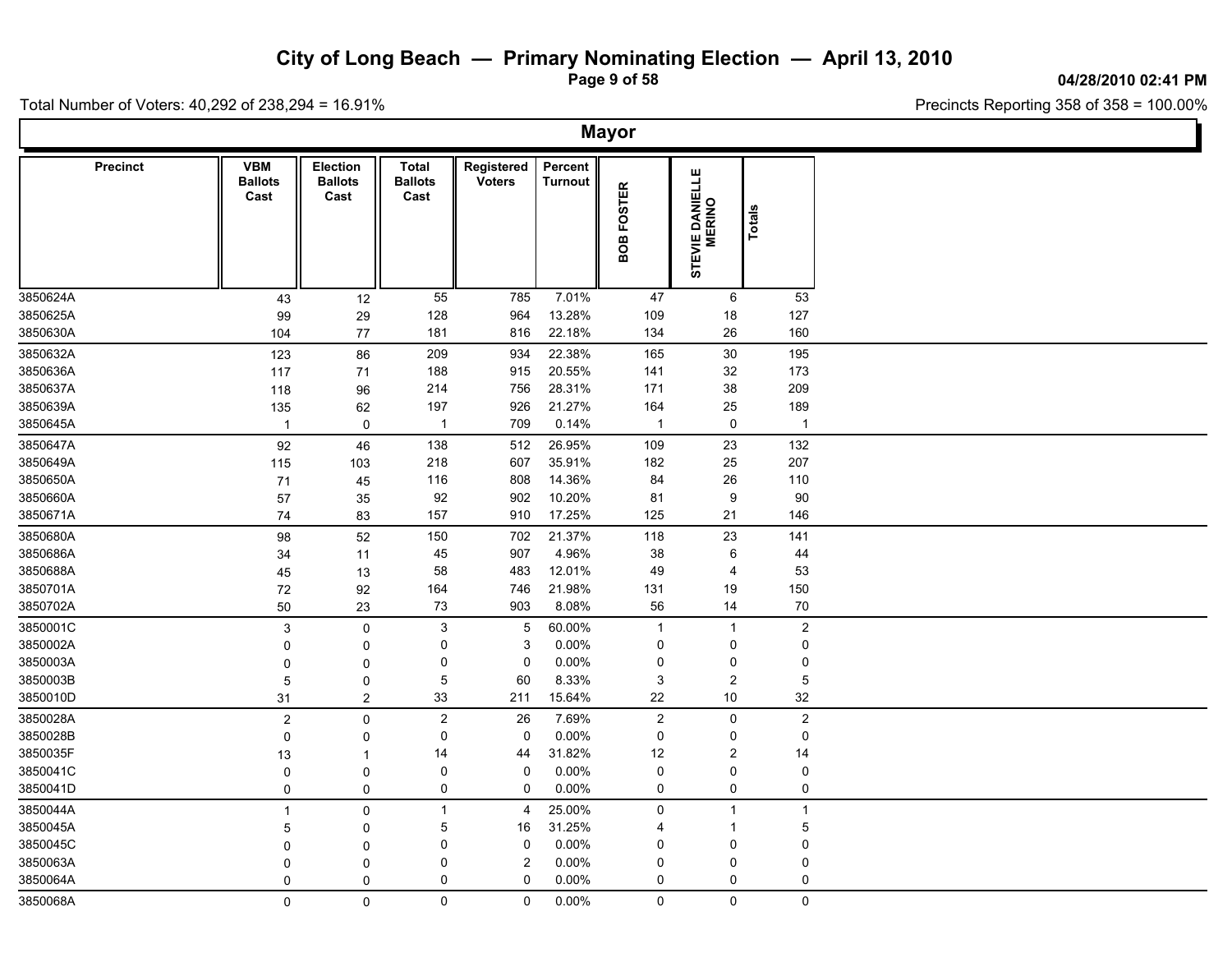**Page 10 of 58**

Precincts Reporting 358 of 358 = 100.00%

Total Number of Voters: 40,292 of 238,294 = 16.91%

**Precinct Election Election Election Election Election Election Election Election Election Election Election Election Election Election Election Election Election Election Election E Ballots Ballots Cast Cast Total Registered Voters Percent Turnout**<br> **BOB FOSTER**<br>
STEVIE DANIELLE<br>
STEVIE DANIELLE<br> **TOTALS CONTER**<br> **CONTER VBM Ballots Cast** 3850084B 47 2 49 212 23.11% 34 8 42 3850091C 4 0 4 65 6.15% 2 2 4 3850098A 2 0 2 20 10.00% 0 2 2 2 3850147A 24 0 24 126 19.05% 13 9 22 3850189A 0 0 0 0 0.00% 0 0 0 3850201B 0 0 0 0 0.00% 0 0 0 3850201C 0 0 0 0 0.00% 0 0 0 3850226A 5 0 5 28 17.86% 4 1 5 3850226B 1 0 1 13 7.69% 1 0 1 3850233A 0 0 0 1 0.00% 0 0 0 3850245A 0 0 0 0 0.00% 0 0 0 3850253A 15 0 15 141 10.64% 6 9 15 3850294B 0 0 0 0 0.00% 0 0 0 3850307A 21 0 21 198 10.61% 12 7 19 3850563B 0 0 0 0 0.00% 0 0 0 3850603A 64 0 64 188 34.04% 52 9 61 **Totals: 22,303 15,718 38,021 213,295 30,326 5,741 36,067**

**Mayor**

**04/28/2010 02:41 PM**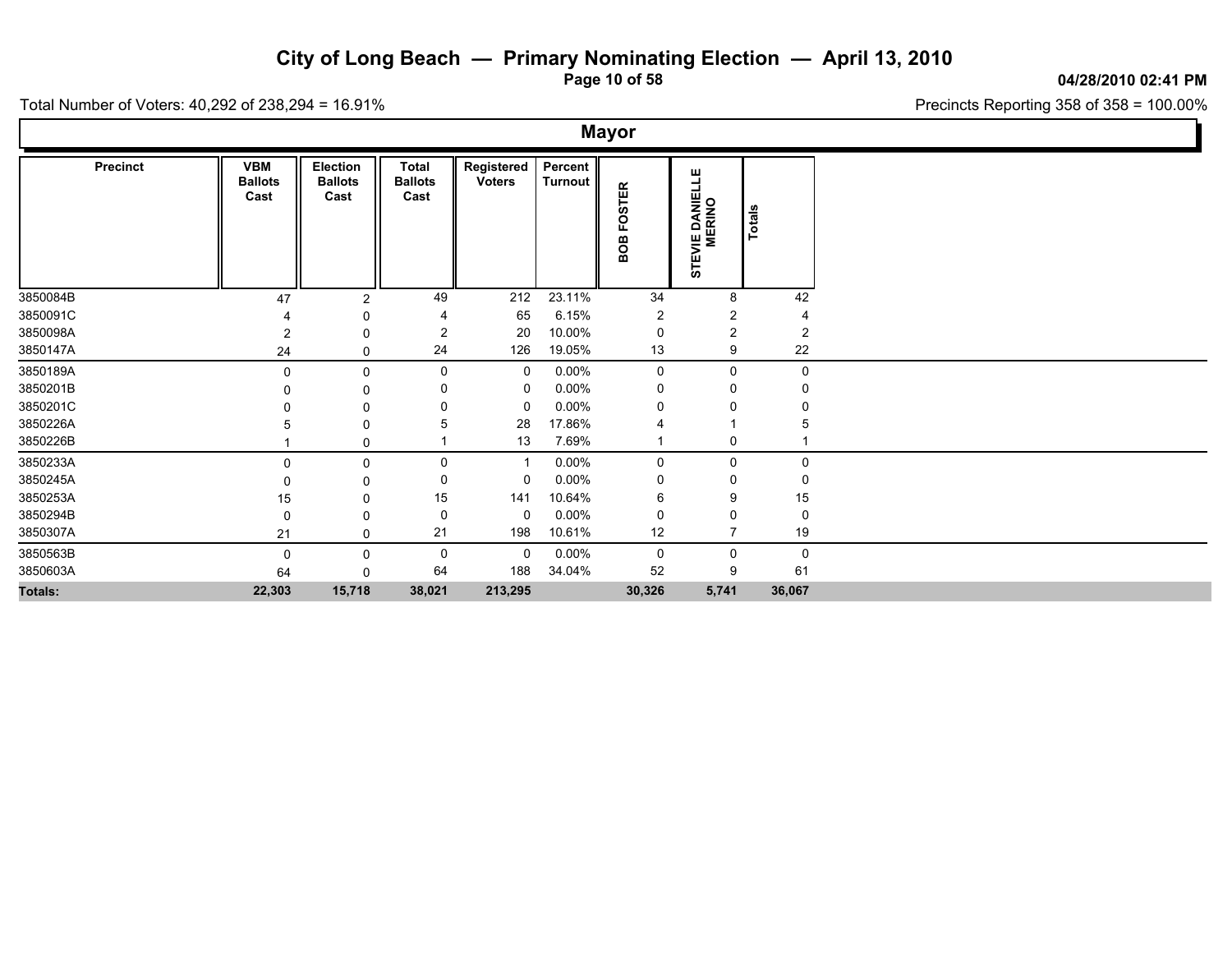**Page 11 of 58**

**04/28/2010 02:41 PM**

Total Number of Voters: 40,292 of 238,294 = 16.91%

| <b>City Attorney</b> |                                      |                                           |                                        |                             |                           |                   |                  |        |  |  |  |  |
|----------------------|--------------------------------------|-------------------------------------------|----------------------------------------|-----------------------------|---------------------------|-------------------|------------------|--------|--|--|--|--|
| <b>Precinct</b>      | <b>VBM</b><br><b>Ballots</b><br>Cast | <b>Election</b><br><b>Ballots</b><br>Cast | <b>Total</b><br><b>Ballots</b><br>Cast | Registered<br><b>Voters</b> | Percent<br><b>Turnout</b> | SHANNON<br>ROBERT | TOM REEVES       | Totals |  |  |  |  |
| 3850001A             | 76                                   | 55                                        | 131                                    | 809                         | 16.19%                    | 64                | 52               | 116    |  |  |  |  |
| 3850004A             | 51                                   | 104                                       | 155                                    | 935                         | 16.58%                    | 86                | 58               | 144    |  |  |  |  |
| 3850005A             | 66                                   | 66                                        | 132                                    | 864                         | 15.28%                    | 73                | 45               | 118    |  |  |  |  |
| 3850007A             | 82                                   | 89                                        | 171                                    | 836                         | 20.45%                    | 86                | 75               | 161    |  |  |  |  |
| 3850008A             | 87                                   | 144                                       | 231                                    | 970                         | 23.81%                    | 116               | 98               | 214    |  |  |  |  |
| 3850010A             | 35                                   | 53                                        | 88                                     | 694                         | 12.68%                    | 56                | 28               | 84     |  |  |  |  |
| 3850011A             | 39                                   | 47                                        | 86                                     | 625                         | 13.76%                    | 49                | 32               | 81     |  |  |  |  |
| 3850013A             | 60                                   | 56                                        | 116                                    | 756                         | 15.34%                    | 62                | 49               | 111    |  |  |  |  |
| 3850015A             | 44                                   | 43                                        | 87                                     | 783                         | 11.11%                    | 48                | 35               | 83     |  |  |  |  |
| 3850016A             | 94                                   | 69                                        | 163                                    | 911                         | 17.89%                    | 86                | 68               | 154    |  |  |  |  |
| 3850017A             | 52                                   | 52                                        | 104                                    | 870                         | 11.95%                    | 50                | 44               | 94     |  |  |  |  |
| 3850017B             | 56                                   | 39                                        | 95                                     | 655                         | 14.50%                    | 41                | 47               | 88     |  |  |  |  |
| 3850018A             | $72\,$                               | 37                                        | 109                                    | 372                         | 29.30%                    | 60                | 42               | 102    |  |  |  |  |
| 3850020A             | 74                                   | 80                                        | 154                                    | 908                         | 16.96%                    | 83                | 61               | 144    |  |  |  |  |
| 3850021A             | 33                                   | 21                                        | 54                                     | 856                         | 6.31%                     | 32                | 20               | 52     |  |  |  |  |
| 3850024A             | 84                                   | 83                                        | 167                                    | 934                         | 17.88%                    | 94                | 63               | 157    |  |  |  |  |
| 3850025A             | 52                                   | 29                                        | 81                                     | 796                         | 10.18%                    | 40                | 36               | 76     |  |  |  |  |
| 3850026A             | 53                                   | 59                                        | 112                                    | 769                         | 14.56%                    | 64                | 36               | 100    |  |  |  |  |
| 3850026D             | 65                                   | 51                                        | 116                                    | 784                         | 14.80%                    | 61                | 43               | 104    |  |  |  |  |
| 3850027A             | 75                                   | 69                                        | 144                                    | 976                         | 14.75%                    | 70                | 59               | 129    |  |  |  |  |
| 3850029A             | 65                                   | 37                                        | 102                                    | 796                         | 12.81%                    | 52                | 38               | 90     |  |  |  |  |
| 3850030A             | 48                                   | 25                                        | 73                                     | 930                         | 7.85%                     | 33                | 33               | 66     |  |  |  |  |
| 3850031A             | 48                                   | 35                                        | 83                                     | 654                         | 12.69%                    | 36                | 39               | 75     |  |  |  |  |
| 3850032A             | 47                                   | 92                                        | 139                                    | 983                         | 14.14%                    | 75                | 51               | 126    |  |  |  |  |
| 3850033A             | 43                                   | 44                                        | 87                                     | 481                         | 18.09%                    | 44                | 35               | 79     |  |  |  |  |
| 3850034A             | 31                                   | 14                                        | 45                                     | 742                         | 6.06%                     | 26                | 19               | 45     |  |  |  |  |
| 3850035A             | 61                                   | 69                                        | 130                                    | 558                         | 23.30%                    | 54                | 63               | 117    |  |  |  |  |
| 3850037A             | 40                                   | 29                                        | 69                                     | 985                         | 7.01%                     | 35                | 29               | 64     |  |  |  |  |
| 3850039A             | 51                                   | 21                                        | 72                                     | 972                         | 7.41%                     | 41                | 29               | 70     |  |  |  |  |
| 3850040A             | 22                                   | 6                                         | 28                                     | 762                         | 3.67%                     | $16\,$            | $\boldsymbol{9}$ | 25     |  |  |  |  |
| 3850041A             | 23                                   | $\mathbf{3}$                              | 26                                     | 591                         | 4.40%                     | 13                | 13               | 26     |  |  |  |  |
| 3850042A             | $\bf 79$                             | 21                                        | 100                                    | 729                         | 13.72%                    | 54                | 44               | 98     |  |  |  |  |
| 3850043A             | 35                                   | 19                                        | 54                                     | 384                         | 14.06%                    | 29                | 21               | 50     |  |  |  |  |
| 3850044D             | 192                                  | 174                                       | 366                                    | 987                         | 37.08%                    | 182               | 151              | 333    |  |  |  |  |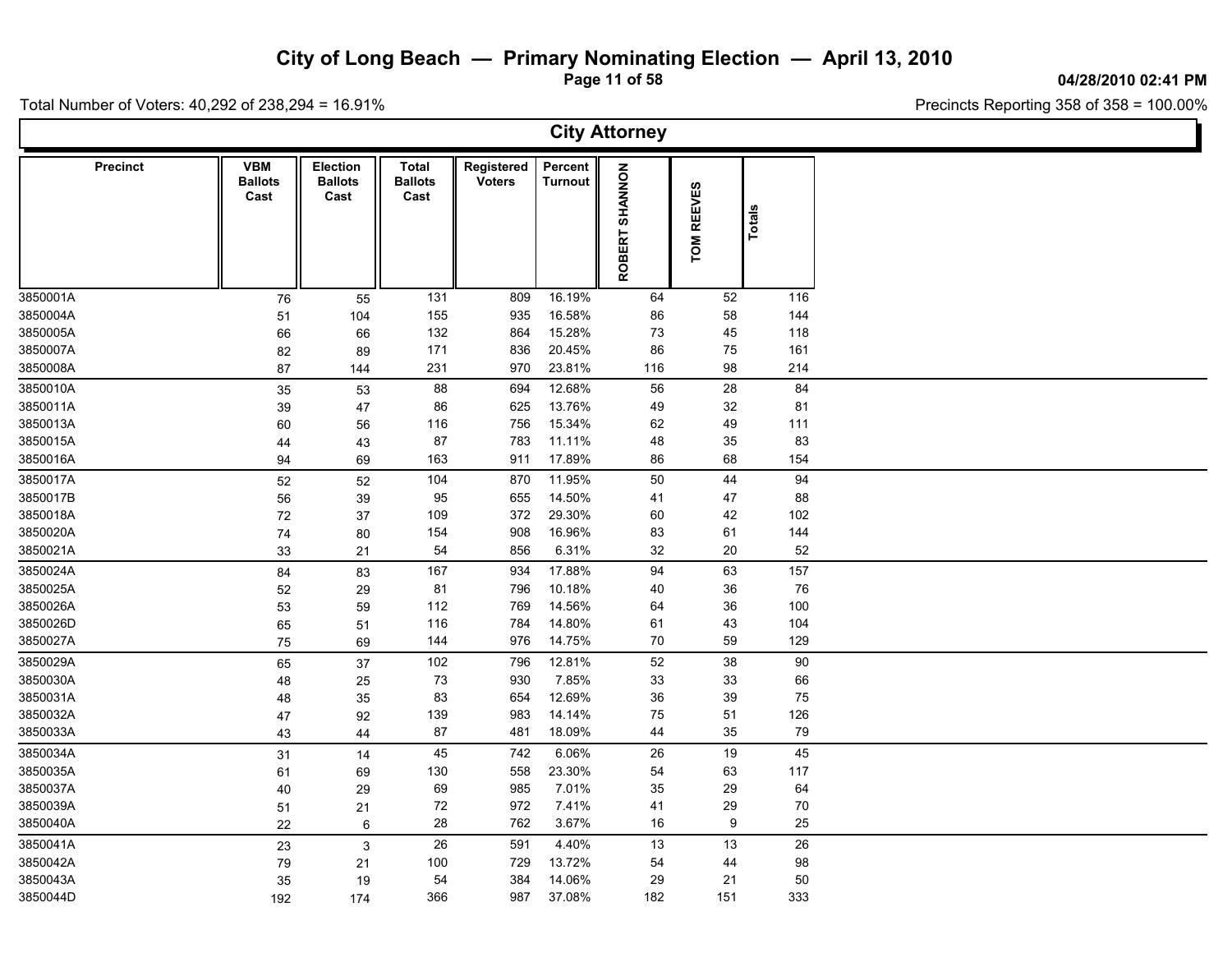**Page 12 of 58**

#### **04/28/2010 02:41 PM**

Precincts Reporting 358 of 358 = 100.00%

|                      | <b>City Attorney</b> |                                      |                                    |                                 |                             |                           |                |                             |             |  |  |  |  |  |
|----------------------|----------------------|--------------------------------------|------------------------------------|---------------------------------|-----------------------------|---------------------------|----------------|-----------------------------|-------------|--|--|--|--|--|
|                      | <b>Precinct</b>      | <b>VBM</b><br><b>Ballots</b><br>Cast | Election<br><b>Ballots</b><br>Cast | Total<br><b>Ballots</b><br>Cast | Registered<br><b>Voters</b> | Percent<br><b>Turnout</b> | ROBERT SHANNON | <b>REEVES</b><br><b>NOL</b> | Totals      |  |  |  |  |  |
| 3850045B             |                      | 34                                   | 23                                 | 57                              | 401                         | 14.21%                    | 28             | 26                          | 54          |  |  |  |  |  |
| 3850045H             |                      | 33                                   | 29                                 | 62                              | 498                         | 12.45%                    | 28             | 29                          | 57          |  |  |  |  |  |
| 3850047A             |                      | 25                                   | 24                                 | 49                              | 818                         | 5.99%                     | 29             | 16                          | 45          |  |  |  |  |  |
| 3850048A             |                      | 56                                   | 37                                 | 93                              | 644                         | 14.44%                    | 55             | 37                          | 92          |  |  |  |  |  |
| 3850049A             |                      | 38                                   | 31                                 | 69                              | 888                         | 7.77%                     | 40             | 25                          | 65          |  |  |  |  |  |
| 3850051A             |                      | 51                                   | 44                                 | 95                              | 412                         | 23.06%                    | 61             | 27                          | 88          |  |  |  |  |  |
| 3850051C             |                      | 110                                  | 100                                | 210                             | 697                         | 30.13%                    | 131            | 66                          | 197         |  |  |  |  |  |
| 3850052A             |                      | 122                                  | 60                                 | 182                             | 830                         | 21.93%                    | 91             | 81                          | 172         |  |  |  |  |  |
| 3850053A             |                      | 100                                  | 44                                 | 144                             | 953                         | 15.11%                    | 83             | 49                          | 132         |  |  |  |  |  |
| 3850055A             |                      | 89                                   | 49                                 | 138<br>146                      | 894<br>935                  | 15.44%<br>15.61%          | 68<br>75       | 64<br>67                    | 132<br>142  |  |  |  |  |  |
| 3850057A             |                      | 80                                   | 66                                 |                                 |                             |                           |                |                             |             |  |  |  |  |  |
| 3850058A             |                      | 55                                   | 34                                 | 89                              | 920                         | 9.67%                     | 53             | 33                          | 86          |  |  |  |  |  |
| 3850059A             |                      | 50                                   | 26                                 | 76                              | 885                         | 8.59%                     | 37             | 34                          | 71          |  |  |  |  |  |
| 3850060A             |                      | 36                                   | 33                                 | 69<br>203                       | 1,012<br>901                | 6.82%                     | 32<br>103      | 33                          | 65          |  |  |  |  |  |
| 3850065A             |                      | 138                                  | 65                                 | 171                             | 708                         | 22.53%<br>24.15%          | 100            | 90<br>62                    | 193<br>162  |  |  |  |  |  |
| 3850067A             |                      | 94                                   | 77                                 |                                 |                             |                           |                |                             |             |  |  |  |  |  |
| 3850067B             |                      | 117                                  | 94                                 | 211                             | 667                         | 31.63%                    | 103            | 87                          | 190         |  |  |  |  |  |
| 3850069A             |                      | 86                                   | 62                                 | 148<br>14                       | 603<br>250                  | 24.54%<br>5.60%           | 72             | 60<br>$\overline{4}$        | 132<br>$12$ |  |  |  |  |  |
| 3850069C<br>3850070A |                      | 9                                    | $\overline{5}$                     | 191                             | 883                         | 21.63%                    | 8<br>108       | 69                          | 177         |  |  |  |  |  |
| 3850071A             |                      | 110<br>90                            | 81<br>135                          | 225                             | 765                         | 29.41%                    | 119            | 87                          | 206         |  |  |  |  |  |
| 3850072A             |                      |                                      |                                    | 88                              | 715                         | 12.31%                    | 45             | 37                          | 82          |  |  |  |  |  |
| 3850075A             |                      | 56                                   | 32                                 | 146                             | 880                         | 16.59%                    | 73             | 65                          | 138         |  |  |  |  |  |
| 3850076A             |                      | 89<br>110                            | 57<br>66                           | 176                             | 917                         | 19.19%                    | 89             | 64                          | 153         |  |  |  |  |  |
| 3850080A             |                      | 64                                   | 63                                 | 127                             | 476                         | 26.68%                    | 63             | 58                          | 121         |  |  |  |  |  |
| 3850081A             |                      | 77                                   | 99                                 | 176                             | 513                         | 34.31%                    | 84             | 74                          | 158         |  |  |  |  |  |
| 3850082A             |                      | 97                                   | 100                                | 197                             | 686                         | 28.72%                    | 111            | 68                          | 179         |  |  |  |  |  |
| 3850084A             |                      | 143                                  | 137                                | 280                             | 799                         | 35.04%                    | 143            | 114                         | 257         |  |  |  |  |  |
| 3850084H             |                      | 123                                  | 105                                | 228                             | 744                         | 30.65%                    | 116            | 85                          | 201         |  |  |  |  |  |
| 3850085B             |                      | 82                                   | 111                                | 193                             | 493                         | 39.15%                    | 94             | 70                          | 164         |  |  |  |  |  |
| 3850088A             |                      | 48                                   | 34                                 | 82                              | 534                         | 15.36%                    | 41             | 35                          | ${\bf 76}$  |  |  |  |  |  |
| 3850089A             |                      | 16                                   | 10                                 | 26                              | 267                         | 9.74%                     | 13             | 11                          | 24          |  |  |  |  |  |
| 3850089D             |                      | 39                                   | 28                                 | 67                              | 408                         | 16.42%                    | 32             | 26                          | 58          |  |  |  |  |  |
| 3850091A             |                      | 34                                   | 12                                 | 46                              | 801                         | 5.74%                     | 26             | 18                          | 44          |  |  |  |  |  |
|                      |                      |                                      |                                    |                                 |                             |                           |                |                             |             |  |  |  |  |  |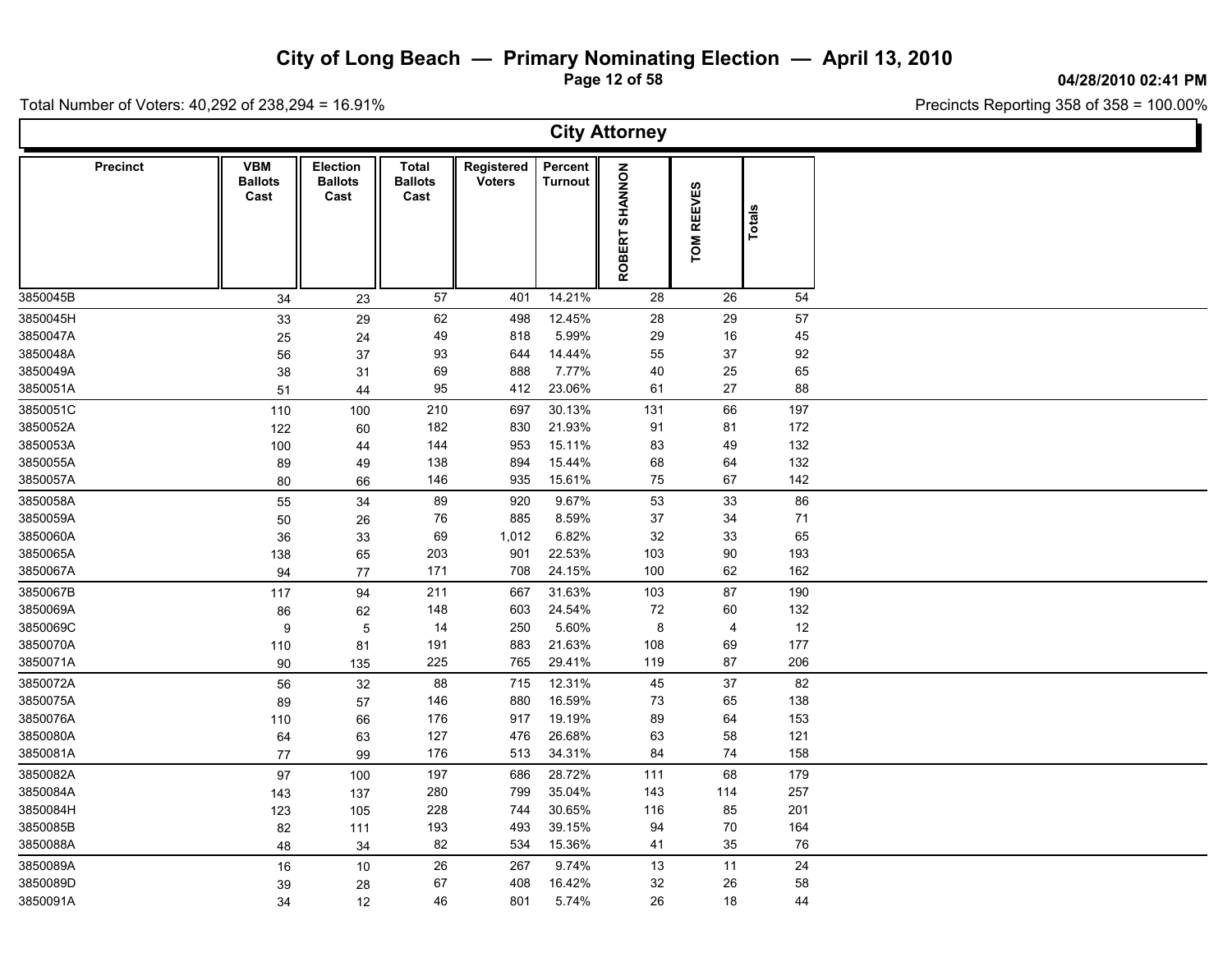**Page 13 of 58**

**04/28/2010 02:41 PM**

Ъ

Total Number of Voters: 40,292 of 238,294 = 16.91%

Г

| <b>City Attorney</b> |                                      |                                           |                                 |                             |                           |                |                             |           |  |  |  |  |  |
|----------------------|--------------------------------------|-------------------------------------------|---------------------------------|-----------------------------|---------------------------|----------------|-----------------------------|-----------|--|--|--|--|--|
| <b>Precinct</b>      | <b>VBM</b><br><b>Ballots</b><br>Cast | <b>Election</b><br><b>Ballots</b><br>Cast | Total<br><b>Ballots</b><br>Cast | Registered<br><b>Voters</b> | Percent<br><b>Turnout</b> | ROBERT SHANNON | <b>REEVES</b><br><b>NOL</b> | Totals    |  |  |  |  |  |
| 3850092A             | 60                                   | 126                                       | 186                             | 849                         | 21.91%                    | 106            | 61                          | 167       |  |  |  |  |  |
| 3850093A             | 67                                   | 29                                        | 96                              | 647                         | 14.84%                    | 48             | 44                          | 92        |  |  |  |  |  |
| 3850097A             | 78                                   | 101                                       | 179                             | 952                         | 18.80%                    | 84             | 73                          | 157       |  |  |  |  |  |
| 3850099A             | 58                                   | 108                                       | 166                             | 948                         | 17.51%                    | 87             | 62                          | 149       |  |  |  |  |  |
| 3850100A             | 40                                   | 67                                        | 107                             | 704                         | 15.20%                    | 50             | 42                          | 92        |  |  |  |  |  |
| 3850101A<br>3850102A | 76                                   | 109                                       | 185<br>59                       | 885<br>811                  | 20.90%<br>7.27%           | 112<br>38      | 62<br>20                    | 174<br>58 |  |  |  |  |  |
|                      | 25                                   | 34                                        |                                 |                             |                           |                |                             |           |  |  |  |  |  |
| 3850103A             | 78                                   | 100                                       | 178                             | 903                         | 19.71%                    | 87             | $77\,$                      | 164       |  |  |  |  |  |
| 3850108A             | 92                                   | 10                                        | 102<br>95                       | 683<br>727                  | 14.93%<br>13.07%          | 44             | 53<br>38                    | 97<br>94  |  |  |  |  |  |
| 3850110A<br>3850113A | 57                                   | 38                                        | 25                              | 293                         | 8.53%                     | 56<br>13       | 11                          | 24        |  |  |  |  |  |
| 3850115A             | 19<br>21                             | 6<br>15                                   | 36                              | 404                         | 8.91%                     | $18$           | $16\,$                      | 34        |  |  |  |  |  |
|                      |                                      |                                           |                                 |                             |                           |                |                             |           |  |  |  |  |  |
| 3850116A<br>3850117A | 30                                   | 12                                        | 42<br>69                        | 281<br>966                  | 14.95%<br>7.14%           | 20<br>41       | 20<br>25                    | 40<br>66  |  |  |  |  |  |
| 3850118A             | 42<br>17                             | 27<br>$\overline{c}$                      | 19                              | 434                         | 4.38%                     | 11             | $\overline{7}$              | 18        |  |  |  |  |  |
| 3850120A             | 111                                  | 99                                        | 210                             | 675                         | 31.11%                    | 93             | 92                          | 185       |  |  |  |  |  |
| 3850120B             | 115                                  | 75                                        | 190                             | 599                         | 31.72%                    | 112            | 66                          | 178       |  |  |  |  |  |
| 3850121A             | 24                                   | 20                                        | 44                              | 367                         | 11.99%                    | 28             | 16                          | 44        |  |  |  |  |  |
| 3850122A             | 59                                   | 15                                        | 74                              | 568                         | 13.03%                    | 41             | 33                          | 74        |  |  |  |  |  |
| 3850123A             | 20                                   | 18                                        | 38                              | 437                         | 8.70%                     | 21             | 12                          | 33        |  |  |  |  |  |
| 3850124A             | 80                                   | 77                                        | 157                             | 882                         | 17.80%                    | 87             | 57                          | 144       |  |  |  |  |  |
| 3850126A             | 32                                   | 31                                        | 63                              | 527                         | 11.95%                    | 35             | 23                          | 58        |  |  |  |  |  |
| 3850128A             | 27                                   | 16                                        | 43                              | 538                         | 7.99%                     | 22             | 19                          | 41        |  |  |  |  |  |
| 3850133A             | 39                                   | 24                                        | 63                              | 832                         | 7.57%                     | 31             | 29                          | 60        |  |  |  |  |  |
| 3850134A             | 28                                   | 18                                        | 46                              | 905                         | 5.08%                     | 25             | 19                          | 44        |  |  |  |  |  |
| 3850135A             | 55                                   | 16                                        | 71                              | 751                         | 9.45%                     | 39             | 28                          | 67        |  |  |  |  |  |
| 3850137A             | 43                                   | 36                                        | 79                              | 910                         | 8.68%                     | 47             | 28                          | 75        |  |  |  |  |  |
| 3850138A             | 38                                   | 30                                        | 68                              | 836                         | 8.13%                     | 33             | 34                          | 67        |  |  |  |  |  |
| 3850145A             | 20                                   | 17                                        | 37                              | 779                         | 4.75%                     | 18             | 17                          | 35        |  |  |  |  |  |
| 3850146A             | 52                                   | 20                                        | 72                              | 947                         | 7.60%                     | 43             | 27                          | $70\,$    |  |  |  |  |  |
| 3850147B             | 66                                   | 38                                        | 104                             | 731                         | 14.23%                    | 52             | 48                          | 100       |  |  |  |  |  |
| 3850149A             | 49                                   | 32                                        | 81                              | 908                         | 8.92%                     | 44             | 32                          | 76        |  |  |  |  |  |
| 3850151A             | 17                                   | 18                                        | 35                              | 487                         | 7.19%                     | 22             | 11                          | 33        |  |  |  |  |  |
| 3850151C             | 14                                   | 44                                        | 58                              | 418                         | 13.88%                    | 32             | 21                          | 53        |  |  |  |  |  |
|                      |                                      |                                           |                                 |                             |                           |                |                             |           |  |  |  |  |  |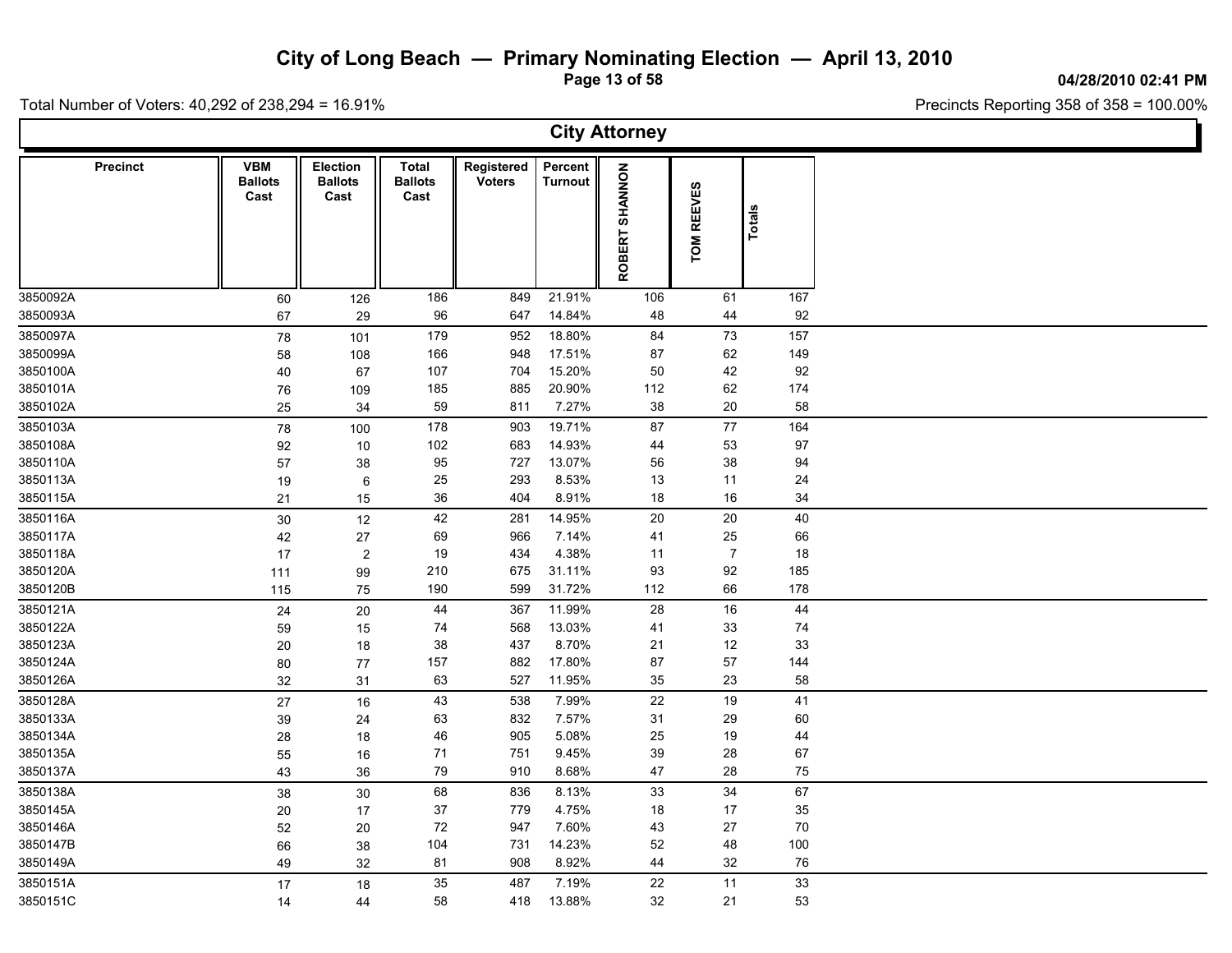**Page 14 of 58**

**04/28/2010 02:41 PM**

Total Number of Voters: 40,292 of 238,294 = 16.91%

| <b>City Attorney</b> |                                      |                                           |                                        |                             |                           |                          |             |        |  |  |  |  |  |
|----------------------|--------------------------------------|-------------------------------------------|----------------------------------------|-----------------------------|---------------------------|--------------------------|-------------|--------|--|--|--|--|--|
| <b>Precinct</b>      | <b>VBM</b><br><b>Ballots</b><br>Cast | <b>Election</b><br><b>Ballots</b><br>Cast | <b>Total</b><br><b>Ballots</b><br>Cast | Registered<br><b>Voters</b> | Percent<br><b>Turnout</b> | <b>NONNAHS</b><br>ROBERT | TOM REEVES  | Totals |  |  |  |  |  |
| 3850152A             | 54                                   | 30                                        | 84                                     | 624                         | 13.46%                    | 44                       | 37          | 81     |  |  |  |  |  |
| 3850153A             | 65                                   | 53                                        | 118                                    | 619                         | 19.06%                    | 69                       | 42          | 111    |  |  |  |  |  |
| 3850154A             | 17                                   | 13                                        | 30                                     | 371                         | 8.09%                     | 19                       | 9           | 28     |  |  |  |  |  |
| 3850154B             | 17                                   | $12$                                      | 29                                     | 407                         | 7.13%                     | 14                       | 13          | 27     |  |  |  |  |  |
| 3850156A             | 13                                   | $\bf 8$                                   | 21                                     | 278                         | 7.55%                     | 16                       | $\mathbf 5$ | 21     |  |  |  |  |  |
| 3850156B             | 51                                   | 33                                        | 84                                     | 793                         | 10.59%                    | 44                       | 34          | 78     |  |  |  |  |  |
| 3850156C             | 17                                   | 14                                        | 31                                     | 376                         | 8.24%                     | 9                        | 19          | 28     |  |  |  |  |  |
| 3850157B             | $30\,$                               | 23                                        | 53                                     | 515                         | 10.29%                    | 26                       | 24          | 50     |  |  |  |  |  |
| 3850158A             | 9                                    | 11                                        | $20\,$                                 | 318                         | 6.29%                     | 12                       | $\,6\,$     | 18     |  |  |  |  |  |
| 3850158B             | 26                                   | 6                                         | 32                                     | 503                         | 6.36%                     | 13                       | 19          | 32     |  |  |  |  |  |
| 3850159A             | 29                                   | 10                                        | 39                                     | 670                         | 5.82%                     | 21                       | 15          | 36     |  |  |  |  |  |
| 3850163A             | 38                                   | 14                                        | 52                                     | 548                         | 9.49%                     | 34                       | 13          | 47     |  |  |  |  |  |
| 3850164A             | 52                                   | 25                                        | 77                                     | 851                         | 9.05%                     | 45                       | 27          | 72     |  |  |  |  |  |
| 3850166A             | 16                                   | 28                                        | 44                                     | 305                         | 14.43%                    | 23                       | 14          | 37     |  |  |  |  |  |
| 3850166B             | 78                                   | 28                                        | 106                                    | 927                         | 11.43%                    | 67                       | 33          | 100    |  |  |  |  |  |
| 3850170A             | 28                                   | 22                                        | 50                                     | 950                         | 5.26%                     | 28                       | 22          | 50     |  |  |  |  |  |
| 3850171A             | 35                                   | 13                                        | 48                                     | 807                         | 5.95%                     | 21                       | 24          | 45     |  |  |  |  |  |
| 3850173A             | 46                                   | 38                                        | 84                                     | 483                         | 17.39%                    | 37                       | 38          | 75     |  |  |  |  |  |
| 3850175A             | 36                                   | 47                                        | 83                                     | 624                         | 13.30%                    | 43                       | 36          | 79     |  |  |  |  |  |
| 3850178A             | 56                                   | 25                                        | 81                                     | 725                         | 11.17%                    | 43                       | 31          | 74     |  |  |  |  |  |
| 3850179A             | 140                                  | 34                                        | 174                                    | 930                         | 18.71%                    | 97                       | 65          | 162    |  |  |  |  |  |
| 3850183A             | 105                                  | 50                                        | 155                                    | 861                         | 18.00%                    | 85                       | 57          | 142    |  |  |  |  |  |
| 3850184A             | 82                                   | 32                                        | 114                                    | 771                         | 14.79%                    | 63                       | 44          | 107    |  |  |  |  |  |
| 3850185A             | 54                                   | 42                                        | 96                                     | 908                         | 10.57%                    | 52                       | 38          | 90     |  |  |  |  |  |
| 3850187A             | 107                                  | 81                                        | 188                                    | 823                         | 22.84%                    | 117                      | 62          | 179    |  |  |  |  |  |
| 3850190A             | 50                                   | 94                                        | 144                                    | 642                         | 22.43%                    | 59                       | 74          | 133    |  |  |  |  |  |
| 3850191A             | 54                                   | 35                                        | 89                                     | 265                         | 33.58%                    | 51                       | 34          | 85     |  |  |  |  |  |
| 3850198A             | 88                                   | 51                                        | 139                                    | 710                         | 19.58%                    | 68                       | 61          | 129    |  |  |  |  |  |
| 3850199A             | 90                                   | 22                                        | 112                                    | 563                         | 19.89%                    | 57                       | 45          | 102    |  |  |  |  |  |
| 3850201A             | 115                                  | 39                                        | 154                                    | 783                         | 19.67%                    | 82                       | 64          | 146    |  |  |  |  |  |
| 3850202A             | 78                                   | 28                                        | 106                                    | 756                         | 14.02%                    | 48                       | 49          | 97     |  |  |  |  |  |
| 3850204A             | 56                                   | 26                                        | 82                                     | 676                         | 12.13%                    | 53                       | 28          | 81     |  |  |  |  |  |
| 3850207A             | 273                                  | 84                                        | 357                                    | 960                         | 37.19%                    | 187                      | 146         | 333    |  |  |  |  |  |
| 3850209A             | 81                                   | 62                                        | 143                                    | 660                         | 21.67%                    | 75                       | 59          | 134    |  |  |  |  |  |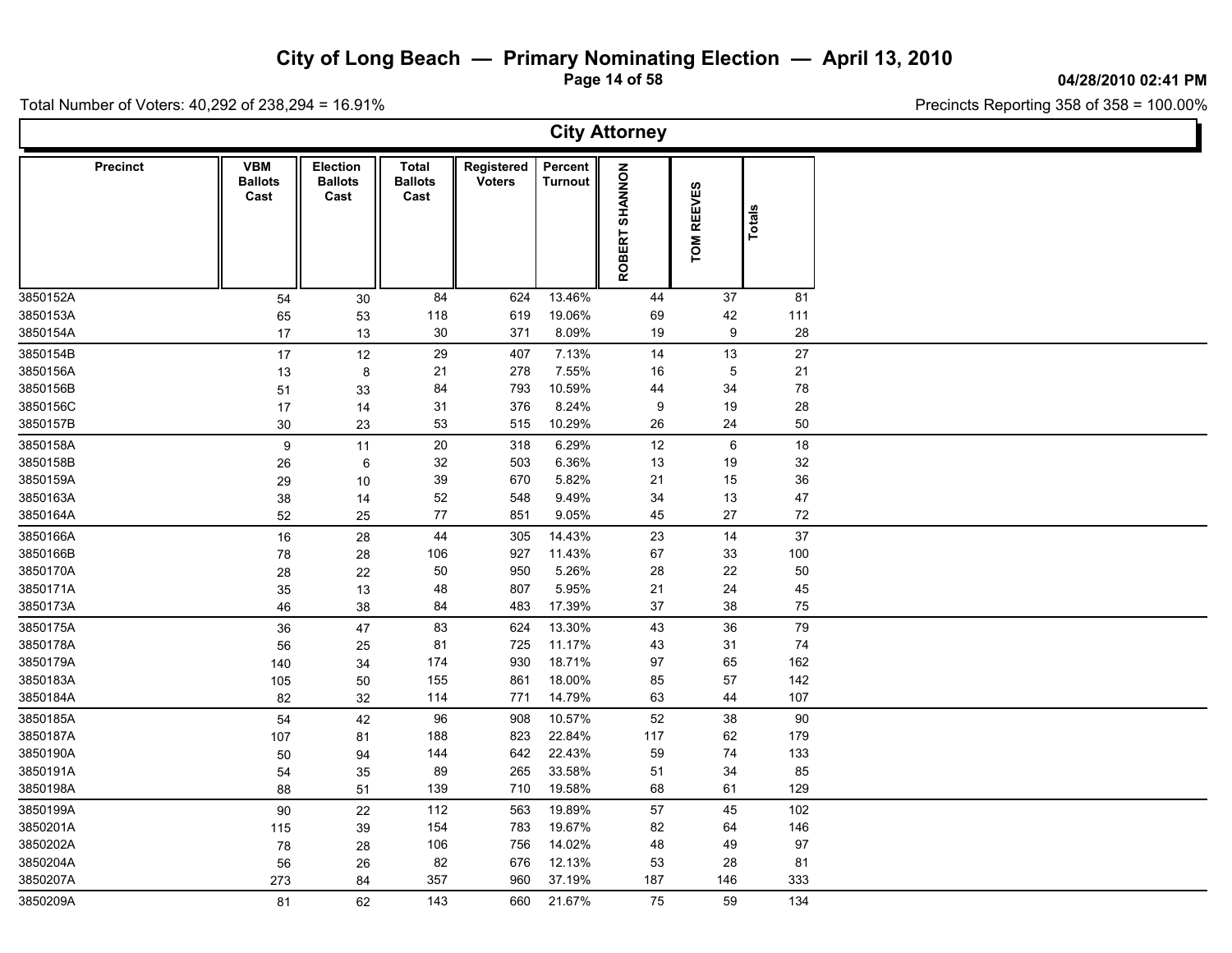**Page 15 of 58**

**04/28/2010 02:41 PM**

Total Number of Voters: 40,292 of 238,294 = 16.91%

 $\Gamma$ 

|          | <b>City Attorney</b> |                                      |                                           |                                 |                             |                           |                |                |          |  |  |  |  |  |
|----------|----------------------|--------------------------------------|-------------------------------------------|---------------------------------|-----------------------------|---------------------------|----------------|----------------|----------|--|--|--|--|--|
|          | <b>Precinct</b>      | <b>VBM</b><br><b>Ballots</b><br>Cast | <b>Election</b><br><b>Ballots</b><br>Cast | Total<br><b>Ballots</b><br>Cast | Registered<br><b>Voters</b> | Percent<br><b>Turnout</b> | ROBERT SHANNON | TOM REEVES     | Totals   |  |  |  |  |  |
| 3850210A |                      | 97                                   | 47                                        | 144                             | 691                         | 20.84%                    | 72             | 58             | 130      |  |  |  |  |  |
| 3850211A |                      | 44                                   | 32                                        | 76                              | 720                         | 10.56%                    | 31             | 40             | 71       |  |  |  |  |  |
| 3850212A |                      | 60                                   | 60                                        | 120                             | 821                         | 14.62%                    | 61             | 50             | 111      |  |  |  |  |  |
| 3850213A |                      | 169                                  | 73                                        | 242                             | 857                         | 28.24%                    | 146            | $80\,$         | 226      |  |  |  |  |  |
| 3850216A |                      | 72                                   | 86                                        | 158                             | 500                         | 31.60%                    | 87             | 59             | 146      |  |  |  |  |  |
| 3850218A |                      | 132                                  | 98                                        | 230                             | 661                         | 34.80%                    | 116            | 93             | 209      |  |  |  |  |  |
| 3850219A |                      | 62                                   | 43                                        | 105                             | 527                         | 19.92%                    | 58             | 37             | 95       |  |  |  |  |  |
| 3850223A |                      | 121                                  | 118                                       | 239                             | 974                         | 24.54%                    | 132            | 95             | 227      |  |  |  |  |  |
| 3850224A |                      | 39                                   | 14                                        | 53                              | 466                         | 11.37%                    | 24             | 27             | 51       |  |  |  |  |  |
| 3850224B |                      | 29                                   | 19                                        | 48                              | 546                         | 8.79%                     | 30             | 12             | 42       |  |  |  |  |  |
| 3850227A |                      | 58                                   | 22                                        | 80                              | 854                         | 9.37%                     | 43             | 29             | $\bf 72$ |  |  |  |  |  |
| 3850229A |                      | 66                                   | 28                                        | 94                              | 717                         | 13.11%                    | 41             | 45             | 86       |  |  |  |  |  |
| 3850236A |                      | 33                                   | 15                                        | 48                              | 696                         | 6.90%                     | 30             | 16             | 46       |  |  |  |  |  |
| 3850238A |                      | 41                                   | 24                                        | 65                              | 672                         | 9.67%                     | 41             | 20             | 61       |  |  |  |  |  |
| 3850238B |                      | 52                                   | 17                                        | 69                              | 571                         | 12.08%                    | 44             | 24             | 68       |  |  |  |  |  |
| 3850239A |                      | 72                                   | 26                                        | 98                              | 731                         | 13.41%                    | 49             | 38             | $87\,$   |  |  |  |  |  |
| 3850240A |                      | 49                                   | 21                                        | 70                              | 297                         | 23.57%                    | 36             | 31             | 67       |  |  |  |  |  |
| 3850242A |                      | 40                                   | 20                                        | 60                              | 411                         | 14.60%                    | 35             | 23             | 58       |  |  |  |  |  |
| 3850243A |                      | $\overline{7}$                       | 9                                         | 16                              | 265                         | 6.04%                     | 6              | $\overline{7}$ | 13       |  |  |  |  |  |
| 3850244A |                      | 108                                  | 45                                        | 153                             | 792                         | 19.32%                    | 71             | 65             | 136      |  |  |  |  |  |
| 3850248A |                      | 60                                   | 38                                        | 98                              | 725                         | 13.52%                    | 57             | 37             | 94       |  |  |  |  |  |
| 3850249A |                      | 42                                   | 27                                        | 69                              | 873                         | 7.90%                     | 44             | $20\,$         | 64       |  |  |  |  |  |
| 3850251A |                      | 52                                   | 59                                        | 111                             | 823                         | 13.49%                    | 65             | 40             | 105      |  |  |  |  |  |
| 3850254A |                      | 229                                  | 125                                       | 354                             | 863                         | 41.02%                    | 171            | 164            | 335      |  |  |  |  |  |
| 3850255A |                      | 224                                  | 73                                        | 297                             | 881                         | 33.71%                    | 161            | 120            | 281      |  |  |  |  |  |
| 3850256A |                      | 113                                  | 70                                        | 183                             | 672                         | 27.23%                    | 108            | 67             | 175      |  |  |  |  |  |
| 3850257A |                      | 92                                   | 81                                        | 173                             | 516                         | 33.53%                    | 88             | 75             | 163      |  |  |  |  |  |
| 3850258A |                      | 195                                  | 108                                       | 303                             | 764                         | 39.66%                    | 166            | 114            | 280      |  |  |  |  |  |
| 3850259A |                      | 175                                  | 134                                       | 309                             | 726                         | 42.56%                    | 180            | 112            | 292      |  |  |  |  |  |
| 3850262A |                      | 164                                  | 97                                        | 261                             | 883                         | 29.56%                    | 151            | 95             | 246      |  |  |  |  |  |
| 3850264A |                      | 60                                   | 41                                        | 101                             | 782                         | 12.92%                    | 50             | 43             | 93       |  |  |  |  |  |
| 3850268A |                      | 90                                   | 105                                       | 195                             | 770                         | 25.32%                    | 91             | 86             | 177      |  |  |  |  |  |
| 3850270A |                      | 67                                   | 53                                        | 120                             | 823                         | 14.58%                    | 64             | 45             | 109      |  |  |  |  |  |
| 3850271A |                      | 120                                  | 104                                       | 224                             | 880                         | 25.45%                    | 111            | 91             | 202      |  |  |  |  |  |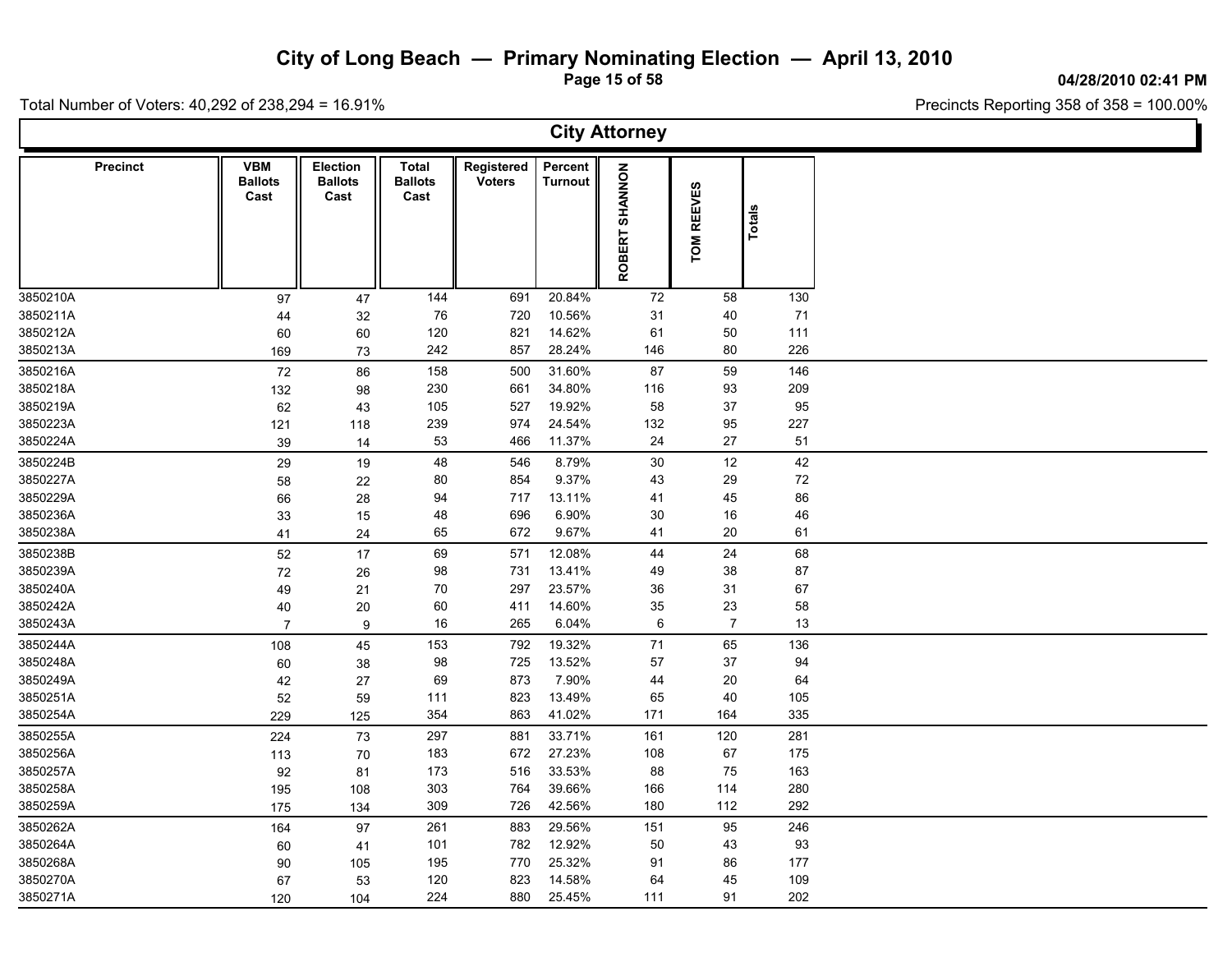**Page 16 of 58**

**04/28/2010 02:41 PM**

Total Number of Voters: 40,292 of 238,294 = 16.91%

 $\Gamma$ 

| <b>City Attorney</b> |                                      |                                    |                                 |                             |                           |                |            |               |  |  |  |  |  |
|----------------------|--------------------------------------|------------------------------------|---------------------------------|-----------------------------|---------------------------|----------------|------------|---------------|--|--|--|--|--|
| <b>Precinct</b>      | <b>VBM</b><br><b>Ballots</b><br>Cast | Election<br><b>Ballots</b><br>Cast | Total<br><b>Ballots</b><br>Cast | Registered<br><b>Voters</b> | Percent<br><b>Turnout</b> | ROBERT SHANNON | TOM REEVES | <b>Totals</b> |  |  |  |  |  |
| 3850272A             | 101                                  | 63                                 | 164                             | 834                         | 19.66%                    | 94             | 56         | 150           |  |  |  |  |  |
| 3850275A             | 145                                  | 111                                | 256                             | 850                         | 30.12%                    | 133            | 102        | 235           |  |  |  |  |  |
| 3850276A             | 127                                  | 117                                | 244                             | 827                         | 29.50%                    | 135            | 94         | 229           |  |  |  |  |  |
| 3850279A             | 111                                  | 46                                 | 157                             | 500                         | 31.40%                    | 91             | 60         | 151           |  |  |  |  |  |
| 3850280A             | 152                                  | 126                                | 278                             | 633                         | 43.92%                    | 175            | 86         | 261           |  |  |  |  |  |
| 3850281A             | 119                                  | 68                                 | 187                             | 454                         | 41.19%                    | 105            | 60         | 165           |  |  |  |  |  |
| 3850282A             | 115                                  | 71                                 | 186                             | 532                         | 34.96%                    | 106            | 71         | 177           |  |  |  |  |  |
| 3850283A             | $77$                                 | 87                                 | 164                             | 608                         | 26.97%                    | 90             | 60         | 150           |  |  |  |  |  |
| 3850285A             | 107                                  | 65                                 | 172                             | 573                         | 30.02%                    | 103            | 59         | 162           |  |  |  |  |  |
| 3850287A             | 153                                  | 89                                 | 242                             | 816                         | 29.66%                    | 138            | 93         | 231           |  |  |  |  |  |
| 3850289A             | 81                                   | 42                                 | 123                             | 557                         | 22.08%                    | 87             | 30         | 117           |  |  |  |  |  |
| 3850290A             | 168                                  | 92                                 | 260                             | 647                         | 40.19%                    | 154            | 89         | 243           |  |  |  |  |  |
| 3850291A             | 128                                  | 84                                 | 212                             | 512                         | 41.41%                    | 141            | 65         | 206           |  |  |  |  |  |
| 3850293A             | 68                                   | 81                                 | 149                             | 825                         | 18.06%                    | 89             | 46         | 135           |  |  |  |  |  |
| 3850293B             | 164                                  | 89                                 | 253                             | 832                         | 30.41%                    | 142            | 102        | 244           |  |  |  |  |  |
| 3850295A             | 120                                  | 96                                 | 216                             | 778                         | 27.76%                    | 132            | 68         | 200           |  |  |  |  |  |
| 3850296A             | 33                                   | 28                                 | 61                              | 834                         | 7.31%                     | 34             | 25         | 59            |  |  |  |  |  |
| 3850302A             | 114                                  | 105                                | 219                             | 681                         | 32.16%                    | 150            | 58         | 208           |  |  |  |  |  |
| 3850304A             | 77                                   | 64                                 | 141                             | 643                         | 21.93%                    | 93             | 46         | 139           |  |  |  |  |  |
| 3850305A             | 101                                  | 62                                 | 163                             | 767                         | 21.25%                    | 96             | 59         | 155           |  |  |  |  |  |
| 3850306A             | 86                                   | 73                                 | 159                             | 696                         | 22.84%                    | 96             | 53         | 149           |  |  |  |  |  |
| 3850308A             | 89                                   | 85                                 | 174                             | 914                         | 19.04%                    | 99             | 61         | 160           |  |  |  |  |  |
| 3850309A             | 94                                   | 55                                 | 149                             | 766                         | 19.45%                    | 79             | 59         | 138           |  |  |  |  |  |
| 3850315A             | 156                                  | 76                                 | 232                             | 920                         | 25.22%                    | 134            | 83         | 217           |  |  |  |  |  |
| 3850316A             | 168                                  | 74                                 | 242                             | 862                         | 28.07%                    | 150            | 82         | 232           |  |  |  |  |  |
| 3850319A             | 87                                   | 66                                 | 153                             | 801                         | 19.10%                    | 93             | 56         | 149           |  |  |  |  |  |
| 3850321A             | 111                                  | 66                                 | 177                             | 879                         | 20.14%                    | 105            | 64         | 169           |  |  |  |  |  |
| 3850323A             | 13                                   | $\boldsymbol{9}$                   | 22                              | 439                         | 5.01%                     | $16\,$         | $\,6\,$    | 22            |  |  |  |  |  |
| 3850324A             | 61                                   | 44                                 | 105                             | 544                         | 19.30%                    | 58             | 45         | 103           |  |  |  |  |  |
| 3850328A             | 165                                  | 90                                 | 255                             | 878                         | 29.04%                    | 145            | 95         | 240           |  |  |  |  |  |
| 3850333A             | 77                                   | 108                                | 185                             | 886                         | 20.88%                    | 84             | 86         | 170           |  |  |  |  |  |
| 3850335A             | 79                                   | 85                                 | 164                             | 529                         | 31.00%                    | 102            | 48         | 150           |  |  |  |  |  |
| 3850336A             | 104                                  | 76                                 | 180                             | 649                         | 27.73%                    | 101            | 68         | 169           |  |  |  |  |  |
| 3850337A             | 154                                  | 107                                | 261                             | 854                         | 30.56%                    | 130            | 112        | 242           |  |  |  |  |  |
|                      |                                      |                                    |                                 |                             |                           |                |            |               |  |  |  |  |  |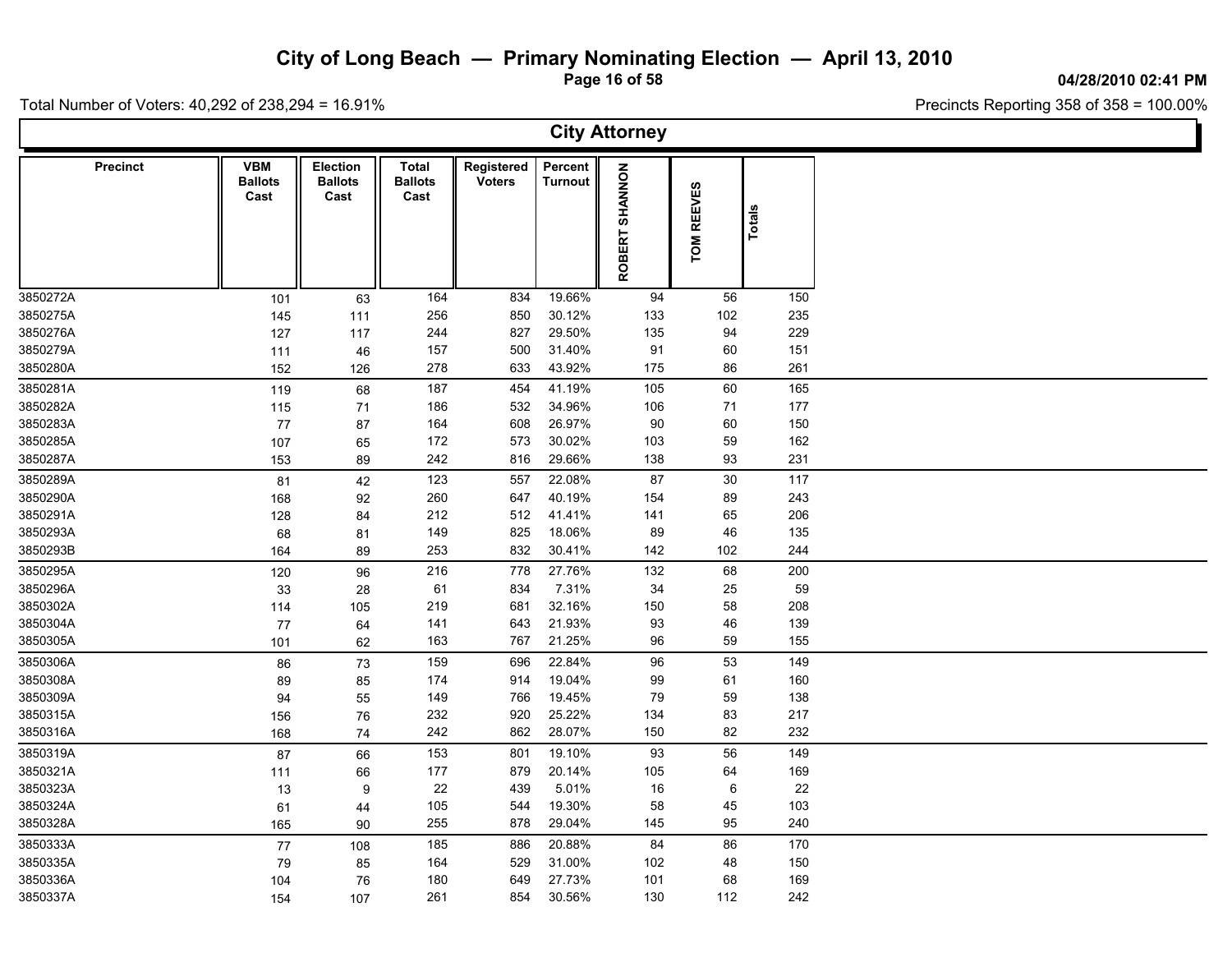**Page 17 of 58**

#### **04/28/2010 02:41 PM**

Total Number of Voters: 40,292 of 238,294 = 16.91%

| <b>City Attorney</b> |                                      |                                           |                                        |                             |                           |                                 |            |        |  |  |  |  |  |
|----------------------|--------------------------------------|-------------------------------------------|----------------------------------------|-----------------------------|---------------------------|---------------------------------|------------|--------|--|--|--|--|--|
| <b>Precinct</b>      | <b>VBM</b><br><b>Ballots</b><br>Cast | <b>Election</b><br><b>Ballots</b><br>Cast | <b>Total</b><br><b>Ballots</b><br>Cast | Registered<br><b>Voters</b> | Percent<br><b>Turnout</b> | <b>SHANNON</b><br><b>ROBERT</b> | TOM REEVES | Totals |  |  |  |  |  |
| 3850342B             | 35                                   | 17                                        | 52                                     | 482                         | 10.79%                    | 29                              | 22         | 51     |  |  |  |  |  |
| 3850345A             | 63                                   | 53                                        | 116                                    | 802                         | 14.46%                    | 49                              | 57         | 106    |  |  |  |  |  |
| 3850346A             | 102                                  | 100                                       | 202                                    | 892                         | 22.65%                    | 91                              | 94         | 185    |  |  |  |  |  |
| 3850348A             | 102                                  | 71                                        | 173                                    | 811                         | 21.33%                    | 98                              | 65         | 163    |  |  |  |  |  |
| 3850349A             | 96                                   | 52                                        | 148                                    | 626                         | 23.64%                    | 79                              | 58         | 137    |  |  |  |  |  |
| 3850355A             | 142                                  | 113                                       | 255                                    | 969                         | 26.32%                    | 158                             | 79         | 237    |  |  |  |  |  |
| 3850356A             | 107                                  | 82                                        | 189                                    | 731                         | 25.85%                    | 103                             | 71         | 174    |  |  |  |  |  |
| 3850360A             | 57                                   | 22                                        | 79                                     | 936                         | 8.44%                     | 37                              | 39         | 76     |  |  |  |  |  |
| 3850361A             | 72                                   | 51                                        | 123                                    | 724                         | 16.99%                    | 56                              | 62         | 118    |  |  |  |  |  |
| 3850362A             | 53                                   | 39                                        | 92                                     | 781                         | 11.78%                    | 50                              | 32         | 82     |  |  |  |  |  |
| 3850363A             | 113                                  | 80                                        | 193                                    | 743                         | 25.98%                    | 102                             | 80         | 182    |  |  |  |  |  |
| 3850367A             | 79                                   | 45                                        | 124                                    | 669                         | 18.54%                    | 72                              | 44         | 116    |  |  |  |  |  |
| 3850367D             | 108                                  | 91                                        | 199                                    | 882                         | 22.56%                    | 117                             | 72         | 189    |  |  |  |  |  |
| 3850367F             | 103                                  | 54                                        | 157                                    | 783                         | 20.05%                    | 81                              | 68         | 149    |  |  |  |  |  |
| 3850368A             | 58                                   | 18                                        | 76                                     | 699                         | 10.87%                    | 45                              | 26         | 71     |  |  |  |  |  |
| 3850371A             | 101                                  | 93                                        | 194                                    | 841                         | 23.07%                    | 97                              | 86         | 183    |  |  |  |  |  |
| 3850372A             | 104                                  | 70                                        | 174                                    | 674                         | 25.82%                    | 100                             | 61         | 161    |  |  |  |  |  |
| 3850373A             | 108                                  | 109                                       | 217                                    | 867                         | 25.03%                    | 113                             | 94         | 207    |  |  |  |  |  |
| 3850374A             | 112                                  | 82                                        | 194                                    | 919                         | 21.11%                    | 106                             | 78         | 184    |  |  |  |  |  |
| 3850376A             | 113                                  | 68                                        | 181                                    | 801                         | 22.60%                    | 96                              | 73         | 169    |  |  |  |  |  |
| 3850377A             | 82                                   | 31                                        | 113                                    | 600                         | 18.83%                    | 65                              | 38         | 103    |  |  |  |  |  |
| 3850378A             | 87                                   | 77                                        | 164                                    | 875                         | 18.74%                    | 87                              | 66         | 153    |  |  |  |  |  |
| 3850379A             | 32                                   | 18                                        | 50                                     | 605                         | 8.26%                     | 29                              | 20         | 49     |  |  |  |  |  |
| 3850384A             | 66                                   | 78                                        | 144                                    | 790                         | 18.23%                    | 57                              | 78         | 135    |  |  |  |  |  |
| 3850386A             | 70                                   | 121                                       | 191                                    | 946                         | 20.19%                    | 90                              | 80         | 170    |  |  |  |  |  |
| 3850399A             | 135                                  | 77                                        | 212                                    | 895                         | 23.69%                    | 116                             | 86         | 202    |  |  |  |  |  |
| 3850402A             | 60                                   | 87                                        | 147                                    | 763                         | 19.27%                    | 77                              | 60         | 137    |  |  |  |  |  |
| 3850411A             |                                      | 107                                       | 295                                    | 963                         | 30.63%                    | 171                             | 109        | 280    |  |  |  |  |  |
| 3850415A             | 188<br>34                            |                                           | 68                                     | 732                         | 9.29%                     | 40                              | 24         | 64     |  |  |  |  |  |
| 3850445A             | 107                                  | 34<br>49                                  | 156                                    | 606                         | 25.74%                    | 84                              | 57         | 141    |  |  |  |  |  |
| 3850447A             | 135                                  | 86                                        | 221                                    | 931                         | 23.74%                    | 121                             | 94         | 215    |  |  |  |  |  |
|                      |                                      |                                           |                                        |                             |                           |                                 |            |        |  |  |  |  |  |
| 3850469A             | 70                                   | 27                                        | 97                                     | 301                         | 32.23%                    | 43                              | 48         | 91     |  |  |  |  |  |
| 3850481A             | 105                                  | 57                                        | 162                                    | 595                         | 27.23%                    | 87                              | 68         | 155    |  |  |  |  |  |
| 3850517A             | 86                                   | 51                                        | 137                                    | 738                         | 18.56%                    | 64                              | 57         | 121    |  |  |  |  |  |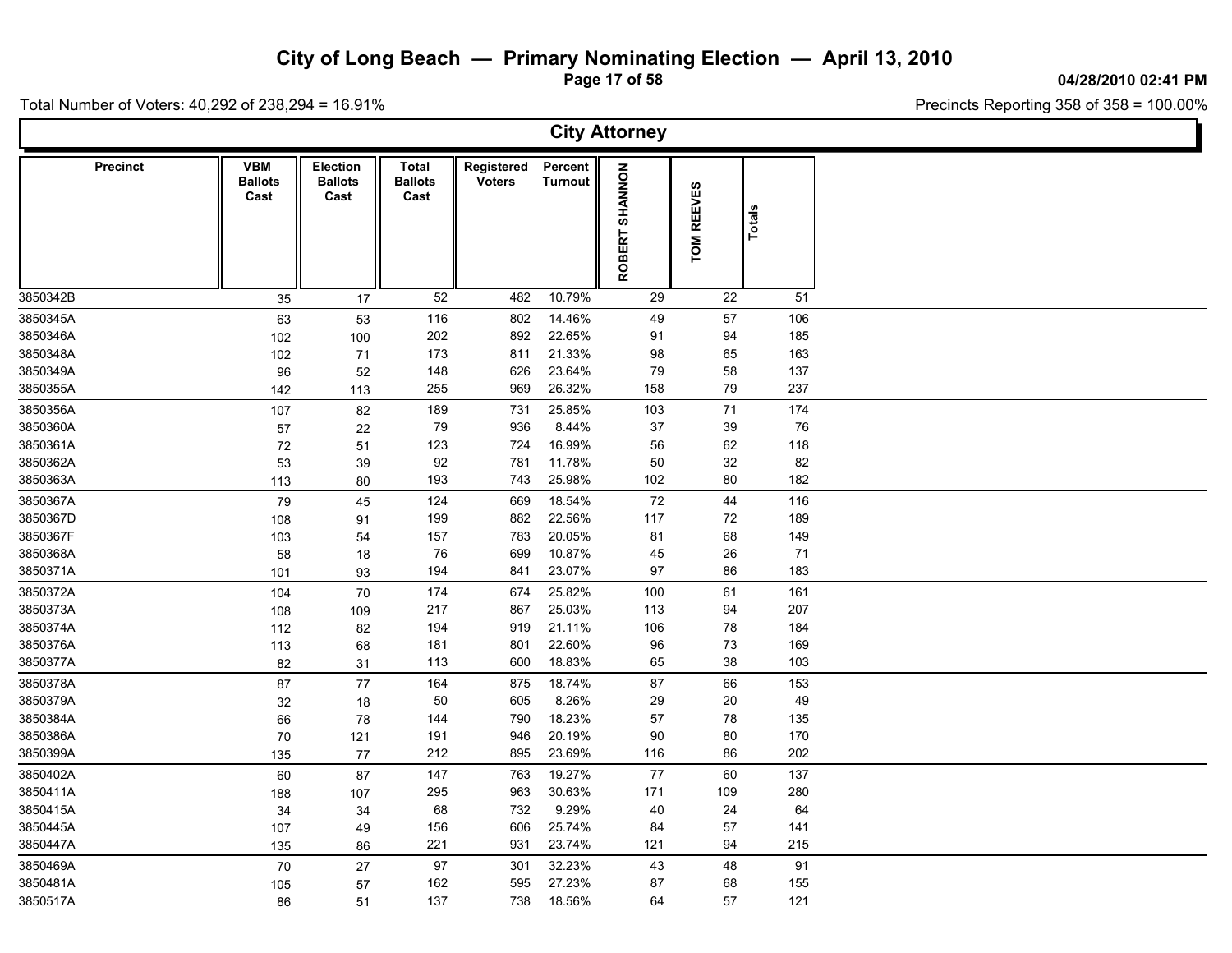**Page 18 of 58**

**04/28/2010 02:41 PM**

Ъ

Total Number of Voters: 40,292 of 238,294 = 16.91%

Г

| <b>City Attorney</b> |                                      |                                           |                                 |                             |                           |                |                             |               |  |  |  |  |  |
|----------------------|--------------------------------------|-------------------------------------------|---------------------------------|-----------------------------|---------------------------|----------------|-----------------------------|---------------|--|--|--|--|--|
| <b>Precinct</b>      | <b>VBM</b><br><b>Ballots</b><br>Cast | <b>Election</b><br><b>Ballots</b><br>Cast | Total<br><b>Ballots</b><br>Cast | Registered<br><b>Voters</b> | Percent<br><b>Turnout</b> | ROBERT SHANNON | <b>REEVES</b><br><b>NOL</b> | <b>Totals</b> |  |  |  |  |  |
| 3850530A             | 90                                   | 70                                        | 160                             | 785                         | 20.38%                    | 75             | 71                          | 146           |  |  |  |  |  |
| 3850533A             | 89                                   | 78                                        | 167                             | 854                         | 19.56%                    | 102            | 59                          | 161           |  |  |  |  |  |
| 3850535A             | 120                                  | 80                                        | 200                             | 842                         | 23.75%                    | 103            | 89                          | 192           |  |  |  |  |  |
| 3850539A             | 120                                  | 97                                        | 217                             | 875                         | 24.80%                    | 129            | 78                          | 207           |  |  |  |  |  |
| 3850541A             | 64                                   | 51                                        | 115                             | 590                         | 19.49%                    | 55             | 50                          | 105           |  |  |  |  |  |
| 3850545A<br>3850545J | 61                                   | 12                                        | 73<br>60                        | 611<br>535                  | 11.95%<br>11.21%          | 39<br>25       | 30<br>29                    | 69<br>54      |  |  |  |  |  |
|                      | 44                                   | 16                                        |                                 |                             |                           |                |                             |               |  |  |  |  |  |
| 3850547A             | 46                                   | 51                                        | 97<br>176                       | 570<br>912                  | 17.02%<br>19.30%          | 43             | 47                          | 90            |  |  |  |  |  |
| 3850549A<br>3850551A | 133                                  | 43                                        | 86                              | 985                         | 8.73%                     | 88<br>40       | 76<br>41                    | 164<br>81     |  |  |  |  |  |
| 3850552A             | 50<br>43                             | 36<br>28                                  | 71                              | 941                         | 7.55%                     | 36             | 31                          | 67            |  |  |  |  |  |
| 3850553A             | 56                                   | 35                                        | 91                              | 943                         | 9.65%                     | 46             | 41                          | 87            |  |  |  |  |  |
| 3850554A             |                                      | 24                                        | 85                              | 921                         | 9.23%                     | 48             | 33                          | 81            |  |  |  |  |  |
| 3850558A             | 61<br>89                             | 98                                        | 187                             | 730                         | 25.62%                    | 103            | 71                          | 174           |  |  |  |  |  |
| 3850559A             | 120                                  | 85                                        | 205                             | 942                         | 21.76%                    | 104            | 89                          | 193           |  |  |  |  |  |
| 3850560A             | 146                                  | 42                                        | 188                             | 844                         | 22.27%                    | 109            | 65                          | 174           |  |  |  |  |  |
| 3850562A             | 182                                  | 120                                       | 302                             | 937                         | 32.23%                    | 141            | 144                         | 285           |  |  |  |  |  |
| 3850563A             | 113                                  | 79                                        | 192                             | 868                         | 22.12%                    | 97             | 82                          | 179           |  |  |  |  |  |
| 3850564A             | 68                                   | 56                                        | 124                             | 778                         | 15.94%                    | 68             | 45                          | 113           |  |  |  |  |  |
| 3850568A             | 112                                  | 145                                       | 257                             | 934                         | 27.52%                    | 110            | 131                         | 241           |  |  |  |  |  |
| 3850572A             | 84                                   | 82                                        | 166                             | 913                         | 18.18%                    | 90             | 63                          | 153           |  |  |  |  |  |
| 3850577A             | 49                                   | 35                                        | 84                              | 870                         | 9.66%                     | 46             | 34                          | 80            |  |  |  |  |  |
| 3850591A             | 53                                   | 58                                        | 111                             | 649                         | 17.10%                    | 52             | 47                          | 99            |  |  |  |  |  |
| 3850593A             | 26                                   | 24                                        | 50                              | 693                         | 7.22%                     | 22             | 24                          | 46            |  |  |  |  |  |
| 3850594A             | 64                                   | 24                                        | 88                              | 790                         | 11.14%                    | 58             | 26                          | 84            |  |  |  |  |  |
| 3850610A             | 37                                   | 28                                        | 65                              | 830                         | 7.83%                     | 40             | 23                          | 63            |  |  |  |  |  |
| 3850611A             | 47                                   | 19                                        | 66                              | 860                         | 7.67%                     | 41             | 20                          | 61            |  |  |  |  |  |
| 3850614A             | 36                                   | 13                                        | 49                              | 770                         | 6.36%                     | 26             | 22                          | 48            |  |  |  |  |  |
| 3850616A             | 51                                   | 9                                         | 60                              | 867                         | 6.92%                     | 32             | 25                          | 57            |  |  |  |  |  |
| 3850617A             | 71                                   | 37                                        | 108                             | 879                         | 12.29%                    | 57             | 42                          | 99            |  |  |  |  |  |
| 3850618A             | 58                                   | 25                                        | 83                              | 777                         | 10.68%                    | 42             | 34                          | 76            |  |  |  |  |  |
| 3850619A             | 59                                   | 23                                        | 82                              | 753                         | 10.89%                    | 50             | 24                          | ${\bf 74}$    |  |  |  |  |  |
| 3850620A             | 42                                   | 36                                        | 78                              | 785                         | 9.94%                     | 28             | 45                          | $73\,$        |  |  |  |  |  |
| 3850621A             | 33                                   | $\overline{7}$                            | 40                              | 732                         | 5.46%                     | 22             | 14                          | 36            |  |  |  |  |  |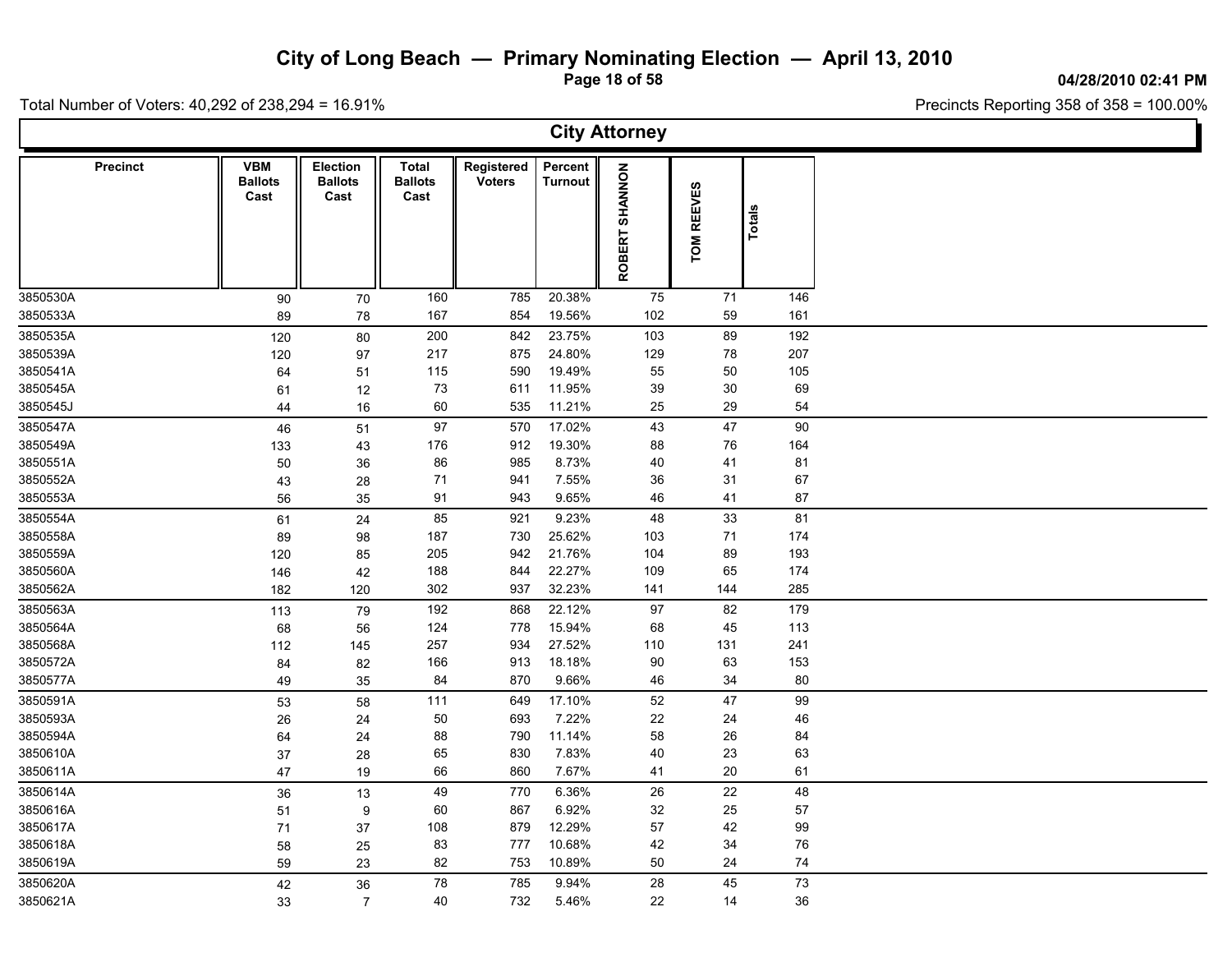**Page 19 of 58**

**04/28/2010 02:41 PM**

Total Number of Voters: 40,292 of 238,294 = 16.91%

 $\Gamma$ 

| <b>City Attorney</b> |                 |                                      |                                           |                                        |                             |                           |                          |                             |                |  |  |  |  |
|----------------------|-----------------|--------------------------------------|-------------------------------------------|----------------------------------------|-----------------------------|---------------------------|--------------------------|-----------------------------|----------------|--|--|--|--|
|                      | <b>Precinct</b> | <b>VBM</b><br><b>Ballots</b><br>Cast | <b>Election</b><br><b>Ballots</b><br>Cast | <b>Total</b><br><b>Ballots</b><br>Cast | Registered<br><b>Voters</b> | Percent<br><b>Turnout</b> | SHANNON<br><b>ROBERT</b> | <b>REEVES</b><br><b>NOL</b> | Totals         |  |  |  |  |
| 3850624A             |                 | 43                                   | 12                                        | 55                                     | 785                         | 7.01%                     | 31                       | 22                          | 53             |  |  |  |  |
| 3850625A             |                 | 99                                   | 29                                        | 128                                    | 964                         | 13.28%                    | 70                       | 50                          | 120            |  |  |  |  |
| 3850630A             |                 | 104                                  | 77                                        | 181                                    | 816                         | 22.18%                    | 102                      | 70                          | 172            |  |  |  |  |
| 3850632A             |                 | 123                                  | 86                                        | 209                                    | 934                         | 22.38%                    | 130                      | 68                          | 198            |  |  |  |  |
| 3850636A             |                 | 117                                  | 71                                        | 188                                    | 915                         | 20.55%                    | 98                       | 77                          | 175            |  |  |  |  |
| 3850637A             |                 | 118                                  | 96                                        | 214                                    | 756                         | 28.31%                    | 132                      | $73\,$                      | 205            |  |  |  |  |
| 3850639A             |                 | 135                                  | 62                                        | 197                                    | 926                         | 21.27%                    | 113                      | 70                          | 183            |  |  |  |  |
| 3850645A             |                 | $\mathbf{1}$                         | $\mathbf 0$                               | $\mathbf{1}$                           | 709                         | 0.14%                     | 0                        | $\mathbf{1}$                | $\overline{1}$ |  |  |  |  |
| 3850647A             |                 | 92                                   | 46                                        | 138                                    | 512                         | 26.95%                    | 71                       | 58                          | 129            |  |  |  |  |
| 3850649A             |                 | 115                                  | 103                                       | 218                                    | 607                         | 35.91%                    | 122                      | 85                          | 207            |  |  |  |  |
| 3850650A             |                 | 71                                   | 45                                        | 116                                    | 808                         | 14.36%                    | 52                       | 61                          | 113            |  |  |  |  |
| 3850660A             |                 | 57                                   | 35                                        | 92                                     | 902                         | 10.20%                    | 49                       | $38\,$                      | 87             |  |  |  |  |
| 3850671A             |                 | 74                                   | 83                                        | 157                                    | 910                         | 17.25%                    | 86                       | 65                          | 151            |  |  |  |  |
| 3850680A             |                 | 98                                   | 52                                        | 150                                    | 702                         | 21.37%                    | 78                       | 57                          | 135            |  |  |  |  |
| 3850686A             |                 | 34                                   | 11                                        | 45                                     | 907                         | 4.96%                     | 23                       | $20\,$                      | 43             |  |  |  |  |
| 3850688A             |                 | 45                                   | 13                                        | 58                                     | 483                         | 12.01%                    | 23                       | 29                          | 52             |  |  |  |  |
| 3850701A             |                 | 72                                   | 92                                        | 164                                    | 746                         | 21.98%                    | 73                       | $72\,$                      | 145            |  |  |  |  |
| 3850702A             |                 | 50                                   | 23                                        | 73                                     | 903                         | 8.08%                     | 38                       | 31                          | 69             |  |  |  |  |
| 3850001C             |                 | $\mathbf{3}$                         | $\mathbf 0$                               | $\mathfrak{S}$                         | $5\overline{)}$             | 60.00%                    | $\overline{1}$           | $\mathbf{1}$                | $\mathbf 2$    |  |  |  |  |
| 3850002A             |                 | 0                                    | 0                                         | 0                                      | 3                           | 0.00%                     | $\mathbf 0$              | $\mathsf 0$                 | 0              |  |  |  |  |
| 3850003A             |                 | $\mathbf 0$                          | $\pmb{0}$                                 | 0                                      | $\mathbf 0$                 | 0.00%                     | 0                        | 0                           | 0              |  |  |  |  |
| 3850003B             |                 | 5                                    | 0                                         | 5                                      | 60                          | 8.33%                     | 3                        | $\mathbf{1}$                | $\overline{4}$ |  |  |  |  |
| 3850010D             |                 | 31                                   | $\overline{2}$                            | 33                                     | 211                         | 15.64%                    | 22                       | 11                          | 33             |  |  |  |  |
| 3850028A             |                 | $\boldsymbol{2}$                     | 0                                         | $\overline{2}$                         | 26                          | 7.69%                     | $\mathsf{O}$             | $\overline{2}$              | $\overline{2}$ |  |  |  |  |
| 3850028B             |                 | 0                                    | 0                                         | 0                                      | $\mathbf 0$                 | 0.00%                     | 0                        | 0                           | 0              |  |  |  |  |
| 3850035F             |                 | 13                                   | 1                                         | 14                                     | 44                          | 31.82%                    | 9                        | 5                           | 14             |  |  |  |  |
| 3850041C             |                 | $\mathbf 0$                          | 0                                         | 0                                      | $\mathbf 0$                 | $0.00\%$                  | 0                        | 0                           | 0              |  |  |  |  |
| 3850041D             |                 | $\mathbf 0$                          | 0                                         | 0                                      | $\mathbf 0$                 | 0.00%                     | 0                        | 0                           | 0              |  |  |  |  |
| 3850044A             |                 | 1                                    | 0                                         | $\mathbf{1}$                           | $\overline{4}$              | 25.00%                    | $\mathbf 0$              | $\mathbf{1}$                | $\mathbf{1}$   |  |  |  |  |
| 3850045A             |                 | 5                                    | $\mathbf 0$                               | 5                                      | 16                          | 31.25%                    | $\overline{2}$           | 3                           | 5              |  |  |  |  |
| 3850045C             |                 | $\mathbf 0$                          | 0                                         | 0                                      | $\mathbf 0$                 | $0.00\%$                  | 0                        | 0                           | 0              |  |  |  |  |
| 3850063A             |                 | 0                                    | 0                                         | 0                                      | $\sqrt{2}$                  | 0.00%                     | 0                        | 0                           | $\Omega$       |  |  |  |  |
| 3850064A             |                 | $\mathbf 0$                          | $\mathbf 0$                               | 0                                      | $\mathbf 0$                 | 0.00%                     | 0                        | 0                           | 0              |  |  |  |  |
| 3850068A             |                 | 0                                    | $\mathbf 0$                               | 0                                      | $\mathbf 0$                 | $0.00\%$                  | 0                        | $\mathsf{O}\xspace$         | $\mathsf 0$    |  |  |  |  |
|                      |                 |                                      |                                           |                                        |                             |                           |                          |                             |                |  |  |  |  |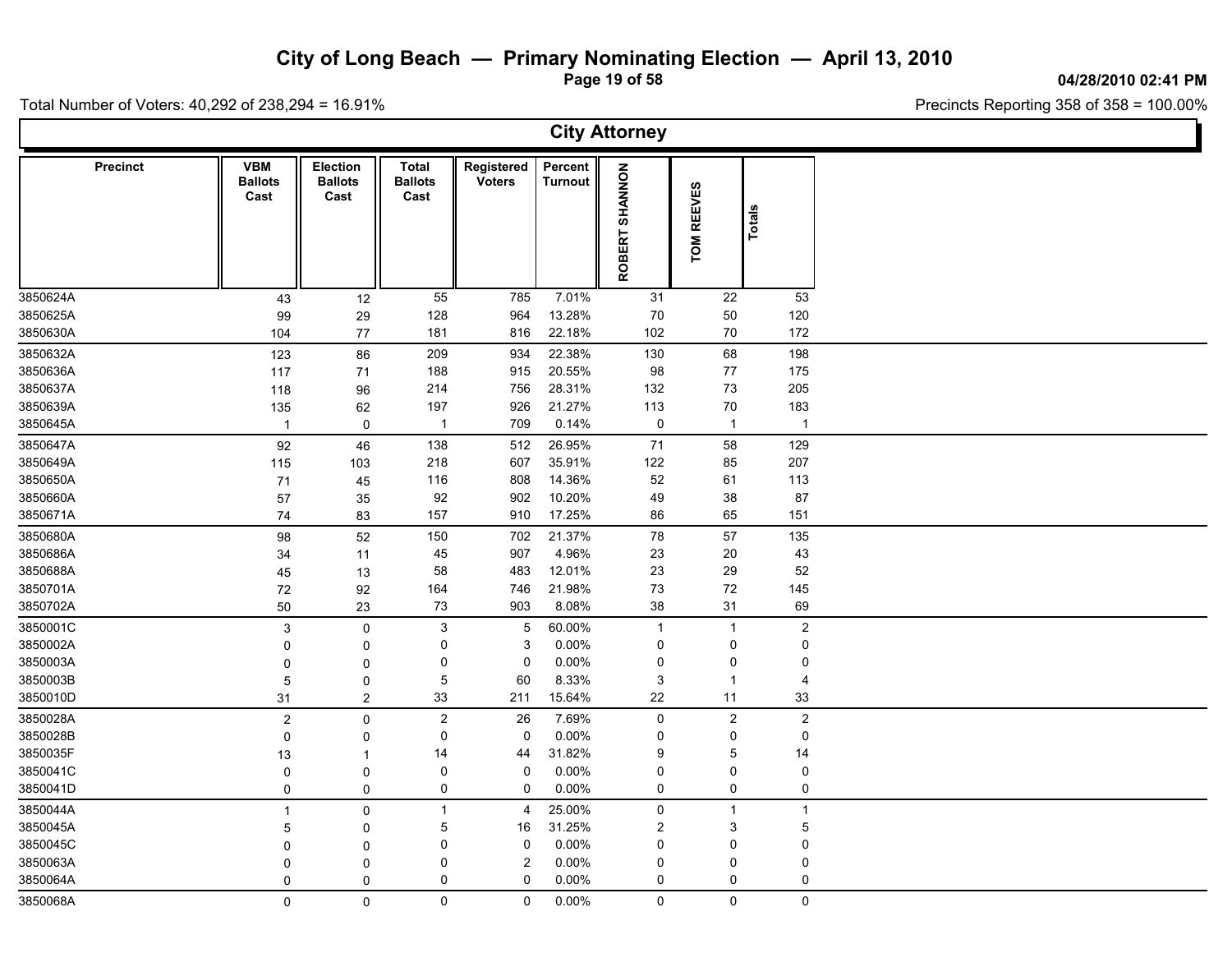**Page 20 of 58**

**04/28/2010 02:41 PM**

Total Number of Voters: 40,292 of 238,294 = 16.91%

|          |                 |                                      |                                    |                                 |                             |                           | <b>City Attorney</b>     |                |             |  |
|----------|-----------------|--------------------------------------|------------------------------------|---------------------------------|-----------------------------|---------------------------|--------------------------|----------------|-------------|--|
|          | <b>Precinct</b> | <b>VBM</b><br><b>Ballots</b><br>Cast | Election<br><b>Ballots</b><br>Cast | Total<br><b>Ballots</b><br>Cast | Registered<br><b>Voters</b> | Percent<br><b>Turnout</b> | SHANNON<br><b>ROBERT</b> | TOM REEVES     | Totals      |  |
| 3850084B |                 | 47                                   | 2                                  | 49                              | 212                         | 23.11%                    | 18                       | 25             | 43          |  |
| 3850091C |                 |                                      | 0                                  |                                 | 65                          | 6.15%                     | 3                        |                |             |  |
| 3850098A |                 | 2                                    | 0                                  | 2                               | 20                          | 10.00%                    | 0                        | $\overline{2}$ | 2           |  |
| 3850147A |                 | 24                                   | 0                                  | 24                              | 126                         | 19.05%                    | 15                       | 7              | $22\,$      |  |
| 3850189A |                 | $\mathbf{0}$                         | 0                                  | 0                               | 0                           | $0.00\%$                  | 0                        | $\mathsf{O}$   | $\mathbf 0$ |  |
| 3850201B |                 |                                      | 0                                  |                                 | 0                           | $0.00\%$                  | 0                        | 0              |             |  |
| 3850201C |                 |                                      | 0                                  |                                 | 0                           | $0.00\%$                  | 0                        | 0              |             |  |
| 3850226A |                 |                                      | 0                                  |                                 | 28                          | 17.86%                    | 3                        | $\overline{2}$ |             |  |
| 3850226B |                 |                                      | 0                                  |                                 | 13                          | 7.69%                     | -1                       | 0              |             |  |
| 3850233A |                 | $\Omega$                             | 0                                  | 0                               | -1                          | $0.00\%$                  | 0                        | 0              | $\mathbf 0$ |  |
| 3850245A |                 |                                      | 0                                  | 0                               | 0                           | $0.00\%$                  | 0                        | 0              |             |  |
| 3850253A |                 | 15                                   | 0                                  | 15                              | 141                         | 10.64%                    | 11                       |                | 15          |  |
| 3850294B |                 | $\Omega$                             | $\Omega$                           | 0                               | 0                           | 0.00%                     | 0                        | 0              | $\mathbf 0$ |  |
| 3850307A |                 | 21                                   | 0                                  | 21                              | 198                         | 10.61%                    | 17                       | 4              | 21          |  |
| 3850563B |                 | 0                                    | 0                                  | 0                               | 0                           | $0.00\%$                  | 0                        | $\mathbf 0$    | $\mathbf 0$ |  |
| 3850603A |                 | 64                                   | 0                                  | 64                              | 188                         | 34.04%                    | 33                       | 29             | 62          |  |
| Totals:  |                 | 22,303                               | 15,718                             | 38,021                          | 213,295                     |                           | 20,473                   | 14,987         | 35,460      |  |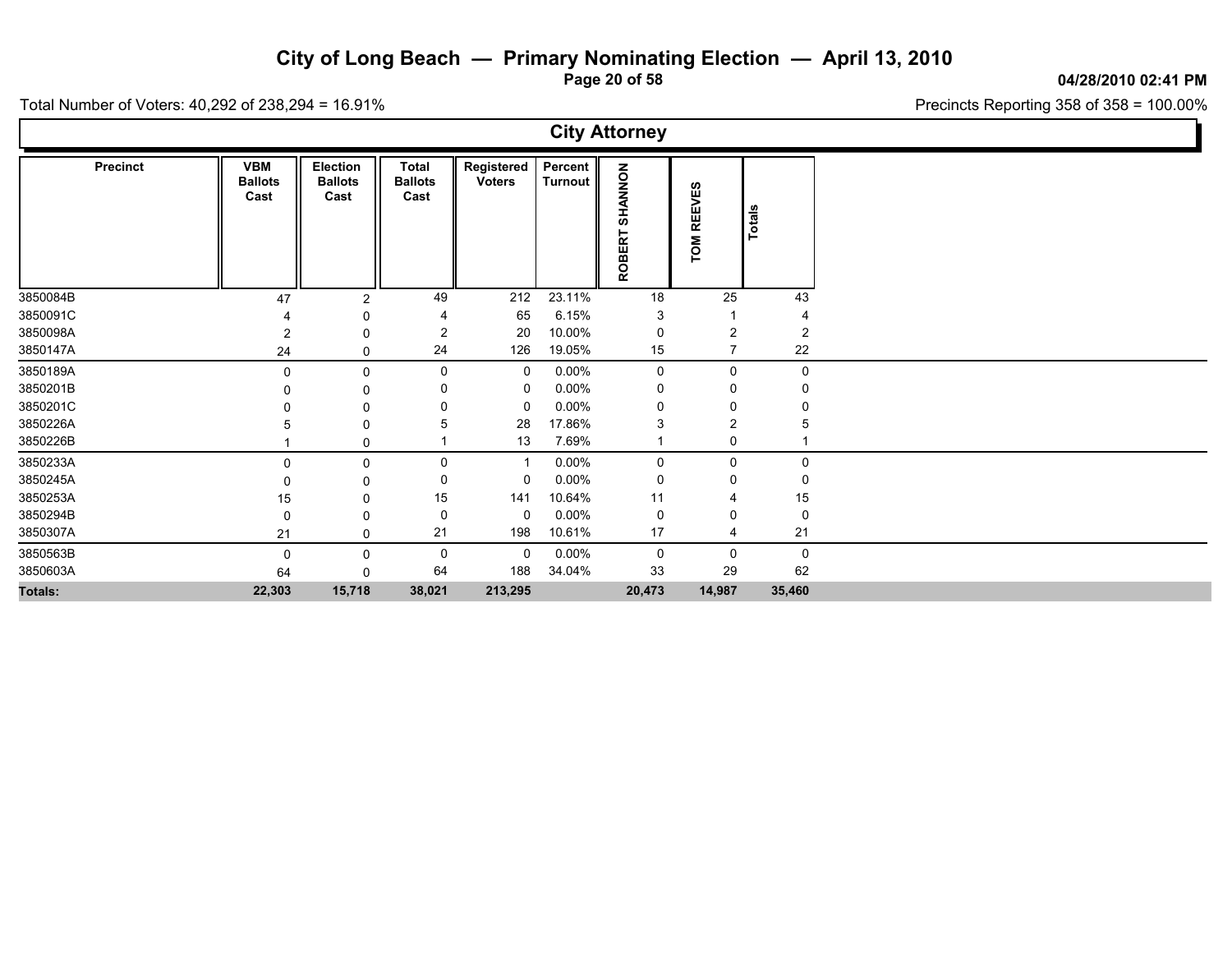**Page 21 of 58**

**04/28/2010 02:41 PM**

Ъ

Total Number of Voters: 40,292 of 238,294 = 16.91%

Г

| <b>City Auditor</b> |                                      |                                    |                                        |                             |                    |            |        |  |  |  |  |  |
|---------------------|--------------------------------------|------------------------------------|----------------------------------------|-----------------------------|--------------------|------------|--------|--|--|--|--|--|
| Precinct            | <b>VBM</b><br><b>Ballots</b><br>Cast | Election<br><b>Ballots</b><br>Cast | <b>Total</b><br><b>Ballots</b><br>Cast | Registered<br><b>Voters</b> | Percent<br>Turnout | LAURA DOUD | Totals |  |  |  |  |  |
| 3850001A            | 76                                   | 55                                 | 131                                    | 809                         | 16.19%             | 110        | 110    |  |  |  |  |  |
| 3850004A            | 51                                   | 104                                | 155                                    | 935                         | 16.58%             | 130        | 130    |  |  |  |  |  |
| 3850005A            | 66                                   | 66                                 | 132                                    | 864                         | 15.28%             | 116        | 116    |  |  |  |  |  |
| 3850007A            | 82                                   | 89                                 | 171                                    | 836                         | 20.45%             | 140        | 140    |  |  |  |  |  |
| 3850008A            | 87                                   | 144                                | 231                                    | 970                         | 23.81%             | 201        | 201    |  |  |  |  |  |
| 3850010A            | 35                                   | 53                                 | 88                                     | 694                         | 12.68%             | $77\,$     | $77$   |  |  |  |  |  |
| 3850011A            | 39                                   | 47                                 | 86                                     | 625                         | 13.76%             | 78         | 78     |  |  |  |  |  |
| 3850013A            | 60                                   | 56                                 | 116                                    | 756                         | 15.34%             | 102        | 102    |  |  |  |  |  |
| 3850015A            | 44                                   | 43                                 | 87                                     | 783                         | 11.11%             | 80         | 80     |  |  |  |  |  |
| 3850016A            | 94                                   | 69                                 | 163                                    | 911                         | 17.89%             | 147        | 147    |  |  |  |  |  |
| 3850017A            | 52                                   | 52                                 | 104                                    | 870                         | 11.95%             | 83         | 83     |  |  |  |  |  |
| 3850017B            | 56                                   | 39                                 | 95                                     | 655                         | 14.50%             | 84         | 84     |  |  |  |  |  |
| 3850018A            | $72\,$                               | 37                                 | 109                                    | 372                         | 29.30%             | 96         | 96     |  |  |  |  |  |
| 3850020A            | 74                                   | 80                                 | 154                                    | 908                         | 16.96%             | 139        | 139    |  |  |  |  |  |
| 3850021A            | 33                                   | 21                                 | 54                                     | 856                         | 6.31%              | 46         | 46     |  |  |  |  |  |
| 3850024A            | 84                                   | 83                                 | 167                                    | 934                         | 17.88%             | 153        | 153    |  |  |  |  |  |
| 3850025A            | 52                                   | 29                                 | 81                                     | 796                         | 10.18%             | 73         | 73     |  |  |  |  |  |
| 3850026A            | 53                                   | 59                                 | 112                                    | 769                         | 14.56%             | 94         | 94     |  |  |  |  |  |
| 3850026D            | 65                                   | 51                                 | 116                                    | 784                         | 14.80%             | 96         | 96     |  |  |  |  |  |
| 3850027A            | 75                                   | 69                                 | 144                                    | 976                         | 14.75%             | 125        | 125    |  |  |  |  |  |
| 3850029A            | 65                                   | 37                                 | 102                                    | 796                         | 12.81%             | 81         | 81     |  |  |  |  |  |
| 3850030A            | 48                                   | 25                                 | 73                                     | 930                         | 7.85%              | 65         | 65     |  |  |  |  |  |
| 3850031A            | 48                                   | 35                                 | 83                                     | 654                         | 12.69%             | 70         | 70     |  |  |  |  |  |
| 3850032A            | 47                                   | 92                                 | 139                                    | 983                         | 14.14%             | 115        | 115    |  |  |  |  |  |
| 3850033A            | 43                                   | 44                                 | 87                                     | 481                         | 18.09%             | 68         | 68     |  |  |  |  |  |
| 3850034A            | 31                                   | 14                                 | 45                                     | 742                         | 6.06%              | 38         | 38     |  |  |  |  |  |
| 3850035A            | 61                                   | 69                                 | 130                                    | 558                         | 23.30%             | 112        | 112    |  |  |  |  |  |
| 3850037A            | 40                                   | 29                                 | 69                                     | 985                         | 7.01%              | 61         | 61     |  |  |  |  |  |
| 3850039A            | 51                                   | 21                                 | 72                                     | 972                         | 7.41%              | 66         | 66     |  |  |  |  |  |
| 3850040A            | 22                                   | $\,6$                              | 28                                     | 762                         | 3.67%              | 24         | 24     |  |  |  |  |  |
| 3850041A            | 23                                   | 3                                  | 26                                     | 591                         | 4.40%              | 24         | 24     |  |  |  |  |  |
| 3850042A            | 79                                   | 21                                 | 100                                    | 729                         | 13.72%             | 89         | 89     |  |  |  |  |  |
| 3850043A            | 35                                   | 19                                 | 54                                     | 384                         | 14.06%             | 45         | 45     |  |  |  |  |  |
| 3850044D            | 192                                  | 174                                | 366                                    | 987                         | 37.08%             | 316        | 316    |  |  |  |  |  |
|                     |                                      |                                    |                                        |                             |                    |            |        |  |  |  |  |  |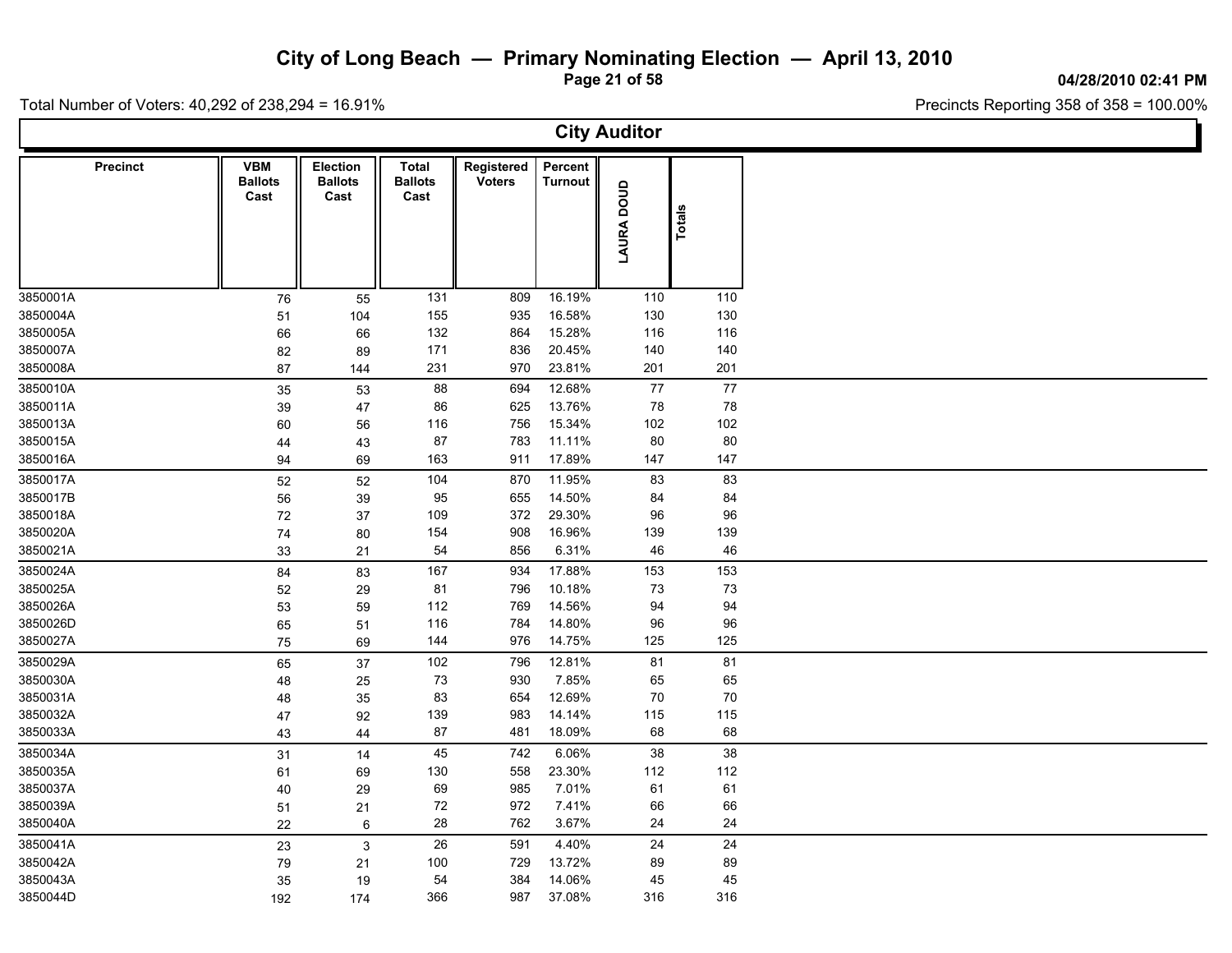**Page 22 of 58**

**04/28/2010 02:41 PM**

Ъ

Precincts Reporting 358 of 358 = 100.00%

|                      | <b>City Auditor</b> |                                      |                                    |                                        |                             |                           |            |           |  |  |  |  |  |  |
|----------------------|---------------------|--------------------------------------|------------------------------------|----------------------------------------|-----------------------------|---------------------------|------------|-----------|--|--|--|--|--|--|
|                      | <b>Precinct</b>     | <b>VBM</b><br><b>Ballots</b><br>Cast | Election<br><b>Ballots</b><br>Cast | <b>Total</b><br><b>Ballots</b><br>Cast | Registered<br><b>Voters</b> | Percent<br><b>Turnout</b> | LAURA DOUD | Totals    |  |  |  |  |  |  |
| 3850045B             |                     | 34                                   | 23                                 | 57                                     | 401                         | 14.21%                    | 53         | 53        |  |  |  |  |  |  |
| 3850045H             |                     | 33                                   | 29                                 | 62                                     | 498                         | 12.45%                    | 53         | 53        |  |  |  |  |  |  |
| 3850047A             |                     | 25                                   | 24                                 | 49                                     | 818                         | 5.99%                     | 44         | 44        |  |  |  |  |  |  |
| 3850048A             |                     | 56                                   | 37                                 | 93                                     | 644                         | 14.44%                    | 83         | 83        |  |  |  |  |  |  |
| 3850049A             |                     | 38                                   | 31                                 | 69                                     | 888                         | 7.77%                     | 64         | 64        |  |  |  |  |  |  |
| 3850051A             |                     | 51                                   | 44                                 | 95                                     | 412                         | 23.06%                    | 82         | 82        |  |  |  |  |  |  |
| 3850051C             |                     | 110                                  | 100                                | 210                                    | 697                         | 30.13%                    | 190        | 190       |  |  |  |  |  |  |
| 3850052A             |                     | 122                                  | 60                                 | 182                                    | 830                         | 21.93%                    | 166        | 166       |  |  |  |  |  |  |
| 3850053A             |                     | 100                                  | 44                                 | 144                                    | 953                         | 15.11%                    | 120        | 120       |  |  |  |  |  |  |
| 3850055A             |                     | 89                                   | 49                                 | 138                                    | 894                         | 15.44%                    | 124        | 124       |  |  |  |  |  |  |
| 3850057A             |                     | 80                                   | 66                                 | 146                                    | 935                         | 15.61%                    | 136        | 136       |  |  |  |  |  |  |
| 3850058A             |                     | 55                                   | 34                                 | 89                                     | 920                         | 9.67%                     | 79         | 79        |  |  |  |  |  |  |
| 3850059A             |                     | 50                                   | 26                                 | 76                                     | 885<br>1,012                | 8.59%<br>6.82%            | 68         | 68        |  |  |  |  |  |  |
| 3850060A<br>3850065A |                     | 36                                   | 33                                 | 69<br>203                              | 901                         | 22.53%                    | 64<br>178  | 64<br>178 |  |  |  |  |  |  |
| 3850067A             |                     | 138<br>94                            | 65<br>77                           | 171                                    | 708                         | 24.15%                    | 150        | 150       |  |  |  |  |  |  |
| 3850067B             |                     |                                      |                                    | 211                                    |                             | 31.63%                    |            | 189       |  |  |  |  |  |  |
| 3850069A             |                     | 117<br>86                            | 94<br>62                           | 148                                    | 667<br>603                  | 24.54%                    | 189<br>119 | 119       |  |  |  |  |  |  |
| 3850069C             |                     | 9                                    | $\overline{5}$                     | 14                                     | 250                         | 5.60%                     | 11         | 11        |  |  |  |  |  |  |
| 3850070A             |                     | 110                                  | 81                                 | 191                                    | 883                         | 21.63%                    | 171        | 171       |  |  |  |  |  |  |
| 3850071A             |                     | 90                                   | 135                                | 225                                    | 765                         | 29.41%                    | 187        | 187       |  |  |  |  |  |  |
| 3850072A             |                     | 56                                   | 32                                 | 88                                     | 715                         | 12.31%                    | 78         | 78        |  |  |  |  |  |  |
| 3850075A             |                     | 89                                   | 57                                 | 146                                    | 880                         | 16.59%                    | 126        | 126       |  |  |  |  |  |  |
| 3850076A             |                     | 110                                  | 66                                 | 176                                    | 917                         | 19.19%                    | 146        | 146       |  |  |  |  |  |  |
| 3850080A             |                     | 64                                   | 63                                 | 127                                    | 476                         | 26.68%                    | 116        | 116       |  |  |  |  |  |  |
| 3850081A             |                     | 77                                   | 99                                 | 176                                    | 513                         | 34.31%                    | 148        | 148       |  |  |  |  |  |  |
| 3850082A             |                     | 97                                   | 100                                | 197                                    | 686                         | 28.72%                    | 173        | 173       |  |  |  |  |  |  |
| 3850084A             |                     | 143                                  | 137                                | 280                                    | 799                         | 35.04%                    | 238        | 238       |  |  |  |  |  |  |
| 3850084H             |                     | 123                                  | 105                                | 228                                    | 744                         | 30.65%                    | 192        | 192       |  |  |  |  |  |  |
| 3850085B             |                     | 82                                   | 111                                | 193                                    | 493                         | 39.15%                    | 155        | 155       |  |  |  |  |  |  |
| 3850088A             |                     | 48                                   | 34                                 | 82                                     | 534                         | 15.36%                    | 64         | 64        |  |  |  |  |  |  |
| 3850089A             |                     | $16\,$                               | 10                                 | 26                                     | 267                         | 9.74%                     | 25         | 25        |  |  |  |  |  |  |
| 3850089D             |                     | 39                                   | 28                                 | 67                                     | 408                         | 16.42%                    | 58         | 58        |  |  |  |  |  |  |
| 3850091A             |                     | 34                                   | 12                                 | 46                                     | 801                         | 5.74%                     | 43         | 43        |  |  |  |  |  |  |
|                      |                     |                                      |                                    |                                        |                             |                           |            |           |  |  |  |  |  |  |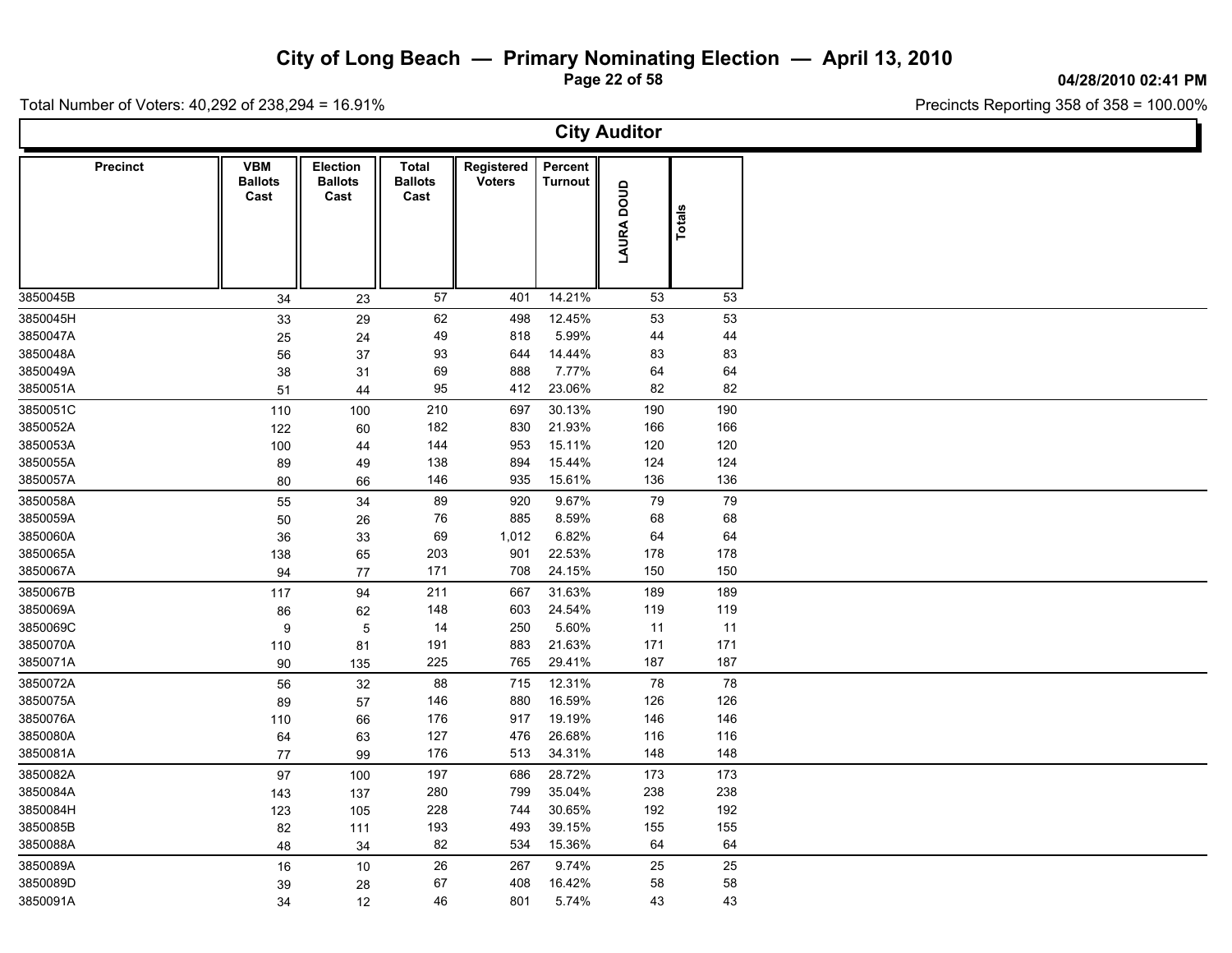**Page 23 of 58**

**04/28/2010 02:41 PM**

Total Number of Voters: 40,292 of 238,294 = 16.91%

| <b>City Auditor</b> |                                      |                                           |                                        |                             |                           |            |        |  |  |  |  |
|---------------------|--------------------------------------|-------------------------------------------|----------------------------------------|-----------------------------|---------------------------|------------|--------|--|--|--|--|
| <b>Precinct</b>     | <b>VBM</b><br><b>Ballots</b><br>Cast | <b>Election</b><br><b>Ballots</b><br>Cast | <b>Total</b><br><b>Ballots</b><br>Cast | Registered<br><b>Voters</b> | Percent<br><b>Turnout</b> | LAURA DOUD | Totals |  |  |  |  |
| 3850092A            | 60                                   | 126                                       | 186                                    | 849                         | 21.91%                    | 156        | 156    |  |  |  |  |
| 3850093A            | 67                                   | 29                                        | 96                                     | 647                         | 14.84%                    | 87         | 87     |  |  |  |  |
| 3850097A            | 78                                   | 101                                       | 179                                    | 952                         | 18.80%                    | 144        | 144    |  |  |  |  |
| 3850099A            | 58                                   | 108                                       | 166                                    | 948                         | 17.51%                    | 142        | 142    |  |  |  |  |
| 3850100A            | 40                                   | 67                                        | 107                                    | 704                         | 15.20%                    | 93         | 93     |  |  |  |  |
| 3850101A            | 76                                   | 109                                       | 185                                    | 885                         | 20.90%                    | 167        | 167    |  |  |  |  |
| 3850102A            | 25                                   | 34                                        | 59                                     | 811                         | 7.27%                     | 53         | 53     |  |  |  |  |
| 3850103A            | 78                                   | 100                                       | 178                                    | 903                         | 19.71%                    | 154        | 154    |  |  |  |  |
| 3850108A            | 92                                   | 10                                        | 102                                    | 683                         | 14.93%                    | 88         | 88     |  |  |  |  |
| 3850110A            | 57                                   | 38                                        | 95                                     | 727                         | 13.07%                    | 86         | 86     |  |  |  |  |
| 3850113A            | $19$                                 | 6                                         | 25                                     | 293                         | 8.53%                     | 22         | 22     |  |  |  |  |
| 3850115A            | 21                                   | 15                                        | 36                                     | 404                         | 8.91%                     | 31         | 31     |  |  |  |  |
| 3850116A            | 30                                   | 12                                        | 42                                     | 281                         | 14.95%                    | 39         | 39     |  |  |  |  |
| 3850117A            | 42                                   | 27                                        | 69                                     | 966                         | 7.14%                     | 66         | 66     |  |  |  |  |
| 3850118A            | 17                                   | $\overline{c}$                            | 19                                     | 434                         | 4.38%                     | 16         | 16     |  |  |  |  |
| 3850120A            | 111                                  | 99                                        | 210                                    | 675                         | 31.11%                    | 167        | 167    |  |  |  |  |
| 3850120B            | 115                                  | 75                                        | 190                                    | 599                         | 31.72%                    | 164        | 164    |  |  |  |  |
| 3850121A            | 24                                   | 20                                        | 44                                     | 367                         | 11.99%                    | 42         | 42     |  |  |  |  |
| 3850122A            | 59                                   | 15                                        | 74                                     | 568                         | 13.03%                    | 69         | 69     |  |  |  |  |
| 3850123A            | 20                                   | 18                                        | 38                                     | 437                         | 8.70%                     | 33         | 33     |  |  |  |  |
| 3850124A            | 80                                   | 77                                        | 157                                    | 882                         | 17.80%                    | 144        | 144    |  |  |  |  |
| 3850126A            | 32                                   | 31                                        | 63                                     | 527                         | 11.95%                    | 49         | 49     |  |  |  |  |
| 3850128A            | 27                                   | 16                                        | 43                                     | 538                         | 7.99%                     | 40         | 40     |  |  |  |  |
| 3850133A            | $39\,$                               | 24                                        | 63                                     | 832                         | 7.57%                     | 57         | 57     |  |  |  |  |
| 3850134A            | 28                                   | 18                                        | 46                                     | 905                         | 5.08%                     | 43         | 43     |  |  |  |  |
| 3850135A            | 55                                   | 16                                        | 71                                     | 751                         | 9.45%                     | 69         | 69     |  |  |  |  |
| 3850137A            | 43                                   | 36                                        | 79                                     | 910                         | 8.68%                     | 72         | 72     |  |  |  |  |
| 3850138A            | 38                                   | 30                                        | 68                                     | 836                         | 8.13%                     | 67         | 67     |  |  |  |  |
| 3850145A            | $20\,$                               | 17                                        | 37                                     | 779                         | 4.75%                     | 31         | 31     |  |  |  |  |
| 3850146A            | 52                                   | 20                                        | 72                                     | 947                         | 7.60%                     | 68         | 68     |  |  |  |  |
| 3850147B            | 66                                   | 38                                        | 104                                    | 731                         | 14.23%                    | 92         | 92     |  |  |  |  |
| 3850149A            | 49                                   | 32                                        | 81                                     | 908                         | 8.92%                     | 75         | 75     |  |  |  |  |
| 3850151A            | 17                                   | 18                                        | 35                                     | 487                         | 7.19%                     | 32         | 32     |  |  |  |  |
| 3850151C            | 14                                   | 44                                        | 58                                     | 418                         | 13.88%                    | 49         | 49     |  |  |  |  |
|                     |                                      |                                           |                                        |                             |                           |            |        |  |  |  |  |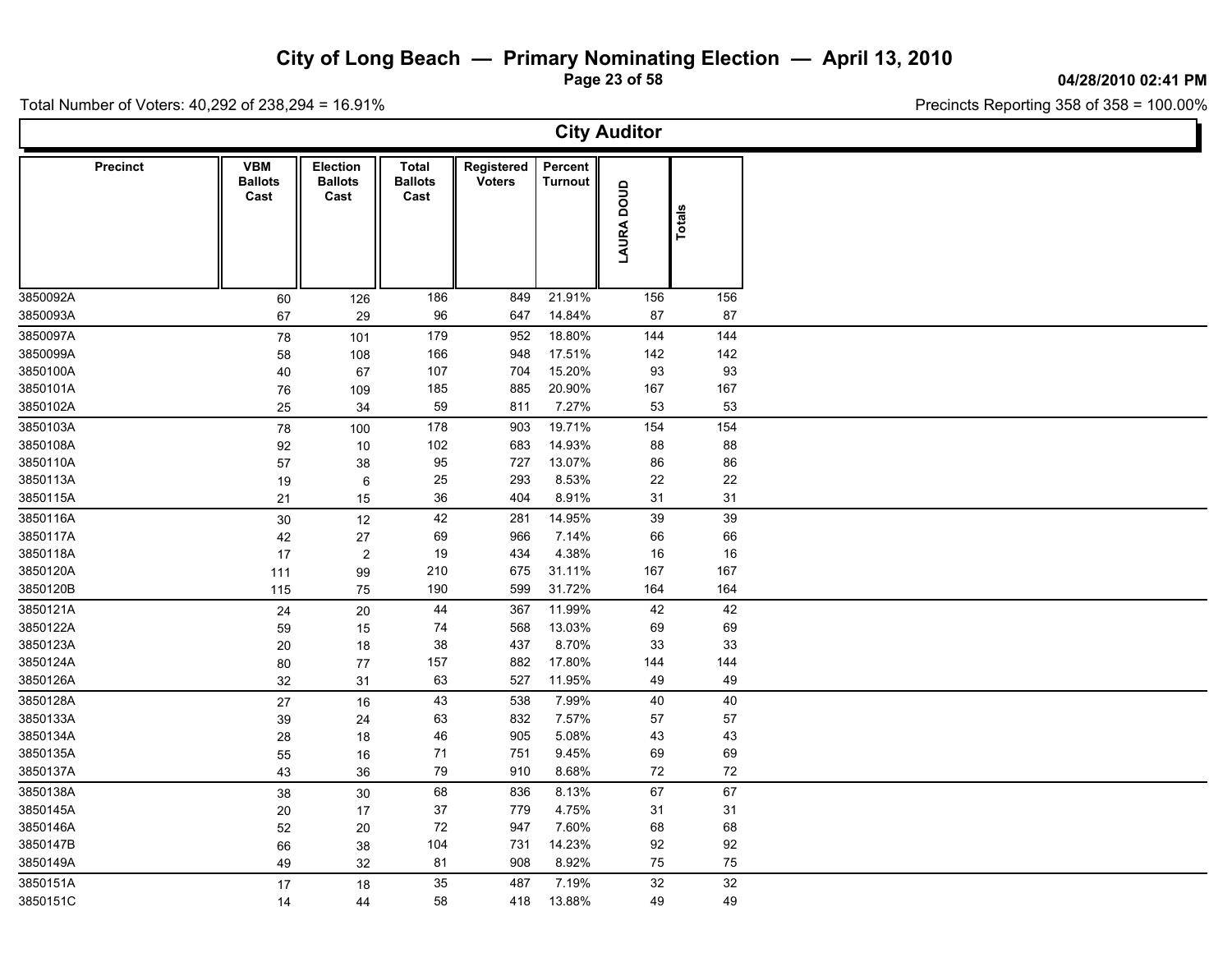**Page 24 of 58**

**04/28/2010 02:41 PM**

Total Number of Voters: 40,292 of 238,294 = 16.91%

|                 | <b>City Auditor</b>                  |                                           |                                        |                             |                    |            |        |  |  |  |  |  |  |
|-----------------|--------------------------------------|-------------------------------------------|----------------------------------------|-----------------------------|--------------------|------------|--------|--|--|--|--|--|--|
| <b>Precinct</b> | <b>VBM</b><br><b>Ballots</b><br>Cast | <b>Election</b><br><b>Ballots</b><br>Cast | <b>Total</b><br><b>Ballots</b><br>Cast | Registered<br><b>Voters</b> | Percent<br>Turnout | LAURA DOUD | Totals |  |  |  |  |  |  |
| 3850152A        | 54                                   | 30                                        | 84                                     | 624                         | 13.46%             | 75         | 75     |  |  |  |  |  |  |
| 3850153A        | 65                                   | 53                                        | 118                                    | 619                         | 19.06%             | 104        | 104    |  |  |  |  |  |  |
| 3850154A        | 17                                   | 13                                        | $30\,$                                 | 371                         | 8.09%              | 28         | 28     |  |  |  |  |  |  |
| 3850154B        | 17                                   | $12$                                      | 29                                     | 407                         | 7.13%              | 26         | 26     |  |  |  |  |  |  |
| 3850156A        | 13                                   | 8                                         | 21                                     | 278                         | 7.55%              | 19         | 19     |  |  |  |  |  |  |
| 3850156B        | 51                                   | 33                                        | 84                                     | 793                         | 10.59%             | 73         | 73     |  |  |  |  |  |  |
| 3850156C        | 17                                   | 14                                        | 31                                     | 376                         | 8.24%              | $30\,$     | 30     |  |  |  |  |  |  |
| 3850157B        | 30                                   | 23                                        | 53                                     | 515                         | 10.29%             | 48         | 48     |  |  |  |  |  |  |
| 3850158A        | 9                                    | 11                                        | 20                                     | 318                         | 6.29%              | 16         | 16     |  |  |  |  |  |  |
| 3850158B        | 26                                   | 6                                         | 32                                     | 503                         | 6.36%              | 27         | 27     |  |  |  |  |  |  |
| 3850159A        | 29                                   | 10                                        | 39                                     | 670                         | 5.82%              | 33         | 33     |  |  |  |  |  |  |
| 3850163A        | 38                                   | 14                                        | 52                                     | 548                         | 9.49%              | 49         | 49     |  |  |  |  |  |  |
| 3850164A        | 52                                   | 25                                        | 77                                     | 851                         | 9.05%              | 69         | 69     |  |  |  |  |  |  |
| 3850166A        | 16                                   | 28                                        | 44                                     | 305                         | 14.43%             | 39         | 39     |  |  |  |  |  |  |
| 3850166B        | ${\bf 78}$                           | 28                                        | 106                                    | 927                         | 11.43%             | 96         | 96     |  |  |  |  |  |  |
| 3850170A        | 28                                   | 22                                        | 50                                     | 950                         | 5.26%              | 49         | 49     |  |  |  |  |  |  |
| 3850171A        | $35\,$                               | 13                                        | 48                                     | 807                         | 5.95%              | 43         | 43     |  |  |  |  |  |  |
| 3850173A        | 46                                   | 38                                        | 84                                     | 483                         | 17.39%             | 72         | 72     |  |  |  |  |  |  |
| 3850175A        | 36                                   | 47                                        | 83                                     | 624                         | 13.30%             | ${\bf 74}$ | 74     |  |  |  |  |  |  |
| 3850178A        | 56                                   | 25                                        | 81                                     | 725                         | 11.17%             | 69         | 69     |  |  |  |  |  |  |
| 3850179A        | 140                                  | 34                                        | 174                                    | 930                         | 18.71%             | 146        | 146    |  |  |  |  |  |  |
| 3850183A        | 105                                  | 50                                        | 155                                    | 861                         | 18.00%             | 136        | 136    |  |  |  |  |  |  |
| 3850184A        | 82                                   | 32                                        | 114                                    | 771                         | 14.79%             | 104        | 104    |  |  |  |  |  |  |
| 3850185A        | 54                                   | 42                                        | 96                                     | 908                         | 10.57%             | 83         | 83     |  |  |  |  |  |  |
| 3850187A        | 107                                  | 81                                        | 188                                    | 823                         | 22.84%             | 170        | 170    |  |  |  |  |  |  |
| 3850190A        | 50                                   | 94                                        | 144                                    | 642                         | 22.43%             | 126        | 126    |  |  |  |  |  |  |
| 3850191A        | 54                                   | 35                                        | 89                                     | 265                         | 33.58%             | 75         | 75     |  |  |  |  |  |  |
| 3850198A        | 88                                   | 51                                        | 139                                    | 710                         | 19.58%             | 123        | 123    |  |  |  |  |  |  |
| 3850199A        | 90                                   | 22                                        | 112                                    | 563                         | 19.89%             | 96         | 96     |  |  |  |  |  |  |
| 3850201A        | 115                                  | 39                                        | 154                                    | 783                         | 19.67%             | 134        | 134    |  |  |  |  |  |  |
| 3850202A        | ${\bf 78}$                           | 28                                        | 106                                    | 756                         | 14.02%             | 88         | 88     |  |  |  |  |  |  |
| 3850204A        | 56                                   | 26                                        | 82                                     | 676                         | 12.13%             | 74         | 74     |  |  |  |  |  |  |
| 3850207A        | 273                                  | 84                                        | 357                                    | 960                         | 37.19%             | 311        | 311    |  |  |  |  |  |  |
| 3850209A        | 81                                   | 62                                        | 143                                    | 660                         | 21.67%             | 133        | 133    |  |  |  |  |  |  |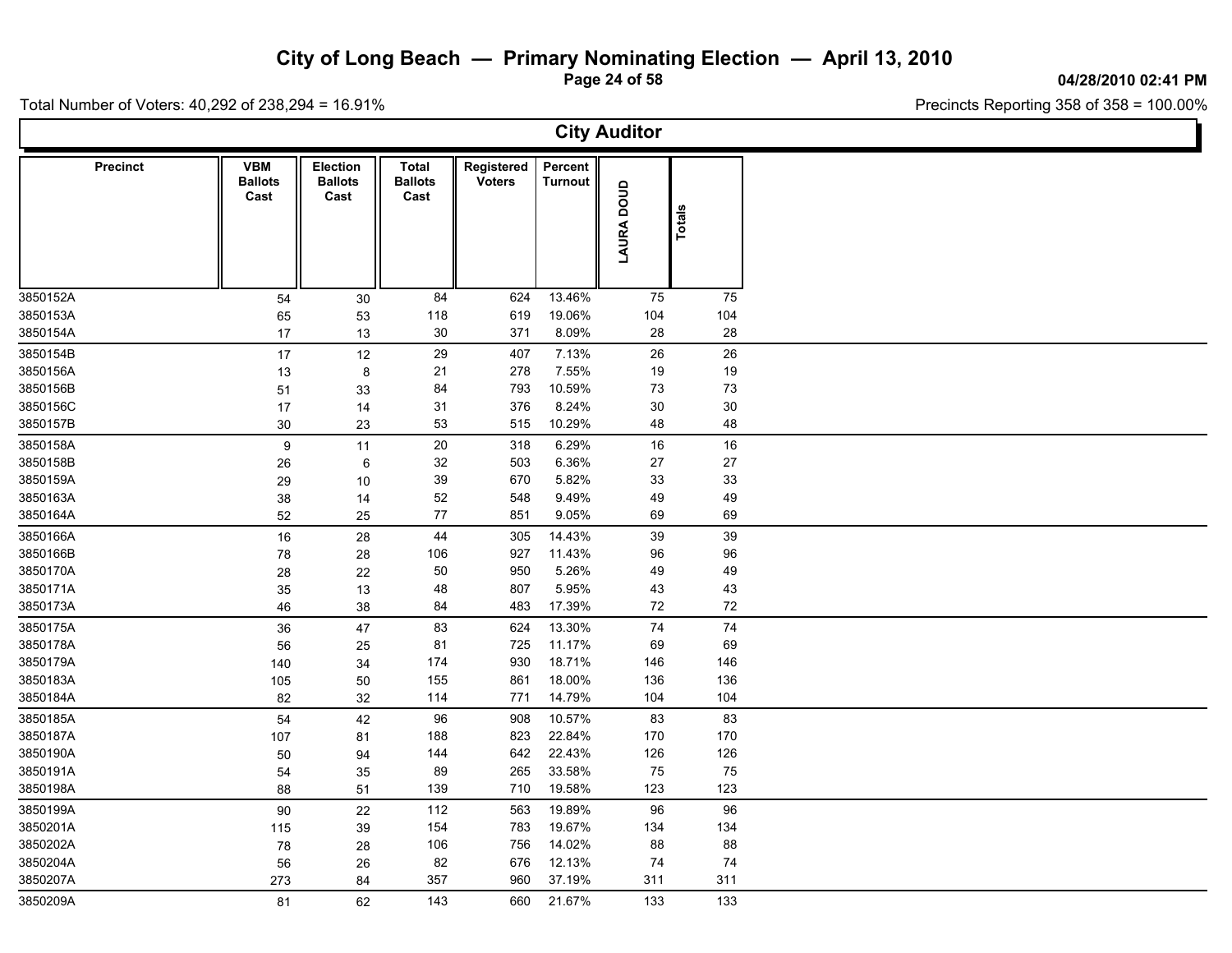**Page 25 of 58**

**04/28/2010 02:41 PM**

Ъ

Total Number of Voters: 40,292 of 238,294 = 16.91%

Г

| <b>City Auditor</b> |                                      |                                    |                                        |                             |                           |            |        |  |  |  |  |  |  |
|---------------------|--------------------------------------|------------------------------------|----------------------------------------|-----------------------------|---------------------------|------------|--------|--|--|--|--|--|--|
| <b>Precinct</b>     | <b>VBM</b><br><b>Ballots</b><br>Cast | Election<br><b>Ballots</b><br>Cast | <b>Total</b><br><b>Ballots</b><br>Cast | Registered<br><b>Voters</b> | Percent<br><b>Turnout</b> | LAURA DOUD | Totals |  |  |  |  |  |  |
| 3850210A            | 97                                   | 47                                 | 144                                    | 691                         | 20.84%                    | 124        | 124    |  |  |  |  |  |  |
| 3850211A            | 44                                   | 32                                 | 76                                     | 720                         | 10.56%                    | 69         | 69     |  |  |  |  |  |  |
| 3850212A            | 60                                   | 60                                 | 120                                    | 821                         | 14.62%                    | 103        | 103    |  |  |  |  |  |  |
| 3850213A            | 169                                  | 73                                 | 242                                    | 857                         | 28.24%                    | 212        | 212    |  |  |  |  |  |  |
| 3850216A            | 72                                   | 86                                 | 158                                    | 500                         | 31.60%                    | 139        | 139    |  |  |  |  |  |  |
| 3850218A            | 132                                  | 98                                 | 230                                    | 661                         | 34.80%                    | 209        | 209    |  |  |  |  |  |  |
| 3850219A            | 62                                   | 43                                 | 105                                    | 527                         | 19.92%                    | 86         | 86     |  |  |  |  |  |  |
| 3850223A            | 121                                  | 118                                | 239                                    | 974                         | 24.54%                    | 210        | 210    |  |  |  |  |  |  |
| 3850224A            | 39                                   | 14                                 | 53                                     | 466                         | 11.37%                    | 47         | 47     |  |  |  |  |  |  |
| 3850224B            | 29                                   | 19                                 | 48                                     | 546                         | 8.79%                     | 42         | 42     |  |  |  |  |  |  |
| 3850227A            | 58                                   | 22                                 | 80                                     | 854                         | 9.37%                     | 70         | $70\,$ |  |  |  |  |  |  |
| 3850229A            | 66                                   | 28                                 | 94                                     | 717                         | 13.11%                    | 79         | 79     |  |  |  |  |  |  |
| 3850236A            | 33                                   | 15                                 | 48                                     | 696                         | 6.90%                     | $38\,$     | 38     |  |  |  |  |  |  |
| 3850238A            | 41                                   | 24                                 | 65                                     | 672                         | 9.67%                     | 55         | 55     |  |  |  |  |  |  |
| 3850238B            | 52                                   | 17                                 | 69                                     | 571                         | 12.08%                    | 64         | 64     |  |  |  |  |  |  |
| 3850239A            | $72\,$                               | 26                                 | 98                                     | 731                         | 13.41%                    | 85         | 85     |  |  |  |  |  |  |
| 3850240A            | 49                                   | 21                                 | 70                                     | 297                         | 23.57%                    | 60         | 60     |  |  |  |  |  |  |
| 3850242A            | 40                                   | 20                                 | 60                                     | 411                         | 14.60%                    | 57         | 57     |  |  |  |  |  |  |
| 3850243A            | $\overline{7}$                       | 9                                  | 16                                     | 265                         | 6.04%                     | 14         | 14     |  |  |  |  |  |  |
| 3850244A            | 108                                  | 45                                 | 153                                    | 792                         | 19.32%                    | 131        | 131    |  |  |  |  |  |  |
| 3850248A            | 60                                   | 38                                 | 98                                     | 725                         | 13.52%                    | 92         | 92     |  |  |  |  |  |  |
| 3850249A            | 42                                   | 27                                 | 69                                     | 873                         | 7.90%                     | 63         | 63     |  |  |  |  |  |  |
| 3850251A            | 52                                   | 59                                 | 111                                    | 823                         | 13.49%                    | 96         | 96     |  |  |  |  |  |  |
| 3850254A            | 229                                  | 125                                | 354                                    | 863                         | 41.02%                    | 309        | 309    |  |  |  |  |  |  |
| 3850255A            | 224                                  | 73                                 | 297                                    | 881                         | 33.71%                    | 266        | 266    |  |  |  |  |  |  |
| 3850256A            | 113                                  | 70                                 | 183                                    | 672                         | 27.23%                    | 166        | 166    |  |  |  |  |  |  |
| 3850257A            | 92                                   | 81                                 | 173                                    | 516                         | 33.53%                    | 159        | 159    |  |  |  |  |  |  |
| 3850258A            | 195                                  | 108                                | 303                                    | 764                         | 39.66%                    | 268        | 268    |  |  |  |  |  |  |
| 3850259A            | 175                                  | 134                                | 309                                    | 726                         | 42.56%                    | 294        | 294    |  |  |  |  |  |  |
| 3850262A            | 164                                  | 97                                 | 261                                    | 883                         | 29.56%                    | 236        | 236    |  |  |  |  |  |  |
| 3850264A            | 60                                   | 41                                 | 101                                    | 782                         | 12.92%                    | 88         | 88     |  |  |  |  |  |  |
| 3850268A            | 90                                   | 105                                | 195                                    | 770                         | 25.32%                    | 162        | 162    |  |  |  |  |  |  |
| 3850270A            | 67                                   | 53                                 | 120                                    | 823                         | 14.58%                    | 107        | 107    |  |  |  |  |  |  |
| 3850271A            | 120                                  | 104                                | 224                                    | 880                         | 25.45%                    | 187        | 187    |  |  |  |  |  |  |
|                     |                                      |                                    |                                        |                             |                           |            |        |  |  |  |  |  |  |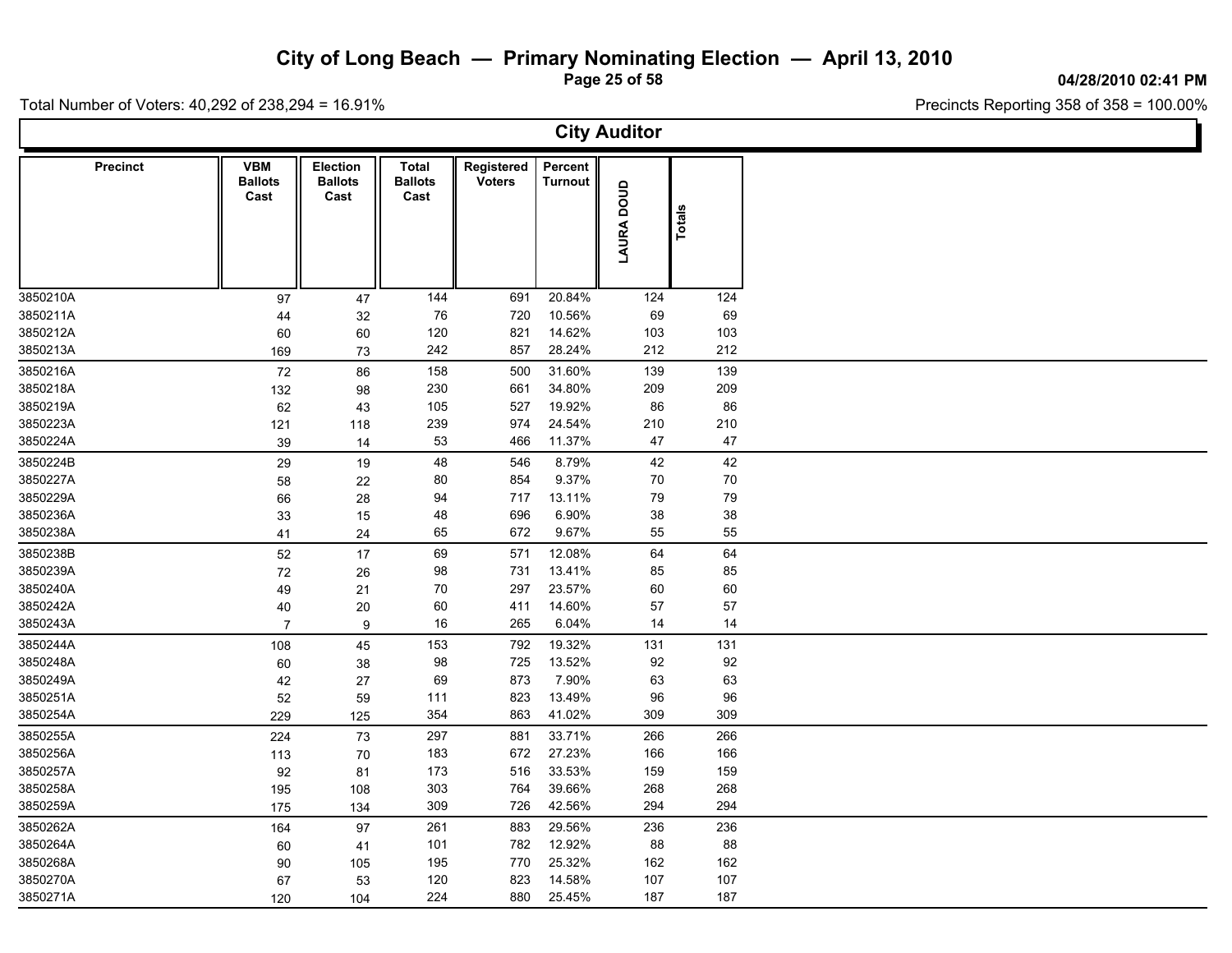**Page 26 of 58**

**04/28/2010 02:41 PM**

T

Total Number of Voters: 40,292 of 238,294 = 16.91%

| <b>City Auditor</b> |                                      |                                    |                                 |                             |                    |            |        |  |  |  |  |  |
|---------------------|--------------------------------------|------------------------------------|---------------------------------|-----------------------------|--------------------|------------|--------|--|--|--|--|--|
| <b>Precinct</b>     | <b>VBM</b><br><b>Ballots</b><br>Cast | Election<br><b>Ballots</b><br>Cast | Total<br><b>Ballots</b><br>Cast | Registered<br><b>Voters</b> | Percent<br>Turnout | LAURA DOUD | Totals |  |  |  |  |  |
| 3850272A            | 101                                  | 63                                 | 164                             | 834                         | 19.66%             | 141        | 141    |  |  |  |  |  |
| 3850275A            | 145                                  | 111                                | 256                             | 850                         | 30.12%             | 213        | 213    |  |  |  |  |  |
| 3850276A            | 127                                  | 117                                | 244                             | 827                         | 29.50%             | 202        | 202    |  |  |  |  |  |
| 3850279A            | 111                                  | 46                                 | 157                             | 500                         | 31.40%             | 140        | 140    |  |  |  |  |  |
| 3850280A            | 152                                  | 126                                | 278                             | 633                         | 43.92%             | 248        | 248    |  |  |  |  |  |
| 3850281A            | 119                                  | 68                                 | 187                             | 454                         | 41.19%             | 166        | 166    |  |  |  |  |  |
| 3850282A            | 115                                  | 71                                 | 186                             | 532                         | 34.96%             | 163        | 163    |  |  |  |  |  |
| 3850283A            | 77                                   | 87                                 | 164                             | 608                         | 26.97%             | 149        | 149    |  |  |  |  |  |
| 3850285A            | 107                                  | 65                                 | 172                             | 573                         | 30.02%             | 152        | 152    |  |  |  |  |  |
| 3850287A            | 153                                  | 89                                 | 242                             | 816                         | 29.66%             | 212        | 212    |  |  |  |  |  |
| 3850289A            | 81                                   | 42                                 | 123                             | 557                         | 22.08%             | 119        | 119    |  |  |  |  |  |
| 3850290A            | 168                                  | 92                                 | 260                             | 647                         | 40.19%             | 236        | 236    |  |  |  |  |  |
| 3850291A            | 128                                  | 84                                 | 212                             | 512                         | 41.41%             | 198        | 198    |  |  |  |  |  |
| 3850293A            | 68                                   | 81                                 | 149                             | 825                         | 18.06%             | 129        | 129    |  |  |  |  |  |
| 3850293B            | 164                                  | 89                                 | 253                             | 832                         | 30.41%             | 228        | 228    |  |  |  |  |  |
| 3850295A            | 120                                  | 96                                 | 216                             | 778                         | 27.76%             | 201        | 201    |  |  |  |  |  |
| 3850296A            | 33                                   | 28                                 | 61                              | 834                         | 7.31%              | 56         | 56     |  |  |  |  |  |
| 3850302A            | 114                                  | 105                                | 219                             | 681                         | 32.16%             | 195        | 195    |  |  |  |  |  |
| 3850304A            | 77                                   | 64                                 | 141                             | 643                         | 21.93%             | 128        | 128    |  |  |  |  |  |
| 3850305A            | 101                                  | 62                                 | 163                             | 767                         | 21.25%             | 155        | 155    |  |  |  |  |  |
| 3850306A            | 86                                   | 73                                 | 159                             | 696                         | 22.84%             | 143        | 143    |  |  |  |  |  |
| 3850308A            | 89                                   | 85                                 | 174                             | 914                         | 19.04%             | 150        | 150    |  |  |  |  |  |
| 3850309A            | 94                                   | 55                                 | 149                             | 766                         | 19.45%             | 134        | 134    |  |  |  |  |  |
| 3850315A            | 156                                  | 76                                 | 232                             | 920                         | 25.22%             | 204        | 204    |  |  |  |  |  |
| 3850316A            | 168                                  | 74                                 | 242                             | 862                         | 28.07%             | 214        | 214    |  |  |  |  |  |
| 3850319A            | 87                                   | 66                                 | 153                             | 801                         | 19.10%             | 138        | 138    |  |  |  |  |  |
| 3850321A            | 111                                  | 66                                 | $177$                           | 879                         | 20.14%             | 160        | 160    |  |  |  |  |  |
| 3850323A            | 13                                   | 9                                  | 22                              | 439                         | 5.01%              | 19         | 19     |  |  |  |  |  |
| 3850324A            | 61                                   | 44                                 | 105                             | 544                         | 19.30%             | 91         | 91     |  |  |  |  |  |
| 3850328A            | 165                                  | 90                                 | 255                             | 878                         | 29.04%             | 226        | 226    |  |  |  |  |  |
| 3850333A            | 77                                   | 108                                | 185                             | 886                         | 20.88%             | 154        | 154    |  |  |  |  |  |
| 3850335A            | 79                                   | 85                                 | 164                             | 529                         | 31.00%             | 145        | 145    |  |  |  |  |  |
| 3850336A            | 104                                  | 76                                 | 180                             | 649                         | 27.73%             | 153        | 153    |  |  |  |  |  |
| 3850337A            | 154                                  | 107                                | 261                             | 854                         | 30.56%             | 236        | 236    |  |  |  |  |  |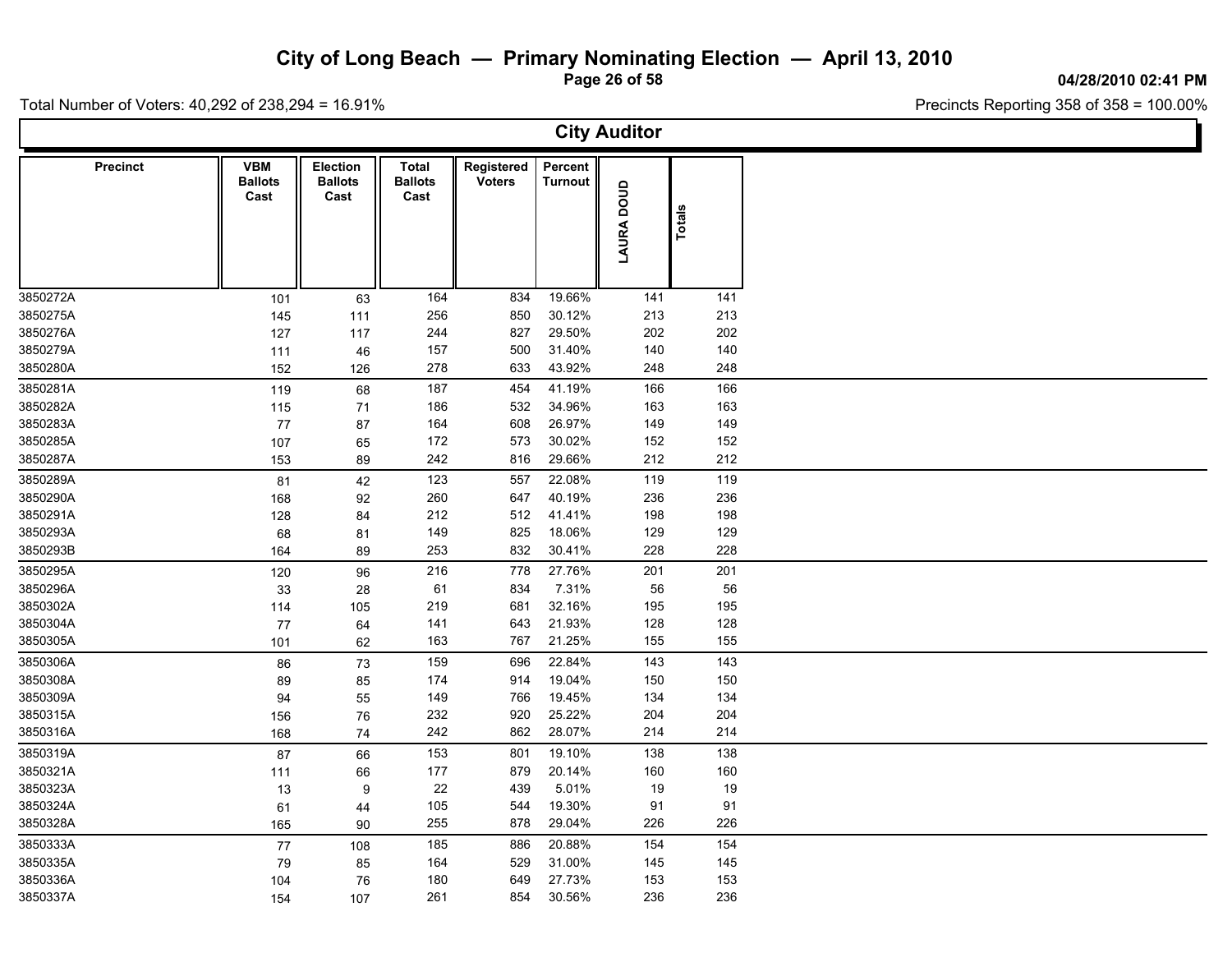**Page 27 of 58**

**04/28/2010 02:41 PM**

Ъ.

Total Number of Voters: 40,292 of 238,294 = 16.91%

Г

| <b>City Auditor</b> |                                      |                                           |                                 |                             |                           |            |          |  |  |  |  |  |
|---------------------|--------------------------------------|-------------------------------------------|---------------------------------|-----------------------------|---------------------------|------------|----------|--|--|--|--|--|
| <b>Precinct</b>     | <b>VBM</b><br><b>Ballots</b><br>Cast | <b>Election</b><br><b>Ballots</b><br>Cast | Total<br><b>Ballots</b><br>Cast | Registered<br><b>Voters</b> | Percent<br><b>Turnout</b> | LAURA DOUD | Totals   |  |  |  |  |  |
| 3850342B            | 35                                   | 17                                        | 52                              | 482                         | 10.79%                    | 46         | 46       |  |  |  |  |  |
| 3850345A            | 63                                   | 53                                        | 116                             | 802                         | 14.46%                    | 95         | 95       |  |  |  |  |  |
| 3850346A            | 102                                  | 100                                       | 202                             | 892                         | 22.65%                    | 166        | 166      |  |  |  |  |  |
| 3850348A            | 102                                  | 71                                        | 173                             | 811                         | 21.33%                    | 145        | 145      |  |  |  |  |  |
| 3850349A            | 96                                   | 52                                        | 148                             | 626                         | 23.64%                    | 129        | 129      |  |  |  |  |  |
| 3850355A            | 142                                  | 113                                       | 255                             | 969                         | 26.32%                    | 226        | 226      |  |  |  |  |  |
| 3850356A            | 107                                  | 82                                        | 189                             | 731                         | 25.85%                    | 164        | 164      |  |  |  |  |  |
| 3850360A            | 57                                   | 22                                        | 79                              | 936                         | 8.44%                     | 72         | $\bf 72$ |  |  |  |  |  |
| 3850361A            | 72                                   | 51                                        | 123                             | 724                         | 16.99%                    | 104        | 104      |  |  |  |  |  |
| 3850362A            | 53                                   | 39                                        | 92                              | 781                         | 11.78%                    | 80         | 80       |  |  |  |  |  |
| 3850363A            | 113                                  | 80                                        | 193                             | 743                         | 25.98%                    | 170        | 170      |  |  |  |  |  |
| 3850367A            | 79                                   | 45                                        | 124                             | 669                         | 18.54%                    | 112        | 112      |  |  |  |  |  |
| 3850367D            | 108                                  | 91                                        | 199                             | 882                         | 22.56%                    | 170        | 170      |  |  |  |  |  |
| 3850367F            | 103                                  | 54                                        | 157                             | 783                         | 20.05%                    | 142        | 142      |  |  |  |  |  |
| 3850368A            | 58                                   | 18                                        | 76                              | 699                         | 10.87%                    | 73         | 73       |  |  |  |  |  |
| 3850371A            | 101                                  | 93                                        | 194                             | 841                         | 23.07%                    | 171        | 171      |  |  |  |  |  |
| 3850372A            | 104                                  | 70                                        | 174                             | 674                         | 25.82%                    | 153        | 153      |  |  |  |  |  |
| 3850373A            | 108                                  | 109                                       | 217                             | 867                         | 25.03%                    | 197        | 197      |  |  |  |  |  |
| 3850374A            | 112                                  | 82                                        | 194                             | 919                         | 21.11%                    | 169        | 169      |  |  |  |  |  |
| 3850376A            | 113                                  | 68                                        | 181                             | 801                         | 22.60%                    | 159        | 159      |  |  |  |  |  |
| 3850377A            | 82                                   | 31                                        | 113                             | 600                         | 18.83%                    | 98         | 98       |  |  |  |  |  |
| 3850378A            | 87                                   | 77                                        | 164                             | 875                         | 18.74%                    | 144        | 144      |  |  |  |  |  |
| 3850379A            | 32                                   | 18                                        | 50                              | 605                         | 8.26%                     | 48         | 48       |  |  |  |  |  |
| 3850384A            | 66                                   | 78                                        | 144                             | 790                         | 18.23%                    | 130        | 130      |  |  |  |  |  |
| 3850386A            | 70                                   | 121                                       | 191                             | 946                         | 20.19%                    | 159        | 159      |  |  |  |  |  |
| 3850399A            | 135                                  | 77                                        | 212                             | 895                         | 23.69%                    | 188        | 188      |  |  |  |  |  |
| 3850402A            | 60                                   | 87                                        | 147                             | 763                         | 19.27%                    | 127        | 127      |  |  |  |  |  |
| 3850411A            | 188                                  | 107                                       | 295                             | 963                         | 30.63%                    | 265        | 265      |  |  |  |  |  |
| 3850415A            | 34                                   | 34                                        | 68                              | 732                         | 9.29%                     | 58         | 58       |  |  |  |  |  |
| 3850445A            | 107                                  | 49                                        | 156                             | 606                         | 25.74%                    | 140        | 140      |  |  |  |  |  |
| 3850447A            | 135                                  | 86                                        | 221                             | 931                         | 23.74%                    | 205        | 205      |  |  |  |  |  |
| 3850469A            | 70                                   | 27                                        | 97                              | 301                         | 32.23%                    | 85         | 85       |  |  |  |  |  |
| 3850481A            | 105                                  | 57                                        | 162                             | 595                         | 27.23%                    | 149        | 149      |  |  |  |  |  |
| 3850517A            | 86                                   | 51                                        | 137                             | 738                         | 18.56%                    | 121        | 121      |  |  |  |  |  |
|                     |                                      |                                           |                                 |                             |                           |            |          |  |  |  |  |  |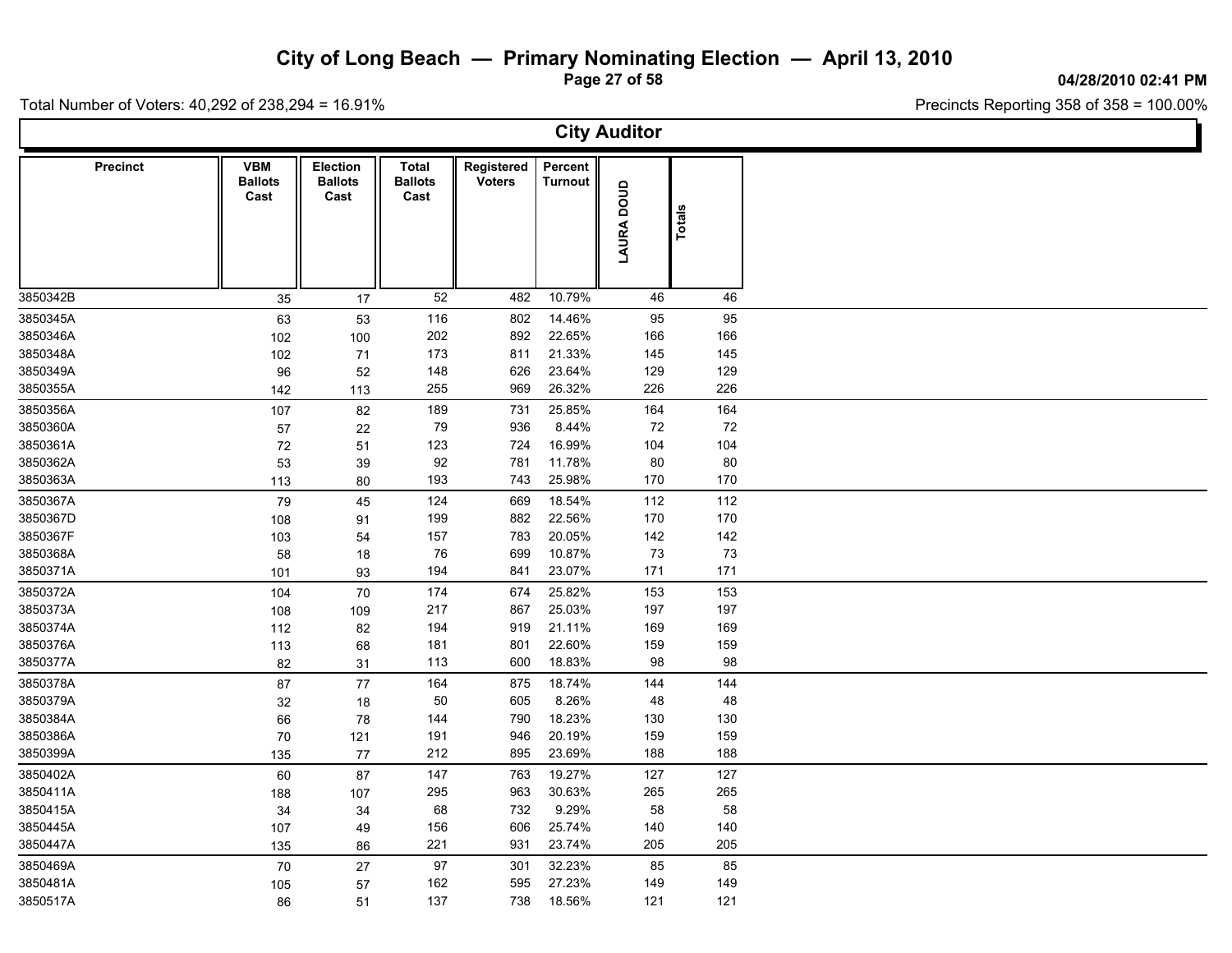**Page 28 of 58**

**04/28/2010 02:41 PM**

Ъ

Total Number of Voters: 40,292 of 238,294 = 16.91%

Г

| <b>City Auditor</b> |                                      |                                    |                                 |                             |                    |            |            |  |  |  |  |  |  |
|---------------------|--------------------------------------|------------------------------------|---------------------------------|-----------------------------|--------------------|------------|------------|--|--|--|--|--|--|
| Precinct            | <b>VBM</b><br><b>Ballots</b><br>Cast | Election<br><b>Ballots</b><br>Cast | Total<br><b>Ballots</b><br>Cast | Registered<br><b>Voters</b> | Percent<br>Turnout | LAURA DOUD | Totals     |  |  |  |  |  |  |
| 3850530A            | 90                                   | 70                                 | 160                             | 785                         | 20.38%             | 140        | 140        |  |  |  |  |  |  |
| 3850533A            | 89                                   | 78                                 | 167                             | 854                         | 19.56%             | 151        | 151        |  |  |  |  |  |  |
| 3850535A            | 120                                  | $80\,$                             | 200                             | 842                         | 23.75%             | 182        | 182        |  |  |  |  |  |  |
| 3850539A            | 120                                  | 97                                 | 217                             | 875                         | 24.80%             | 191        | 191        |  |  |  |  |  |  |
| 3850541A            | 64                                   | 51                                 | 115                             | 590                         | 19.49%             | 105        | 105        |  |  |  |  |  |  |
| 3850545A            | 61                                   | 12                                 | 73                              | 611                         | 11.95%             | 64         | 64         |  |  |  |  |  |  |
| 3850545J            | 44                                   | 16                                 | 60                              | 535                         | 11.21%             | 48         | 48         |  |  |  |  |  |  |
| 3850547A            | 46                                   | 51                                 | 97                              | 570                         | 17.02%             | 85         | 85         |  |  |  |  |  |  |
| 3850549A            | 133                                  | 43                                 | 176                             | 912                         | 19.30%             | 158        | 158        |  |  |  |  |  |  |
| 3850551A            | 50                                   | 36                                 | 86                              | 985                         | 8.73%              | 78         | ${\bf 78}$ |  |  |  |  |  |  |
| 3850552A            | 43                                   | 28                                 | 71                              | 941                         | 7.55%              | 62         | 62         |  |  |  |  |  |  |
| 3850553A            | 56                                   | 35                                 | 91                              | 943                         | 9.65%              | 79         | 79         |  |  |  |  |  |  |
| 3850554A            | 61                                   | 24                                 | 85                              | 921                         | 9.23%              | $77$       | $77\,$     |  |  |  |  |  |  |
| 3850558A            | 89                                   | 98                                 | 187                             | 730                         | 25.62%             | 172        | 172        |  |  |  |  |  |  |
| 3850559A            | 120                                  | 85                                 | 205                             | 942                         | 21.76%             | 185        | 185        |  |  |  |  |  |  |
| 3850560A            | 146                                  | 42                                 | 188                             | 844                         | 22.27%             | 170        | 170        |  |  |  |  |  |  |
| 3850562A            | 182                                  | 120                                | 302                             | 937                         | 32.23%             | 266        | 266        |  |  |  |  |  |  |
| 3850563A            | 113                                  | 79                                 | 192                             | 868                         | 22.12%             | 169        | 169        |  |  |  |  |  |  |
| 3850564A            | 68                                   | 56                                 | 124                             | 778                         | 15.94%             | 111        | 111        |  |  |  |  |  |  |
| 3850568A            | 112                                  | 145                                | 257                             | 934                         | 27.52%             | 234        | 234        |  |  |  |  |  |  |
| 3850572A            | 84                                   | 82                                 | 166                             | 913                         | 18.18%             | 151        | 151        |  |  |  |  |  |  |
| 3850577A            | 49                                   | 35                                 | 84                              | 870                         | 9.66%              | $77\,$     | $77\,$     |  |  |  |  |  |  |
| 3850591A            | 53                                   | 58                                 | 111                             | 649                         | 17.10%             | 96         | 96         |  |  |  |  |  |  |
| 3850593A            | 26                                   | 24                                 | 50                              | 693                         | 7.22%              | 42         | 42         |  |  |  |  |  |  |
| 3850594A            | 64                                   | 24                                 | 88                              | 790                         | 11.14%             | 80         | 80         |  |  |  |  |  |  |
| 3850610A            | 37                                   | 28                                 | 65                              | 830                         | 7.83%              | 61         | 61         |  |  |  |  |  |  |
| 3850611A            | 47                                   | 19                                 | 66                              | 860                         | 7.67%              | 60         | 60         |  |  |  |  |  |  |
| 3850614A            | 36                                   | 13                                 | 49                              | 770                         | 6.36%              | 46         | 46         |  |  |  |  |  |  |
| 3850616A            | 51                                   | 9                                  | 60                              | 867                         | 6.92%              | 53         | 53         |  |  |  |  |  |  |
| 3850617A            | 71                                   | 37                                 | 108                             | 879                         | 12.29%             | 95         | 95         |  |  |  |  |  |  |
| 3850618A            | 58                                   | 25                                 | 83                              | 777                         | 10.68%             | 71         | 71         |  |  |  |  |  |  |
| 3850619A            | 59                                   | 23                                 | 82                              | 753                         | 10.89%             | 72         | 72         |  |  |  |  |  |  |
| 3850620A            | 42                                   | 36                                 | 78                              | 785                         | 9.94%              | 65         | 65         |  |  |  |  |  |  |
| 3850621A            | 33                                   | $\overline{7}$                     | 40                              | 732                         | 5.46%              | 33         | 33         |  |  |  |  |  |  |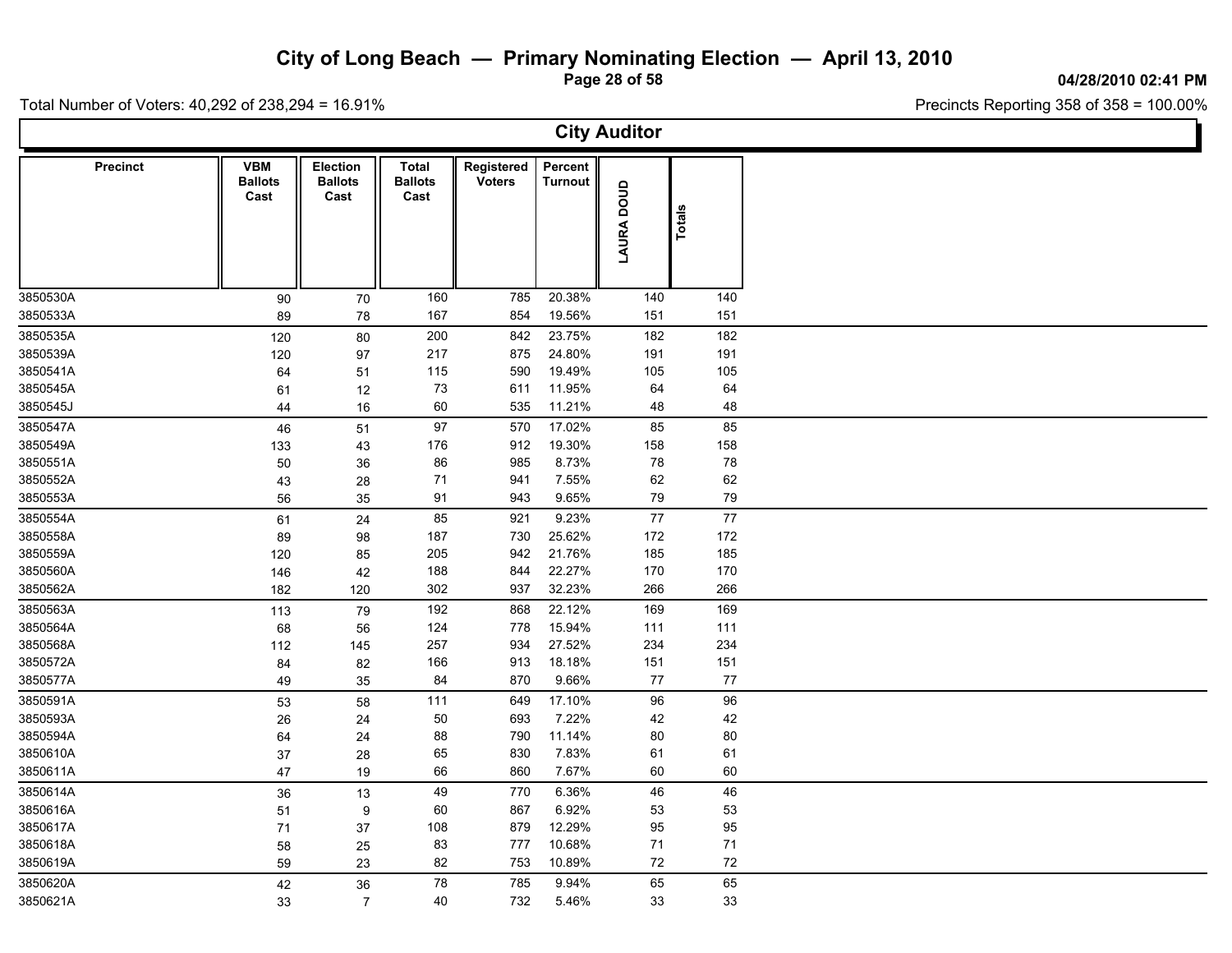**Page 29 of 58**

**04/28/2010 02:41 PM**

Total Number of Voters: 40,292 of 238,294 = 16.91%

|                 |                                      |                                           |                                        |                             |                           | <b>City Auditor</b> |                |
|-----------------|--------------------------------------|-------------------------------------------|----------------------------------------|-----------------------------|---------------------------|---------------------|----------------|
| <b>Precinct</b> | <b>VBM</b><br><b>Ballots</b><br>Cast | <b>Election</b><br><b>Ballots</b><br>Cast | <b>Total</b><br><b>Ballots</b><br>Cast | Registered<br><b>Voters</b> | Percent<br><b>Turnout</b> | LAURA DOUD          | Totals         |
| 3850624A        | 43                                   | 12                                        | 55                                     | 785                         | 7.01%                     | 53                  | 53             |
| 3850625A        | 99                                   | 29                                        | 128                                    | 964                         | 13.28%                    | 117                 | 117            |
| 3850630A        | 104                                  | 77                                        | 181                                    | 816                         | 22.18%                    | 163                 | 163            |
| 3850632A        | 123                                  | 86                                        | 209                                    | 934                         | 22.38%                    | 187                 | 187            |
| 3850636A        | 117                                  | 71                                        | 188                                    | 915                         | 20.55%                    | 165                 | 165            |
| 3850637A        | 118                                  | 96                                        | 214                                    | 756                         | 28.31%                    | 200                 | 200            |
| 3850639A        | 135                                  | 62                                        | 197                                    | 926                         | 21.27%                    | 172                 | 172            |
| 3850645A        | $\mathbf{1}$                         | $\mathsf 0$                               | $\mathbf{1}$                           | 709                         | 0.14%                     | $\mathbf{1}$        | $\overline{1}$ |
| 3850647A        | 92                                   | 46                                        | 138                                    | 512                         | 26.95%                    | 129                 | 129            |
| 3850649A        | 115                                  | 103                                       | 218                                    | 607                         | 35.91%                    | 190                 | 190            |
| 3850650A        | 71                                   | 45                                        | 116                                    | 808                         | 14.36%                    | 99                  | 99             |
| 3850660A        | 57                                   | 35                                        | 92                                     | 902                         | 10.20%                    | 86                  | 86             |
| 3850671A        | 74                                   | 83                                        | 157                                    | 910                         | 17.25%                    | 144                 | 144            |
| 3850680A        | 98                                   | 52                                        | 150                                    | 702                         | 21.37%                    | 130                 | 130            |
| 3850686A        | 34                                   | 11                                        | 45                                     | 907                         | 4.96%                     | 41                  | 41             |
| 3850688A        | 45                                   | 13                                        | 58                                     | 483                         | 12.01%                    | 48                  | 48             |
| 3850701A        | 72                                   | 92                                        | 164                                    | 746                         | 21.98%                    | 141                 | 141            |
| 3850702A        | 50                                   | 23                                        | 73                                     | 903                         | 8.08%                     | 66                  | 66             |
| 3850001C        | $\ensuremath{\mathsf{3}}$            | $\mathsf 0$                               | $\sqrt{3}$                             | $\overline{5}$              | 60.00%                    | $\sqrt{2}$          | $\overline{a}$ |
| 3850002A        | $\mathbf 0$                          | $\mathbf 0$                               | $\mathbf 0$                            | 3                           | 0.00%                     | $\mathbf 0$         | 0              |
| 3850003A        | $\mathbf 0$                          | $\mathbf 0$                               | 0                                      | 0                           | $0.00\%$                  | $\mathbf 0$         | 0              |
| 3850003B        | $\mathbf 5$                          | 0                                         | $\overline{5}$                         | 60                          | 8.33%                     | $\overline{4}$      | 4              |
| 3850010D        | 31                                   | $\boldsymbol{2}$                          | 33                                     | 211                         | 15.64%                    | 30                  | 30             |
| 3850028A        | $\overline{2}$                       | $\mathbf 0$                               | $\sqrt{2}$                             | 26                          | 7.69%                     | $\overline{2}$      | $\mathbf 2$    |
| 3850028B        | 0                                    | 0                                         | 0                                      | 0                           | 0.00%                     | 0                   | $\pmb{0}$      |
| 3850035F        | 13                                   | $\overline{1}$                            | 14                                     | 44                          | 31.82%                    | 13                  | 13             |
| 3850041C        | 0                                    | 0                                         | $\mathbf 0$                            | $\pmb{0}$                   | 0.00%                     | $\pmb{0}$           | $\pmb{0}$      |
| 3850041D        | $\mathbf 0$                          | $\mathbf 0$                               | $\mathbf 0$                            | $\mathbf 0$                 | 0.00%                     | $\mathsf 0$         | 0              |
| 3850044A        | $\mathbf{1}$                         | $\mathbf 0$                               | $\mathbf{1}$                           | 4                           | 25.00%                    | $\mathbf{1}$        | $\mathbf{1}$   |
| 3850045A        | 5                                    | 0                                         | $\overline{5}$                         | 16                          | 31.25%                    | $\overline{5}$      | $\overline{5}$ |
| 3850045C        | 0                                    | $\mathbf{0}$                              | $\mathbf 0$                            | 0                           | 0.00%                     | 0                   | 0              |
| 3850063A        | $\mathbf 0$                          | $\Omega$                                  | $\mathbf 0$                            | $\overline{c}$              | 0.00%                     | $\pmb{0}$           | 0              |
| 3850064A        | $\mathbf 0$                          | 0                                         | 0                                      | $\mathbf 0$                 | $0.00\%$                  | 0                   | 0              |
| 3850068A        | $\mathbf 0$                          | $\pmb{0}$                                 | $\pmb{0}$                              | $\mathbf 0$                 | 0.00%                     | $\mathsf{O}\xspace$ | $\mathsf 0$    |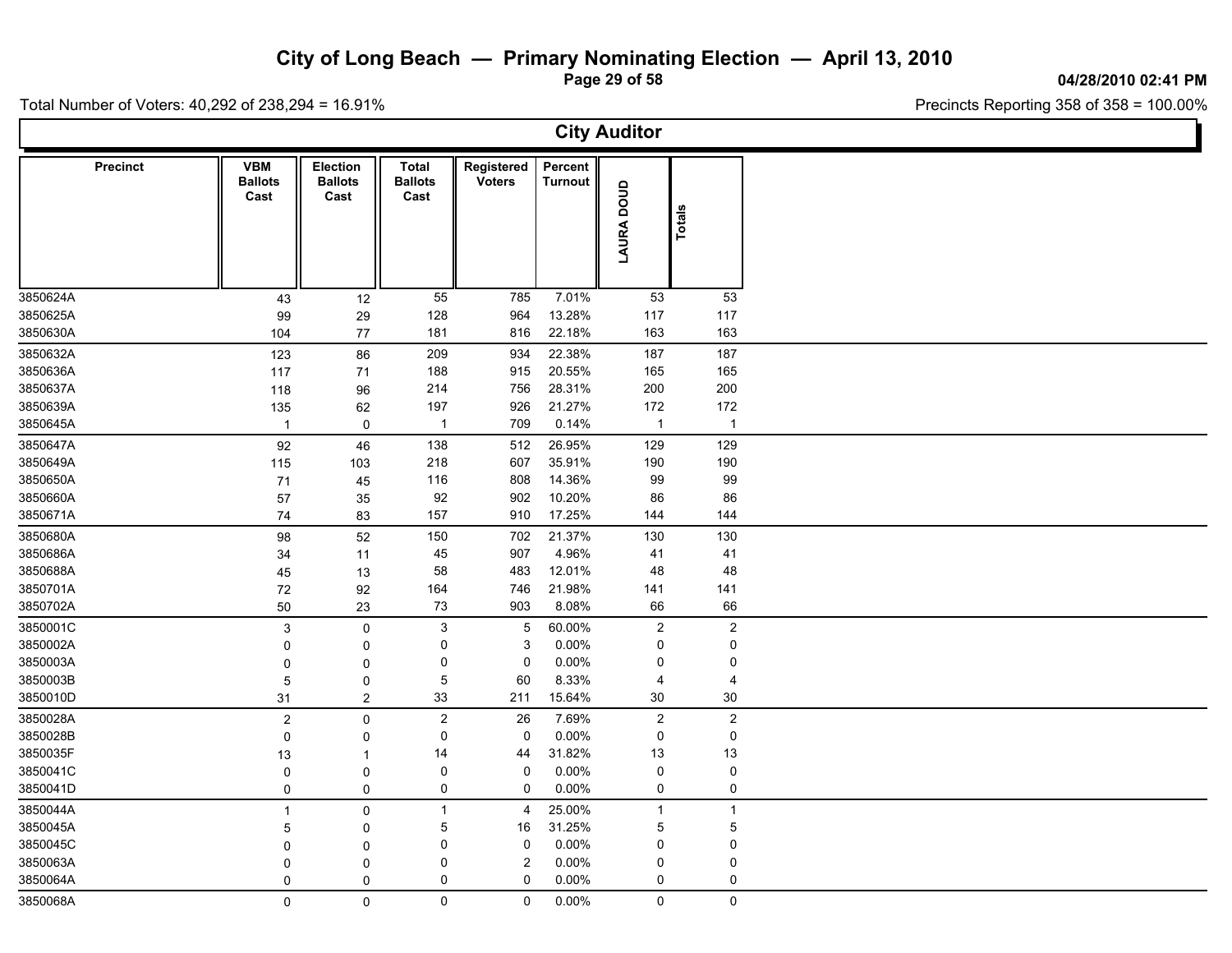**Page 30 of 58**

Precincts Reporting 358 of 358 = 100.00%

Total Number of Voters: 40,292 of 238,294 = 16.91%

|          |                 |                                      |                                    |                                        |                             |                             | <b>City Auditor</b> |                |  |
|----------|-----------------|--------------------------------------|------------------------------------|----------------------------------------|-----------------------------|-----------------------------|---------------------|----------------|--|
|          | <b>Precinct</b> | <b>VBM</b><br><b>Ballots</b><br>Cast | Election<br><b>Ballots</b><br>Cast | <b>Total</b><br><b>Ballots</b><br>Cast | Registered<br><b>Voters</b> | Percent  <br><b>Turnout</b> | anoa<br>LAURA       | Totals         |  |
| 3850084B |                 | 47                                   | $\overline{2}$                     | 49                                     | 212                         | 23.11%                      | 40                  | 40             |  |
| 3850091C |                 |                                      | 0                                  |                                        | 65                          | 6.15%                       | 4                   |                |  |
| 3850098A |                 | 2                                    | 0                                  | 2                                      | 20                          | 10.00%                      | $\overline{2}$      | $\overline{2}$ |  |
| 3850147A |                 | 24                                   | 0                                  | 24                                     | 126                         | 19.05%                      | 21                  | 21             |  |
| 3850189A |                 | $\mathbf{0}$                         | 0                                  | 0                                      | 0                           | $0.00\%$                    | 0                   | 0              |  |
| 3850201B |                 |                                      | 0                                  |                                        | 0                           | $0.00\%$                    | 0                   | 0              |  |
| 3850201C |                 |                                      | 0                                  |                                        | 0                           | $0.00\%$                    | 0                   |                |  |
| 3850226A |                 |                                      | 0                                  |                                        | 28                          | 17.86%                      | 5                   |                |  |
| 3850226B |                 |                                      | 0                                  |                                        | 13                          | 7.69%                       |                     |                |  |
| 3850233A |                 | $\Omega$                             | 0                                  | 0                                      | -1                          | $0.00\%$                    | 0                   | 0              |  |
| 3850245A |                 |                                      | 0                                  | 0                                      | 0                           | $0.00\%$                    | 0                   | 0              |  |
| 3850253A |                 | 15                                   | $\Omega$                           | 15                                     | 141                         | 10.64%                      | 14                  | 14             |  |
| 3850294B |                 | 0                                    | 0                                  | 0                                      | $\mathbf 0$                 | $0.00\%$                    | 0                   | 0              |  |
| 3850307A |                 | 21                                   | 0                                  | 21                                     | 198                         | 10.61%                      | 19                  | 19             |  |
| 3850563B |                 | 0                                    | 0                                  | 0                                      | $\mathbf 0$                 | $0.00\%$                    | 0                   | $\mathsf 0$    |  |
| 3850603A |                 | 64                                   | 0                                  | 64                                     | 188                         | 34.04%                      | 59                  | 59             |  |
| Totals:  |                 | 22,303                               | 15,718                             | 38,021                                 | 213,295                     |                             | 33,510              | 33,510         |  |

**04/28/2010 02:41 PM**

Ъ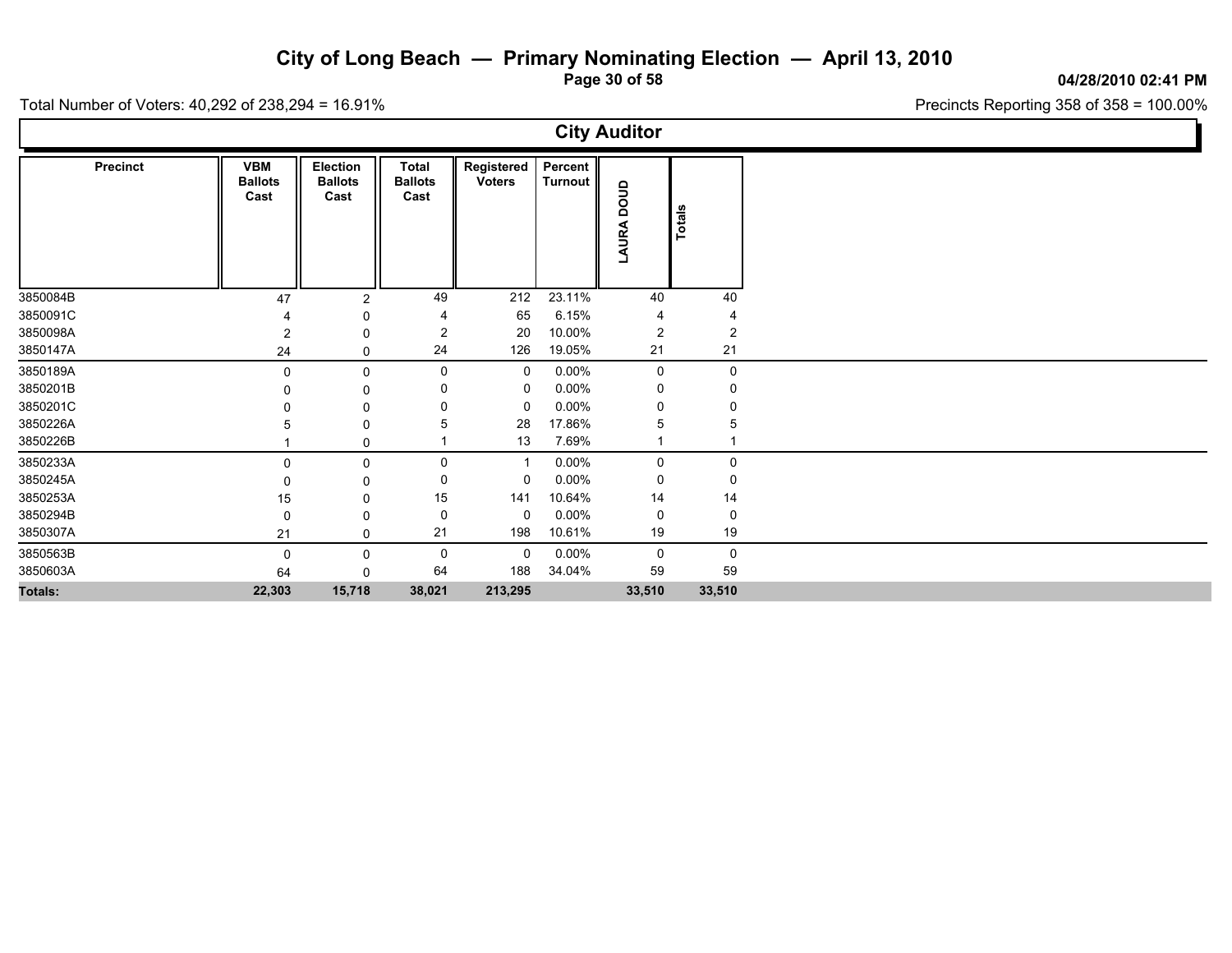**Page 31 of 58**

**04/28/2010 02:41 PM**

Ъ.

Total Number of Voters: 40,292 of 238,294 = 16.91%

Г

| <b>City Prosecutor</b> |                                      |                                    |                                 |                             |                           |              |                  |        |  |  |  |  |  |
|------------------------|--------------------------------------|------------------------------------|---------------------------------|-----------------------------|---------------------------|--------------|------------------|--------|--|--|--|--|--|
| <b>Precinct</b>        | <b>VBM</b><br><b>Ballots</b><br>Cast | Election<br><b>Ballots</b><br>Cast | Total<br><b>Ballots</b><br>Cast | Registered<br><b>Voters</b> | Percent<br><b>Turnout</b> | DOUG HAUBERT | TIMOTHY O'REILLY | Totals |  |  |  |  |  |
| 3850001A               | 76                                   | 55                                 | 131                             | 809                         | 16.19%                    | 61           | 58               | 119    |  |  |  |  |  |
| 3850004A               | 51                                   | 104                                | 155                             | 935                         | 16.58%                    | 72           | 70               | 142    |  |  |  |  |  |
| 3850005A               | 66                                   | 66                                 | 132                             | 864                         | 15.28%                    | 69           | 47               | 116    |  |  |  |  |  |
| 3850007A               | 82                                   | 89                                 | 171                             | 836                         | 20.45%                    | 69           | 85               | 154    |  |  |  |  |  |
| 3850008A               | 87                                   | 144                                | 231                             | 970                         | 23.81%                    | 97           | 114              | 211    |  |  |  |  |  |
| 3850010A               | 35                                   | 53                                 | 88                              | 694                         | 12.68%                    | 41           | 39               | 80     |  |  |  |  |  |
| 3850011A               | 39                                   | 47                                 | 86                              | 625                         | 13.76%                    | 46           | 37               | 83     |  |  |  |  |  |
| 3850013A               | 60                                   | 56                                 | 116                             | 756                         | 15.34%                    | 61           | 49               | 110    |  |  |  |  |  |
| 3850015A               | 44                                   | 43                                 | 87                              | 783                         | 11.11%                    | 51           | 31               | 82     |  |  |  |  |  |
| 3850016A               | 94                                   | 69                                 | 163                             | 911                         | 17.89%                    | 77           | $74\,$           | 151    |  |  |  |  |  |
| 3850017A               | 52                                   | 52                                 | 104                             | 870                         | 11.95%                    | 48           | 45               | 93     |  |  |  |  |  |
| 3850017B               | 56                                   | 39                                 | 95                              | 655                         | 14.50%                    | 35           | 49               | 84     |  |  |  |  |  |
| 3850018A               | $72\,$                               | 37                                 | 109                             | 372                         | 29.30%                    | 64           | 38               | 102    |  |  |  |  |  |
| 3850020A               | 74                                   | 80                                 | 154                             | 908                         | 16.96%                    | 77           | 65               | 142    |  |  |  |  |  |
| 3850021A               | 33                                   | 21                                 | 54                              | 856                         | 6.31%                     | 25           | 27               | 52     |  |  |  |  |  |
| 3850024A               | 84                                   | 83                                 | 167                             | 934                         | 17.88%                    | 78           | 75               | 153    |  |  |  |  |  |
| 3850025A               | 52                                   | 29                                 | 81                              | 796                         | 10.18%                    | 50           | 28               | 78     |  |  |  |  |  |
| 3850026A               | 53                                   | 59                                 | 112                             | 769                         | 14.56%                    | 54           | 47               | 101    |  |  |  |  |  |
| 3850026D               | 65                                   | 51                                 | 116                             | 784                         | 14.80%                    | 56           | 50               | 106    |  |  |  |  |  |
| 3850027A               | 75                                   | 69                                 | 144                             | 976                         | 14.75%                    | 68           | 62               | 130    |  |  |  |  |  |
| 3850029A               | 65                                   | 37                                 | 102                             | 796                         | 12.81%                    | 56           | 38               | 94     |  |  |  |  |  |
| 3850030A               | 48                                   | 25                                 | 73                              | 930                         | 7.85%                     | 35           | 32               | 67     |  |  |  |  |  |
| 3850031A               | 48                                   | 35                                 | 83                              | 654                         | 12.69%                    | $30\,$       | 42               | 72     |  |  |  |  |  |
| 3850032A               | 47                                   | 92                                 | 139                             | 983                         | 14.14%                    | 64           | 60               | 124    |  |  |  |  |  |
| 3850033A               | 43                                   | 44                                 | 87                              | 481                         | 18.09%                    | 40           | 41               | 81     |  |  |  |  |  |
| 3850034A               | 31                                   | 14                                 | 45                              | 742                         | 6.06%                     | 20           | 25               | 45     |  |  |  |  |  |
| 3850035A               | 61                                   | 69                                 | 130                             | 558                         | 23.30%                    | 41           | 75               | 116    |  |  |  |  |  |
| 3850037A               | 40                                   | 29                                 | 69                              | 985                         | 7.01%                     | 33           | 33               | 66     |  |  |  |  |  |
| 3850039A               | 51                                   | 21                                 | 72                              | 972                         | 7.41%                     | $27\,$       | 40               | 67     |  |  |  |  |  |
| 3850040A               | 22                                   | $\,6\,$                            | 28                              | 762                         | 3.67%                     | 15           | 10               | 25     |  |  |  |  |  |
| 3850041A               | 23                                   | $\mathbf{3}$                       | 26                              | 591                         | 4.40%                     | 11           | 14               | 25     |  |  |  |  |  |
| 3850042A               | 79                                   | 21                                 | 100                             | 729                         | 13.72%                    | 49           | 42               | 91     |  |  |  |  |  |
| 3850043A               | 35                                   | 19                                 | 54                              | 384                         | 14.06%                    | 19           | 31               | 50     |  |  |  |  |  |
| 3850044D               | 192                                  | 174                                | 366                             | 987                         | 37.08%                    | 159          | 167              | 326    |  |  |  |  |  |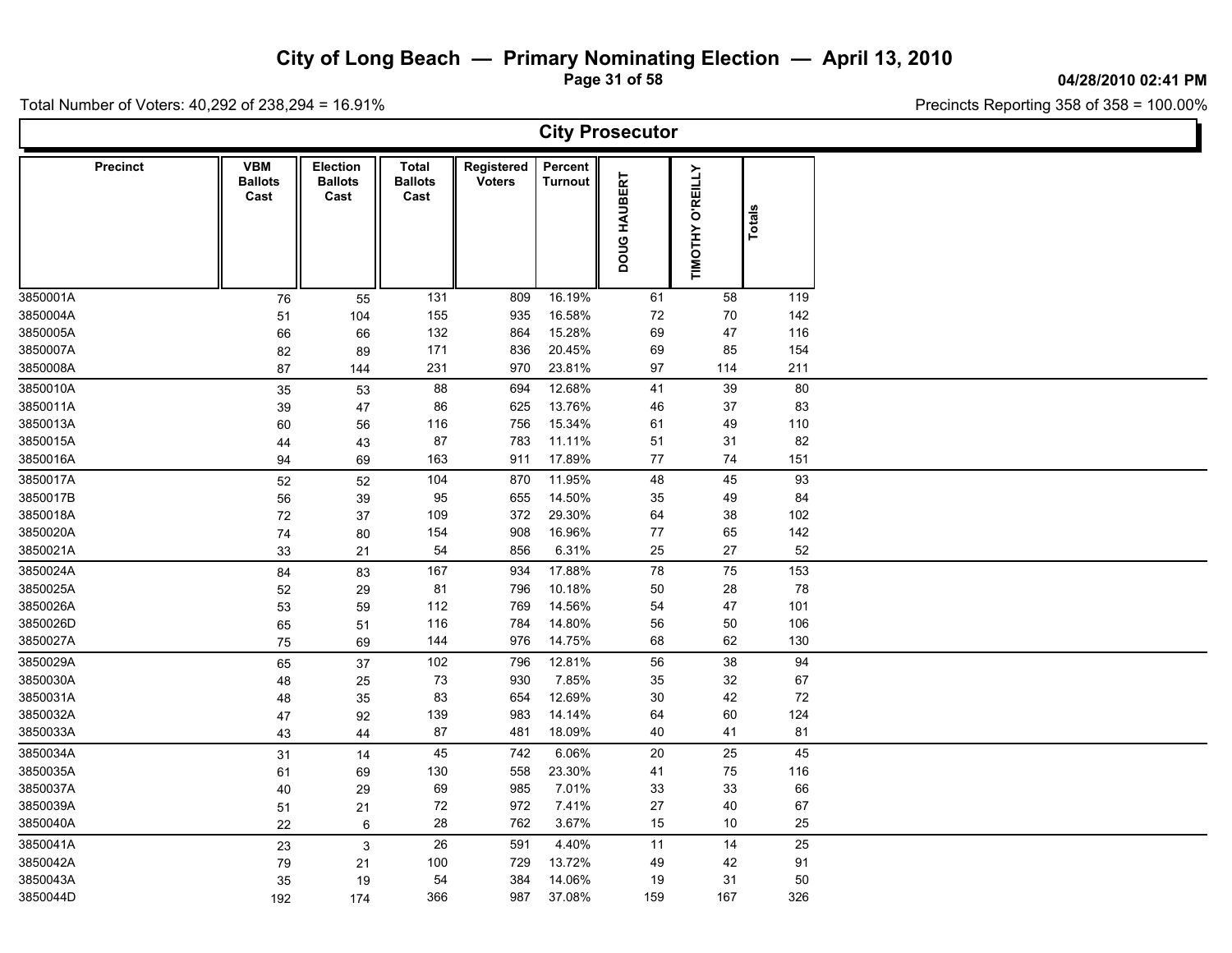**Page 32 of 58**

**04/28/2010 02:41 PM**

T

Total Number of Voters: 40,292 of 238,294 = 16.91%

 $\mathsf{L}$ 

| <b>City Prosecutor</b> |                                      |                                           |                                 |                             |                           |                |                            |        |  |  |  |  |  |
|------------------------|--------------------------------------|-------------------------------------------|---------------------------------|-----------------------------|---------------------------|----------------|----------------------------|--------|--|--|--|--|--|
| <b>Precinct</b>        | <b>VBM</b><br><b>Ballots</b><br>Cast | <b>Election</b><br><b>Ballots</b><br>Cast | Total<br><b>Ballots</b><br>Cast | Registered<br><b>Voters</b> | Percent<br><b>Turnout</b> | DOUG HAUBERT   | <b>O'REILLY</b><br>TIMOTHY | Totals |  |  |  |  |  |
| 3850045B               | 34                                   | 23                                        | 57                              | 401                         | 14.21%                    | 30             | 23                         | 53     |  |  |  |  |  |
| 3850045H               | 33                                   | 29                                        | 62                              | 498                         | 12.45%                    | 28             | $30\,$                     | 58     |  |  |  |  |  |
| 3850047A               | 25                                   | 24                                        | 49                              | 818                         | 5.99%                     | 29             | 17                         | 46     |  |  |  |  |  |
| 3850048A               | 56                                   | 37                                        | 93                              | 644                         | 14.44%                    | 41             | 49                         | 90     |  |  |  |  |  |
| 3850049A               | 38                                   | 31                                        | 69                              | 888                         | 7.77%                     | 29             | 36                         | 65     |  |  |  |  |  |
| 3850051A               | 51                                   | 44                                        | 95                              | 412                         | 23.06%                    | 66             | 27                         | 93     |  |  |  |  |  |
| 3850051C               | 110                                  | 100                                       | 210                             | 697                         | 30.13%                    | 169            | 38                         | 207    |  |  |  |  |  |
| 3850052A               | 122                                  | 60                                        | 182                             | 830                         | 21.93%                    | 92             | 83                         | 175    |  |  |  |  |  |
| 3850053A               | 100                                  | 44                                        | 144                             | 953                         | 15.11%                    | 79             | 56                         | 135    |  |  |  |  |  |
| 3850055A               | 89                                   | 49                                        | 138                             | 894                         | 15.44%                    | 69             | 66                         | 135    |  |  |  |  |  |
| 3850057A               | 80                                   | 66                                        | 146                             | 935                         | 15.61%                    | 81             | 60                         | 141    |  |  |  |  |  |
| 3850058A               | 55                                   | 34                                        | 89                              | 920                         | 9.67%                     | 50             | 35                         | 85     |  |  |  |  |  |
| 3850059A               | 50                                   | 26                                        | 76                              | 885                         | 8.59%                     | 25             | 47                         | 72     |  |  |  |  |  |
| 3850060A               | 36                                   | 33                                        | 69                              | 1,012                       | 6.82%                     | 35             | 30                         | 65     |  |  |  |  |  |
| 3850065A               | 138                                  | 65                                        | 203                             | 901                         | 22.53%                    | 88             | 107                        | 195    |  |  |  |  |  |
| 3850067A               | 94                                   | 77                                        | 171                             | 708                         | 24.15%                    | 94             | 64                         | 158    |  |  |  |  |  |
| 3850067B               | 117                                  | 94                                        | 211                             | 667                         | 31.63%                    | 111            | 82                         | 193    |  |  |  |  |  |
| 3850069A               | 86                                   | 62                                        | 148                             | 603                         | 24.54%                    | 64             | 62                         | 126    |  |  |  |  |  |
| 3850069C               | 9                                    | $\sqrt{5}$                                | 14                              | 250                         | 5.60%                     | $\overline{7}$ | $\overline{5}$             | 12     |  |  |  |  |  |
| 3850070A               | 110                                  | 81                                        | 191                             | 883                         | 21.63%                    | 93             | 86                         | 179    |  |  |  |  |  |
| 3850071A               | 90                                   | 135                                       | 225                             | 765                         | 29.41%                    | 110            | 95                         | 205    |  |  |  |  |  |
| 3850072A               | 56                                   | 32                                        | 88                              | 715                         | 12.31%                    | 41             | 41                         | 82     |  |  |  |  |  |
| 3850075A               | 89                                   | 57                                        | 146                             | 880                         | 16.59%                    | 76             | 64                         | 140    |  |  |  |  |  |
| 3850076A               | 110                                  | 66                                        | 176                             | 917                         | 19.19%                    | 74             | $76\,$                     | 150    |  |  |  |  |  |
| 3850080A               | 64                                   | 63                                        | 127                             | 476                         | 26.68%                    | 54             | 64                         | 118    |  |  |  |  |  |
| 3850081A               | 77                                   | 99                                        | 176                             | 513                         | 34.31%                    | 71             | 81                         | 152    |  |  |  |  |  |
| 3850082A               | 97                                   | 100                                       | 197                             | 686                         | 28.72%                    | 97             | 79                         | 176    |  |  |  |  |  |
| 3850084A               | 143                                  | 137                                       | 280                             | 799                         | 35.04%                    | 139            | 118                        | 257    |  |  |  |  |  |
| 3850084H               | 123                                  | 105                                       | 228                             | 744                         | 30.65%                    | 105            | 93                         | 198    |  |  |  |  |  |
| 3850085B               | 82                                   | 111                                       | 193                             | 493                         | 39.15%                    | 109            | 59                         | 168    |  |  |  |  |  |
| 3850088A               | 48                                   | 34                                        | 82                              | 534                         | 15.36%                    | 36             | 37                         | 73     |  |  |  |  |  |
| 3850089A               | $16\,$                               | 10                                        | 26                              | 267                         | 9.74%                     | 10             | 15                         | 25     |  |  |  |  |  |
| 3850089D               | 39                                   | 28                                        | 67                              | 408                         | 16.42%                    | $39\,$         | 21                         | 60     |  |  |  |  |  |
| 3850091A               | 34                                   | 12                                        | 46                              | 801                         | 5.74%                     | 21             | 25                         | 46     |  |  |  |  |  |
|                        |                                      |                                           |                                 |                             |                           |                |                            |        |  |  |  |  |  |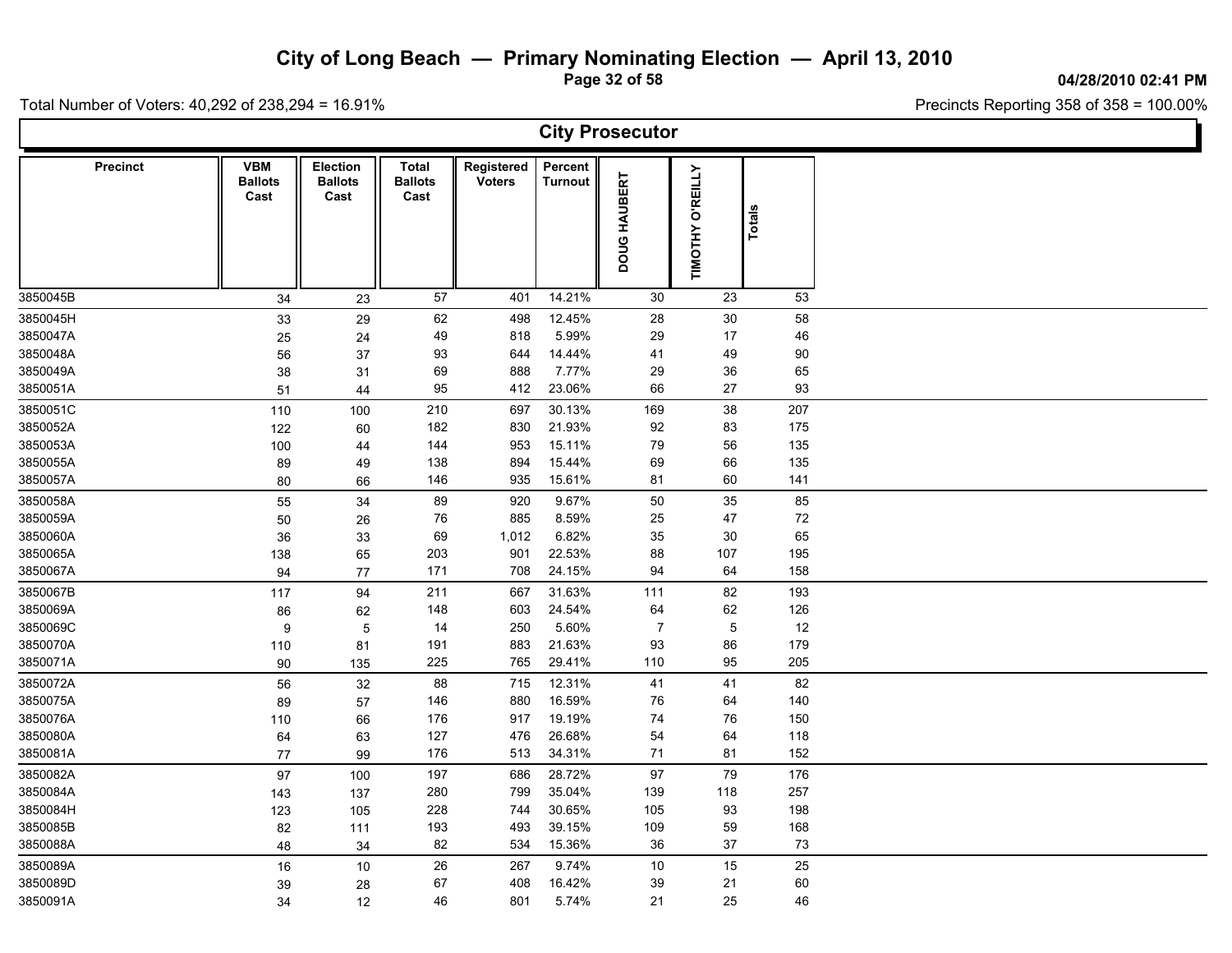**Page 33 of 58**

**04/28/2010 02:41 PM**

Total Number of Voters: 40,292 of 238,294 = 16.91%

L

| <b>City Prosecutor</b> |                                      |                                           |                                 |                             |                           |              |                            |           |  |  |  |  |  |
|------------------------|--------------------------------------|-------------------------------------------|---------------------------------|-----------------------------|---------------------------|--------------|----------------------------|-----------|--|--|--|--|--|
| <b>Precinct</b>        | <b>VBM</b><br><b>Ballots</b><br>Cast | <b>Election</b><br><b>Ballots</b><br>Cast | Total<br><b>Ballots</b><br>Cast | Registered<br><b>Voters</b> | Percent<br><b>Turnout</b> | DOUG HAUBERT | <b>O'REILLY</b><br>TIMOTHY | Totals    |  |  |  |  |  |
| 3850092A               | 60                                   | 126                                       | 186                             | 849                         | 21.91%                    | 98           | 61                         | 159       |  |  |  |  |  |
| 3850093A               | 67                                   | 29                                        | 96                              | 647                         | 14.84%                    | 47           | 44                         | 91        |  |  |  |  |  |
| 3850097A               | 78                                   | 101                                       | 179                             | 952                         | 18.80%                    | 82           | 74                         | 156       |  |  |  |  |  |
| 3850099A               | 58                                   | 108                                       | 166                             | 948                         | 17.51%                    | 77           | 63                         | 140       |  |  |  |  |  |
| 3850100A               | 40                                   | 67                                        | 107                             | 704                         | 15.20%                    | 49           | 43                         | 92        |  |  |  |  |  |
| 3850101A               | 76                                   | 109                                       | 185                             | 885                         | 20.90%                    | 95           | 78                         | 173       |  |  |  |  |  |
| 3850102A               | 25                                   | 34                                        | 59                              | 811                         | 7.27%                     | 33           | 22                         | 55        |  |  |  |  |  |
| 3850103A               | 78                                   | 100                                       | 178                             | 903                         | 19.71%                    | 98           | 64                         | 162       |  |  |  |  |  |
| 3850108A               | 92                                   | 10                                        | 102                             | 683                         | 14.93%                    | 49           | 46                         | 95        |  |  |  |  |  |
| 3850110A<br>3850113A   | 57                                   | 38                                        | 95<br>25                        | 727<br>293                  | 13.07%<br>8.53%           | 54<br>10     | 37<br>14                   | 91<br>24  |  |  |  |  |  |
| 3850115A               | 19                                   | 6<br>15                                   | 36                              | 404                         | 8.91%                     | $19$         | 12                         | 31        |  |  |  |  |  |
|                        | 21                                   |                                           |                                 |                             |                           |              |                            |           |  |  |  |  |  |
| 3850116A               | 30                                   | 12                                        | 42                              | 281                         | 14.95%                    | 27           | 13                         | 40        |  |  |  |  |  |
| 3850117A               | 42                                   | 27                                        | 69                              | 966                         | 7.14%                     | 32           | 33                         | 65        |  |  |  |  |  |
| 3850118A<br>3850120A   | 17                                   | $\overline{c}$                            | 19<br>210                       | 434<br>675                  | 4.38%<br>31.11%           | 9<br>102     | 9<br>84                    | 18<br>186 |  |  |  |  |  |
| 3850120B               | 111<br>115                           | 99                                        | 190                             | 599                         | 31.72%                    | 97           | 74                         | 171       |  |  |  |  |  |
|                        |                                      | 75                                        |                                 |                             |                           |              |                            |           |  |  |  |  |  |
| 3850121A<br>3850122A   | 24                                   | 20                                        | 44                              | 367                         | 11.99%<br>13.03%          | 20           | 24                         | 44<br>73  |  |  |  |  |  |
| 3850123A               | 59                                   | 15                                        | 74<br>38                        | 568                         | 8.70%                     | 36           | 37                         | 36        |  |  |  |  |  |
| 3850124A               | 20                                   | 18<br>77                                  | 157                             | 437<br>882                  | 17.80%                    | 17<br>86     | 19<br>61                   | 147       |  |  |  |  |  |
| 3850126A               | 80<br>32                             | 31                                        | 63                              | 527                         | 11.95%                    | 34           | 23                         | 57        |  |  |  |  |  |
| 3850128A               |                                      | 16                                        | 43                              | 538                         | 7.99%                     | 28           | $12$                       | 40        |  |  |  |  |  |
| 3850133A               | 27                                   |                                           | 63                              | 832                         | 7.57%                     | 29           | 28                         | 57        |  |  |  |  |  |
| 3850134A               | 39                                   | 24<br>18                                  | 46                              | 905                         | 5.08%                     | 21           | 21                         | 42        |  |  |  |  |  |
| 3850135A               | 28<br>55                             | 16                                        | 71                              | 751                         | 9.45%                     | 38           | 30                         | 68        |  |  |  |  |  |
| 3850137A               | 43                                   | 36                                        | 79                              | 910                         | 8.68%                     | 48           | 25                         | 73        |  |  |  |  |  |
| 3850138A               |                                      |                                           | 68                              | 836                         | 8.13%                     | 37           | 29                         | 66        |  |  |  |  |  |
| 3850145A               | 38                                   | 30                                        | 37                              | 779                         | 4.75%                     | 19           | 16                         | 35        |  |  |  |  |  |
| 3850146A               | 20<br>52                             | 17<br>20                                  | 72                              | 947                         | 7.60%                     | 48           | 23                         | 71        |  |  |  |  |  |
| 3850147B               | 66                                   | 38                                        | 104                             | 731                         | 14.23%                    | 51           | 51                         | 102       |  |  |  |  |  |
| 3850149A               | 49                                   | 32                                        | 81                              | 908                         | 8.92%                     | 34           | 44                         | 78        |  |  |  |  |  |
| 3850151A               |                                      |                                           | 35                              | 487                         | 7.19%                     | 16           | 17                         | 33        |  |  |  |  |  |
| 3850151C               | 17                                   | 18                                        | 58                              | 418                         | 13.88%                    | 31           | 21                         | 52        |  |  |  |  |  |
|                        | 14                                   | 44                                        |                                 |                             |                           |              |                            |           |  |  |  |  |  |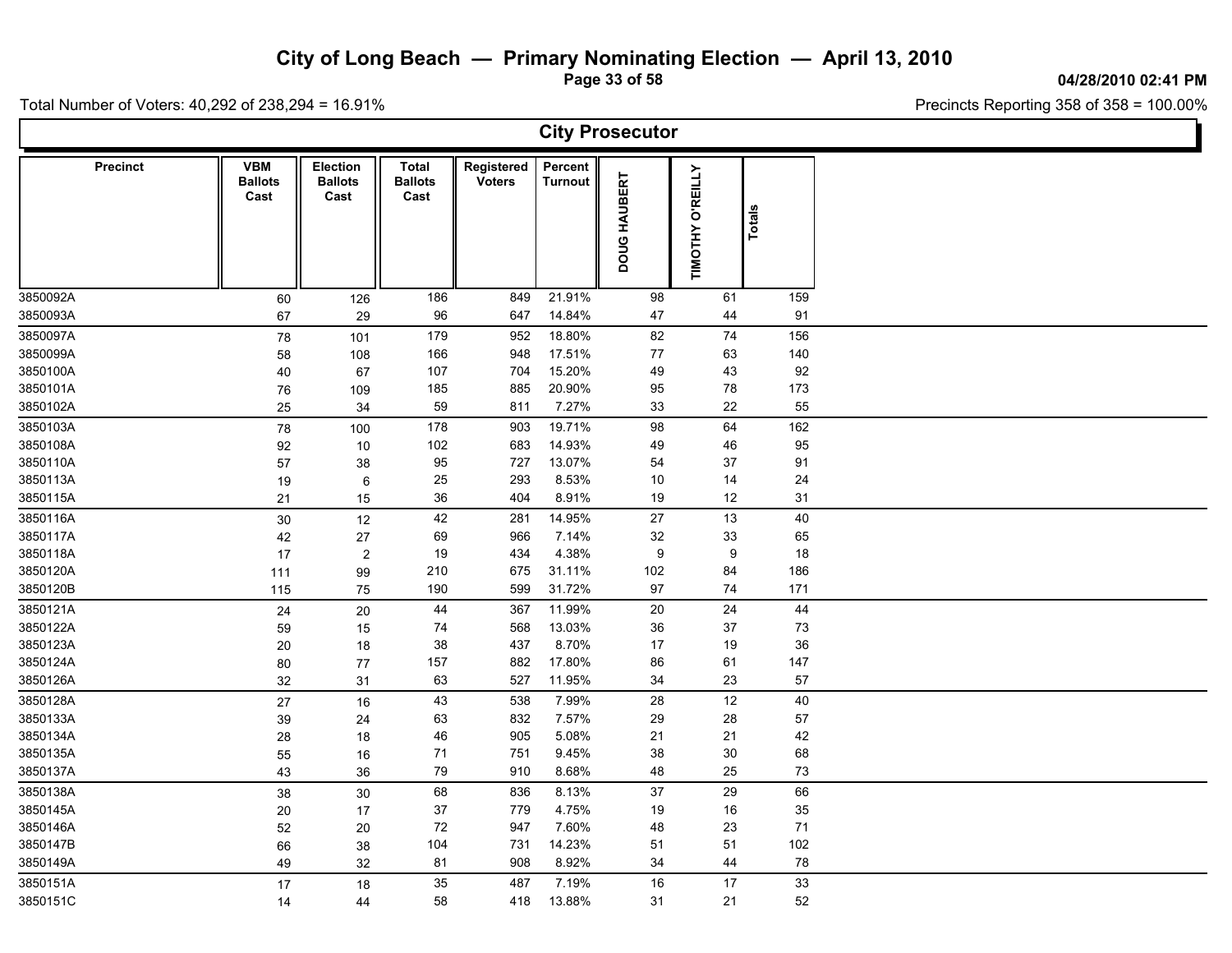**Page 34 of 58**

**04/28/2010 02:41 PM**

Total Number of Voters: 40,292 of 238,294 = 16.91%

| <b>City Prosecutor</b> |                                      |                                           |                                        |                             |                           |                  |                  |        |  |  |  |  |
|------------------------|--------------------------------------|-------------------------------------------|----------------------------------------|-----------------------------|---------------------------|------------------|------------------|--------|--|--|--|--|
| <b>Precinct</b>        | <b>VBM</b><br><b>Ballots</b><br>Cast | <b>Election</b><br><b>Ballots</b><br>Cast | <b>Total</b><br><b>Ballots</b><br>Cast | Registered<br><b>Voters</b> | Percent<br><b>Turnout</b> | DOUG HAUBERT     | TIMOTHY O'REILLY | Totals |  |  |  |  |
| 3850152A               | 54                                   | 30                                        | 84                                     | 624                         | 13.46%                    | 47               | 33               | 80     |  |  |  |  |
| 3850153A               | 65                                   | 53                                        | 118                                    | 619                         | 19.06%                    | 88               | 26               | 114    |  |  |  |  |
| 3850154A               | 17                                   | 13                                        | 30                                     | 371                         | 8.09%                     | 14               | 14               | 28     |  |  |  |  |
| 3850154B               | 17                                   | 12                                        | 29                                     | 407                         | 7.13%                     | 17               | 12               | 29     |  |  |  |  |
| 3850156A               | 13                                   | 8                                         | 21                                     | 278                         | 7.55%                     | 11               | 9                | 20     |  |  |  |  |
| 3850156B               | 51                                   | 33                                        | 84                                     | 793                         | 10.59%                    | 43               | 34               | 77     |  |  |  |  |
| 3850156C               | $17\,$                               | 14                                        | 31                                     | 376                         | 8.24%                     | 13               | 17               | $30\,$ |  |  |  |  |
| 3850157B               | 30                                   | 23                                        | 53                                     | 515                         | 10.29%                    | 26               | 24               | $50\,$ |  |  |  |  |
| 3850158A               | 9                                    | 11                                        | $20\,$                                 | 318                         | 6.29%                     | $\bf 8$          | 12               | 20     |  |  |  |  |
| 3850158B               | 26                                   | 6                                         | 32                                     | 503                         | 6.36%                     | $\boldsymbol{9}$ | 23               | 32     |  |  |  |  |
| 3850159A               | 29                                   | 10                                        | 39                                     | 670                         | 5.82%                     | 22               | 14               | $36\,$ |  |  |  |  |
| 3850163A               | 38                                   | 14                                        | 52                                     | 548                         | 9.49%                     | 26               | 23               | 49     |  |  |  |  |
| 3850164A               | 52                                   | 25                                        | 77                                     | 851                         | 9.05%                     | 43               | 28               | 71     |  |  |  |  |
| 3850166A               | 16                                   | 28                                        | 44                                     | 305                         | 14.43%                    | 17               | 19               | 36     |  |  |  |  |
| 3850166B               | ${\bf 78}$                           | 28                                        | 106                                    | 927                         | 11.43%                    | 60               | 39               | 99     |  |  |  |  |
| 3850170A               | 28                                   | 22                                        | 50                                     | 950                         | 5.26%                     | 36               | 13               | 49     |  |  |  |  |
| 3850171A               | 35                                   | 13                                        | 48                                     | 807                         | 5.95%                     | 22               | 25               | 47     |  |  |  |  |
| 3850173A               | 46                                   | 38                                        | 84                                     | 483                         | 17.39%                    | 38               | 39               | 77     |  |  |  |  |
| 3850175A               | 36                                   | 47                                        | 83                                     | 624                         | 13.30%                    | 37               | 40               | 77     |  |  |  |  |
| 3850178A               | 56                                   | 25                                        | 81                                     | 725                         | 11.17%                    | 43               | 31               | 74     |  |  |  |  |
| 3850179A               | 140                                  | 34                                        | 174                                    | 930                         | 18.71%                    | 79               | 81               | 160    |  |  |  |  |
| 3850183A               | 105                                  | 50                                        | 155                                    | 861                         | 18.00%                    | 82               | 64               | 146    |  |  |  |  |
| 3850184A               | 82                                   | 32                                        | 114                                    | 771                         | 14.79%                    | 57               | 52               | 109    |  |  |  |  |
| 3850185A               | 54                                   | 42                                        | 96                                     | 908                         | 10.57%                    | 48               | 37               | 85     |  |  |  |  |
| 3850187A               | 107                                  | 81                                        | 188                                    | 823                         | 22.84%                    | 99               | 72               | 171    |  |  |  |  |
| 3850190A               | 50                                   | 94                                        | 144                                    | 642                         | 22.43%                    | 71               | 57               | 128    |  |  |  |  |
| 3850191A               | 54                                   | 35                                        | 89                                     | 265                         | 33.58%                    | 43               | 42               | 85     |  |  |  |  |
| 3850198A               | 88                                   | 51                                        | 139                                    | 710                         | 19.58%                    | 60               | 67               | 127    |  |  |  |  |
| 3850199A               | 90                                   | 22                                        | 112                                    | 563                         | 19.89%                    | 56               | 45               | 101    |  |  |  |  |
| 3850201A               | 115                                  | 39                                        | 154                                    | 783                         | 19.67%                    | 76               | 70               | 146    |  |  |  |  |
| 3850202A               | 78                                   | 28                                        | 106                                    | 756                         | 14.02%                    | 47               | 47               | 94     |  |  |  |  |
| 3850204A               | 56                                   | 26                                        | 82                                     | 676                         | 12.13%                    | 44               | 33               | 77     |  |  |  |  |
| 3850207A               | 273                                  | 84                                        | 357                                    | 960                         | 37.19%                    | 179              | 153              | 332    |  |  |  |  |
| 3850209A               | 81                                   | 62                                        | 143                                    | 660                         | 21.67%                    | 74               | 62               | 136    |  |  |  |  |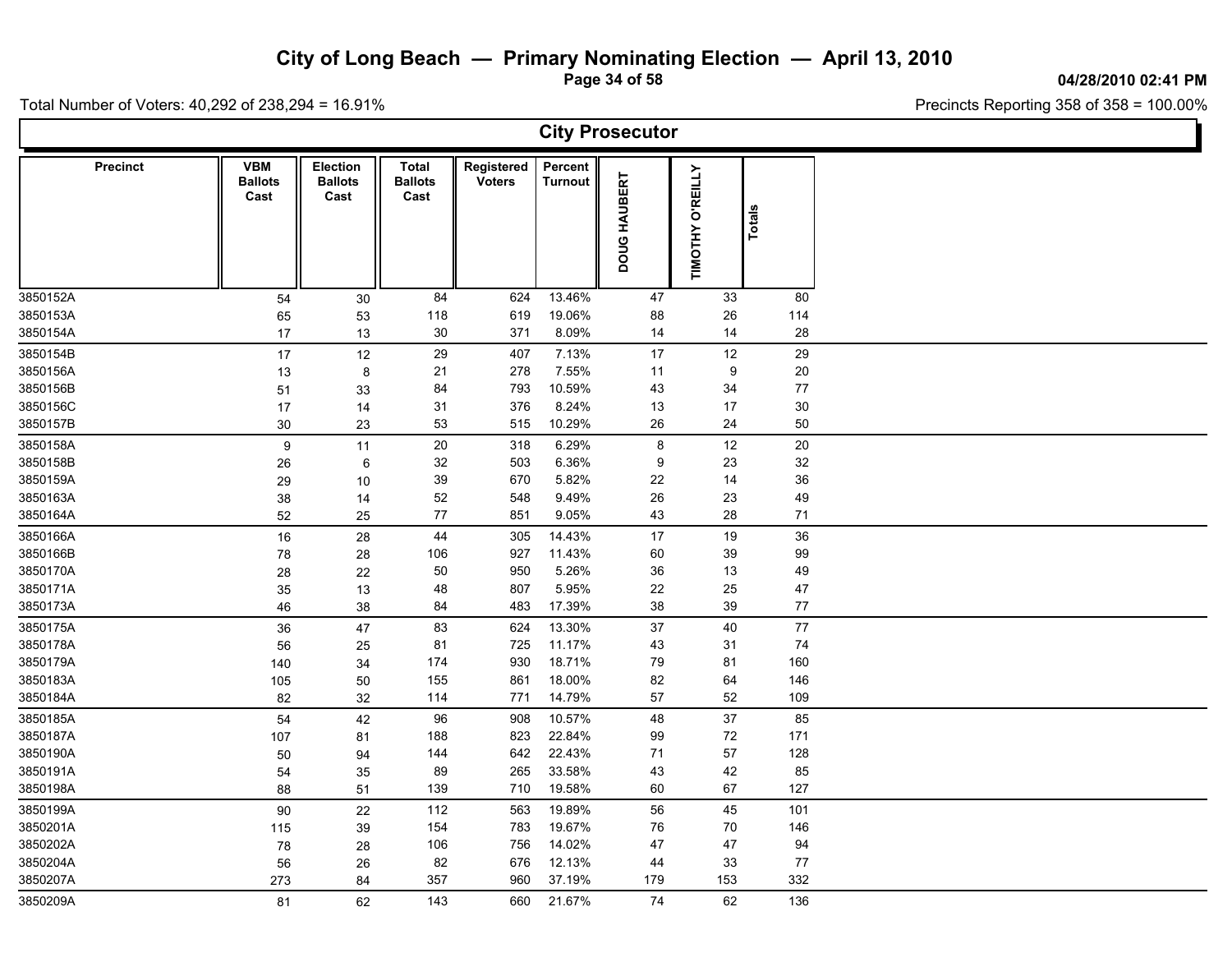**Page 35 of 58**

**04/28/2010 02:41 PM**

Total Number of Voters: 40,292 of 238,294 = 16.91%

L

| <b>City Prosecutor</b> |                                      |                                    |                                 |                             |                           |              |                  |               |  |  |  |  |
|------------------------|--------------------------------------|------------------------------------|---------------------------------|-----------------------------|---------------------------|--------------|------------------|---------------|--|--|--|--|
| <b>Precinct</b>        | <b>VBM</b><br><b>Ballots</b><br>Cast | Election<br><b>Ballots</b><br>Cast | Total<br><b>Ballots</b><br>Cast | Registered<br><b>Voters</b> | Percent<br><b>Turnout</b> | DOUG HAUBERT | TIMOTHY O'REILLY | <b>Totals</b> |  |  |  |  |
| 3850210A               | 97                                   | 47                                 | 144                             | 691                         | 20.84%                    | 64           | 69               | 133           |  |  |  |  |
| 3850211A               | 44                                   | 32                                 | 76                              | 720                         | 10.56%                    | 41           | 31               | 72            |  |  |  |  |
| 3850212A               | 60                                   | 60                                 | 120                             | 821                         | 14.62%                    | 55           | 56               | 111           |  |  |  |  |
| 3850213A               | 169                                  | 73                                 | 242                             | 857                         | 28.24%                    | 124          | 104              | 228           |  |  |  |  |
| 3850216A               | 72                                   | 86                                 | 158                             | 500                         | 31.60%                    | 73           | $\bf 71$         | 144           |  |  |  |  |
| 3850218A               | 132                                  | 98                                 | 230                             | 661                         | 34.80%                    | 136          | 78               | 214           |  |  |  |  |
| 3850219A               | 62                                   | 43                                 | 105                             | 527                         | 19.92%                    | 60           | 34               | 94            |  |  |  |  |
| 3850223A               | 121                                  | 118                                | 239                             | 974                         | 24.54%                    | 113          | 109              | 222           |  |  |  |  |
| 3850224A               | 39                                   | 14                                 | 53                              | 466                         | 11.37%                    | 23           | 28               | 51            |  |  |  |  |
| 3850224B               | 29                                   | 19                                 | 48                              | 546                         | 8.79%                     | 18           | 25               | 43            |  |  |  |  |
| 3850227A               | 58                                   | 22                                 | 80                              | 854                         | 9.37%                     | 39           | 32               | 71            |  |  |  |  |
| 3850229A               | 66                                   | 28                                 | 94                              | 717                         | 13.11%                    | 48           | 35               | 83            |  |  |  |  |
| 3850236A               | 33                                   | 15                                 | 48                              | 696                         | 6.90%                     | 20           | 25               | 45            |  |  |  |  |
| 3850238A               | 41                                   | 24                                 | 65                              | 672                         | 9.67%                     | 37           | 27               | 64            |  |  |  |  |
| 3850238B               | 52                                   | 17                                 | 69                              | 571                         | 12.08%                    | 37           | 31               | 68            |  |  |  |  |
| 3850239A               | 72                                   | 26                                 | 98                              | 731                         | 13.41%                    | $50\,$       | 38               | 88            |  |  |  |  |
| 3850240A               | 49                                   | 21                                 | 70                              | 297                         | 23.57%                    | 36           | 32               | 68            |  |  |  |  |
| 3850242A               | 40                                   | 20                                 | 60                              | 411                         | 14.60%                    | 26           | $30\,$           | 56            |  |  |  |  |
| 3850243A               | $\overline{7}$                       | $\boldsymbol{9}$                   | $16\,$                          | 265                         | 6.04%                     | 4            | $10\,$           | 14            |  |  |  |  |
| 3850244A               | 108                                  | 45                                 | 153                             | 792                         | 19.32%                    | $\bf 72$     | 58               | 130           |  |  |  |  |
| 3850248A               | 60                                   | 38                                 | 98                              | 725                         | 13.52%                    | 53           | 40               | 93            |  |  |  |  |
| 3850249A               | 42                                   | 27                                 | 69                              | 873                         | 7.90%                     | 37           | 29               | 66            |  |  |  |  |
| 3850251A               | 52                                   | 59                                 | 111                             | 823                         | 13.49%                    | 54           | 53               | 107           |  |  |  |  |
| 3850254A               | 229                                  | 125                                | 354                             | 863                         | 41.02%                    | 148          | 174              | 322           |  |  |  |  |
| 3850255A               | 224                                  | 73                                 | 297                             | 881                         | 33.71%                    | 157          | 121              | 278           |  |  |  |  |
| 3850256A               | 113                                  | 70                                 | 183                             | 672                         | 27.23%                    | 107          | 64               | 171           |  |  |  |  |
| 3850257A               | 92                                   | 81                                 | 173                             | 516                         | 33.53%                    | 85           | 78               | 163           |  |  |  |  |
| 3850258A               | 195                                  | 108                                | 303                             | 764                         | 39.66%                    | 152          | 128              | 280           |  |  |  |  |
| 3850259A               | 175                                  | 134                                | 309                             | 726                         | 42.56%                    | 150          | 136              | 286           |  |  |  |  |
| 3850262A               | 164                                  | 97                                 | 261                             | 883                         | 29.56%                    | 141          | 103              | 244           |  |  |  |  |
| 3850264A               | 60                                   | 41                                 | 101                             | 782                         | 12.92%                    | 42           | 48               | 90            |  |  |  |  |
| 3850268A               | 90                                   | 105                                | 195                             | 770                         | 25.32%                    | 106          | 74               | 180           |  |  |  |  |
| 3850270A               | 67                                   | 53                                 | 120                             | 823                         | 14.58%                    | 54           | 58               | 112           |  |  |  |  |
| 3850271A               | 120                                  | 104                                | 224                             | 880                         | 25.45%                    | 107          | 91               | 198           |  |  |  |  |
|                        |                                      |                                    |                                 |                             |                           |              |                  |               |  |  |  |  |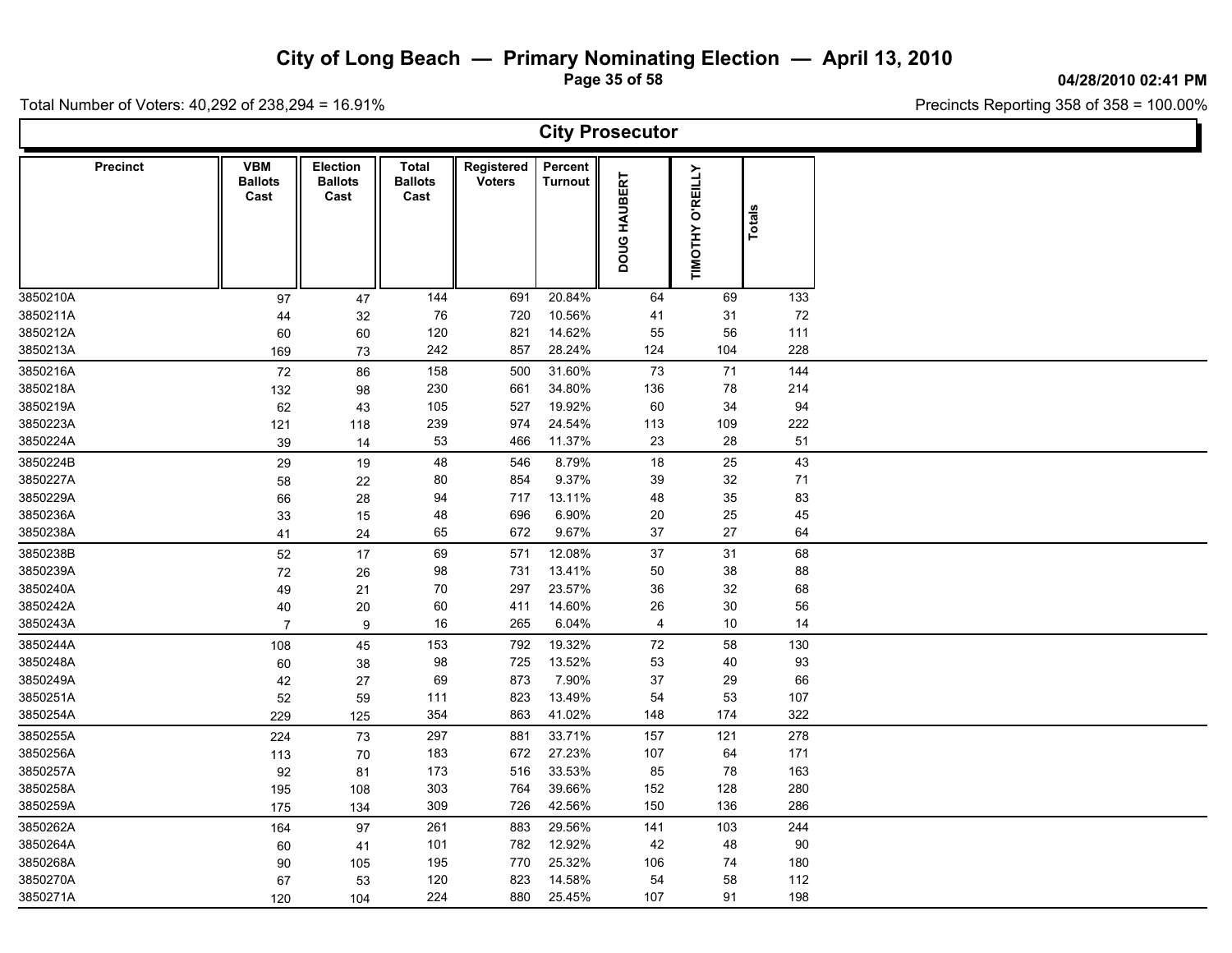**Page 36 of 58**

**04/28/2010 02:41 PM**

Ъ.

Total Number of Voters: 40,292 of 238,294 = 16.91%

Г

|                 | <b>City Prosecutor</b>               |                                           |                                 |                             |                    |              |                            |               |  |  |  |  |  |
|-----------------|--------------------------------------|-------------------------------------------|---------------------------------|-----------------------------|--------------------|--------------|----------------------------|---------------|--|--|--|--|--|
| <b>Precinct</b> | <b>VBM</b><br><b>Ballots</b><br>Cast | <b>Election</b><br><b>Ballots</b><br>Cast | Total<br><b>Ballots</b><br>Cast | Registered<br><b>Voters</b> | Percent<br>Turnout | DOUG HAUBERT | <b>O'REILLY</b><br>TIMOTHY | <b>Totals</b> |  |  |  |  |  |
| 3850272A        | 101                                  | 63                                        | 164                             | 834                         | 19.66%             | 81           | 71                         | 152           |  |  |  |  |  |
| 3850275A        | 145                                  | 111                                       | 256                             | 850                         | 30.12%             | 124          | 111                        | 235           |  |  |  |  |  |
| 3850276A        | 127                                  | 117                                       | 244                             | 827                         | 29.50%             | 141          | 88                         | 229           |  |  |  |  |  |
| 3850279A        | 111                                  | 46                                        | 157                             | 500                         | 31.40%             | 86           | 62                         | 148           |  |  |  |  |  |
| 3850280A        | 152                                  | 126                                       | 278                             | 633                         | 43.92%             | 147          | 104                        | 251           |  |  |  |  |  |
| 3850281A        | 119                                  | 68                                        | 187                             | 454                         | 41.19%             | 84           | 81                         | 165           |  |  |  |  |  |
| 3850282A        | 115                                  | $71$                                      | 186                             | 532                         | 34.96%             | 81           | 90                         | 171           |  |  |  |  |  |
| 3850283A        | 77                                   | 87                                        | 164                             | 608                         | 26.97%             | 68           | 77                         | 145           |  |  |  |  |  |
| 3850285A        | 107                                  | 65                                        | 172                             | 573                         | 30.02%             | 95           | 68                         | 163           |  |  |  |  |  |
| 3850287A        | 153                                  | 89                                        | 242                             | 816                         | 29.66%             | 137          | 95                         | 232           |  |  |  |  |  |
| 3850289A        | 81                                   | 42                                        | 123                             | 557                         | 22.08%             | 84           | 35                         | 119           |  |  |  |  |  |
| 3850290A        | 168                                  | 92                                        | 260                             | 647                         | 40.19%             | 162          | 86                         | 248           |  |  |  |  |  |
| 3850291A        | 128                                  | 84                                        | 212                             | 512                         | 41.41%             | 140          | 64                         | 204           |  |  |  |  |  |
| 3850293A        | 68                                   | 81                                        | 149                             | 825                         | 18.06%             | 92           | 44                         | 136           |  |  |  |  |  |
| 3850293B        | 164                                  | 89                                        | 253                             | 832                         | 30.41%             | 119          | 117                        | 236           |  |  |  |  |  |
| 3850295A        | 120                                  | 96                                        | 216                             | 778                         | 27.76%             | 116          | 82                         | 198           |  |  |  |  |  |
| 3850296A        | 33                                   | 28                                        | 61                              | 834                         | 7.31%              | 37           | 19                         | 56            |  |  |  |  |  |
| 3850302A        | 114                                  | 105                                       | 219                             | 681                         | 32.16%             | 165          | 49                         | 214           |  |  |  |  |  |
| 3850304A        | 77                                   | 64                                        | 141                             | 643                         | 21.93%             | 91           | 48                         | 139           |  |  |  |  |  |
| 3850305A        | 101                                  | 62                                        | 163                             | 767                         | 21.25%             | 119          | 42                         | 161           |  |  |  |  |  |
| 3850306A        | 86                                   | 73                                        | 159                             | 696                         | 22.84%             | 104          | 51                         | 155           |  |  |  |  |  |
| 3850308A        | 89                                   | 85                                        | 174                             | 914                         | 19.04%             | 95           | 68                         | 163           |  |  |  |  |  |
| 3850309A        | 94                                   | 55                                        | 149                             | 766                         | 19.45%             | 71           | 66                         | 137           |  |  |  |  |  |
| 3850315A        | 156                                  | 76                                        | 232                             | 920                         | 25.22%             | 121          | 95                         | 216           |  |  |  |  |  |
| 3850316A        | 168                                  | 74                                        | 242                             | 862                         | 28.07%             | 126          | 103                        | 229           |  |  |  |  |  |
| 3850319A        | 87                                   | 66                                        | 153                             | 801                         | 19.10%             | 100          | 52                         | 152           |  |  |  |  |  |
| 3850321A        | 111                                  | 66                                        | 177                             | 879                         | 20.14%             | 107          | 66                         | 173           |  |  |  |  |  |
| 3850323A        | 13                                   | 9                                         | 22                              | 439                         | 5.01%              | 13           | $\boldsymbol{9}$           | 22            |  |  |  |  |  |
| 3850324A        | 61                                   | 44                                        | 105                             | 544                         | 19.30%             | 57           | 43                         | 100           |  |  |  |  |  |
| 3850328A        | 165                                  | 90                                        | 255                             | 878                         | 29.04%             | 133          | 106                        | 239           |  |  |  |  |  |
| 3850333A        | $77\,$                               | 108                                       | 185                             | 886                         | 20.88%             | 88           | 74                         | 162           |  |  |  |  |  |
| 3850335A        | 79                                   | 85                                        | 164                             | 529                         | 31.00%             | 111          | 41                         | 152           |  |  |  |  |  |
| 3850336A        | 104                                  | 76                                        | 180                             | 649                         | 27.73%             | 106          | 60                         | 166           |  |  |  |  |  |
| 3850337A        | 154                                  | 107                                       | 261                             | 854                         | 30.56%             | 131          | 113                        | 244           |  |  |  |  |  |
|                 |                                      |                                           |                                 |                             |                    |              |                            |               |  |  |  |  |  |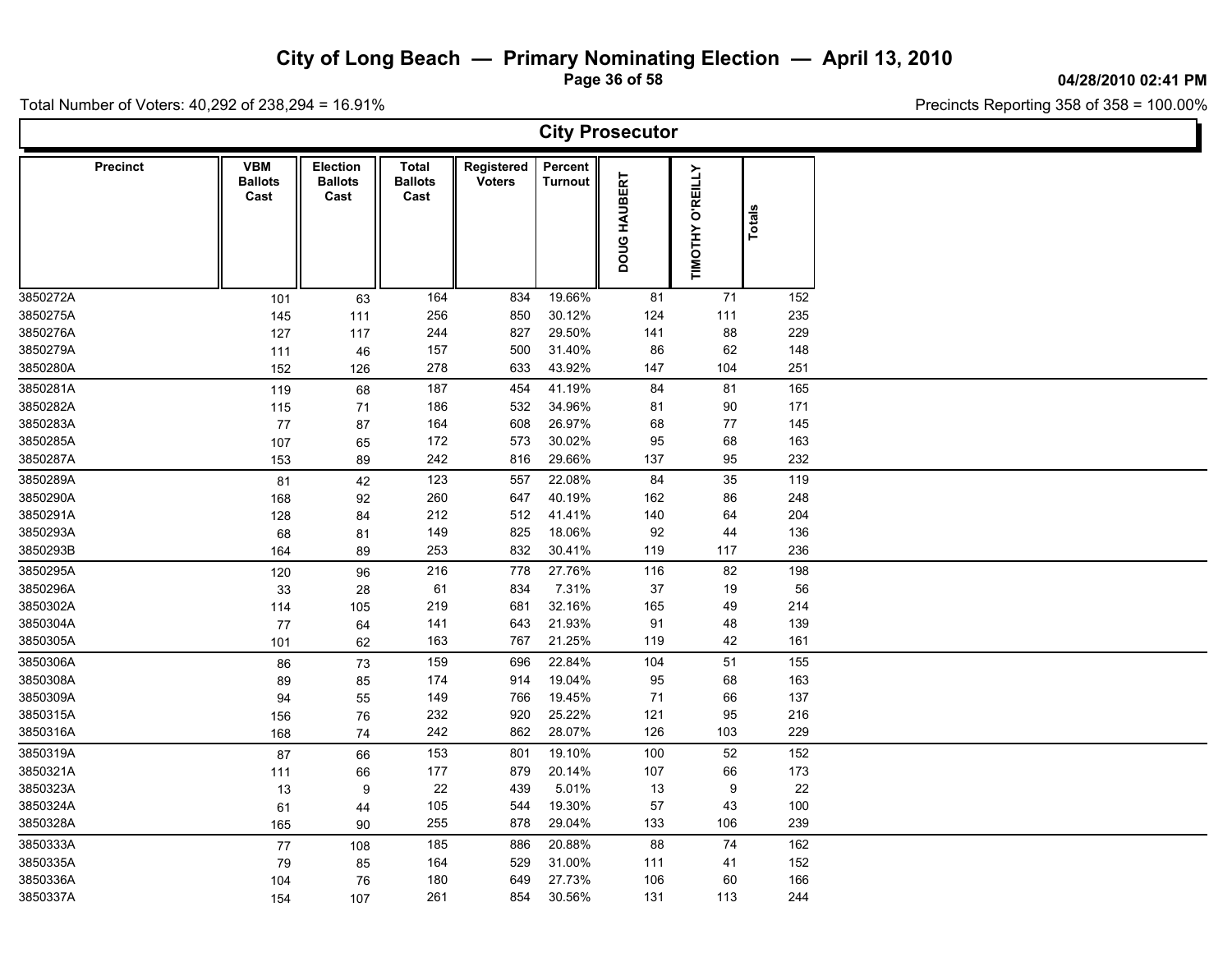**Page 37 of 58**

**04/28/2010 02:41 PM**

T

Total Number of Voters: 40,292 of 238,294 = 16.91%

 $\mathsf{L}$ 

| <b>City Prosecutor</b> |                                      |                                           |                                 |                             |                           |              |                  |        |  |  |  |  |  |
|------------------------|--------------------------------------|-------------------------------------------|---------------------------------|-----------------------------|---------------------------|--------------|------------------|--------|--|--|--|--|--|
| <b>Precinct</b>        | <b>VBM</b><br><b>Ballots</b><br>Cast | <b>Election</b><br><b>Ballots</b><br>Cast | Total<br><b>Ballots</b><br>Cast | Registered<br><b>Voters</b> | Percent<br><b>Turnout</b> | DOUG HAUBERT | TIMOTHY O'REILLY | Totals |  |  |  |  |  |
| 3850342B               | 35                                   | 17                                        | 52                              | 482                         | 10.79%                    | 28           | 23               | 51     |  |  |  |  |  |
| 3850345A               | 63                                   | 53                                        | 116                             | 802                         | 14.46%                    | 54           | 52               | 106    |  |  |  |  |  |
| 3850346A               | 102                                  | 100                                       | 202                             | 892                         | 22.65%                    | 71           | 111              | 182    |  |  |  |  |  |
| 3850348A               | 102                                  | 71                                        | 173                             | 811                         | 21.33%                    | 93           | 73               | 166    |  |  |  |  |  |
| 3850349A               | 96                                   | 52                                        | 148                             | 626                         | 23.64%                    | 83           | 58               | 141    |  |  |  |  |  |
| 3850355A               | 142                                  | 113                                       | 255                             | 969                         | 26.32%                    | 132          | 106              | 238    |  |  |  |  |  |
| 3850356A               | 107                                  | 82                                        | 189                             | 731                         | 25.85%                    | 99           | 77               | 176    |  |  |  |  |  |
| 3850360A               | 57                                   | 22                                        | 79                              | 936                         | 8.44%                     | 38           | 37               | 75     |  |  |  |  |  |
| 3850361A               | 72                                   | 51                                        | 123                             | 724                         | 16.99%                    | 51           | 64               | 115    |  |  |  |  |  |
| 3850362A               | 53                                   | 39                                        | 92                              | 781                         | 11.78%                    | 43           | 42               | 85     |  |  |  |  |  |
| 3850363A               | 113                                  | 80                                        | 193                             | 743                         | 25.98%                    | 99           | 77               | 176    |  |  |  |  |  |
| 3850367A               | 79                                   | 45                                        | 124                             | 669                         | 18.54%                    | 63           | 50               | 113    |  |  |  |  |  |
| 3850367D               | 108                                  | 91                                        | 199                             | 882                         | 22.56%                    | 109          | 81               | 190    |  |  |  |  |  |
| 3850367F               | 103                                  | 54                                        | 157                             | 783                         | 20.05%                    | 78           | 68               | 146    |  |  |  |  |  |
| 3850368A               | 58                                   | 18                                        | 76                              | 699                         | 10.87%                    | 44           | 25               | 69     |  |  |  |  |  |
| 3850371A               | 101                                  | 93                                        | 194                             | 841                         | 23.07%                    | 92           | 92               | 184    |  |  |  |  |  |
| 3850372A               | 104                                  | 70                                        | 174                             | 674                         | 25.82%                    | 87           | 73               | 160    |  |  |  |  |  |
| 3850373A               | 108                                  | 109                                       | 217                             | 867                         | 25.03%                    | 115          | 87               | 202    |  |  |  |  |  |
| 3850374A               | 112                                  | 82                                        | 194                             | 919                         | 21.11%                    | 97           | 83               | 180    |  |  |  |  |  |
| 3850376A               | 113                                  | 68                                        | 181                             | 801                         | 22.60%                    | 83           | 90               | 173    |  |  |  |  |  |
| 3850377A               | 82                                   | 31                                        | 113                             | 600                         | 18.83%                    | 62           | 44               | 106    |  |  |  |  |  |
| 3850378A               | 87                                   | 77                                        | 164                             | 875                         | 18.74%                    | 84           | 69               | 153    |  |  |  |  |  |
| 3850379A               | 32                                   | 18                                        | 50                              | 605                         | 8.26%                     | 21           | 29               | 50     |  |  |  |  |  |
| 3850384A               | 66                                   | 78                                        | 144                             | 790                         | 18.23%                    | 67           | 64               | 131    |  |  |  |  |  |
| 3850386A               | 70                                   | 121                                       | 191                             | 946                         | 20.19%                    | 88           | 81               | 169    |  |  |  |  |  |
| 3850399A               | 135                                  | 77                                        | 212                             | 895                         | 23.69%                    | 104          | 97               | 201    |  |  |  |  |  |
| 3850402A               | 60                                   | 87                                        | 147                             | 763                         | 19.27%                    | 79           | 55               | 134    |  |  |  |  |  |
| 3850411A               | 188                                  | 107                                       | 295                             | 963                         | 30.63%                    | 169          | 116              | 285    |  |  |  |  |  |
| 3850415A               | 34                                   | 34                                        | 68                              | 732                         | 9.29%                     | 41           | 24               | 65     |  |  |  |  |  |
| 3850445A               | 107                                  | 49                                        | 156                             | 606                         | 25.74%                    | 95           | 51               | 146    |  |  |  |  |  |
| 3850447A               | 135                                  | 86                                        | 221                             | 931                         | 23.74%                    | 113          | 103              | 216    |  |  |  |  |  |
| 3850469A               | 70                                   | $27\,$                                    | 97                              | 301                         | 32.23%                    | 42           | 49               | 91     |  |  |  |  |  |
| 3850481A               | 105                                  | 57                                        | 162                             | 595                         | 27.23%                    | 72           | 79               | 151    |  |  |  |  |  |
| 3850517A               | 86                                   | 51                                        | 137                             | 738                         | 18.56%                    | 67           | 54               | 121    |  |  |  |  |  |
|                        |                                      |                                           |                                 |                             |                           |              |                  |        |  |  |  |  |  |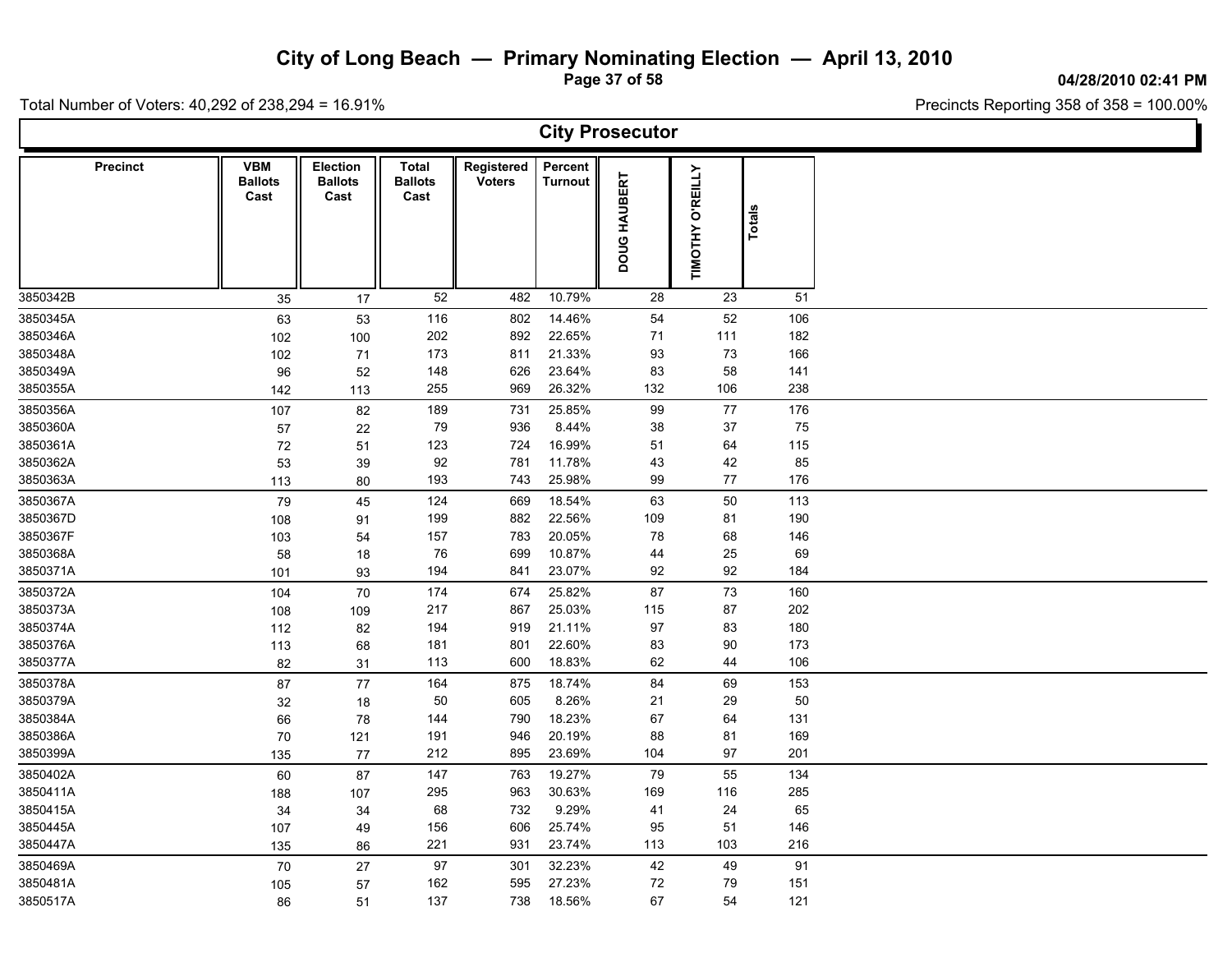**Page 38 of 58**

**04/28/2010 02:41 PM**

Ъ

Total Number of Voters: 40,292 of 238,294 = 16.91%

Г

|                      | <b>City Prosecutor</b>               |                                           |                                 |                             |                    |              |                  |            |  |  |  |  |  |  |
|----------------------|--------------------------------------|-------------------------------------------|---------------------------------|-----------------------------|--------------------|--------------|------------------|------------|--|--|--|--|--|--|
| <b>Precinct</b>      | <b>VBM</b><br><b>Ballots</b><br>Cast | <b>Election</b><br><b>Ballots</b><br>Cast | Total<br><b>Ballots</b><br>Cast | Registered<br><b>Voters</b> | Percent<br>Turnout | DOUG HAUBERT | TIMOTHY O'REILLY | Totals     |  |  |  |  |  |  |
| 3850530A             | 90                                   | 70                                        | 160                             | 785                         | 20.38%             | 73           | 67               | 140        |  |  |  |  |  |  |
| 3850533A             | 89                                   | 78                                        | 167                             | 854                         | 19.56%             | 81           | 73               | 154        |  |  |  |  |  |  |
| 3850535A             | 120                                  | 80                                        | 200                             | 842                         | 23.75%             | 105          | 88               | 193        |  |  |  |  |  |  |
| 3850539A             | 120                                  | 97                                        | 217                             | 875                         | 24.80%             | 126          | 84               | 210        |  |  |  |  |  |  |
| 3850541A             | 64                                   | 51                                        | 115                             | 590                         | 19.49%             | 58           | $50\,$           | 108        |  |  |  |  |  |  |
| 3850545A             | 61                                   | 12                                        | 73                              | 611                         | 11.95%             | 40           | $30\,$           | $70\,$     |  |  |  |  |  |  |
| 3850545J             | 44                                   | $16\,$                                    | 60                              | 535                         | 11.21%             | 24           | 31               | 55         |  |  |  |  |  |  |
| 3850547A             | 46                                   | 51                                        | $97\,$                          | 570                         | 17.02%             | 52           | 38               | $90\,$     |  |  |  |  |  |  |
| 3850549A             | 133                                  | 43                                        | 176                             | 912                         | 19.30%             | 95           | 71               | 166        |  |  |  |  |  |  |
| 3850551A             | 50                                   | 36                                        | 86                              | 985                         | 8.73%              | 36           | 46               | 82         |  |  |  |  |  |  |
| 3850552A<br>3850553A | 43                                   | 28                                        | 71<br>91                        | 941<br>943                  | 7.55%<br>9.65%     | 30<br>46     | 37<br>$40\,$     | 67<br>86   |  |  |  |  |  |  |
|                      | 56                                   | 35                                        |                                 |                             |                    |              |                  |            |  |  |  |  |  |  |
| 3850554A             | 61                                   | 24                                        | 85                              | 921                         | 9.23%              | 34           | 46               | 80         |  |  |  |  |  |  |
| 3850558A             | 89                                   | 98                                        | 187                             | 730                         | 25.62%             | 89           | 79               | 168        |  |  |  |  |  |  |
| 3850559A             | 120                                  | 85                                        | 205                             | 942                         | 21.76%             | 85           | 105              | 190        |  |  |  |  |  |  |
| 3850560A<br>3850562A | 146                                  | 42                                        | 188<br>302                      | 844<br>937                  | 22.27%<br>32.23%   | 101<br>150   | 69<br>133        | 170<br>283 |  |  |  |  |  |  |
|                      | 182                                  | 120                                       |                                 |                             |                    |              |                  |            |  |  |  |  |  |  |
| 3850563A             | 113                                  | 79                                        | 192                             | 868                         | 22.12%             | 101          | 78               | 179        |  |  |  |  |  |  |
| 3850564A             | 68                                   | 56                                        | 124                             | 778                         | 15.94%<br>27.52%   | 68           | 41               | 109        |  |  |  |  |  |  |
| 3850568A<br>3850572A | 112                                  | 145                                       | 257<br>166                      | 934<br>913                  | 18.18%             | 97<br>88     | 143<br>64        | 240<br>152 |  |  |  |  |  |  |
| 3850577A             | 84                                   | 82                                        | 84                              | 870                         | 9.66%              | 35           | 44               | 79         |  |  |  |  |  |  |
|                      | 49                                   | 35                                        |                                 |                             |                    |              |                  |            |  |  |  |  |  |  |
| 3850591A<br>3850593A | 53                                   | 58                                        | 111<br>50                       | 649<br>693                  | 17.10%<br>7.22%    | 51<br>25     | 50<br>23         | 101<br>48  |  |  |  |  |  |  |
|                      | 26                                   | 24                                        |                                 | 790                         | 11.14%             |              | 36               | 82         |  |  |  |  |  |  |
| 3850594A<br>3850610A | 64                                   | 24                                        | 88<br>65                        | 830                         | 7.83%              | 46<br>39     | 22               | 61         |  |  |  |  |  |  |
| 3850611A             | $37\,$<br>47                         | 28<br>19                                  | 66                              | 860                         | 7.67%              | 33           | 29               | 62         |  |  |  |  |  |  |
| 3850614A             |                                      |                                           |                                 |                             | 6.36%              |              |                  |            |  |  |  |  |  |  |
| 3850616A             | 36                                   | 13                                        | 49<br>60                        | 770<br>867                  | 6.92%              | 21<br>33     | 28<br>24         | 49<br>57   |  |  |  |  |  |  |
| 3850617A             | 51                                   | 9                                         | 108                             | 879                         | 12.29%             | 61           | 41               | 102        |  |  |  |  |  |  |
| 3850618A             | 71<br>58                             | 37<br>25                                  | 83                              | 777                         | 10.68%             | 38           | 39               | 77         |  |  |  |  |  |  |
| 3850619A             | 59                                   | 23                                        | 82                              | 753                         | 10.89%             | 36           | 38               | ${\bf 74}$ |  |  |  |  |  |  |
|                      |                                      |                                           |                                 |                             |                    |              |                  | 74         |  |  |  |  |  |  |
| 3850620A<br>3850621A | 42                                   | 36                                        | 78<br>40                        | 785<br>732                  | 9.94%<br>5.46%     | 38<br>19     | 36<br>18         | $37\,$     |  |  |  |  |  |  |
|                      | 33                                   | $\overline{7}$                            |                                 |                             |                    |              |                  |            |  |  |  |  |  |  |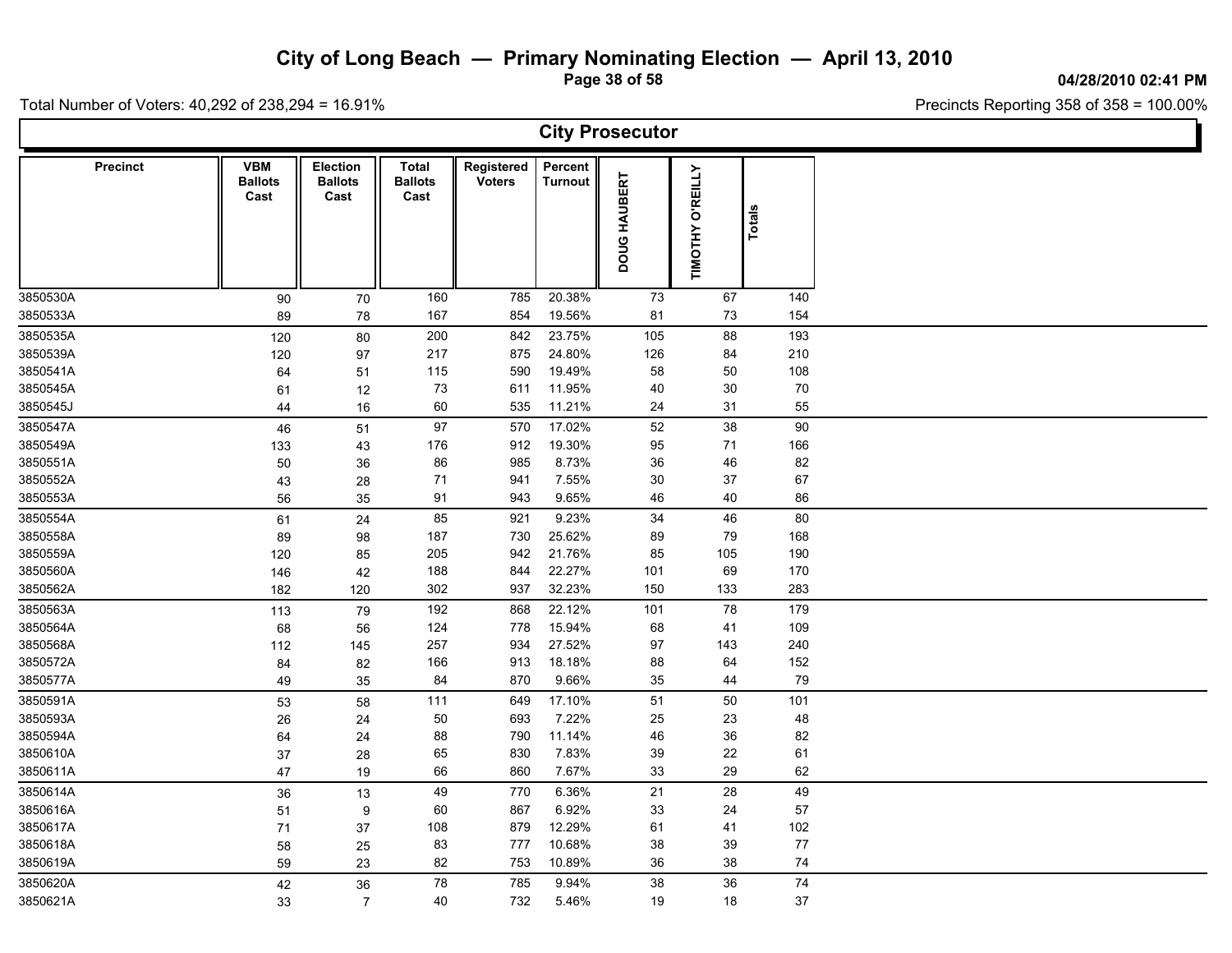**Page 39 of 58**

**04/28/2010 02:41 PM**

T

Total Number of Voters: 40,292 of 238,294 = 16.91%

 $\mathsf{L}$ 

|                      | <b>City Prosecutor</b> |                                      |                                           |                                 |                             |                    |                      |                            |                  |  |  |  |  |  |
|----------------------|------------------------|--------------------------------------|-------------------------------------------|---------------------------------|-----------------------------|--------------------|----------------------|----------------------------|------------------|--|--|--|--|--|
|                      | <b>Precinct</b>        | <b>VBM</b><br><b>Ballots</b><br>Cast | <b>Election</b><br><b>Ballots</b><br>Cast | Total<br><b>Ballots</b><br>Cast | Registered<br><b>Voters</b> | Percent<br>Turnout | DOUG HAUBERT         | <b>O'REILLY</b><br>TIMOTHY | Totals           |  |  |  |  |  |
| 3850624A             |                        | 43                                   | 12                                        | 55                              | 785                         | 7.01%              | 24                   | 29                         | 53               |  |  |  |  |  |
| 3850625A             |                        | 99                                   | 29                                        | 128                             | 964                         | 13.28%             | 69                   | 54                         | 123              |  |  |  |  |  |
| 3850630A             |                        | 104                                  | 77                                        | 181                             | 816                         | 22.18%             | 93                   | 76                         | 169              |  |  |  |  |  |
| 3850632A             |                        | 123                                  | 86                                        | 209                             | 934                         | 22.38%             | 109                  | 86                         | 195              |  |  |  |  |  |
| 3850636A             |                        | 117                                  | 71                                        | 188                             | 915                         | 20.55%             | 95                   | 81                         | 176              |  |  |  |  |  |
| 3850637A             |                        | 118                                  | 96                                        | 214                             | 756                         | 28.31%             | 103                  | 94                         | 197              |  |  |  |  |  |
| 3850639A             |                        | 135                                  | 62                                        | 197                             | 926                         | 21.27%             | 110                  | 66                         | 176              |  |  |  |  |  |
| 3850645A             |                        | $\mathbf{1}$                         | 0                                         | $\overline{1}$                  | 709                         | 0.14%              | $\mathbf{1}$         | $\mathsf 0$                | $\overline{1}$   |  |  |  |  |  |
| 3850647A             |                        | 92                                   | 46                                        | 138                             | 512                         | 26.95%             | 73                   | 57                         | 130              |  |  |  |  |  |
| 3850649A             |                        | 115                                  | 103                                       | 218                             | 607                         | 35.91%             | 87                   | 122                        | 209              |  |  |  |  |  |
| 3850650A             |                        | 71                                   | 45                                        | 116                             | 808                         | 14.36%             | 44                   | 65                         | 109              |  |  |  |  |  |
| 3850660A             |                        | 57                                   | 35                                        | 92                              | 902                         | 10.20%             | 40                   | 49                         | 89               |  |  |  |  |  |
| 3850671A             |                        | 74                                   | 83                                        | 157                             | 910                         | 17.25%             | 75                   | 74                         | 149              |  |  |  |  |  |
| 3850680A             |                        | 98                                   | 52                                        | 150                             | 702                         | 21.37%             | 66                   | $71$                       | 137              |  |  |  |  |  |
| 3850686A             |                        | 34                                   | 11                                        | 45                              | 907                         | 4.96%              | $20\,$               | 22                         | 42               |  |  |  |  |  |
| 3850688A             |                        | 45                                   | 13                                        | 58                              | 483                         | 12.01%             | 29                   | 24                         | 53               |  |  |  |  |  |
| 3850701A             |                        | 72                                   | 92                                        | 164                             | 746                         | 21.98%             | 72                   | $73\,$                     | 145              |  |  |  |  |  |
| 3850702A             |                        | 50                                   | 23                                        | 73                              | 903                         | 8.08%              | 41                   | 27                         | 68               |  |  |  |  |  |
| 3850001C             |                        | $\mathsf 3$                          | $\mathbf 0$                               | 3                               | $\overline{5}$              | 60.00%             | 0                    | $\overline{2}$             | $\overline{c}$   |  |  |  |  |  |
| 3850002A             |                        | 0                                    | 0                                         | 0                               | 3                           | 0.00%              | 0                    | $\pmb{0}$                  | 0                |  |  |  |  |  |
| 3850003A             |                        | $\mathbf 0$                          | 0                                         | 0                               | $\mathbf 0$                 | 0.00%              | 0                    | 0                          | 0                |  |  |  |  |  |
| 3850003B<br>3850010D |                        | $\overline{5}$                       | $\mathbf 0$                               | 5<br>33                         | 60                          | 8.33%<br>15.64%    | $\overline{c}$<br>17 | $\boldsymbol{2}$           | 4<br>32          |  |  |  |  |  |
|                      |                        | 31                                   | $\boldsymbol{2}$                          |                                 | 211                         |                    |                      | 15                         |                  |  |  |  |  |  |
| 3850028A             |                        | $\boldsymbol{2}$                     | 0                                         | $\overline{\mathbf{c}}$         | 26                          | 7.69%              | $\mathbf 0$          | $\boldsymbol{2}$           | $\sqrt{2}$       |  |  |  |  |  |
| 3850028B             |                        | $\mathbf 0$                          | $\mathbf 0$                               | 0                               | $\mathbf 0$                 | 0.00%              | 0                    | $\mathbf 0$                | 0                |  |  |  |  |  |
| 3850035F             |                        | 13                                   | $\mathbf{1}$                              | 14<br>0                         | 44                          | 31.82%             | 9<br>0               | 5<br>0                     | 14               |  |  |  |  |  |
| 3850041C<br>3850041D |                        | $\mathbf 0$                          | $\mathsf 0$                               | 0                               | $\mathbf 0$<br>$\mathbf 0$  | $0.00\%$<br>0.00%  | 0                    | 0                          | 0<br>0           |  |  |  |  |  |
|                      |                        | 0                                    | 0                                         |                                 |                             |                    |                      |                            |                  |  |  |  |  |  |
| 3850044A             |                        | $\mathbf{1}$                         | $\mathbf 0$                               | $\overline{1}$                  | $\overline{4}$              | 25.00%             | $\pmb{0}$            | $\mathbf{1}$               | $\overline{1}$   |  |  |  |  |  |
| 3850045A             |                        | $\overline{5}$                       | 0                                         | 5                               | 16                          | 31.25%             | $\boldsymbol{2}$     | $\boldsymbol{2}$           | 4                |  |  |  |  |  |
| 3850045C<br>3850063A |                        | $\mathbf{0}$                         | $\mathbf 0$                               | 0<br>0                          | $\mathbf 0$<br>$\sqrt{2}$   | 0.00%<br>0.00%     | 0<br>0               | 0<br>$\mathbf 0$           | 0<br>$\mathbf 0$ |  |  |  |  |  |
| 3850064A             |                        | $\Omega$<br>0                        | $\mathbf 0$<br>0                          | 0                               | $\mathbf 0$                 | 0.00%              | $\mathbf 0$          | 0                          | 0                |  |  |  |  |  |
| 3850068A             |                        |                                      |                                           |                                 |                             | 0.00%              |                      |                            |                  |  |  |  |  |  |
|                      |                        | $\mathbf 0$                          | $\mathbf 0$                               | 0                               | $\mathbf 0$                 |                    | $\mathsf{O}$         | $\mathsf{O}\xspace$        | 0                |  |  |  |  |  |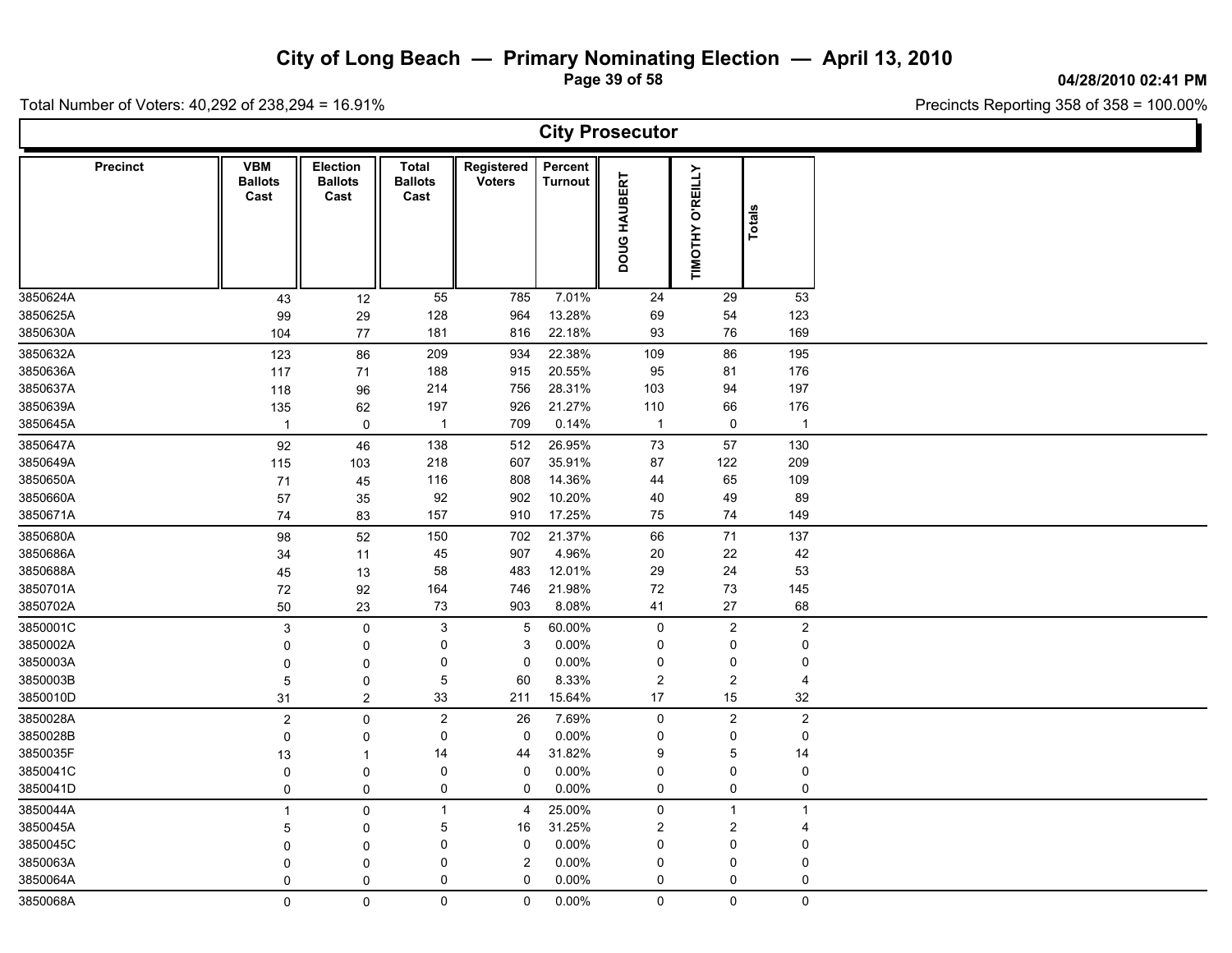**Page 40 of 58**

**04/28/2010 02:41 PM**

Precincts Reporting 358 of 358 = 100.00%

| <b>City Prosecutor</b> |                 |                                      |                                    |                                 |                             |                           |                        |                            |              |  |  |  |  |
|------------------------|-----------------|--------------------------------------|------------------------------------|---------------------------------|-----------------------------|---------------------------|------------------------|----------------------------|--------------|--|--|--|--|
|                        | <b>Precinct</b> | <b>VBM</b><br><b>Ballots</b><br>Cast | Election<br><b>Ballots</b><br>Cast | Total<br><b>Ballots</b><br>Cast | Registered<br><b>Voters</b> | Percent<br><b>Turnout</b> | <b>HAUBERT</b><br>poug | <b>O'REILLY</b><br>TIMOTHY | Totals       |  |  |  |  |
| 3850084B               |                 | 47                                   | 2                                  | 49                              | 212                         | 23.11%                    | 11                     | 30                         | 41           |  |  |  |  |
| 3850091C               |                 |                                      |                                    |                                 | 65                          | 6.15%                     |                        |                            |              |  |  |  |  |
| 3850098A<br>3850147A   |                 | 2                                    | 0                                  | 2<br>24                         | 20<br>126                   | 10.00%<br>19.05%          |                        | 14                         | 2<br>22      |  |  |  |  |
|                        |                 | 24                                   | 0                                  |                                 |                             |                           | 8                      |                            |              |  |  |  |  |
| 3850189A<br>3850201B   |                 | $\Omega$                             | 0                                  | 0                               | 0<br>0                      | $0.00\%$<br>$0.00\%$      | 0<br>0                 | $\mathbf 0$<br>0           | 0            |  |  |  |  |
| 3850201C               |                 |                                      | 0<br>$\Omega$                      |                                 | - 0                         | $0.00\%$                  | 0                      | 0                          |              |  |  |  |  |
| 3850226A               |                 |                                      | 0                                  |                                 | 28                          | 17.86%                    | 2                      | 3                          |              |  |  |  |  |
| 3850226B               |                 |                                      | 0                                  |                                 | 13                          | 7.69%                     | -1                     | 0                          |              |  |  |  |  |
| 3850233A               |                 | $\Omega$                             | 0                                  | 0                               | -1                          | $0.00\%$                  | 0                      | 0                          | $\mathbf{0}$ |  |  |  |  |
| 3850245A               |                 |                                      | 0                                  | 0                               | 0                           | $0.00\%$                  | 0                      | 0                          |              |  |  |  |  |
| 3850253A               |                 | 15                                   | 0                                  | 15                              | 141                         | 10.64%                    |                        | 8                          | 15           |  |  |  |  |
| 3850294B               |                 | 0                                    | 0                                  | 0                               | $\mathbf 0$                 | $0.00\%$                  | 0                      | 0                          | 0            |  |  |  |  |
| 3850307A               |                 | 21                                   | 0                                  | 21                              | 198                         | 10.61%                    | 16                     | 5                          | 21           |  |  |  |  |
| 3850563B               |                 | 0                                    | 0                                  | 0                               | $\mathbf 0$                 | $0.00\%$                  | 0                      | $\mathsf 0$                | $\mathbf 0$  |  |  |  |  |
| 3850603A               |                 | 64                                   | 0                                  | 64                              | 188                         | 34.04%                    | 30                     | 32                         | 62           |  |  |  |  |
| Totals:                |                 | 22,303                               | 15,718                             | 38,021                          | 213,295                     |                           | 19,245                 | 16,037                     | 35,282       |  |  |  |  |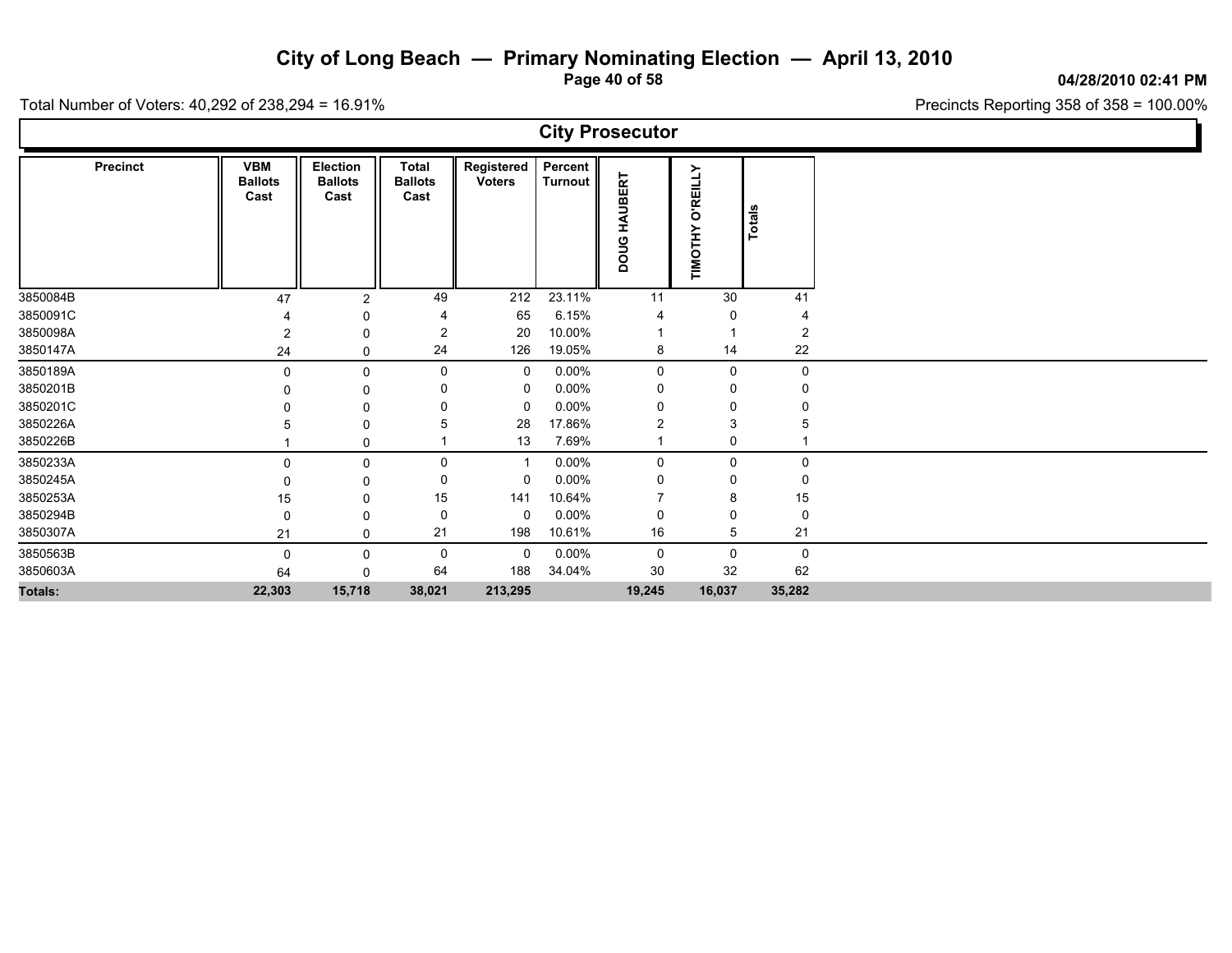**Page 41 of 58**

**04/28/2010 02:41 PM**

Ъ

Precincts Reporting 358 of 358 = 100.00%

|                 | <b>Council Member, District 1</b>    |                                           |                                        |                             |                           |                         |                              |        |  |  |  |  |  |  |
|-----------------|--------------------------------------|-------------------------------------------|----------------------------------------|-----------------------------|---------------------------|-------------------------|------------------------------|--------|--|--|--|--|--|--|
| <b>Precinct</b> | <b>VBM</b><br><b>Ballots</b><br>Cast | <b>Election</b><br><b>Ballots</b><br>Cast | <b>Total</b><br><b>Ballots</b><br>Cast | Registered<br><b>Voters</b> | Percent<br><b>Turnout</b> | GARCIA<br><b>ROBERT</b> | ဖာ<br>SHIELD:<br><b>ANAL</b> | Totals |  |  |  |  |  |  |
| 3850007A        | 82                                   | 89                                        | 171                                    | 836                         | 20.45%                    | 113                     | 50                           | 163    |  |  |  |  |  |  |
| 3850010A        | 35                                   | 53                                        | 88                                     | 694                         | 12.68%                    | 52                      | 34                           | 86     |  |  |  |  |  |  |
| 3850089A        | 16                                   | 10                                        | 26                                     | 267                         | 9.74%                     | 14                      | 11                           | 25     |  |  |  |  |  |  |
| 3850089D        | 39                                   | 28                                        | 67                                     | 408                         | 16.42%                    | 51                      | 16                           | 67     |  |  |  |  |  |  |
| 3850123A        | 20                                   | 18                                        | 38                                     | 437                         | 8.70%                     | 30                      | 6                            | 36     |  |  |  |  |  |  |
| 3850137A        | 43                                   | 36                                        | 79                                     | 910                         | 8.68%                     | 55                      | 21                           | 76     |  |  |  |  |  |  |
| 3850166A        | 16                                   | 28                                        | 44                                     | 305                         | 14.43%                    | 35                      | $\overline{7}$               | 42     |  |  |  |  |  |  |
| 3850166B        | 78                                   | 28                                        | 106                                    | 927                         | 11.43%                    | 76                      | 28                           | 104    |  |  |  |  |  |  |
| 3850175A        | 36                                   | 47                                        | 83                                     | 624                         | 13.30%                    | 54                      | 25                           | 79     |  |  |  |  |  |  |
| 3850185A        | 54                                   | 42                                        | 96                                     | 908                         | 10.57%                    | 74                      | 17                           | 91     |  |  |  |  |  |  |
| 3850202A        | 78                                   | 28                                        | 106                                    | 756                         | 14.02%                    | 78                      | 24                           | 102    |  |  |  |  |  |  |
| 3850239A        | 72                                   | 26                                        | 98                                     | 731                         | 13.41%                    | 68                      | 23                           | 91     |  |  |  |  |  |  |
| 3850243A        | $\overline{7}$                       | 9                                         | 16                                     | 265                         | 6.04%                     | 9                       | 4                            | 13     |  |  |  |  |  |  |
| 3850244A        | 108                                  | 45                                        | 153                                    | 792                         | 19.32%                    | 116                     | 31                           | 147    |  |  |  |  |  |  |
| 3850296A        | 33                                   | 28                                        | 61                                     | 834                         | 7.31%                     | 41                      | 18                           | 59     |  |  |  |  |  |  |
| 3850360A        | 57                                   | 22                                        | 79                                     | 936                         | 8.44%                     | 52                      | 25                           | 77     |  |  |  |  |  |  |
| 3850368A        | 58                                   | 18                                        | 76                                     | 699                         | 10.87%                    | 47                      | 27                           | 74     |  |  |  |  |  |  |
| 3850577A        | 49                                   | 35                                        | 84                                     | 870                         | 9.66%                     | 56                      | 27                           | 83     |  |  |  |  |  |  |
| 3850591A        | 53                                   | 58                                        | 111                                    | 649                         | 17.10%                    | 78                      | 29                           | 107    |  |  |  |  |  |  |
| 3850702A        | 50                                   | 23                                        | 73                                     | 903                         | 8.08%                     | 47                      | 23                           | 70     |  |  |  |  |  |  |
| 3850003A        | $\pmb{0}$                            | $\pmb{0}$                                 | 0                                      | $\mathbf 0$                 | 0.00%                     | 0                       | $\mathsf{O}$                 | 0      |  |  |  |  |  |  |
| 3850003B        | 5                                    | 0                                         | 5                                      | 60                          | 8.33%                     | $\overline{2}$          | 3                            | 5      |  |  |  |  |  |  |
| 3850010D        | 31                                   | $\overline{\mathbf{c}}$                   | 33                                     | 211                         | 15.64%                    | 19                      | 14                           | 33     |  |  |  |  |  |  |
| 3850028A        | $\overline{2}$                       | 0                                         | 2                                      | 26                          | 7.69%                     | 0                       | $\overline{2}$               | 2      |  |  |  |  |  |  |
| 3850028B        | 0                                    | 0                                         | 0                                      | $\mathbf 0$                 | 0.00%                     | 0                       | 0                            | 0      |  |  |  |  |  |  |
| 3850063A        | $\mathbf 0$                          | $\mathsf{O}\xspace$                       | 0                                      | $\overline{2}$              | 0.00%                     | 0                       | $\mathsf{O}$                 | 0      |  |  |  |  |  |  |
| 3850064A        | $\Omega$                             | 0                                         | 0                                      | 0                           | 0.00%                     | 0                       | 0                            | 0      |  |  |  |  |  |  |
| 3850098A        | 2                                    | 0                                         | 2                                      | 20                          | 10.00%                    | -1                      | -1                           | 2      |  |  |  |  |  |  |
| 3850245A        | $\mathbf 0$                          | $\mathbf 0$                               | 0                                      | $\mathbf 0$                 | 0.00%                     | 0                       | 0                            | 0      |  |  |  |  |  |  |
| Totals:         | 1,024                                | 673                                       | 1,697                                  | 14,070                      |                           | 1,168                   | 466                          | 1,634  |  |  |  |  |  |  |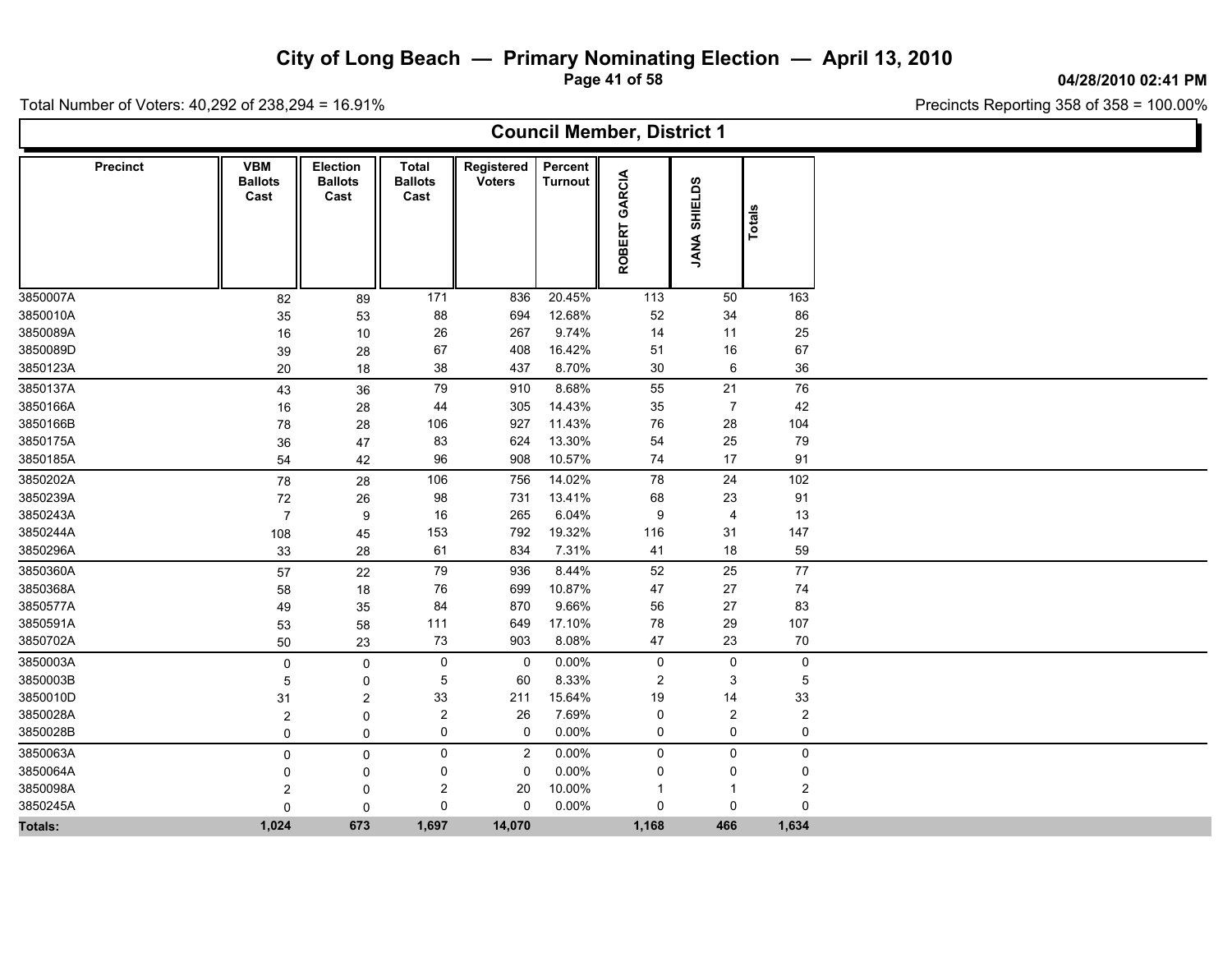**Page 42 of 58**

Precincts Reporting 358 of 358 = 100.00%

**04/28/2010 02:41 PM**

Ъ

|          | <b>Council Member, District 3</b> |                                      |                                    |                                        |                             |                           |             |                                    |                                   |        |  |  |  |  |
|----------|-----------------------------------|--------------------------------------|------------------------------------|----------------------------------------|-----------------------------|---------------------------|-------------|------------------------------------|-----------------------------------|--------|--|--|--|--|
|          | <b>Precinct</b>                   | <b>VBM</b><br><b>Ballots</b><br>Cast | Election<br><b>Ballots</b><br>Cast | <b>Total</b><br><b>Ballots</b><br>Cast | Registered<br><b>Voters</b> | Percent<br><b>Turnout</b> | GARY DELONG | <b>JENSEN</b><br>Ö<br><b>TERRY</b> | ESE<br><b>MARCH</b><br><b>NOL</b> | Totals |  |  |  |  |
| 3850048A |                                   | 56                                   | 37                                 | 93                                     | 644                         | 14.44%                    | 38          | 32                                 | 22                                | 92     |  |  |  |  |
| 3850183A |                                   | 105                                  | 50                                 | 155                                    | 861                         | 18.00%                    | 76          | 27                                 | 48                                | 151    |  |  |  |  |
| 3850184A |                                   | 82                                   | 32                                 | 114                                    | 771                         | 14.79%                    | 66          | 16                                 | 30                                | 112    |  |  |  |  |
| 3850187A |                                   | 107                                  | 81                                 | 188                                    | 823                         | 22.84%                    | 107         | 41                                 | 39                                | 187    |  |  |  |  |
| 3850191A |                                   | 54                                   | 35                                 | 89                                     | 265                         | 33.58%                    | 45          | 21                                 | 21                                | 87     |  |  |  |  |
| 3850207A |                                   | 273                                  | 84                                 | 357                                    | 960                         | 37.19%                    | 239         | 62                                 | 47                                | 348    |  |  |  |  |
| 3850209A |                                   | 81                                   | 62                                 | 143                                    | 660                         | 21.67%                    | 67          | 42                                 | 30                                | 139    |  |  |  |  |
| 3850212A |                                   | 60                                   | 60                                 | 120                                    | 821                         | 14.62%                    | 48          | 36                                 | 31                                | 115    |  |  |  |  |
| 3850213A |                                   | 169                                  | 73                                 | 242                                    | 857                         | 28.24%                    | 157         | 23                                 | 60                                | 240    |  |  |  |  |
| 3850218A |                                   | 132                                  | 98                                 | 230                                    | 661                         | 34.80%                    | 169         | 35                                 | 23                                | 227    |  |  |  |  |
| 3850219A |                                   | 62                                   | 43                                 | 105                                    | 527                         | 19.92%                    | 56          | 19                                 | 25                                | 100    |  |  |  |  |
| 3850223A |                                   | 121                                  | 118                                | 239                                    | 974                         | 24.54%                    | 134         | 59                                 | 41                                | 234    |  |  |  |  |
| 3850251A |                                   | $52\,$                               | 59                                 | 111                                    | 823                         | 13.49%                    | 56          | 22                                 | 33                                | 111    |  |  |  |  |
| 3850254A |                                   | 229                                  | 125                                | 354                                    | 863                         | 41.02%                    | 272         | 49                                 | 27                                | 348    |  |  |  |  |
| 3850255A |                                   | 224                                  | 73                                 | 297                                    | 881                         | 33.71%                    | 215         | 33                                 | 46                                | 294    |  |  |  |  |
| 3850256A |                                   | 113                                  | 70                                 | 183                                    | 672                         | 27.23%                    | 116         | 23                                 | 39                                | 178    |  |  |  |  |
| 3850257A |                                   | 92                                   | 81                                 | 173                                    | 516                         | 33.53%                    | 69          | 28                                 | 72                                | 169    |  |  |  |  |
| 3850258A |                                   | 195                                  | 108                                | 303                                    | 764                         | 39.66%                    | 162         | 54                                 | 81                                | 297    |  |  |  |  |
| 3850259A |                                   | 175                                  | 134                                | 309                                    | 726                         | 42.56%                    | 137         | 45                                 | 124                               | 306    |  |  |  |  |
| 3850262A |                                   | 164                                  | 97                                 | 261                                    | 883                         | 29.56%                    | 169         | 44                                 | 43                                | 256    |  |  |  |  |
| 3850264A |                                   | 60                                   | 41                                 | 101                                    | 782                         | 12.92%                    | 58          | 23                                 | 17                                | 98     |  |  |  |  |
| 3850268A |                                   | 90                                   | 105                                | 195                                    | 770                         | 25.32%                    | 82          | 70                                 | 40                                | 192    |  |  |  |  |
| 3850270A |                                   | 67                                   | 53                                 | 120                                    | 823                         | 14.58%                    | 59          | 26                                 | 30                                | 115    |  |  |  |  |
| 3850271A |                                   | 120                                  | 104                                | 224                                    | 880                         | 25.45%                    | 82          | 77                                 | 61                                | 220    |  |  |  |  |
| 3850272A |                                   | 101                                  | 63                                 | 164                                    | 834                         | 19.66%                    | 78          | 43                                 | 37                                | 158    |  |  |  |  |
| 3850275A |                                   | 145                                  | 111                                | 256                                    | 850                         | 30.12%                    | 155         | 58                                 | 39                                | 252    |  |  |  |  |
| 3850276A |                                   | 127                                  | 117                                | 244                                    | 827                         | 29.50%                    | 156         | 49                                 | 39                                | 244    |  |  |  |  |
| 3850279A |                                   | 111                                  | 46                                 | 157                                    | 500                         | 31.40%                    | 105         | 23                                 | 27                                | 155    |  |  |  |  |
| 3850280A |                                   | 152                                  | 126                                | 278                                    | 633                         | 43.92%                    | 223         | 28                                 | 22                                | 273    |  |  |  |  |
| 3850281A |                                   | 119                                  | 68                                 | 187                                    | 454                         | 41.19%                    | 141         | 20                                 | 26                                | 187    |  |  |  |  |
| 3850282A |                                   | 115                                  | 71                                 | 186                                    | 532                         | 34.96%                    | 134         | 27                                 | 19                                | 180    |  |  |  |  |
| 3850283A |                                   | 77                                   | 87                                 | 164                                    | 608                         | 26.97%                    | 119         | 14                                 | 26                                | 159    |  |  |  |  |
| 3850285A |                                   | 107                                  | 65                                 | 172                                    | 573                         | 30.02%                    | 130         | 25                                 | 15                                | 170    |  |  |  |  |
| 3850287A |                                   | 153                                  | 89                                 | 242                                    | 816                         | 29.66%                    | 160         | 34                                 | 42                                | 236    |  |  |  |  |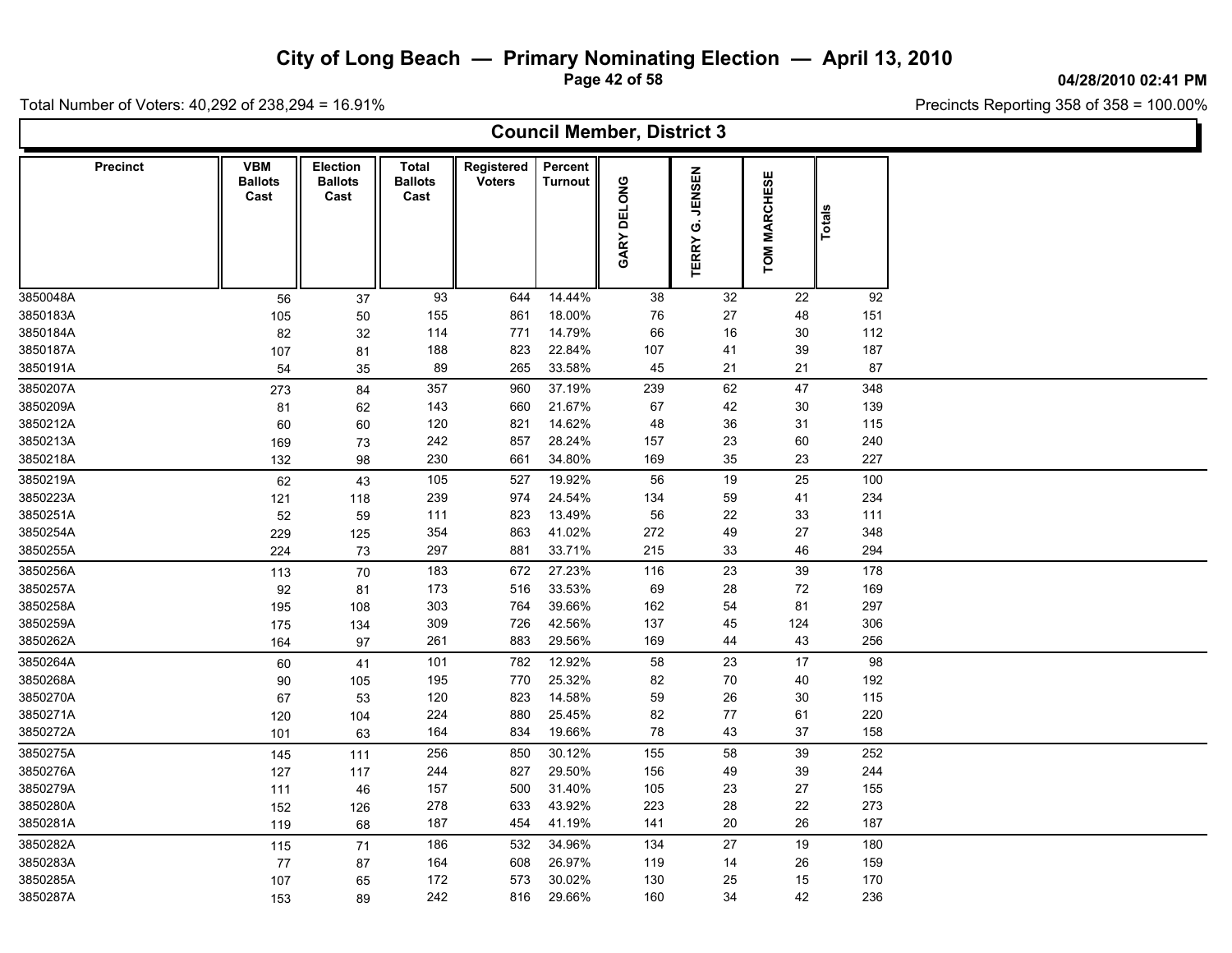**Page 43 of 58**

 $P_{\text{R}}$  Presiding 358 of 358 = 100.00%

Total Number of Voters: 40,292 of 238,294 = 16.91%

Г

|  | Precincts Reporting $358$ of $358 = 100.00\%$ |  |  |
|--|-----------------------------------------------|--|--|
|  |                                               |  |  |

| <b>Council Member, District 3</b> |                                      |                                           |                                        |                             |                      |                         |                                    |                        |        |  |  |  |  |
|-----------------------------------|--------------------------------------|-------------------------------------------|----------------------------------------|-----------------------------|----------------------|-------------------------|------------------------------------|------------------------|--------|--|--|--|--|
| <b>Precinct</b>                   | <b>VBM</b><br><b>Ballots</b><br>Cast | <b>Election</b><br><b>Ballots</b><br>Cast | <b>Total</b><br><b>Ballots</b><br>Cast | Registered<br><b>Voters</b> | Percent  <br>Turnout | <b>SNO</b><br>띰<br>GARY | <b>JENSEN</b><br>ပ<br><b>TERRY</b> | <b>MARCHESE</b><br>TOM | Totals |  |  |  |  |
| 3850289A                          | 81                                   | 42                                        | 123                                    | 557                         | 22.08%               | 80                      | 22                                 | 20                     | 122    |  |  |  |  |
| 3850290A                          | 168                                  | 92                                        | 260                                    | 647                         | 40.19%               | 208                     | 20                                 | 30                     | 258    |  |  |  |  |
| 3850291A                          | 128                                  | 84                                        | 212                                    | 512                         | 41.41%               | 164                     | 25                                 | 19                     | 208    |  |  |  |  |
| 3850293A                          | 68                                   | 81                                        | 149                                    | 825                         | 18.06%               | 76                      | 15                                 | 54                     | 145    |  |  |  |  |
| 3850293B                          | 164                                  | 89                                        | 253                                    | 832                         | 30.41%               | 138                     | 35                                 | 77                     | 250    |  |  |  |  |
| 3850308A                          | 89                                   | 85                                        | 174                                    | 914                         | 19.04%               | 92                      | 28                                 | 46                     | 166    |  |  |  |  |
| 3850309A                          | 94                                   | 55                                        | 149                                    | 766                         | 19.45%               | 75                      | 20                                 | 44                     | 139    |  |  |  |  |
| 3850324A                          | 61                                   | 44                                        | 105                                    | 544                         | 19.30%               | 61                      | 18                                 | 23                     | 102    |  |  |  |  |
| 3850445A                          | 107                                  | 49                                        | 156                                    | 606                         | 25.74%               | 94                      | $30\,$                             | 29                     | 153    |  |  |  |  |
| 3850469A                          | 70                                   | 27                                        | 97                                     | 301                         | 32.23%               | 52                      | 17                                 | 27                     | 96     |  |  |  |  |
| 3850481A                          | 105                                  | 57                                        | 162                                    | 595                         | 27.23%               | 89                      | 30                                 | 41                     | 160    |  |  |  |  |
| 3850533A                          | 89                                   | 78                                        | 167                                    | 854                         | 19.56%               | 89                      | 37                                 | 36                     | 162    |  |  |  |  |
| 3850620A                          | 42                                   | 36                                        | 78                                     | 785                         | 9.94%                | 36                      | 21                                 | 21                     | 78     |  |  |  |  |
| 3850645A                          |                                      | $\Omega$                                  |                                        | 709                         | 0.14%                | 0                       |                                    | 0                      |        |  |  |  |  |
| 3850688A                          | 45                                   | 13                                        | 58                                     | 483                         | 12.01%               | 33                      | 9                                  | 11                     | 53     |  |  |  |  |
| 3850294B                          | 0                                    | 0                                         | 0                                      | 0                           | $0.00\%$             | 0                       | 0                                  | 0                      | 0      |  |  |  |  |
| Totals:                           | 5,402                                | 3,498                                     | 8,900                                  | 34,764                      |                      | 5,367                   | 1,556                              | 1,800                  | 8,723  |  |  |  |  |
|                                   |                                      |                                           |                                        |                             |                      |                         |                                    |                        |        |  |  |  |  |

#### **04/28/2010 02:41 PM**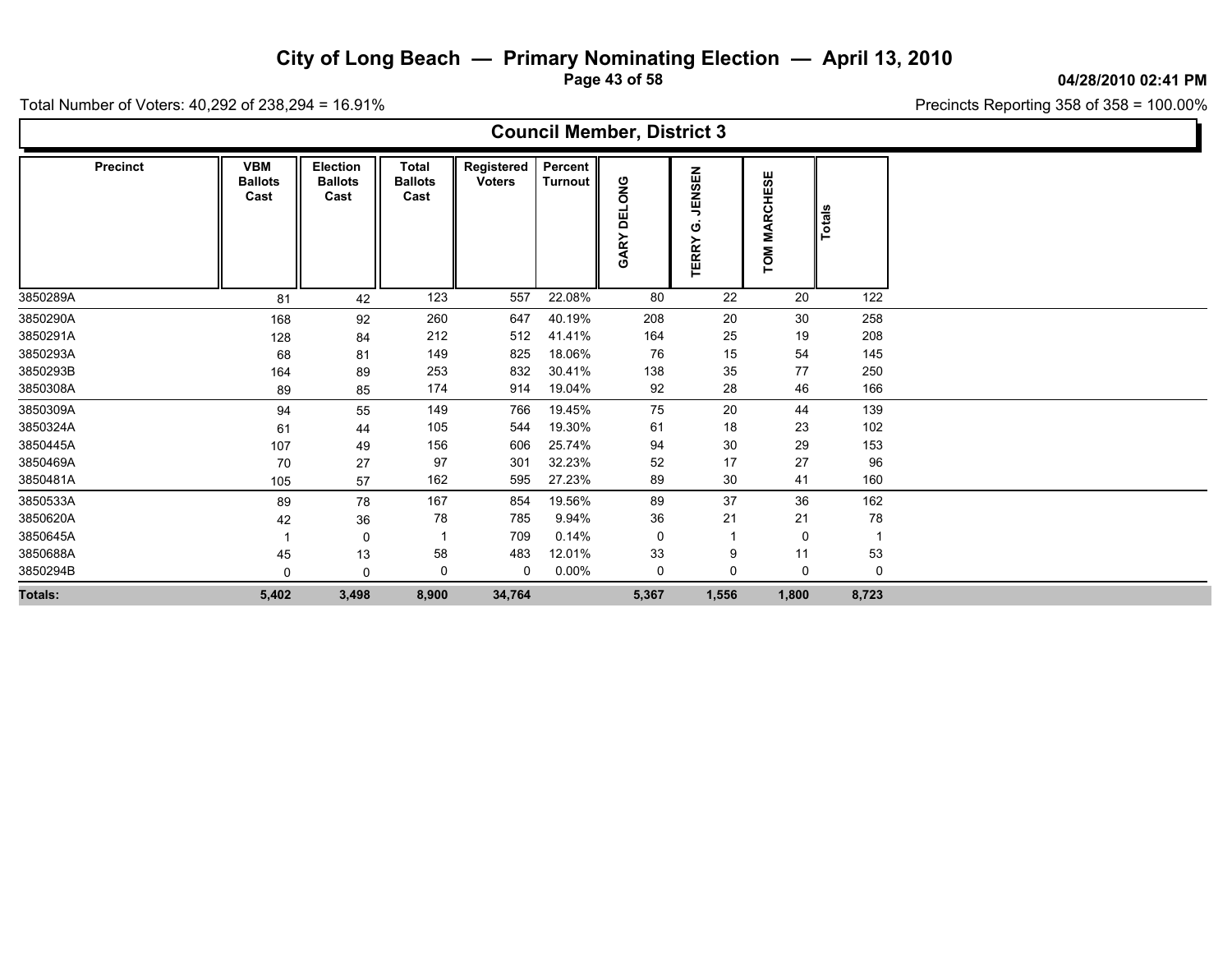**Page 44 of 58**

**04/28/2010 02:41 PM**

Total Number of Voters: 40,292 of 238,294 = 16.91%

| <b>Council Member, District 5</b> |                                      |                                           |                                        |                             |                           |                    |                        |        |  |  |  |  |  |
|-----------------------------------|--------------------------------------|-------------------------------------------|----------------------------------------|-----------------------------|---------------------------|--------------------|------------------------|--------|--|--|--|--|--|
| <b>Precinct</b>                   | <b>VBM</b><br><b>Ballots</b><br>Cast | <b>Election</b><br><b>Ballots</b><br>Cast | <b>Total</b><br><b>Ballots</b><br>Cast | Registered<br><b>Voters</b> | Percent<br><b>Turnout</b> | <b>MIKE HEDGES</b> | <b>GERRIE SCHIPSKE</b> | Totals |  |  |  |  |  |
| 3850045B                          | 34                                   | 23                                        | 57                                     | 401                         | 14.21%                    | 21                 | 35                     | 56     |  |  |  |  |  |
| 3850045H                          | 33                                   | 29                                        | 62                                     | 498                         | 12.45%                    | 22                 | 37                     | 59     |  |  |  |  |  |
| 3850065A                          | 138                                  | 65                                        | 203                                    | 901                         | 22.53%                    | 91                 | 109                    | 200    |  |  |  |  |  |
| 3850067A                          | 94                                   | 77                                        | 171                                    | 708                         | 24.15%                    | 71                 | 91                     | 162    |  |  |  |  |  |
| 3850067B                          | 117                                  | 94                                        | 211                                    | 667                         | 31.63%                    | 91                 | 114                    | 205    |  |  |  |  |  |
| 3850295A                          | 120                                  | 96                                        | 216                                    | 778                         | 27.76%                    | 62                 | 144                    | 206    |  |  |  |  |  |
| 3850315A                          | 156                                  | 76                                        | 232                                    | 920                         | 25.22%                    | 79                 | 149                    | 228    |  |  |  |  |  |
| 3850316A                          | 168                                  | 74                                        | 242                                    | 862                         | 28.07%                    | 71                 | 165                    | 236    |  |  |  |  |  |
| 3850328A                          | 165                                  | $90\,$                                    | 255                                    | 878                         | 29.04%                    | 86                 | 158                    | 244    |  |  |  |  |  |
| 3850335A                          | 79                                   | 85                                        | 164                                    | 529                         | 31.00%                    | 51                 | 110                    | 161    |  |  |  |  |  |
| 3850336A                          | 104                                  | 76                                        | 180                                    | 649                         | 27.73%                    | 46                 | 130                    | 176    |  |  |  |  |  |
| 3850337A                          | 154                                  | 107                                       | 261                                    | 854                         | 30.56%                    | 63                 | 197                    | 260    |  |  |  |  |  |
| 3850346A                          | 102                                  | 100                                       | 202                                    | 892                         | 22.65%                    | 92                 | 107                    | 199    |  |  |  |  |  |
| 3850348A                          | 102                                  | 71                                        | 173                                    | 811                         | 21.33%                    | 75                 | 96                     | 171    |  |  |  |  |  |
| 3850349A                          | 96                                   | 52                                        | 148                                    | 626                         | 23.64%                    | $71$               | 74                     | 145    |  |  |  |  |  |
| 3850355A                          | 142                                  | 113                                       | 255                                    | 969                         | 26.32%                    | 91                 | 161                    | 252    |  |  |  |  |  |
| 3850356A                          | 107                                  | 82                                        | 189                                    | 731                         | 25.85%                    | 64                 | 122                    | 186    |  |  |  |  |  |
| 3850363A                          | 113                                  | 80                                        | 193                                    | 743                         | 25.98%                    | 78                 | 109                    | 187    |  |  |  |  |  |
| 3850367A                          | 79                                   | 45                                        | 124                                    | 669                         | 18.54%                    | 46                 | 74                     | 120    |  |  |  |  |  |
| 3850367D                          | 108                                  | 91                                        | 199                                    | 882                         | 22.56%                    | 71                 | 123                    | 194    |  |  |  |  |  |
| 3850367F                          | 103                                  | 54                                        | 157                                    | 783                         | 20.05%                    | 55                 | 100                    | 155    |  |  |  |  |  |
| 3850371A                          | 101                                  | 93                                        | 194                                    | 841                         | 23.07%                    | 69                 | 120                    | 189    |  |  |  |  |  |
| 3850372A                          | 104                                  | $70$                                      | 174                                    | 674                         | 25.82%                    | 51                 | 118                    | 169    |  |  |  |  |  |
| 3850373A                          | 108                                  | 109                                       | 217                                    | 867                         | 25.03%                    | 81                 | 131                    | 212    |  |  |  |  |  |
| 3850374A                          | 112                                  | 82                                        | 194                                    | 919                         | 21.11%                    | 81                 | 111                    | 192    |  |  |  |  |  |
| 3850376A                          | 113                                  | 68                                        | 181                                    | 801                         | 22.60%                    | 72                 | 107                    | 179    |  |  |  |  |  |
| 3850377A                          | 82                                   | 31                                        | 113                                    | 600                         | 18.83%                    | 44                 | 61                     | 105    |  |  |  |  |  |
| 3850378A                          | 87                                   | 77                                        | 164                                    | 875                         | 18.74%                    | 57                 | 102                    | 159    |  |  |  |  |  |
| 3850399A                          | 135                                  | 77                                        | 212                                    | 895                         | 23.69%                    | $73\,$             | 135                    | 208    |  |  |  |  |  |
| 3850411A                          | 188                                  | 107                                       | 295                                    | 963                         | 30.63%                    | 95                 | 190                    | 285    |  |  |  |  |  |
| 3850447A                          | 135                                  | 86                                        | 221                                    | 931                         | 23.74%                    | 79                 | 141                    | 220    |  |  |  |  |  |
| 3850535A                          | 120                                  | 80                                        | 200                                    | 842                         | 23.75%                    | 84                 | 110                    | 194    |  |  |  |  |  |
| 3850539A                          | 120                                  | 97                                        | 217                                    | 875                         | 24.80%                    | 67                 | 148                    | 215    |  |  |  |  |  |
| 3850541A                          | 64                                   | 51                                        | 115                                    | 590                         | 19.49%                    | 53                 | 56                     | 109    |  |  |  |  |  |
|                                   |                                      |                                           |                                        |                             |                           |                    |                        |        |  |  |  |  |  |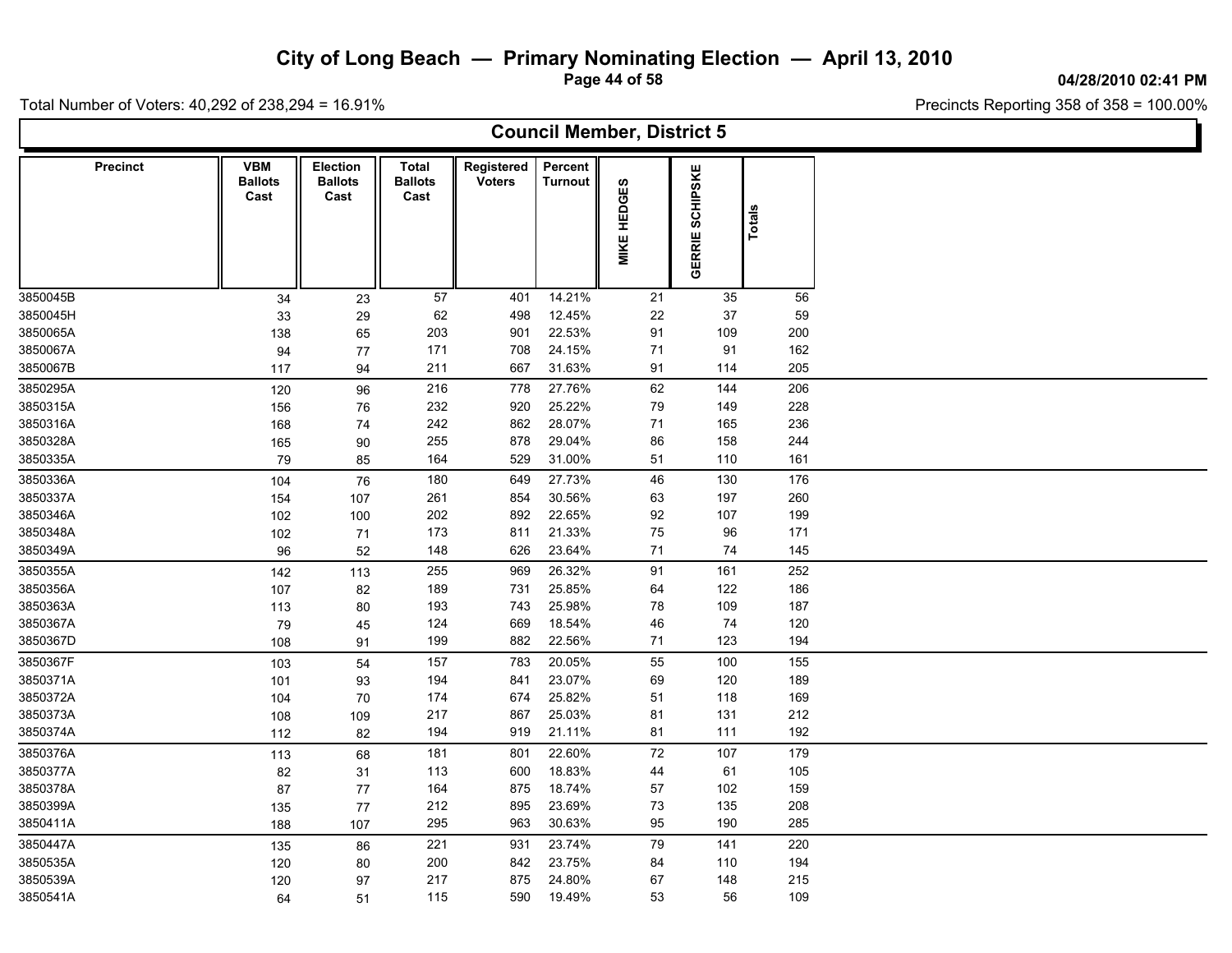**Page 45 of 58**

#### **04/28/2010 02:41 PM**

Precincts Reporting 358 of 358 = 100.00%

| <b>Council Member, District 5</b> |                 |                                      |                                    |                                        |                             |                    |                     |                                |                |  |  |  |  |
|-----------------------------------|-----------------|--------------------------------------|------------------------------------|----------------------------------------|-----------------------------|--------------------|---------------------|--------------------------------|----------------|--|--|--|--|
|                                   | <b>Precinct</b> | <b>VBM</b><br><b>Ballots</b><br>Cast | Election<br><b>Ballots</b><br>Cast | <b>Total</b><br><b>Ballots</b><br>Cast | Registered<br><b>Voters</b> | Percent<br>Turnout | 69<br>HEDGI<br>MIKE | HIPSKE<br>ဒ္တ<br><b>GERRIE</b> | Totals         |  |  |  |  |
| 3850630A                          |                 | 104                                  | 77                                 | 181                                    | 816                         | 22.18%             | 75                  | 101                            | 176            |  |  |  |  |
| 3850632A                          |                 | 123                                  | 86                                 | 209                                    | 934                         | 22.38%             | 75                  | 130                            | 205            |  |  |  |  |
| 3850636A                          |                 | 117                                  | 71                                 | 188                                    | 915                         | 20.55%             | 66                  | 114                            | 180            |  |  |  |  |
| 3850637A                          |                 | 118                                  | 96                                 | 214                                    | 756                         | 28.31%             | 70                  | 142                            | 212            |  |  |  |  |
| 3850639A                          |                 | 135                                  | 62                                 | 197                                    | 926                         | 21.27%             | 49                  | 143                            | 192            |  |  |  |  |
| 3850647A                          |                 | 92                                   | 46                                 | 138                                    | 512                         | 26.95%             | 39                  | 98                             | 137            |  |  |  |  |
| 3850649A                          |                 | 115                                  | 103                                | 218                                    | 607                         | 35.91%             | 56                  | 151                            | 207            |  |  |  |  |
| 3850650A                          |                 | 71                                   | 45                                 | 116                                    | 808                         | 14.36%             | 47                  | 65                             | 112            |  |  |  |  |
| 3850680A                          |                 | 98                                   | 52                                 | 150                                    | 702                         | 21.37%             | 43                  | 101                            | 144            |  |  |  |  |
| 3850045A                          |                 | b                                    | 0                                  | 5                                      | 16                          | 31.25%             | 4                   | 0                              | $\overline{4}$ |  |  |  |  |
| 3850045C                          |                 | $\Omega$                             | 0                                  | 0                                      | 0                           | $0.00\%$           | 0                   | 0                              | 0              |  |  |  |  |
| Totals:                           |                 | 4,761                                | 3,246                              | 8,007                                  | 33,416                      |                    | 2,827               | 4,980                          | 7,807          |  |  |  |  |
|                                   |                 |                                      |                                    |                                        |                             |                    |                     |                                |                |  |  |  |  |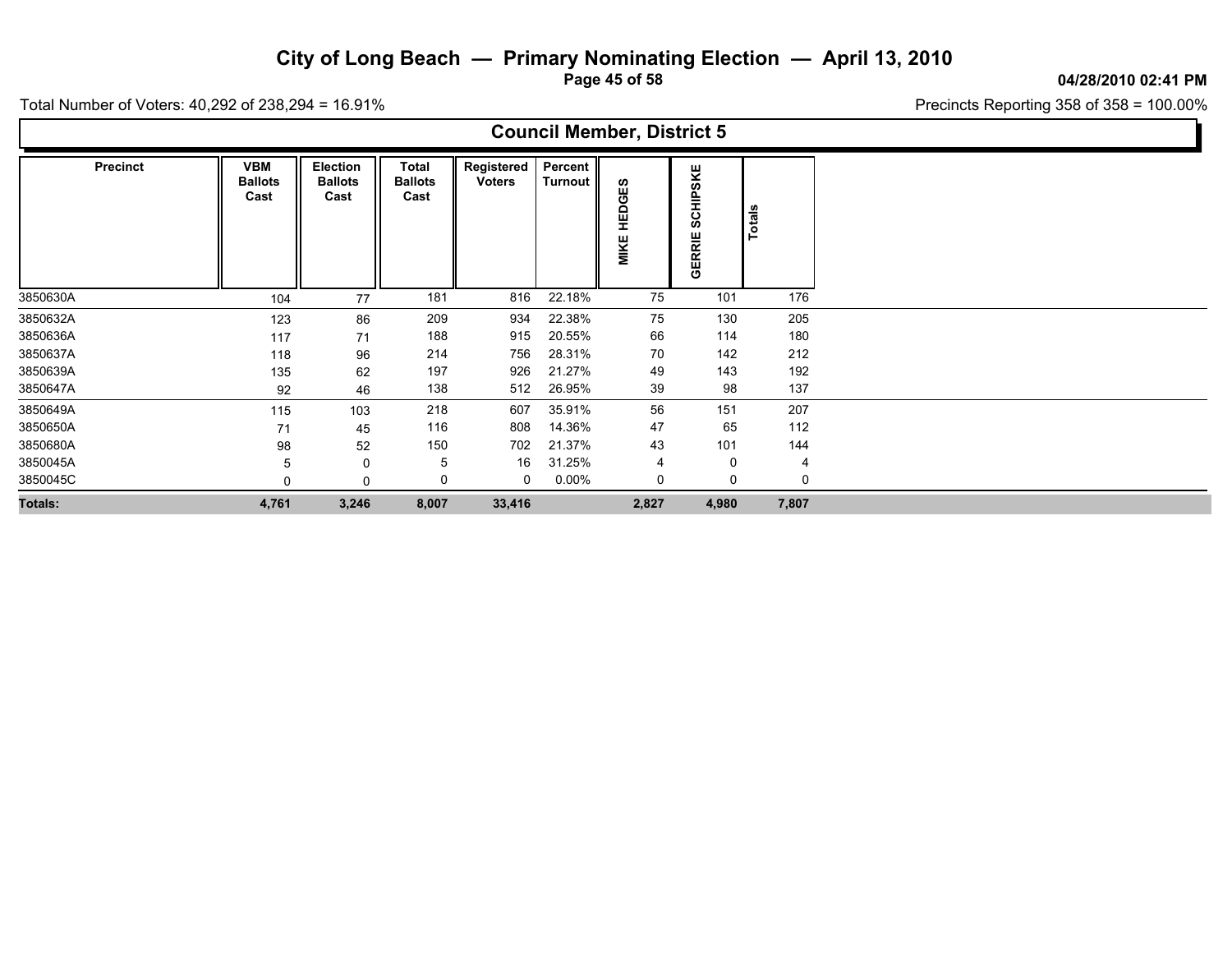**Page 46 of 58**

#### **04/28/2010 02:41 PM**

Ъ

Precincts Reporting 358 of 358 = 100.00%

Total Number of Voters: 40,292 of 238,294 = 16.91%

Г

|                 |                                      |                                    |                                 |                             |                           | <b>Council Member, District 7</b> |                         |                         |                       |                            |        |  |
|-----------------|--------------------------------------|------------------------------------|---------------------------------|-----------------------------|---------------------------|-----------------------------------|-------------------------|-------------------------|-----------------------|----------------------------|--------|--|
| <b>Precinct</b> | <b>VBM</b><br><b>Ballots</b><br>Cast | Election<br><b>Ballots</b><br>Cast | Total<br><b>Ballots</b><br>Cast | Registered<br><b>Voters</b> | Percent<br><b>Turnout</b> | JILL HILL                         | <b>SMITH</b><br>JACK C. | NOSNHOL<br><b>JAMES</b> | TONIA<br>REYES-URANGA | <b>FERNANDO</b><br>BERNABE | Totals |  |
| 3850043A        | 35                                   | 19                                 | 54                              | 384                         | 14.06%                    | 16                                | 6                       | 20                      | $\boldsymbol{9}$      | $\mathbf 0$                | 51     |  |
| 3850044D        | 192                                  | 174                                | 366                             | 987                         | 37.08%                    | 35                                | 44                      | 201                     | 74                    | $\mathbf 0$                | 354    |  |
| 3850071A        | 90                                   | 135                                | 225                             | 765                         | 29.41%                    | 30                                | 18                      | 91                      | 69                    | 3                          | 211    |  |
| 3850076A        | 110                                  | 66                                 | 176                             | 917                         | 19.19%                    | 37                                | $\overline{4}$          | 74                      | 55                    | $\mathbf 0$                | 170    |  |
| 3850081A        | 77                                   | 99                                 | 176                             | 513                         | 34.31%                    | 17                                | 6                       | 103                     | 42                    | 0                          | 168    |  |
| 3850082A        | 97                                   | 100                                | 197                             | 686                         | 28.72%                    | 39                                | 9                       | 82                      | 57                    | $\mathbf 0$                | 187    |  |
| 3850084A        | 143                                  | 137                                | 280                             | 799                         | 35.04%                    | 38                                | 15                      | 154                     | 60                    | $\overline{\mathbf{1}}$    | 268    |  |
| 3850084H        | 123                                  | 105                                | 228                             | 744                         | 30.65%                    | 43                                | 21                      | 84                      | 75                    | $\mathbf 0$                | 223    |  |
| 3850085B        | 82                                   | 111                                | 193                             | 493                         | 39.15%                    | 40                                | 5                       | 85                      | 57                    | $\pmb{0}$                  | 187    |  |
| 3850092A        | 60                                   | 126                                | 186                             | 849                         | 21.91%                    | 21                                | $\overline{4}$          | 75                      | 68                    | 0                          | 168    |  |
| 3850097A        | 78                                   | 101                                | 179                             | 952                         | 18.80%                    | 28                                | $\,6\,$                 | 65                      | 64                    | $\pmb{0}$                  | 163    |  |
| 3850099A        | 58                                   | 108                                | 166                             | 948                         | 17.51%                    | 25                                | 8                       | 38                      | 69                    | $\overline{\mathbf{1}}$    | 141    |  |
| 3850100A        | 40                                   | 67                                 | 107                             | 704                         | 15.20%                    | 11                                | $\overline{4}$          | 42                      | 42                    | $\pmb{0}$                  | 99     |  |
| 3850101A        | 76                                   | 109                                | 185                             | 885                         | 20.90%                    | 27                                | 13                      | 57                      | 72                    | $\mathbf 0$                | 169    |  |
| 3850103A        | 78                                   | 100                                | 178                             | 903                         | 19.71%                    | 38                                | $\mathbf 5$             | 42                      | 74                    | $\overline{5}$             | 164    |  |
| 3850120A        | 111                                  | 99                                 | 210                             | 675                         | 31.11%                    | 54                                | 27                      | 50                      | 69                    | $\pmb{0}$                  | 200    |  |
| 3850120B        | 115                                  | 75                                 | 190                             | 599                         | 31.72%                    | 69                                | $\overline{2}$          | 53                      | 61                    | 0                          | 185    |  |
| 3850121A        | 24                                   | 20                                 | 44                              | 367                         | 11.99%                    | 8                                 | $\overline{7}$          | 24                      | 3                     | $\mathbf 0$                | 42     |  |
| 3850124A        | 80                                   | 77                                 | 157                             | 882                         | 17.80%                    | 16                                | $\overline{7}$          | 58                      | 65                    | $\mathbf 0$                | 146    |  |
| 3850173A        | 46                                   | 38                                 | 84                              | 483                         | 17.39%                    | 11                                | $\overline{7}$          | 53                      | $10$                  | $\mathbf 0$                | 81     |  |
| 3850190A        | 50                                   | 94                                 | 144                             | 642                         | 22.43%                    | 14                                | 11                      | 60                      | 40                    | $\overline{1}$             | 126    |  |
| 3850240A        | 49                                   | 21                                 | 70                              | 297                         | 23.57%                    | 12                                | 9                       | 30                      | 15                    | $\mathbf 0$                | 66     |  |
| 3850323A        | 13                                   | 9                                  | 22                              | 439                         | 5.01%                     | 3                                 | $\overline{\mathbf{c}}$ | 14                      | $\sqrt{2}$            | $\mathbf 0$                | 21     |  |
| 3850333A        | 77                                   | 108                                | 185                             | 886                         | 20.88%                    | 11                                | 8                       | 72                      | 73                    | $\overline{1}$             | 165    |  |
| 3850384A        | 66                                   | 78                                 | 144                             | 790                         | 18.23%                    | 16                                | 8                       | 94                      | 18                    | $\overline{2}$             | 138    |  |
| 3850517A        | 86                                   | 51                                 | 137                             | 738                         | 18.56%                    | 17                                | 6                       | 78                      | 30                    | $\mathbf 0$                | 131    |  |
| 3850530A        | 90                                   | 70                                 | 160                             | 785                         | 20.38%                    | 31                                | 6                       | 80                      | 37                    | $\overline{2}$             | 156    |  |
| 3850558A        | 89                                   | 98                                 | 187                             | 730                         | 25.62%                    | 39                                | 10                      | 91                      | 42                    | $\pmb{0}$                  | 182    |  |
| 3850559A        | 120                                  | 85                                 | 205                             | 942                         | 21.76%                    | 45                                | 10                      | 94                      | 43                    | 3                          | 195    |  |
| 3850564A        | 68                                   | 56                                 | 124                             | 778                         | 15.94%                    | 26                                | $\overline{7}$          | 64                      | 24                    | $\mathbf 0$                | 121    |  |
| 3850568A        | 112                                  | 145                                | 257                             | 934                         | 27.52%                    | 71                                | $\bf 8$                 | 94                      | 65                    | $\mathbf 0$                | 238    |  |
| 3850572A        | 84                                   | 82                                 | 166                             | 913                         | 18.18%                    | 30                                | 8                       | 83                      | 37                    | -1                         | 159    |  |
| 3850671A        | 74                                   | 83                                 | 157                             | 910                         | 17.25%                    | 19                                | 11                      | 57                      | 62                    | -1                         | 150    |  |
| 3850701A        | 72                                   | 92                                 | 164                             | 746                         | 21.98%                    | 17                                | 4                       | 63                      | 67                    | 3                          | 154    |  |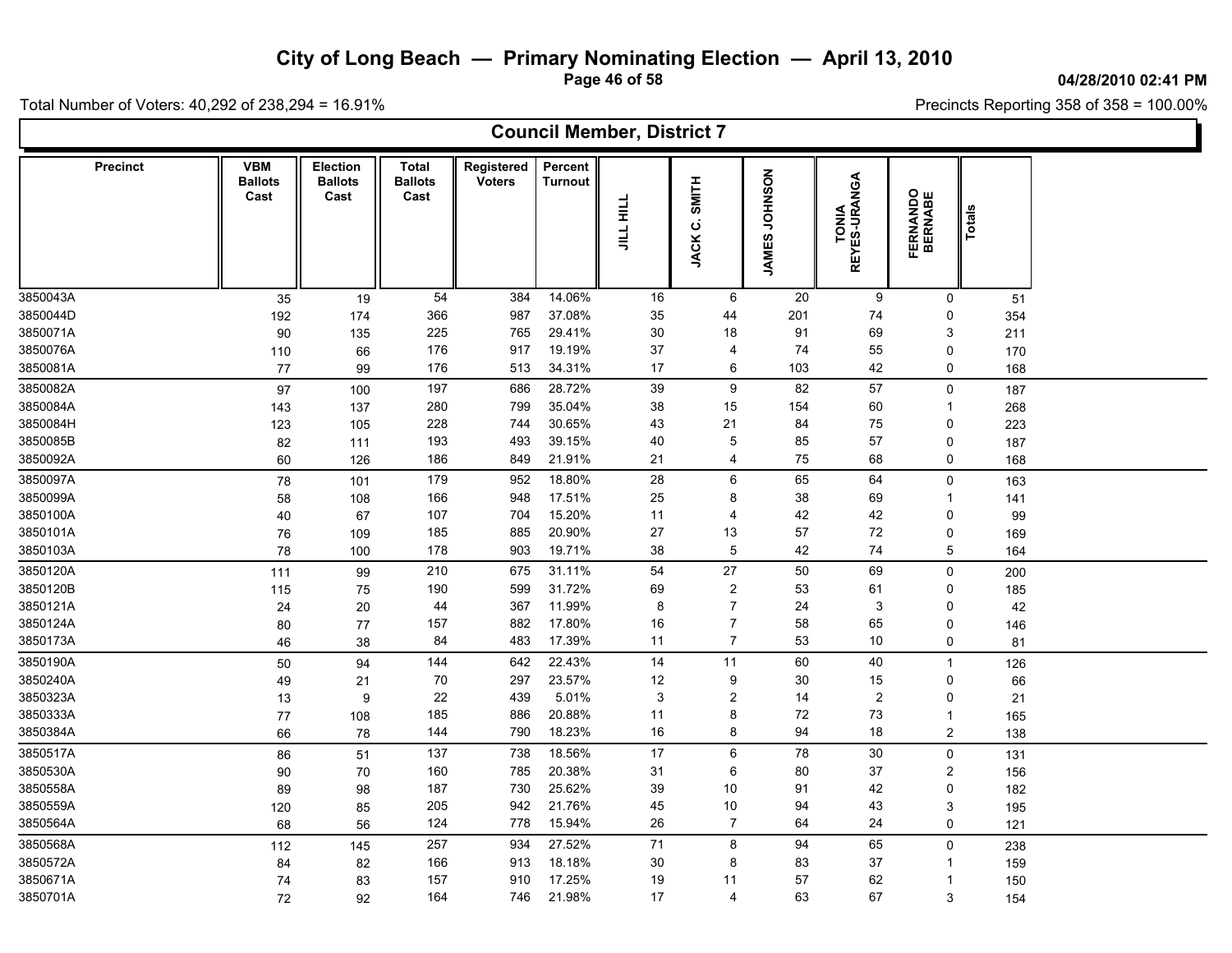**Page 47 of 58**

#### **04/28/2010 02:41 PM**

Precincts Reporting 358 of 358 = 100.00%

Total Number of Voters: 40,292 of 238,294 = 16.91%

 $\blacksquare$ 

|                 |                                      |                                    |                                 |                                       |          | <b>Council Member, District 7</b> |                           |                                             |                      |                                         |               |
|-----------------|--------------------------------------|------------------------------------|---------------------------------|---------------------------------------|----------|-----------------------------------|---------------------------|---------------------------------------------|----------------------|-----------------------------------------|---------------|
| <b>Precinct</b> | <b>VBM</b><br><b>Ballots</b><br>Cast | Election<br><b>Ballots</b><br>Cast | Total<br><b>Ballots</b><br>Cast | Registered   Percent<br><b>Voters</b> | Turnout  | Ξ<br>巪                            | SMITH<br>ပ<br>š<br>⋖<br>っ | $\overline{6}$<br><b>SNHOL</b><br>MES<br>ड़ | TONIA<br>ES-URA<br>٣ | <b>ABE</b><br><b>ERNA</b><br>BERNA<br>ш | <b>Totals</b> |
| 3850044A        |                                      |                                    |                                 | Δ                                     | 25.00%   |                                   |                           |                                             | <sup>0</sup>         |                                         |               |
| 3850068A        |                                      |                                    |                                 | $\mathbf 0$                           | $0.00\%$ | 0                                 |                           |                                             | 0                    |                                         | $\Omega$      |
| 3850084B        | 47                                   |                                    | 49                              | 212                                   | 23.11%   | 16                                |                           | 17                                          | 12                   | $\Omega$                                | 46            |
| Totals:         | 2,813                                | 2,940                              | 5,753                           | 25,281                                |          | 971                               | 327                       | 2,442                                       | 1,662                | 24                                      | 5,426         |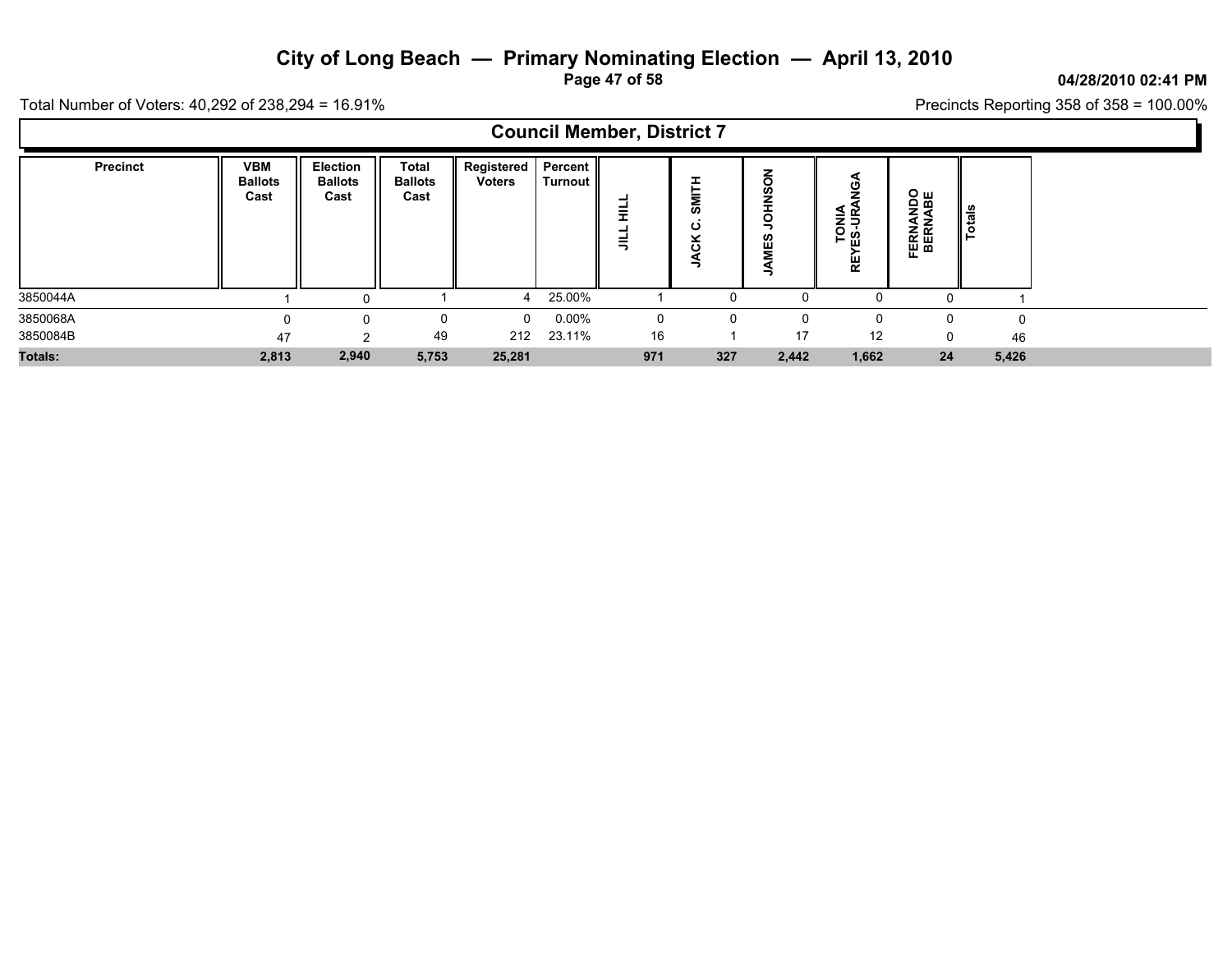**Page 48 of 58**

**04/28/2010 02:41 PM**

Precincts Reporting 358 of 358 = 100.00%

Total Number of Voters: 40,292 of 238,294 = 16.91%

L

|                 |                                      |                                           |                                 |                             |                           | <b>Council Member, District 9</b> |                    |                         |                |                |  |
|-----------------|--------------------------------------|-------------------------------------------|---------------------------------|-----------------------------|---------------------------|-----------------------------------|--------------------|-------------------------|----------------|----------------|--|
| <b>Precinct</b> | <b>VBM</b><br><b>Ballots</b><br>Cast | <b>Election</b><br><b>Ballots</b><br>Cast | Total<br><b>Ballots</b><br>Cast | Registered<br><b>Voters</b> | Percent<br><b>Turnout</b> | BRAD SHORE                        | <b>STEVEN NEAL</b> | PRESSBURG<br><b>DAN</b> | VAL LERCH      | Totals         |  |
| 3850001A        | 76                                   | 55                                        | 131                             | 809                         | 16.19%                    | 10                                | 84                 | 3                       | 24             | 121            |  |
| 3850004A        | 51                                   | 104                                       | 155                             | 935                         | 16.58%                    | 14                                | 97                 | $\overline{7}$          | 28             | 146            |  |
| 3850005A        | 66                                   | 66                                        | 132                             | 864                         | 15.28%                    | $\overline{7}$                    | 91                 | 6                       | 24             | 128            |  |
| 3850008A        | 87                                   | 144                                       | 231                             | 970                         | 23.81%                    | 17                                | 121                | 10                      | 65             | 213            |  |
| 3850011A        | 39                                   | 47                                        | 86                              | 625                         | 13.76%                    | 6                                 | 42                 | 10                      | 22             | 80             |  |
| 3850013A        | 60                                   | 56                                        | 116                             | 756                         | 15.34%                    | 15                                | 65                 | $\overline{7}$          | 27             | 114            |  |
| 3850015A        | 44                                   | 43                                        | 87                              | 783                         | 11.11%                    | 12                                | 61                 | $\overline{\mathbf{c}}$ | 10             | 85             |  |
| 3850016A        | 94                                   | 69                                        | 163                             | 911                         | 17.89%                    | 43                                | 70                 | 6                       | 36             | 155            |  |
| 3850017A        | 52                                   | 52                                        | 104                             | 870                         | 11.95%                    | 18                                | 52                 | 5                       | 26             | 101            |  |
| 3850017B        | 56                                   | 39                                        | 95                              | 655                         | 14.50%                    | 13                                | 46                 | 0                       | 33             | 92             |  |
| 3850020A        | 74                                   | 80                                        | 154                             | 908                         | 16.96%                    | 34                                | 51                 | $\overline{5}$          | 60             | 150            |  |
| 3850024A        | 84                                   | 83                                        | 167                             | 934                         | 17.88%                    | 29                                | 90                 | $\overline{7}$          | $36\,$         | 162            |  |
| 3850026A        | 53                                   | 59                                        | 112                             | 769                         | 14.56%                    | 17                                | 50                 | 4                       | 37             | 108            |  |
| 3850026D        | 65                                   | 51                                        | 116                             | 784                         | 14.80%                    | 21                                | 48                 | 9                       | 27             | 105            |  |
| 3850027A        | 75                                   | 69                                        | 144                             | 976                         | 14.75%                    | 20                                | $74\,$             | $10$                    | 33             | 137            |  |
| 3850029A        | 65                                   | 37                                        | 102                             | 796                         | 12.81%                    | 13                                | 54                 | 6                       | 21             | 94             |  |
| 3850031A        | 48                                   | 35                                        | 83                              | 654                         | 12.69%                    | 17                                | 46                 | 3                       | 12             | 78             |  |
| 3850032A        | 47                                   | 92                                        | 139                             | 983                         | 14.14%                    | 31                                | 81                 | 6                       | 11             | 129            |  |
| 3850033A        | 43                                   | 44                                        | 87                              | 481                         | 18.09%                    | 16                                | 35                 | 14                      | 21             | 86             |  |
| 3850035A        | 61                                   | 69                                        | 130                             | 558                         | 23.30%                    | 19                                | 54                 | 2                       | 52             | 127            |  |
| 3850069A        | 86                                   | 62                                        | 148                             | 603                         | 24.54%                    | 13                                | 45                 | 10                      | $73\,$         | 141            |  |
| 3850069C        | 9                                    | $\overline{5}$                            | 14                              | 250                         | 5.60%                     | $\overline{c}$                    | $\overline{5}$     | 0                       | $\overline{7}$ | 14             |  |
| 3850345A        | 63                                   | 53                                        | 116                             | 802                         | 14.46%                    | 32                                | 44                 | 11                      | 23             | 110            |  |
| 3850386A        | 70                                   | 121                                       | 191                             | 946                         | 20.19%                    | 9                                 | 141                | $10$                    | 22             | 182            |  |
| 3850402A        | 60                                   | 87                                        | 147                             | 763                         | 19.27%                    | 12                                | 49                 | 8                       | 70             | 139            |  |
| 3850547A        | 46                                   | 51                                        | 97                              | 570                         | 17.02%                    | 16                                | 49                 | 5                       | 24             | 94             |  |
| 3850001C        | 3                                    | 0                                         | 3                               | $5\,$                       | 60.00%                    | 0                                 | 3                  | 0                       | $\mathbf 0$    | 3              |  |
| 3850035F        | 13                                   | $\mathbf{1}$                              | 14                              | 44                          | 31.82%                    | $\overline{c}$                    | 6                  | $\mathbf 0$             | 6              | 14             |  |
| 3850226A        | $\overline{5}$                       | 0                                         | 5                               | 28                          | 17.86%                    | $\mathbf{1}$                      | $\mathbf 1$        | 0                       | 3              | $\overline{5}$ |  |
| 3850226B        | $\mathbf{1}$                         | 0                                         | $\mathbf 1$                     | 13                          | 7.69%                     | $\mathbf{1}$                      | 0                  | 0                       | 0              | $\mathbf{1}$   |  |
| 3850233A        | $\mathbf 0$                          | $\mathbf 0$                               | 0                               | $\overline{1}$              | 0.00%                     | 0                                 | $\pmb{0}$          | 0                       | $\mathbf 0$    | $\mathsf 0$    |  |
| 3850253A        | 15                                   | $\Omega$                                  | 15                              | 141                         | 10.64%                    | 8                                 | $\overline{7}$     | $\mathbf 0$             | $\mathbf 0$    | 15             |  |
| 3850307A        | 21                                   | $\Omega$                                  | 21                              | 198                         | 10.61%                    | 6                                 | 10                 | -1                      | 3              | 20             |  |
| 3850603A        | 64                                   | 0                                         | 64                              | 188                         | 34.04%                    | 18                                | 22                 | $\overline{7}$          | 16             | 63             |  |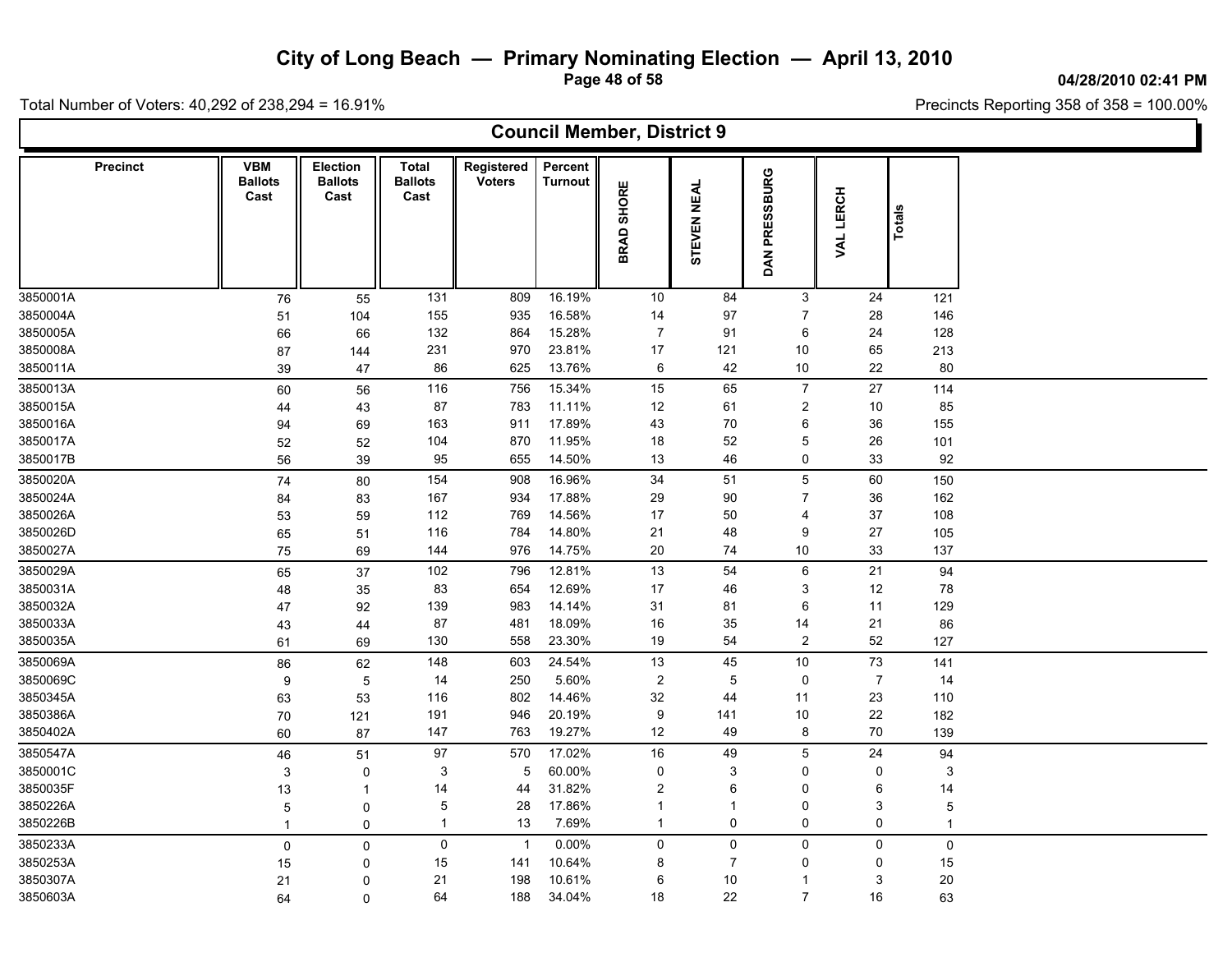| Page 49 of 58 |
|---------------|
|               |

**04/28/2010 02:41 PM**

Total Number of Voters: 40,292 of 238,294 = 16.91% Precincts Reporting 358 of 358 = 100.00% **Totals: 1,696 1,674 3,370 20,573 492 1,694 174 852 3,212**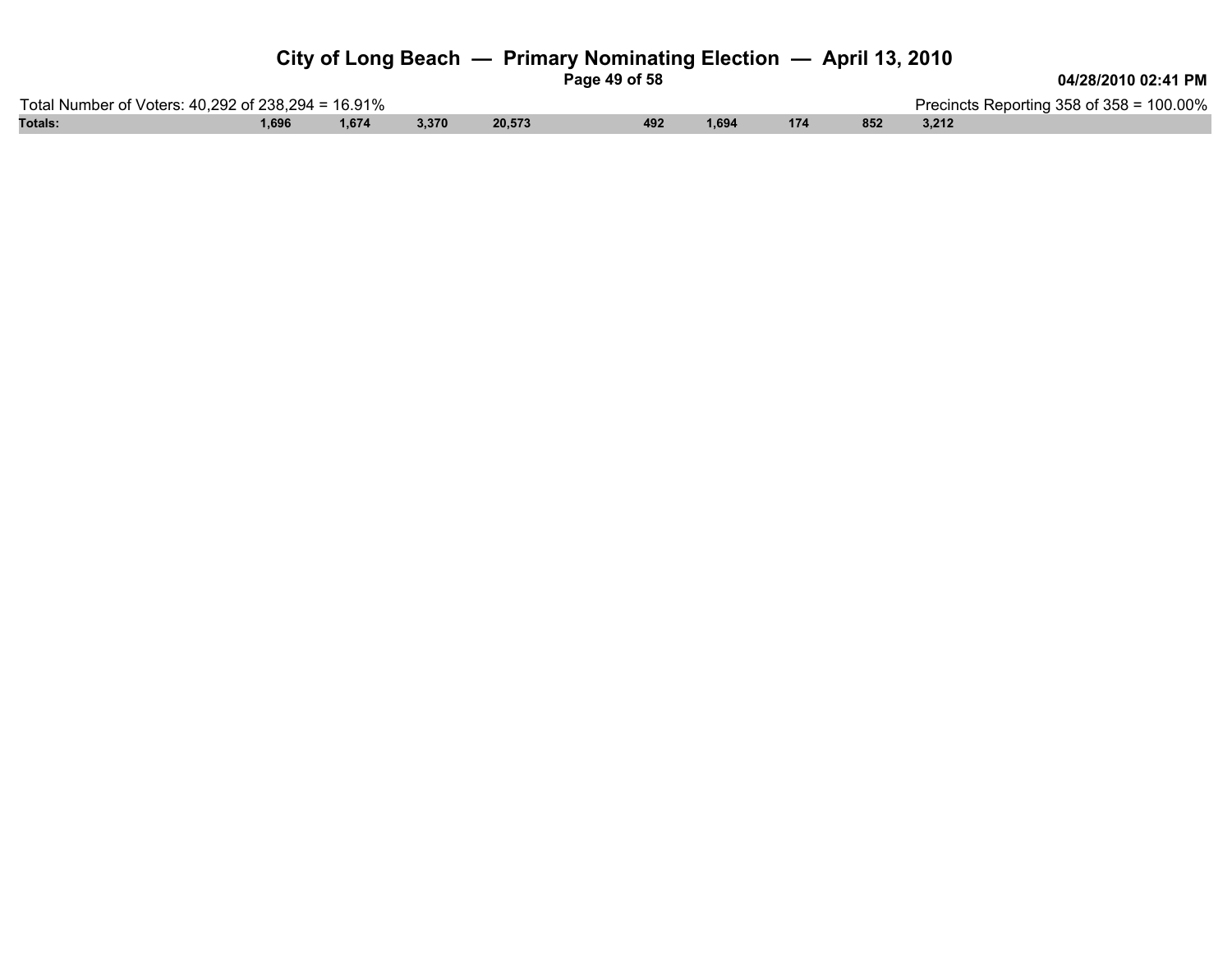**Page 50 of 58**

**04/28/2010 02:41 PM**

Total Number of Voters: 40,292 of 238,294 = 16.91%

| <b>VBM</b><br>Percent<br><b>Precinct</b><br>Election<br>Total<br>Registered<br>SMITH<br><b>Ballots</b><br><b>Ballots</b><br><b>Ballots</b><br><b>Voters</b><br><b>Turnout</b><br>TIMOTHY W.<br>TUCKER<br><b>JEFFREY A.<br/>KELLOGG</b><br>Cast<br>Cast<br>Cast<br>Totals<br>LUUKIA A.<br>16.19%<br>121<br>131<br>809<br>44<br>47<br>30<br>76<br>55<br>16.58%<br>155<br>935<br>61<br>45<br>145<br>39<br>51<br>104<br>132<br>864<br>15.28%<br>49<br>40<br>37<br>126<br>66<br>66<br>23.81%<br>68<br>99<br>48<br>215<br>231<br>970<br>87<br>144<br>13.76%<br>19<br>20<br>82<br>86<br>625<br>43<br>47<br>39<br>112<br>116<br>15.34%<br>40<br>45<br>27<br>60<br>56<br>756<br>82<br>87<br>783<br>11.11%<br>30<br>23<br>29<br>43<br>44<br>163<br>17.89%<br>52<br>58<br>39<br>149<br>911<br>94<br>69<br>11.95%<br>32<br>37<br>23<br>92<br>104<br>870<br>52<br>52<br>655<br>14.50%<br>35<br>$16\,$<br>33<br>84<br>95<br>56<br>39<br>109<br>372<br>29.30%<br>33<br>54<br>19<br>106<br>72<br>37<br>16.96%<br>52<br>39<br>144<br>154<br>908<br>53<br>74<br>80<br>17.88%<br>35<br>79<br>43<br>157<br>167<br>934<br>84<br>83<br>769<br>14.56%<br>35<br>36<br>26<br>97<br>112<br>53<br>59<br>14.80%<br>22<br>116<br>784<br>36<br>50<br>108<br>65<br>51<br>52<br>36<br>144<br>14.75%<br>42<br>130<br>976<br>75<br>69<br>12.81%<br>102<br>796<br>38<br>33<br>23<br>94<br>37<br>65<br>83<br>12.69%<br>29<br>26<br>21<br>76<br>654<br>35<br>48<br>34<br>139<br>983<br>14.14%<br>44<br>44<br>122<br>92<br>47<br>87<br>18.09%<br>28<br>38<br>15<br>81<br>481<br>43<br>44<br>69<br>7.01%<br>67<br>25<br>32<br>10<br>40<br>29<br>985<br>7.41%<br>22<br>66<br>72<br>972<br>34<br>10<br>21<br>51<br>13.72%<br>95<br>100<br>729<br>24<br>51<br>20<br>79<br>21<br>14.06%<br>54<br>384<br>11<br>25<br>14<br>50<br>35<br>19<br>366<br>987<br>37.08%<br>66<br>218<br>56<br>340<br>192<br>174<br>78<br>35<br>20<br>133<br>144<br>953<br>15.11%<br>100<br>44<br>77<br>134<br>138<br>15.44%<br>29<br>28<br>894<br>89<br>49<br>15.61%<br>53<br>61<br>25<br>139<br>146<br>935<br>66<br>80<br>9.67%<br>28<br>38<br>17<br>83<br>89<br>920<br>55<br>34<br>885<br>8.59%<br>20<br>35<br>18<br>73<br>76<br>50<br>26<br>69<br>6.82%<br>67<br>1,012<br>27<br>25<br>15<br>36<br>33<br>24.54%<br>130<br>148<br>603<br>28<br>75<br>27<br>86<br>62<br>187<br>883<br>21.63%<br>42<br>31<br>191<br>114<br>81<br>110 |          | Long Beach Community College District Governing Board, Trustee Area 1 |    |     |     |        |    |    |    |     |  |  |  |  |  |
|-------------------------------------------------------------------------------------------------------------------------------------------------------------------------------------------------------------------------------------------------------------------------------------------------------------------------------------------------------------------------------------------------------------------------------------------------------------------------------------------------------------------------------------------------------------------------------------------------------------------------------------------------------------------------------------------------------------------------------------------------------------------------------------------------------------------------------------------------------------------------------------------------------------------------------------------------------------------------------------------------------------------------------------------------------------------------------------------------------------------------------------------------------------------------------------------------------------------------------------------------------------------------------------------------------------------------------------------------------------------------------------------------------------------------------------------------------------------------------------------------------------------------------------------------------------------------------------------------------------------------------------------------------------------------------------------------------------------------------------------------------------------------------------------------------------------------------------------------------------------------------------------------------------------------------------------------------------------------------------------------------------------------------------------------------------------------------------------------------------------------------------------------------------------------------------------------------------------------------------------------------------------------------------------------------------------------------------------------------------------|----------|-----------------------------------------------------------------------|----|-----|-----|--------|----|----|----|-----|--|--|--|--|--|
| 3850027A<br>3850029A<br>3850031A<br>3850032A<br>3850042A<br>3850043A<br>3850044D<br>3850053A<br>3850055A<br>3850057A<br>3850058A<br>3850059A<br>3850060A<br>3850069A<br>3850070A                                                                                                                                                                                                                                                                                                                                                                                                                                                                                                                                                                                                                                                                                                                                                                                                                                                                                                                                                                                                                                                                                                                                                                                                                                                                                                                                                                                                                                                                                                                                                                                                                                                                                                                                                                                                                                                                                                                                                                                                                                                                                                                                                                                  |          |                                                                       |    |     |     |        |    |    |    |     |  |  |  |  |  |
|                                                                                                                                                                                                                                                                                                                                                                                                                                                                                                                                                                                                                                                                                                                                                                                                                                                                                                                                                                                                                                                                                                                                                                                                                                                                                                                                                                                                                                                                                                                                                                                                                                                                                                                                                                                                                                                                                                                                                                                                                                                                                                                                                                                                                                                                                                                                                                   | 3850001A |                                                                       |    |     |     |        |    |    |    |     |  |  |  |  |  |
|                                                                                                                                                                                                                                                                                                                                                                                                                                                                                                                                                                                                                                                                                                                                                                                                                                                                                                                                                                                                                                                                                                                                                                                                                                                                                                                                                                                                                                                                                                                                                                                                                                                                                                                                                                                                                                                                                                                                                                                                                                                                                                                                                                                                                                                                                                                                                                   | 3850004A |                                                                       |    |     |     |        |    |    |    |     |  |  |  |  |  |
|                                                                                                                                                                                                                                                                                                                                                                                                                                                                                                                                                                                                                                                                                                                                                                                                                                                                                                                                                                                                                                                                                                                                                                                                                                                                                                                                                                                                                                                                                                                                                                                                                                                                                                                                                                                                                                                                                                                                                                                                                                                                                                                                                                                                                                                                                                                                                                   | 3850005A |                                                                       |    |     |     |        |    |    |    |     |  |  |  |  |  |
|                                                                                                                                                                                                                                                                                                                                                                                                                                                                                                                                                                                                                                                                                                                                                                                                                                                                                                                                                                                                                                                                                                                                                                                                                                                                                                                                                                                                                                                                                                                                                                                                                                                                                                                                                                                                                                                                                                                                                                                                                                                                                                                                                                                                                                                                                                                                                                   | 3850008A |                                                                       |    |     |     |        |    |    |    |     |  |  |  |  |  |
|                                                                                                                                                                                                                                                                                                                                                                                                                                                                                                                                                                                                                                                                                                                                                                                                                                                                                                                                                                                                                                                                                                                                                                                                                                                                                                                                                                                                                                                                                                                                                                                                                                                                                                                                                                                                                                                                                                                                                                                                                                                                                                                                                                                                                                                                                                                                                                   | 3850011A |                                                                       |    |     |     |        |    |    |    |     |  |  |  |  |  |
|                                                                                                                                                                                                                                                                                                                                                                                                                                                                                                                                                                                                                                                                                                                                                                                                                                                                                                                                                                                                                                                                                                                                                                                                                                                                                                                                                                                                                                                                                                                                                                                                                                                                                                                                                                                                                                                                                                                                                                                                                                                                                                                                                                                                                                                                                                                                                                   | 3850013A |                                                                       |    |     |     |        |    |    |    |     |  |  |  |  |  |
|                                                                                                                                                                                                                                                                                                                                                                                                                                                                                                                                                                                                                                                                                                                                                                                                                                                                                                                                                                                                                                                                                                                                                                                                                                                                                                                                                                                                                                                                                                                                                                                                                                                                                                                                                                                                                                                                                                                                                                                                                                                                                                                                                                                                                                                                                                                                                                   | 3850015A |                                                                       |    |     |     |        |    |    |    |     |  |  |  |  |  |
|                                                                                                                                                                                                                                                                                                                                                                                                                                                                                                                                                                                                                                                                                                                                                                                                                                                                                                                                                                                                                                                                                                                                                                                                                                                                                                                                                                                                                                                                                                                                                                                                                                                                                                                                                                                                                                                                                                                                                                                                                                                                                                                                                                                                                                                                                                                                                                   | 3850016A |                                                                       |    |     |     |        |    |    |    |     |  |  |  |  |  |
|                                                                                                                                                                                                                                                                                                                                                                                                                                                                                                                                                                                                                                                                                                                                                                                                                                                                                                                                                                                                                                                                                                                                                                                                                                                                                                                                                                                                                                                                                                                                                                                                                                                                                                                                                                                                                                                                                                                                                                                                                                                                                                                                                                                                                                                                                                                                                                   | 3850017A |                                                                       |    |     |     |        |    |    |    |     |  |  |  |  |  |
|                                                                                                                                                                                                                                                                                                                                                                                                                                                                                                                                                                                                                                                                                                                                                                                                                                                                                                                                                                                                                                                                                                                                                                                                                                                                                                                                                                                                                                                                                                                                                                                                                                                                                                                                                                                                                                                                                                                                                                                                                                                                                                                                                                                                                                                                                                                                                                   | 3850017B |                                                                       |    |     |     |        |    |    |    |     |  |  |  |  |  |
|                                                                                                                                                                                                                                                                                                                                                                                                                                                                                                                                                                                                                                                                                                                                                                                                                                                                                                                                                                                                                                                                                                                                                                                                                                                                                                                                                                                                                                                                                                                                                                                                                                                                                                                                                                                                                                                                                                                                                                                                                                                                                                                                                                                                                                                                                                                                                                   | 3850018A |                                                                       |    |     |     |        |    |    |    |     |  |  |  |  |  |
|                                                                                                                                                                                                                                                                                                                                                                                                                                                                                                                                                                                                                                                                                                                                                                                                                                                                                                                                                                                                                                                                                                                                                                                                                                                                                                                                                                                                                                                                                                                                                                                                                                                                                                                                                                                                                                                                                                                                                                                                                                                                                                                                                                                                                                                                                                                                                                   | 3850020A |                                                                       |    |     |     |        |    |    |    |     |  |  |  |  |  |
|                                                                                                                                                                                                                                                                                                                                                                                                                                                                                                                                                                                                                                                                                                                                                                                                                                                                                                                                                                                                                                                                                                                                                                                                                                                                                                                                                                                                                                                                                                                                                                                                                                                                                                                                                                                                                                                                                                                                                                                                                                                                                                                                                                                                                                                                                                                                                                   | 3850024A |                                                                       |    |     |     |        |    |    |    |     |  |  |  |  |  |
|                                                                                                                                                                                                                                                                                                                                                                                                                                                                                                                                                                                                                                                                                                                                                                                                                                                                                                                                                                                                                                                                                                                                                                                                                                                                                                                                                                                                                                                                                                                                                                                                                                                                                                                                                                                                                                                                                                                                                                                                                                                                                                                                                                                                                                                                                                                                                                   | 3850026A |                                                                       |    |     |     |        |    |    |    |     |  |  |  |  |  |
|                                                                                                                                                                                                                                                                                                                                                                                                                                                                                                                                                                                                                                                                                                                                                                                                                                                                                                                                                                                                                                                                                                                                                                                                                                                                                                                                                                                                                                                                                                                                                                                                                                                                                                                                                                                                                                                                                                                                                                                                                                                                                                                                                                                                                                                                                                                                                                   | 3850026D |                                                                       |    |     |     |        |    |    |    |     |  |  |  |  |  |
|                                                                                                                                                                                                                                                                                                                                                                                                                                                                                                                                                                                                                                                                                                                                                                                                                                                                                                                                                                                                                                                                                                                                                                                                                                                                                                                                                                                                                                                                                                                                                                                                                                                                                                                                                                                                                                                                                                                                                                                                                                                                                                                                                                                                                                                                                                                                                                   |          |                                                                       |    |     |     |        |    |    |    |     |  |  |  |  |  |
|                                                                                                                                                                                                                                                                                                                                                                                                                                                                                                                                                                                                                                                                                                                                                                                                                                                                                                                                                                                                                                                                                                                                                                                                                                                                                                                                                                                                                                                                                                                                                                                                                                                                                                                                                                                                                                                                                                                                                                                                                                                                                                                                                                                                                                                                                                                                                                   |          |                                                                       |    |     |     |        |    |    |    |     |  |  |  |  |  |
|                                                                                                                                                                                                                                                                                                                                                                                                                                                                                                                                                                                                                                                                                                                                                                                                                                                                                                                                                                                                                                                                                                                                                                                                                                                                                                                                                                                                                                                                                                                                                                                                                                                                                                                                                                                                                                                                                                                                                                                                                                                                                                                                                                                                                                                                                                                                                                   |          |                                                                       |    |     |     |        |    |    |    |     |  |  |  |  |  |
|                                                                                                                                                                                                                                                                                                                                                                                                                                                                                                                                                                                                                                                                                                                                                                                                                                                                                                                                                                                                                                                                                                                                                                                                                                                                                                                                                                                                                                                                                                                                                                                                                                                                                                                                                                                                                                                                                                                                                                                                                                                                                                                                                                                                                                                                                                                                                                   |          |                                                                       |    |     |     |        |    |    |    |     |  |  |  |  |  |
|                                                                                                                                                                                                                                                                                                                                                                                                                                                                                                                                                                                                                                                                                                                                                                                                                                                                                                                                                                                                                                                                                                                                                                                                                                                                                                                                                                                                                                                                                                                                                                                                                                                                                                                                                                                                                                                                                                                                                                                                                                                                                                                                                                                                                                                                                                                                                                   | 3850033A |                                                                       |    |     |     |        |    |    |    |     |  |  |  |  |  |
|                                                                                                                                                                                                                                                                                                                                                                                                                                                                                                                                                                                                                                                                                                                                                                                                                                                                                                                                                                                                                                                                                                                                                                                                                                                                                                                                                                                                                                                                                                                                                                                                                                                                                                                                                                                                                                                                                                                                                                                                                                                                                                                                                                                                                                                                                                                                                                   | 3850037A |                                                                       |    |     |     |        |    |    |    |     |  |  |  |  |  |
|                                                                                                                                                                                                                                                                                                                                                                                                                                                                                                                                                                                                                                                                                                                                                                                                                                                                                                                                                                                                                                                                                                                                                                                                                                                                                                                                                                                                                                                                                                                                                                                                                                                                                                                                                                                                                                                                                                                                                                                                                                                                                                                                                                                                                                                                                                                                                                   | 3850039A |                                                                       |    |     |     |        |    |    |    |     |  |  |  |  |  |
|                                                                                                                                                                                                                                                                                                                                                                                                                                                                                                                                                                                                                                                                                                                                                                                                                                                                                                                                                                                                                                                                                                                                                                                                                                                                                                                                                                                                                                                                                                                                                                                                                                                                                                                                                                                                                                                                                                                                                                                                                                                                                                                                                                                                                                                                                                                                                                   |          |                                                                       |    |     |     |        |    |    |    |     |  |  |  |  |  |
|                                                                                                                                                                                                                                                                                                                                                                                                                                                                                                                                                                                                                                                                                                                                                                                                                                                                                                                                                                                                                                                                                                                                                                                                                                                                                                                                                                                                                                                                                                                                                                                                                                                                                                                                                                                                                                                                                                                                                                                                                                                                                                                                                                                                                                                                                                                                                                   |          |                                                                       |    |     |     |        |    |    |    |     |  |  |  |  |  |
|                                                                                                                                                                                                                                                                                                                                                                                                                                                                                                                                                                                                                                                                                                                                                                                                                                                                                                                                                                                                                                                                                                                                                                                                                                                                                                                                                                                                                                                                                                                                                                                                                                                                                                                                                                                                                                                                                                                                                                                                                                                                                                                                                                                                                                                                                                                                                                   |          |                                                                       |    |     |     |        |    |    |    |     |  |  |  |  |  |
|                                                                                                                                                                                                                                                                                                                                                                                                                                                                                                                                                                                                                                                                                                                                                                                                                                                                                                                                                                                                                                                                                                                                                                                                                                                                                                                                                                                                                                                                                                                                                                                                                                                                                                                                                                                                                                                                                                                                                                                                                                                                                                                                                                                                                                                                                                                                                                   |          |                                                                       |    |     |     |        |    |    |    |     |  |  |  |  |  |
|                                                                                                                                                                                                                                                                                                                                                                                                                                                                                                                                                                                                                                                                                                                                                                                                                                                                                                                                                                                                                                                                                                                                                                                                                                                                                                                                                                                                                                                                                                                                                                                                                                                                                                                                                                                                                                                                                                                                                                                                                                                                                                                                                                                                                                                                                                                                                                   |          |                                                                       |    |     |     |        |    |    |    |     |  |  |  |  |  |
|                                                                                                                                                                                                                                                                                                                                                                                                                                                                                                                                                                                                                                                                                                                                                                                                                                                                                                                                                                                                                                                                                                                                                                                                                                                                                                                                                                                                                                                                                                                                                                                                                                                                                                                                                                                                                                                                                                                                                                                                                                                                                                                                                                                                                                                                                                                                                                   |          |                                                                       |    |     |     |        |    |    |    |     |  |  |  |  |  |
|                                                                                                                                                                                                                                                                                                                                                                                                                                                                                                                                                                                                                                                                                                                                                                                                                                                                                                                                                                                                                                                                                                                                                                                                                                                                                                                                                                                                                                                                                                                                                                                                                                                                                                                                                                                                                                                                                                                                                                                                                                                                                                                                                                                                                                                                                                                                                                   |          |                                                                       |    |     |     |        |    |    |    |     |  |  |  |  |  |
|                                                                                                                                                                                                                                                                                                                                                                                                                                                                                                                                                                                                                                                                                                                                                                                                                                                                                                                                                                                                                                                                                                                                                                                                                                                                                                                                                                                                                                                                                                                                                                                                                                                                                                                                                                                                                                                                                                                                                                                                                                                                                                                                                                                                                                                                                                                                                                   |          |                                                                       |    |     |     |        |    |    |    |     |  |  |  |  |  |
|                                                                                                                                                                                                                                                                                                                                                                                                                                                                                                                                                                                                                                                                                                                                                                                                                                                                                                                                                                                                                                                                                                                                                                                                                                                                                                                                                                                                                                                                                                                                                                                                                                                                                                                                                                                                                                                                                                                                                                                                                                                                                                                                                                                                                                                                                                                                                                   |          |                                                                       |    |     |     |        |    |    |    |     |  |  |  |  |  |
|                                                                                                                                                                                                                                                                                                                                                                                                                                                                                                                                                                                                                                                                                                                                                                                                                                                                                                                                                                                                                                                                                                                                                                                                                                                                                                                                                                                                                                                                                                                                                                                                                                                                                                                                                                                                                                                                                                                                                                                                                                                                                                                                                                                                                                                                                                                                                                   |          |                                                                       |    |     |     |        |    |    |    |     |  |  |  |  |  |
|                                                                                                                                                                                                                                                                                                                                                                                                                                                                                                                                                                                                                                                                                                                                                                                                                                                                                                                                                                                                                                                                                                                                                                                                                                                                                                                                                                                                                                                                                                                                                                                                                                                                                                                                                                                                                                                                                                                                                                                                                                                                                                                                                                                                                                                                                                                                                                   |          |                                                                       |    |     |     |        |    |    |    |     |  |  |  |  |  |
|                                                                                                                                                                                                                                                                                                                                                                                                                                                                                                                                                                                                                                                                                                                                                                                                                                                                                                                                                                                                                                                                                                                                                                                                                                                                                                                                                                                                                                                                                                                                                                                                                                                                                                                                                                                                                                                                                                                                                                                                                                                                                                                                                                                                                                                                                                                                                                   | 3850075A | 89                                                                    | 57 | 146 | 880 | 16.59% | 29 | 90 | 21 | 140 |  |  |  |  |  |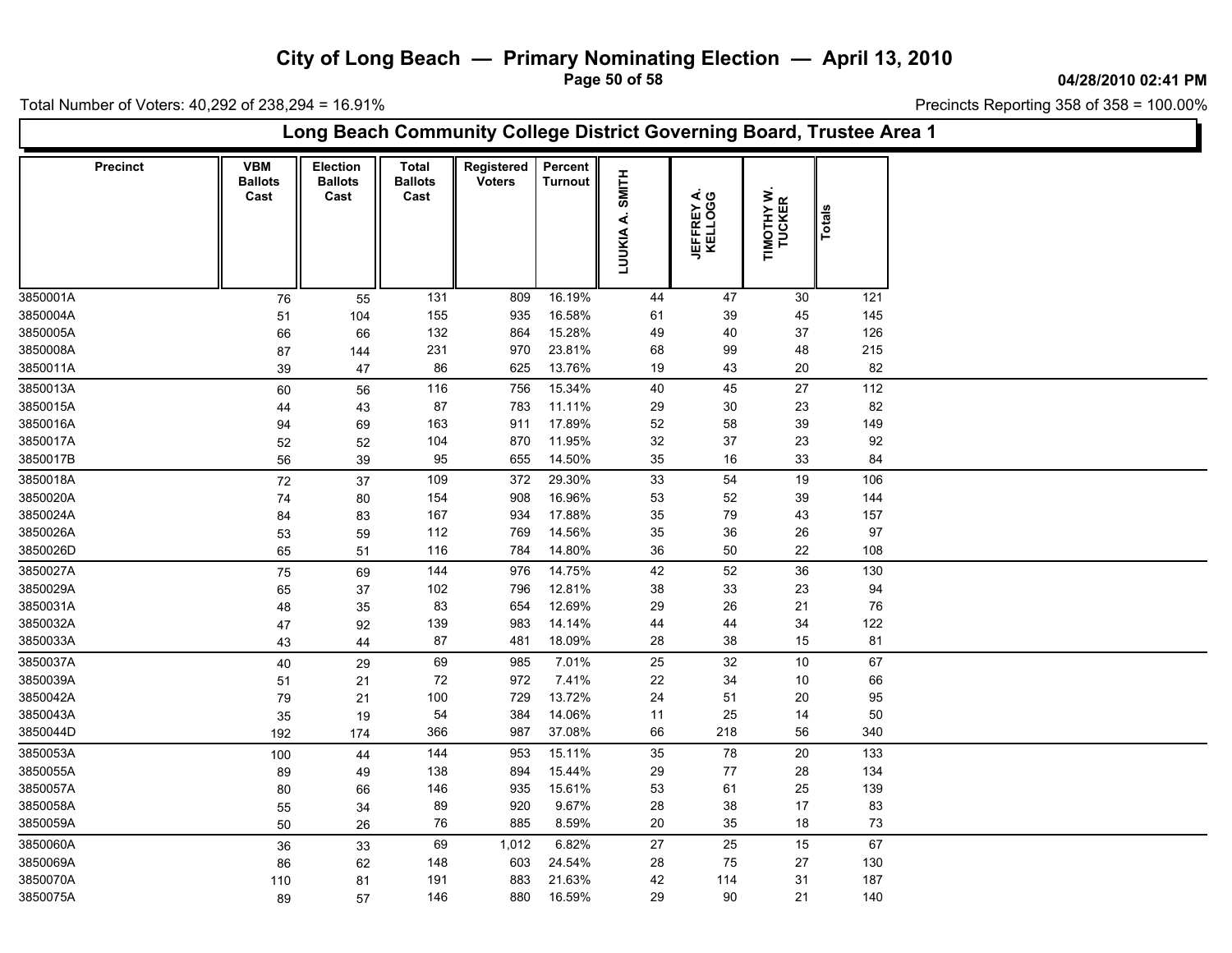**Page 51 of 58**

**04/28/2010 02:41 PM**

Total Number of Voters: 40,292 of 238,294 = 16.91%

| Long Beach Community College District Governing Board, Trustee Area 1 |                                      |                                    |                                        |                             |                           |                              |                       |                      |                |  |  |  |
|-----------------------------------------------------------------------|--------------------------------------|------------------------------------|----------------------------------------|-----------------------------|---------------------------|------------------------------|-----------------------|----------------------|----------------|--|--|--|
| <b>Precinct</b>                                                       | <b>VBM</b><br><b>Ballots</b><br>Cast | Election<br><b>Ballots</b><br>Cast | <b>Total</b><br><b>Ballots</b><br>Cast | Registered<br><b>Voters</b> | Percent<br><b>Turnout</b> | <b>HLINIS</b><br>4<br>LUUKIA | JEFFREY A.<br>KELLOGG | TIMOTHY W.<br>TUCKER | Totals         |  |  |  |
| 3850080A                                                              | 64                                   | 63                                 | 127                                    | 476                         | 26.68%                    | 26                           | 89                    | $\overline{7}$       | 122            |  |  |  |
| 3850081A                                                              | 77                                   | 99                                 | 176                                    | 513                         | 34.31%                    | 29                           | 93                    | 30                   | 152            |  |  |  |
| 3850085B                                                              | 82                                   | 111                                | 193                                    | 493                         | 39.15%                    | 46                           | 95                    | 24                   | 165            |  |  |  |
| 3850102A                                                              | 25                                   | 34                                 | 59                                     | 811                         | 7.27%                     | 18                           | 23                    | 12                   | 53             |  |  |  |
| 3850108A                                                              | 92                                   | 10                                 | 102                                    | 683                         | 14.93%                    | 30                           | 45                    | 22                   | 97             |  |  |  |
| 3850216A                                                              | 72                                   | 86                                 | 158                                    | 500                         | 31.60%                    | 30                           | 103                   | 16                   | 149            |  |  |  |
| 3850345A                                                              | 63                                   | 53                                 | 116                                    | 802                         | 14.46%                    | 42                           | 46                    | 22                   | 110            |  |  |  |
| 3850386A                                                              | 70                                   | 121                                | 191                                    | 946                         | 20.19%                    | 63                           | 54                    | 48                   | 165            |  |  |  |
| 3850402A                                                              | 60                                   | 87                                 | 147                                    | 763                         | 19.27%                    | 38                           | 71                    | 28                   | 137            |  |  |  |
| 3850415A                                                              | 34                                   | 34                                 | 68                                     | 732                         | 9.29%                     | 24                           | 26                    | $12$                 | 62             |  |  |  |
| 3850547A                                                              | 46                                   | 51                                 | 97                                     | 570                         | 17.02%                    | 36                           | 30                    | 25                   | 91             |  |  |  |
| 3850549A                                                              | 133                                  | 43                                 | 176                                    | 912                         | 19.30%                    | 30                           | 116                   | 25                   | 171            |  |  |  |
| 3850551A                                                              | 50                                   | 36                                 | 86                                     | 985                         | 8.73%                     | 25                           | 38                    | 20                   | 83             |  |  |  |
| 3850552A                                                              | 43                                   | 28                                 | 71                                     | 941                         | 7.55%                     | 25                           | 30                    | 14                   | 69             |  |  |  |
| 3850553A                                                              | 56                                   | 35                                 | 91                                     | 943                         | 9.65%                     | 36                           | 40                    | 10                   | 86             |  |  |  |
| 3850554A                                                              | 61                                   | 24                                 | 85                                     | 921                         | 9.23%                     | 21                           | 40                    | 19                   | 80             |  |  |  |
| 3850558A                                                              | 89                                   | 98                                 | 187                                    | 730                         | 25.62%                    | 34                           | 106                   | 34                   | 174            |  |  |  |
| 3850559A                                                              | 120                                  | 85                                 | 205                                    | 942                         | 21.76%                    | 33                           | 131                   | 34                   | 198            |  |  |  |
| 3850560A                                                              | 146                                  | 42                                 | 188                                    | 844                         | 22.27%                    | 31                           | 127                   | 20                   | 178            |  |  |  |
| 3850562A                                                              | 182                                  | 120                                | 302                                    | 937                         | 32.23%                    | 39                           | 224                   | $20\,$               | 283            |  |  |  |
| 3850563A                                                              | 113                                  | 79                                 | 192                                    | 868                         | 22.12%                    | 65                           | 109                   | 14                   | 188            |  |  |  |
| 3850660A                                                              | 57                                   | 35                                 | 92                                     | 902                         | 10.20%                    | 27                           | 43                    | $20\,$               | 90             |  |  |  |
| 3450030B                                                              | $\overline{2}$                       | 0                                  | 2                                      | 21                          | 9.52%                     | 0                            |                       |                      | $\overline{2}$ |  |  |  |
| 3450112A                                                              | $\Omega$                             | 0                                  | 0                                      | $\mathbf 0$                 | 0.00%                     | 0                            | 0                     | 0                    | 0              |  |  |  |
| 3850035F                                                              | 13                                   |                                    | 14                                     | 44                          | 31.82%                    | 7                            | 4                     | 0                    | 11             |  |  |  |
| 3850041D                                                              | 0                                    | 0                                  | 0                                      | $\pmb{0}$                   | 0.00%                     | $\pmb{0}$                    | $\mathsf 0$           | 0                    | $\mathbf 0$    |  |  |  |
| 3850226A                                                              | 5                                    | 0                                  | 5                                      | 28                          | 17.86%                    | $\overline{2}$               | $\overline{c}$        | $\mathbf{1}$         | $\overline{5}$ |  |  |  |
| 3850253A                                                              | 15                                   | 0                                  | 15                                     | 141                         | 10.64%                    | 3                            | 9                     | 3                    | 15             |  |  |  |
| Totals:                                                               | 4,113                                | 3,353                              | 7,466                                  | 45,305                      |                           | 2,001                        | 3,566                 | 1,396                | 6,963          |  |  |  |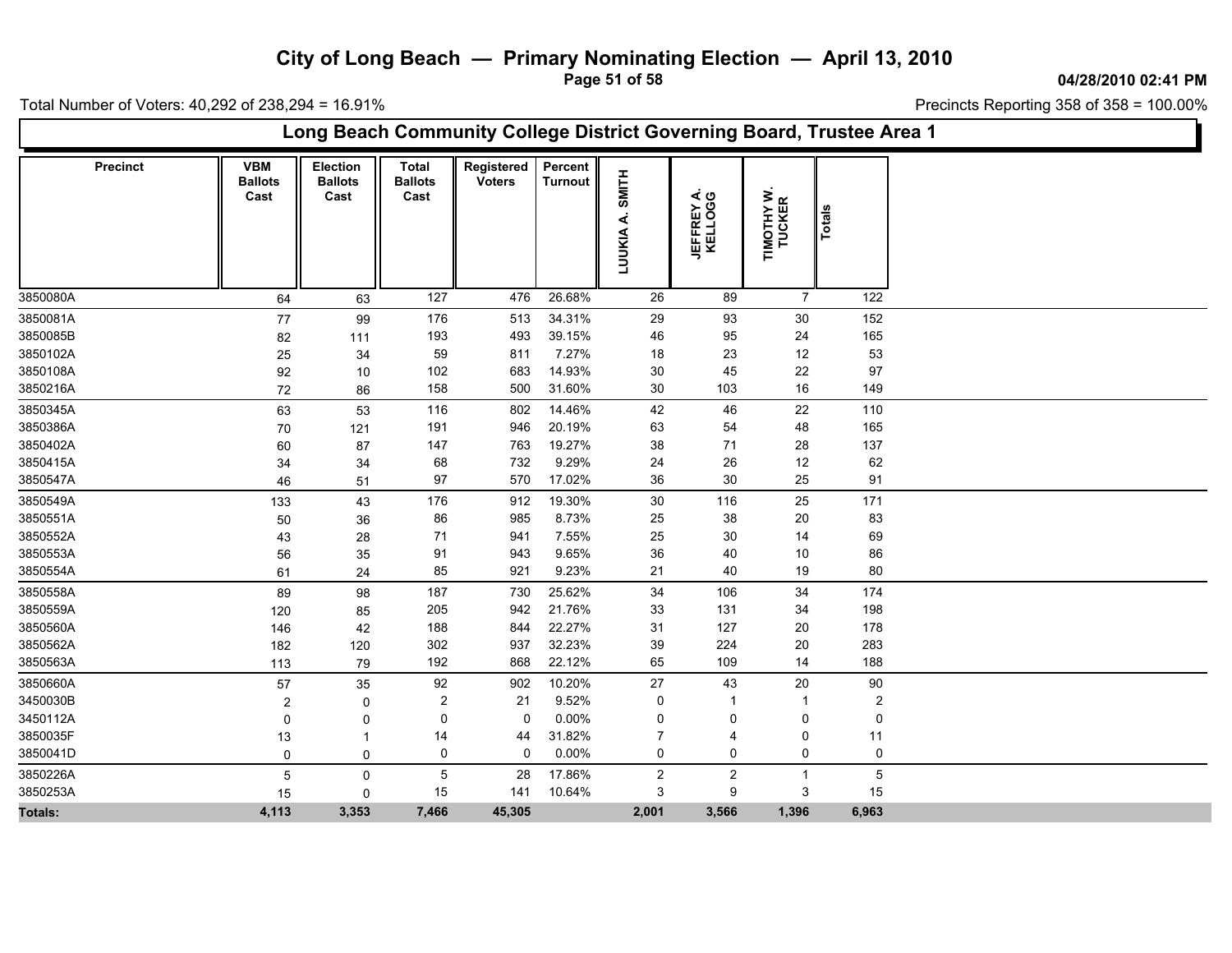**Page 52 of 58**

**04/28/2010 02:41 PM**

Total Number of Voters: 40,292 of 238,294 = 16.91%

 $\Box$ 

| Long Beach Community College District Governing Board, Trustee Area 3 |                                      |                                    |                                        |                             |                           |                  |               |               |  |  |  |  |  |
|-----------------------------------------------------------------------|--------------------------------------|------------------------------------|----------------------------------------|-----------------------------|---------------------------|------------------|---------------|---------------|--|--|--|--|--|
| <b>Precinct</b>                                                       | <b>VBM</b><br><b>Ballots</b><br>Cast | Election<br><b>Ballots</b><br>Cast | <b>Total</b><br><b>Ballots</b><br>Cast | Registered<br><b>Voters</b> | Percent<br><b>Turnout</b> | DAVE HALL        | MARK J. BOWEN | <b>Totals</b> |  |  |  |  |  |
| 3850007A                                                              | 82                                   | 89                                 | 171                                    | 836                         | 20.45%                    | 54               | 95            | 149           |  |  |  |  |  |
| 3850010A                                                              | 35                                   | 53                                 | 88                                     | 694                         | 12.68%                    | 30               | 52            | 82            |  |  |  |  |  |
| 3850040A                                                              | 22                                   | $\,6\,$                            | 28                                     | 762                         | 3.67%                     | 11               | $16\,$        | $27\,$        |  |  |  |  |  |
| 3850047A                                                              | 25                                   | 24                                 | 49                                     | 818                         | 5.99%                     | 15               | 32            | $47\,$        |  |  |  |  |  |
| 3850049A                                                              | 38                                   | 31                                 | 69                                     | 888                         | 7.77%                     | 25               | 40            | 65            |  |  |  |  |  |
| 3850072A                                                              | 56                                   | 32                                 | 88                                     | 715                         | 12.31%                    | $30\,$           | 50            | 80            |  |  |  |  |  |
| 3850089A                                                              | 16                                   | 10                                 | 26                                     | 267                         | 9.74%                     | $\boldsymbol{9}$ | 16            | 25            |  |  |  |  |  |
| 3850089D                                                              | 39                                   | 28                                 | 67                                     | 408                         | 16.42%                    | 22               | 35            | 57            |  |  |  |  |  |
| 3850113A                                                              | 19                                   | $\,6\,$                            | 25                                     | 293                         | 8.53%                     | 12               | $12\,$        | 24            |  |  |  |  |  |
| 3850115A                                                              | 21                                   | 15                                 | $36\,$                                 | 404                         | 8.91%                     | 14               | $17\,$        | 31            |  |  |  |  |  |
| 3850118A                                                              | 17                                   | $\sqrt{2}$                         | $19$                                   | 434                         | 4.38%                     | $\bf 8$          | $10\,$        | $18$          |  |  |  |  |  |
| 3850122A                                                              | 59                                   | 15                                 | 74                                     | 568                         | 13.03%                    | 33               | 36            | 69            |  |  |  |  |  |
| 3850149A                                                              | 49                                   | 32                                 | 81                                     | 908                         | 8.92%                     | $30\,$           | 46            | 76            |  |  |  |  |  |
| 3850152A                                                              | 54                                   | 30                                 | 84                                     | 624                         | 13.46%                    | 34               | 43            | $77$          |  |  |  |  |  |
| 3850156A                                                              | 13                                   | 8                                  | 21                                     | 278                         | 7.55%                     | 8                | 12            | 20            |  |  |  |  |  |
| 3850156C                                                              | $17$                                 | 14                                 | 31                                     | 376                         | 8.24%                     | 9                | 19            | $28\,$        |  |  |  |  |  |
| 3850157B                                                              | 30                                   | 23                                 | 53                                     | 515                         | 10.29%                    | 15               | 35            | 50            |  |  |  |  |  |
| 3850158A                                                              | 9                                    | 11                                 | $20\,$                                 | 318                         | 6.29%                     | $\boldsymbol{9}$ | $10\,$        | 19            |  |  |  |  |  |
| 3850158B                                                              | 26                                   | $\,6$                              | 32                                     | 503                         | 6.36%                     | 12               | 17            | 29            |  |  |  |  |  |
| 3850166A                                                              | 16                                   | 28                                 | 44                                     | 305                         | 14.43%                    | 19               | $19$          | 38            |  |  |  |  |  |
| 3850166B                                                              | 78                                   | 28                                 | 106                                    | 927                         | 11.43%                    | 43               | 53            | 96            |  |  |  |  |  |
| 3850175A                                                              | 36                                   | 47                                 | 83                                     | 624                         | 13.30%                    | 37               | 38            | 75            |  |  |  |  |  |
| 3850178A                                                              | 56                                   | 25                                 | 81                                     | 725                         | 11.17%                    | 25               | 46            | $71$          |  |  |  |  |  |
| 3850179A                                                              | 140                                  | 34                                 | 174                                    | 930                         | 18.71%                    | 57               | 91            | 148           |  |  |  |  |  |
| 3850185A                                                              | 54                                   | 42                                 | 96                                     | 908                         | 10.57%                    | $38\,$           | 47            | 85            |  |  |  |  |  |
| 3850198A                                                              | 88                                   | 51                                 | 139                                    | 710                         | 19.58%                    | 49               | 75            | 124           |  |  |  |  |  |
| 3850199A                                                              | 90                                   | 22                                 | 112                                    | 563                         | 19.89%                    | 41               | 52            | 93            |  |  |  |  |  |
| 3850201A                                                              | 115                                  | 39                                 | 154                                    | 783                         | 19.67%                    | 50               | 89            | 139           |  |  |  |  |  |
| 3850202A                                                              | ${\bf 78}$                           | 28                                 | 106                                    | 756                         | 14.02%                    | 41               | 51            | 92            |  |  |  |  |  |
| 3850204A                                                              | 56                                   | 26                                 | 82                                     | 676                         | 12.13%                    | 26               | 47            | 73            |  |  |  |  |  |
| 3850224B                                                              | 29                                   | 19                                 | 48                                     | 546                         | 8.79%                     | 9                | 30            | 39            |  |  |  |  |  |
| 3850227A                                                              | 58                                   | 22                                 | 80                                     | 854                         | 9.37%                     | 24               | 47            | 71            |  |  |  |  |  |
| 3850236A                                                              | 33                                   | 15                                 | 48                                     | 696                         | 6.90%                     | 22               | 23            | 45            |  |  |  |  |  |
| 3850238A                                                              | 41                                   | 24                                 | 65                                     | 672                         | 9.67%                     | 12               | 51            | 63            |  |  |  |  |  |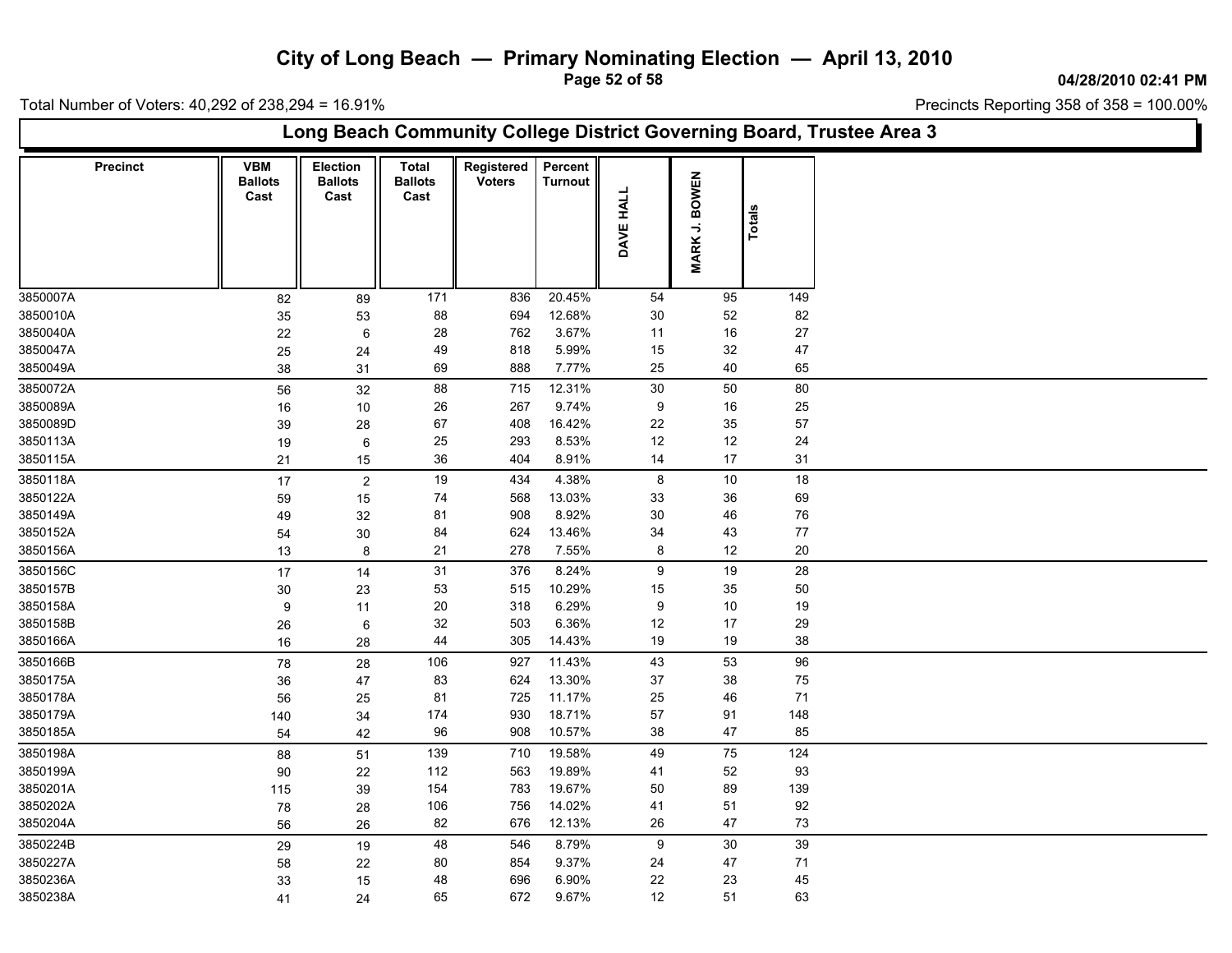**Page 53 of 58**

**04/28/2010 02:41 PM**

Total Number of Voters: 40,292 of 238,294 = 16.91%

 $\blacksquare$ 

| Long Beach Community College District Governing Board, Trustee Area 3 |                 |                                      |                                    |                                        |                             |                           |                            |                                                         |                |  |  |  |
|-----------------------------------------------------------------------|-----------------|--------------------------------------|------------------------------------|----------------------------------------|-----------------------------|---------------------------|----------------------------|---------------------------------------------------------|----------------|--|--|--|
|                                                                       | <b>Precinct</b> | <b>VBM</b><br><b>Ballots</b><br>Cast | Election<br><b>Ballots</b><br>Cast | <b>Total</b><br><b>Ballots</b><br>Cast | Registered<br><b>Voters</b> | Percent<br><b>Turnout</b> | <b>HALL</b><br><b>DAVE</b> | <b>BOWEN</b><br>$\overline{\phantom{a}}$<br><b>MARK</b> | Totals         |  |  |  |
| 3850238B                                                              |                 | 52                                   | 17                                 | 69                                     | 571                         | 12.08%                    | 23                         | 44                                                      | 67             |  |  |  |
| 3850239A                                                              |                 | 72                                   | 26                                 | 98                                     | 731                         | 13.41%                    | 41                         | 46                                                      | 87             |  |  |  |
| 3850244A                                                              |                 | 108                                  | 45                                 | 153                                    | 792                         | 19.32%                    | 51                         | 81                                                      | 132            |  |  |  |
| 3850296A                                                              |                 | 33                                   | 28                                 | 61                                     | 834                         | 7.31%                     | 28                         | 28                                                      | 56             |  |  |  |
| 3850342B                                                              |                 | 35                                   | 17                                 | 52                                     | 482                         | 10.79%                    | 23                         | 26                                                      | 49             |  |  |  |
| 3850360A                                                              |                 | 57                                   | 22                                 | 79                                     | 936                         | 8.44%                     | 33                         | 35                                                      | 68             |  |  |  |
| 3850361A                                                              |                 | $72\,$                               | 51                                 | 123                                    | 724                         | 16.99%                    | 54                         | 58                                                      | 112            |  |  |  |
| 3850362A                                                              |                 | 53                                   | 39                                 | 92                                     | 781                         | 11.78%                    | 30                         | 53                                                      | 83             |  |  |  |
| 3850368A                                                              |                 | 58                                   | 18                                 | 76                                     | 699                         | 10.87%                    | 33                         | 39                                                      | $72\,$         |  |  |  |
| 3850379A                                                              |                 | 32                                   | 18                                 | 50                                     | 605                         | 8.26%                     | 14                         | 35                                                      | 49             |  |  |  |
| 3850545A                                                              |                 | 61                                   | 12                                 | 73                                     | 611                         | 11.95%                    | 22                         | 42                                                      | 64             |  |  |  |
| 3850545J                                                              |                 | 44                                   | 16                                 | 60                                     | 535                         | 11.21%                    | 21                         | 30                                                      | 51             |  |  |  |
| 3850577A                                                              |                 | 49                                   | 35                                 | 84                                     | 870                         | 9.66%                     | 30                         | 48                                                      | ${\bf 78}$     |  |  |  |
| 3850591A                                                              |                 | 53                                   | 58                                 | 111                                    | 649                         | 17.10%                    | $36\,$                     | 63                                                      | 99             |  |  |  |
| 3850593A                                                              |                 | 26                                   | 24                                 | $50\,$                                 | 693                         | 7.22%                     | 19                         | 27                                                      | 46             |  |  |  |
| 3850594A                                                              |                 | 64                                   | 24                                 | 88                                     | 790                         | 11.14%                    | 34                         | 47                                                      | 81             |  |  |  |
| 3850702A                                                              |                 | 50                                   | 23                                 | 73                                     | 903                         | 8.08%                     | 30                         | 39                                                      | 69             |  |  |  |
| 3850003A                                                              |                 | 0                                    | 0                                  | 0                                      | $\mathbf 0$                 | 0.00%                     | 0                          | 0                                                       | 0              |  |  |  |
| 3850003B                                                              |                 | 5                                    | 0                                  | 5                                      | 60                          | 8.33%                     | $\overline{4}$             | $\overline{1}$                                          | 5              |  |  |  |
| 3850010D                                                              |                 | 31                                   | $\overline{2}$                     | 33                                     | 211                         | 15.64%                    | 15                         | 15                                                      | 30             |  |  |  |
| 3850028A                                                              |                 | $\overline{2}$                       | $\mathbf 0$                        | $\overline{2}$                         | 26                          | 7.69%                     | 0                          | $\overline{2}$                                          | $\overline{2}$ |  |  |  |
| 3850063A                                                              |                 | 0                                    | 0                                  | 0                                      | $\overline{c}$              | 0.00%                     | 0                          | $\mathsf{O}$                                            | 0              |  |  |  |
| 3850064A                                                              |                 | 0                                    | 0                                  | 0                                      | $\mathbf 0$                 | 0.00%                     | 0                          | 0                                                       | $\Omega$       |  |  |  |
| 3850098A                                                              |                 | $\overline{c}$                       | 0                                  | 2                                      | 20                          | 10.00%                    | $\overline{c}$             | 0                                                       | 2              |  |  |  |
| 3850189A                                                              |                 | $\Omega$                             | 0                                  | 0                                      | $\mathbf 0$                 | 0.00%                     | 0                          | 0                                                       | 0              |  |  |  |
| 3850201C                                                              |                 | 0                                    | 0                                  | 0                                      | 0                           | 0.00%                     | 0                          | 0                                                       | 0              |  |  |  |
| 3850245A                                                              |                 | $\mathbf 0$                          | $\mathbf 0$                        | $\mathbf 0$                            | $\overline{0}$              | 0.00%                     | 0                          | $\mathsf{O}$                                            | $\mathbf 0$    |  |  |  |
| Totals:                                                               |                 | 2,554                                | 1,360                              | 3,914                                  | 33,809                      |                           | 1,416                      | 2,111                                                   | 3,527          |  |  |  |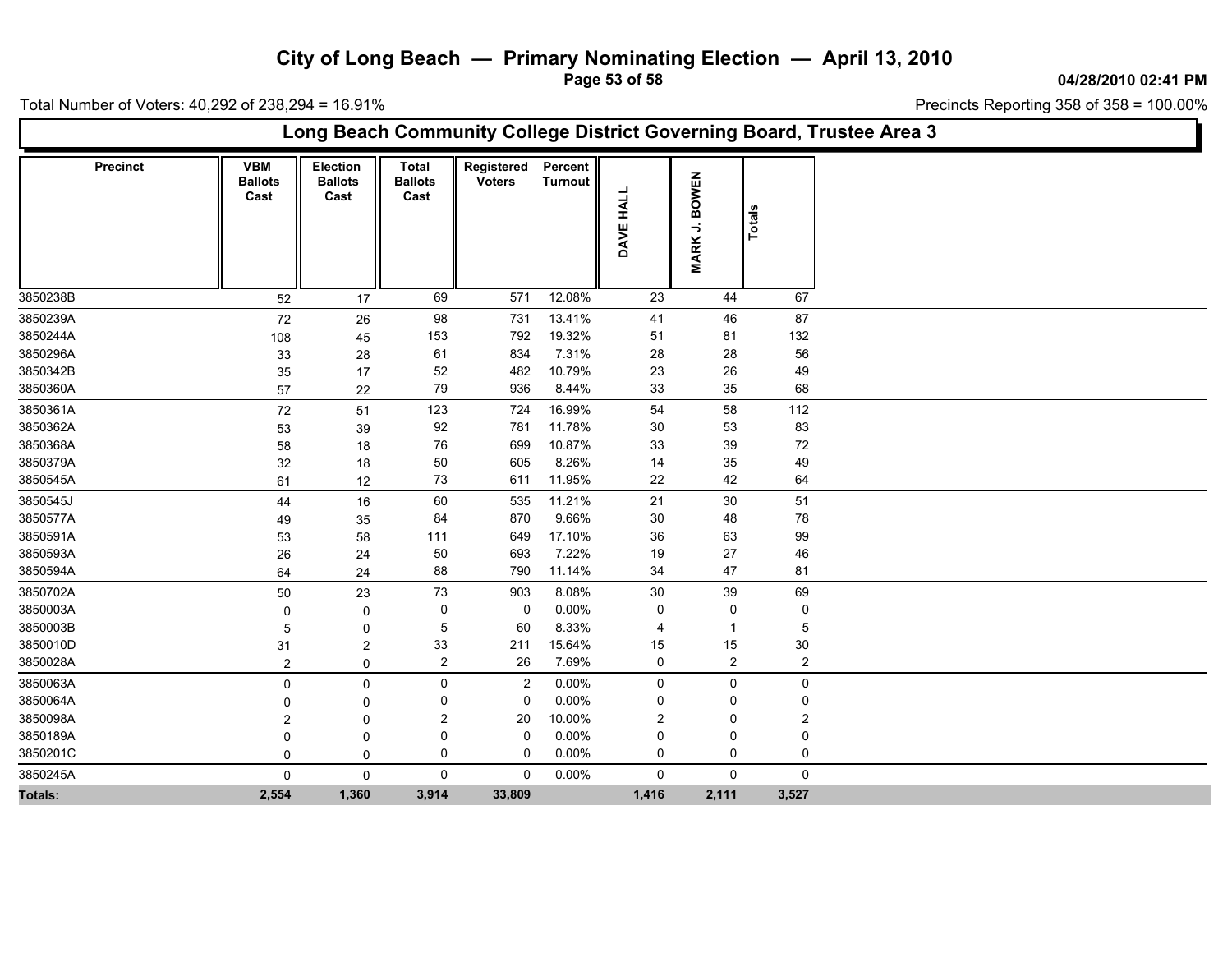**Page 54 of 58**

**04/28/2010 02:41 PM**

Total Number of Voters: 40,292 of 238,294 = 16.91%

L

|                 | Long Beach Community College District Governing Board, Trustee Area 5 |                                      |                                    |                                        |                             |                           |                            |                        |                               |        |  |  |  |
|-----------------|-----------------------------------------------------------------------|--------------------------------------|------------------------------------|----------------------------------------|-----------------------------|---------------------------|----------------------------|------------------------|-------------------------------|--------|--|--|--|
| <b>Precinct</b> |                                                                       | <b>VBM</b><br><b>Ballots</b><br>Cast | Election<br><b>Ballots</b><br>Cast | <b>Total</b><br><b>Ballots</b><br>Cast | Registered<br><b>Voters</b> | Percent<br><b>Turnout</b> | <b>CLARK</b><br><b>NOL</b> | PHILLIP Q.<br>SHROTMAN | PERRY<br>نم<br><b>DEMIREA</b> | Total  |  |  |  |
| 0930001A        |                                                                       | 92                                   | 34                                 | 126                                    | 958                         | 13.15%                    | 64                         | 43                     | 16                            | 123    |  |  |  |
| 3450015A        |                                                                       | 38                                   | $\overline{7}$                     | 45                                     | 632                         | 7.12%                     | 24                         | 12                     | 8                             | 44     |  |  |  |
| 3450016A        |                                                                       | 49                                   | 8                                  | 57                                     | 738                         | 7.72%                     | 38                         | 12                     | $\overline{7}$                | 57     |  |  |  |
| 3450020A        |                                                                       | 69                                   | 22                                 | 91                                     | 906                         | 10.04%                    | 27                         | 50                     | 13                            | 90     |  |  |  |
| 3450021A        |                                                                       | 47                                   | 17                                 | 64                                     | 756                         | 8.47%                     | 36                         | 21                     | 5                             | 62     |  |  |  |
| 3450023A        |                                                                       | 47                                   | 4                                  | 51                                     | 613                         | 8.32%                     | 28                         | 19                     | $\overline{4}$                | 51     |  |  |  |
| 3450025A        |                                                                       | 48                                   | 17                                 | 65                                     | 873                         | 7.45%                     | 27                         | 24                     | 12                            | 63     |  |  |  |
| 3450027A        |                                                                       | 39                                   | 13                                 | 52                                     | 584                         | 8.90%                     | 32                         | 17                     | $\overline{c}$                | 51     |  |  |  |
| 3450028A        |                                                                       | 65                                   | 13                                 | 78                                     | 861                         | 9.06%                     | 41                         | 23                     | $12$                          | 76     |  |  |  |
| 3450034A        |                                                                       | 51                                   | 13                                 | 64                                     | 843                         | 7.59%                     | 38                         | 21                     | 5                             | 64     |  |  |  |
| 3450035A        |                                                                       | 44                                   | 13                                 | 57                                     | 774                         | 7.36%                     | 38                         | 10                     | $\overline{7}$                | 55     |  |  |  |
| 3450037A        |                                                                       | 59                                   | 12                                 | 71                                     | 922                         | 7.70%                     | 40                         | 17                     | 11                            | 68     |  |  |  |
| 3450038A        |                                                                       | 48                                   | 18                                 | 66                                     | 904                         | 7.30%                     | 41                         | 21                     | 4                             | 66     |  |  |  |
| 3450040A        |                                                                       | 66                                   | 14                                 | 80                                     | 747                         | 10.71%                    | 45                         | 22                     | 13                            | $80\,$ |  |  |  |
| 3450042A        |                                                                       | 57                                   | 18                                 | 75                                     | 840                         | 8.93%                     | 38                         | 29                     | $\overline{7}$                | 74     |  |  |  |
| 3450043A        |                                                                       |                                      |                                    | 64                                     | 855                         | 7.49%                     | 42                         | 18                     | $\mathbf{3}$                  | 63     |  |  |  |
| 3450045A        |                                                                       | 52                                   | 12<br>20                           | 60                                     | 929                         | 6.46%                     | 39                         | 14                     | 6                             | 59     |  |  |  |
|                 |                                                                       | 40                                   |                                    | 91                                     |                             | 10.73%                    | 51                         | $30\,$                 |                               |        |  |  |  |
| 3450046A        |                                                                       | 70                                   | 21                                 |                                        | 848                         |                           |                            |                        | 10<br>3                       | 91     |  |  |  |
| 3450048A        |                                                                       | 66                                   | 17                                 | 83                                     | 855                         | 9.71%<br>11.82%           | 55<br>38                   | 25                     |                               | 83     |  |  |  |
| 3450050A        |                                                                       | 52                                   | 22                                 | $74\,$                                 | 626                         |                           |                            | 30                     | 6                             | 74     |  |  |  |
| 3450052A        |                                                                       | 50                                   | 11                                 | 61                                     | 731                         | 8.34%                     | 33                         | 20                     | 8                             | 61     |  |  |  |
| 3450053A        |                                                                       | 55                                   | 18                                 | 73                                     | 748                         | 9.76%                     | 36                         | 28                     | 9                             | 73     |  |  |  |
| 3450054A        |                                                                       | 52                                   | 18                                 | 70                                     | 791                         | 8.85%                     | 33                         | 24                     | 13                            | 70     |  |  |  |
| 3450055A        |                                                                       | 42                                   | 8                                  | $50\,$                                 | 582                         | 8.59%                     | 32                         | 9                      | 6                             | 47     |  |  |  |
| 3450057A        |                                                                       | 42                                   | 5                                  | 47                                     | 654                         | 7.19%                     | 23                         | 18                     | 6                             | 47     |  |  |  |
| 3450059A        |                                                                       | 73                                   | 15                                 | 88                                     | 773                         | 11.38%                    | 41                         | 39                     | 8                             | 88     |  |  |  |
| 3450060A        |                                                                       | 80                                   | 14                                 | 94                                     | 866                         | 10.85%                    | 42                         | 42                     | 10                            | 94     |  |  |  |
| 3450062A        |                                                                       | 57                                   | 28                                 | 85                                     | 944                         | 9.00%                     | 39                         | 35                     | 10                            | 84     |  |  |  |
| 3450064A        |                                                                       | 73                                   | 11                                 | 84                                     | 806                         | 10.42%                    | 47                         | 29                     | $\overline{7}$                | 83     |  |  |  |
| 3450066A        |                                                                       | 40                                   | 20                                 | 60                                     | 691                         | 8.68%                     | 38                         | 17                     | 4                             | 59     |  |  |  |
| 3450067A        |                                                                       | 52                                   | 9                                  | 61                                     | 662                         | 9.21%                     | 36                         | 20                     | $\sqrt{5}$                    | 61     |  |  |  |
| 3450069A        |                                                                       | 65                                   | 17                                 | 82                                     | 666                         | 12.31%                    | 39                         | 30                     | 13                            | 82     |  |  |  |
| 3850045B        |                                                                       | 34                                   | 23                                 | 57                                     | 401                         | 14.21%                    | 26                         | 16                     | 13                            | 55     |  |  |  |
| 3850045H        |                                                                       | 33                                   | 29                                 | 62                                     | 498                         | 12.45%                    | 25                         | 23                     | 11                            | 59     |  |  |  |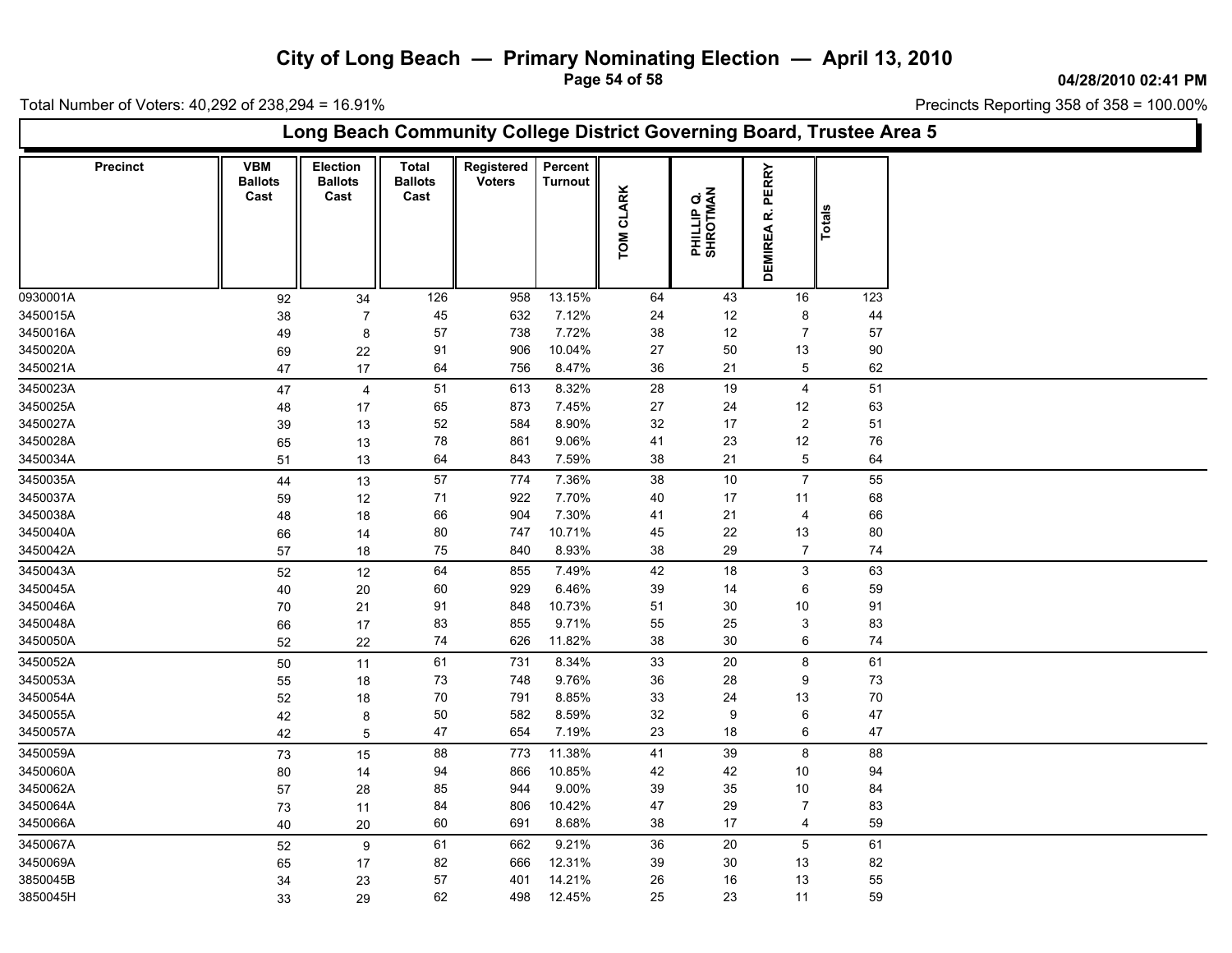**Page 55 of 58**

**04/28/2010 02:41 PM**

Total Number of Voters: 40,292 of 238,294 = 16.91%

| Long Beach Community College District Governing Board, Trustee Area 5 |                                      |                                           |                                        |                             |                           |                     |                        |                  |        |  |  |  |  |
|-----------------------------------------------------------------------|--------------------------------------|-------------------------------------------|----------------------------------------|-----------------------------|---------------------------|---------------------|------------------------|------------------|--------|--|--|--|--|
| <b>Precinct</b>                                                       | <b>VBM</b><br><b>Ballots</b><br>Cast | <b>Election</b><br><b>Ballots</b><br>Cast | <b>Total</b><br><b>Ballots</b><br>Cast | Registered<br><b>Voters</b> | Percent<br><b>Turnout</b> | <b>CLARK</b><br>TOM | PHILLIP Q.<br>SHROTMAN | DEMIREA R. PERRY | Totals |  |  |  |  |
| 3850051C                                                              | 110                                  | 100                                       | 210                                    | 697                         | 30.13%                    | 101                 | 86                     | 14               | 201    |  |  |  |  |
| 3850052A                                                              | 122                                  | 60                                        | 182                                    | 830                         | 21.93%                    | 79                  | 72                     | 25               | 176    |  |  |  |  |
| 3850065A                                                              | 138                                  | 65                                        | 203                                    | 901                         | 22.53%                    | 97                  | 68                     | 25               | 190    |  |  |  |  |
| 3850067A                                                              | 94                                   | 77                                        | 171                                    | 708                         | 24.15%                    | 86                  | 62                     | 6                | 154    |  |  |  |  |
| 3850067B                                                              | 117                                  | 94                                        | 211                                    | 667                         | 31.63%                    | 95                  | 94                     | 9                | 198    |  |  |  |  |
| 3850147B                                                              | 66                                   | $38\,$                                    | 104                                    | 731                         | 14.23%                    | 57                  | 32                     | 11               | 100    |  |  |  |  |
| 3850295A                                                              | 120                                  | 96                                        | 216                                    | 778                         | 27.76%                    | 127                 | 52                     | 28               | 207    |  |  |  |  |
| 3850302A                                                              | 114                                  | 105                                       | 219                                    | 681                         | 32.16%                    | 111                 | 82                     | 16               | 209    |  |  |  |  |
| 3850304A                                                              | 77                                   | 64                                        | 141                                    | 643                         | 21.93%                    | 83                  | 40                     | 15               | 138    |  |  |  |  |
| 3850315A                                                              | 156                                  | 76                                        | 232                                    | 920                         | 25.22%                    | 130                 | 62                     | 23               | 215    |  |  |  |  |
| 3850316A                                                              | 168                                  | 74                                        | 242                                    | 862                         | 28.07%                    | 142                 | 68                     | 22               | 232    |  |  |  |  |
| 3850319A                                                              | 87                                   | 66                                        | 153                                    | 801                         | 19.10%                    | 85                  | 41                     | 21               | 147    |  |  |  |  |
| 3850321A                                                              | 111                                  | 66                                        | 177                                    | 879                         | 20.14%                    | 104                 | 47                     | 22               | 173    |  |  |  |  |
| 3850323A                                                              | 13                                   | $\boldsymbol{9}$                          | 22                                     | 439                         | 5.01%                     | 13                  | $\overline{1}$         | $\,6\,$          | 20     |  |  |  |  |
| 3850328A                                                              | 165                                  | 90                                        | 255                                    | 878                         | 29.04%                    | 156                 | 64                     | 20               | 240    |  |  |  |  |
| 3850335A                                                              | 79                                   | 85                                        | 164                                    | 529                         | 31.00%                    | 75                  | 65                     | 16               | 156    |  |  |  |  |
| 3850336A                                                              | 104                                  | 76                                        | 180                                    | 649                         | 27.73%                    | 104                 | 47                     | 16               | 167    |  |  |  |  |
| 3850337A                                                              | 154                                  | 107                                       | 261                                    | 854                         | 30.56%                    | 132                 | 79                     | 37               | 248    |  |  |  |  |
| 3850346A                                                              | 102                                  | 100                                       | 202                                    | 892                         | 22.65%                    | 112                 | 57                     | 21               | 190    |  |  |  |  |
| 3850348A                                                              | 102                                  | 71                                        | 173                                    | 811                         | 21.33%                    | 91                  | 50                     | 22               | 163    |  |  |  |  |
| 3850349A                                                              | 96                                   | 52                                        | 148                                    | 626                         | 23.64%                    | 60                  | 61                     | $16\,$           | 137    |  |  |  |  |
| 3850355A                                                              | 142                                  | 113                                       | 255                                    | 969                         | 26.32%                    | 124                 | 89                     | 22               | 235    |  |  |  |  |
| 3850356A                                                              | 107                                  | 82                                        | 189                                    | 731                         | 25.85%                    | 84                  | 66                     | 23               | 173    |  |  |  |  |
| 3850363A                                                              | 113                                  | 80                                        | 193                                    | 743                         | 25.98%                    | 95                  | 64                     | 22               | 181    |  |  |  |  |
| 3850367A                                                              | 79                                   | 45                                        | 124                                    | 669                         | 18.54%                    | 59                  | 46                     | 11               | 116    |  |  |  |  |
| 3850367D                                                              | 108                                  | 91                                        | 199                                    | 882                         | 22.56%                    | 96                  | 75                     | 19               | 190    |  |  |  |  |
| 3850367F                                                              | 103                                  | 54                                        | 157                                    | 783                         | 20.05%                    | 82                  | 47                     | 13               | 142    |  |  |  |  |
| 3850371A                                                              | 101                                  | 93                                        | 194                                    | 841                         | 23.07%                    | 99                  | 71                     | 17               | 187    |  |  |  |  |
| 3850372A                                                              | 104                                  | 70                                        | 174                                    | 674                         | 25.82%                    | 71                  | 79                     | 18               | 168    |  |  |  |  |
| 3850373A                                                              | 108                                  | 109                                       | 217                                    | 867                         | 25.03%                    | 46                  | 149                    | 16               | 211    |  |  |  |  |
| 3850374A                                                              | 112                                  | 82                                        | 194                                    | 919                         | 21.11%                    | 74                  | 98                     | 15               | 187    |  |  |  |  |
| 3850376A                                                              | 113                                  | 68                                        | 181                                    | 801                         | 22.60%                    | 85                  | 79                     | 11               | 175    |  |  |  |  |
| 3850377A                                                              | 82                                   | 31                                        | 113                                    | 600                         | 18.83%                    | 46                  | 40                     | 18               | 104    |  |  |  |  |
| 3850378A                                                              | 87                                   | 77                                        | 164                                    | 875                         | 18.74%                    | 63                  | 79                     | 16               | 158    |  |  |  |  |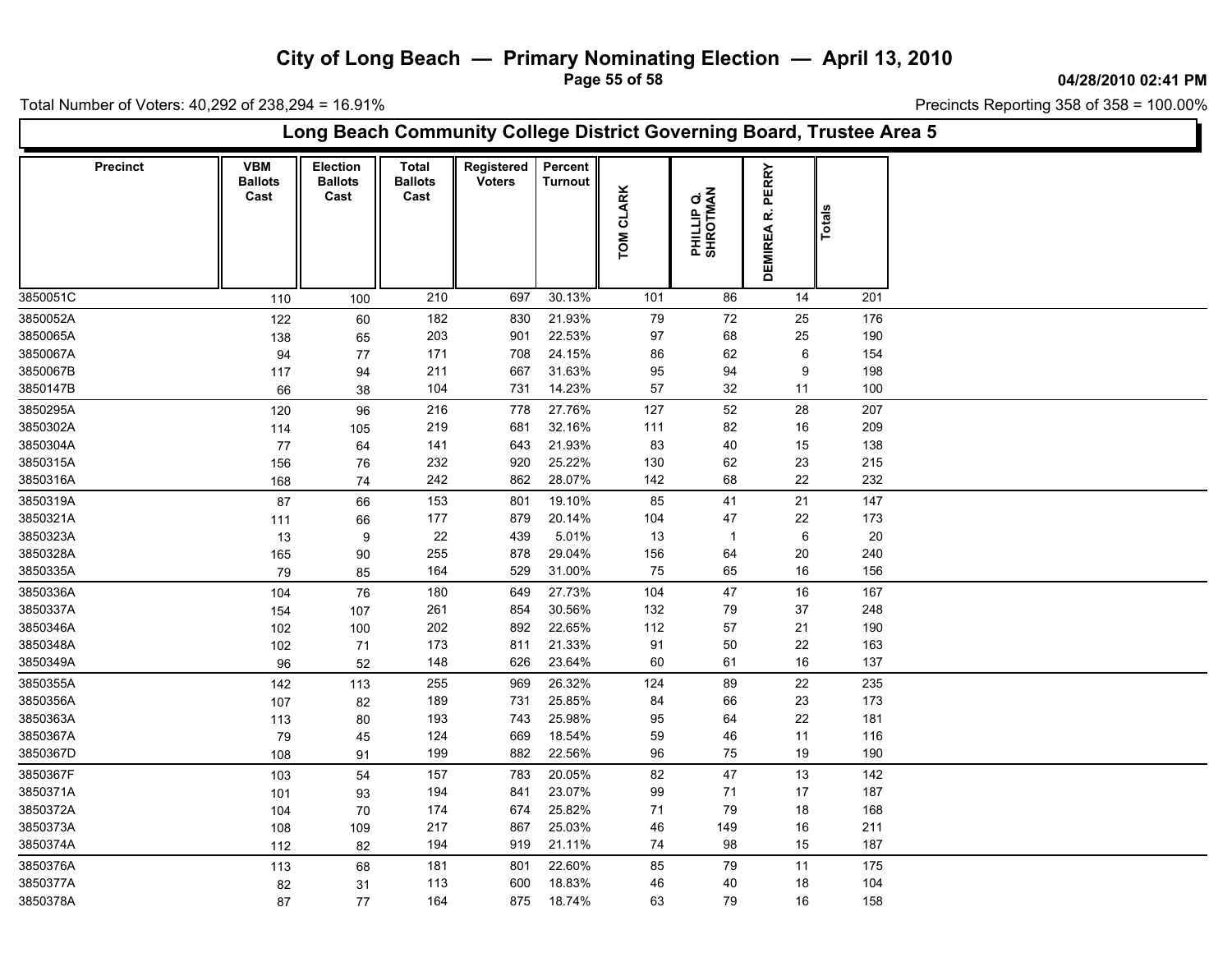**Page 56 of 58**

**04/28/2010 02:41 PM**

Total Number of Voters: 40,292 of 238,294 = 16.91%

| Long Beach Community College District Governing Board, Trustee Area 5 |                                      |                                    |                                        |                             |                           |                            |                        |                                  |        |  |  |  |  |
|-----------------------------------------------------------------------|--------------------------------------|------------------------------------|----------------------------------------|-----------------------------|---------------------------|----------------------------|------------------------|----------------------------------|--------|--|--|--|--|
| <b>Precinct</b>                                                       | <b>VBM</b><br><b>Ballots</b><br>Cast | Election<br><b>Ballots</b><br>Cast | <b>Total</b><br><b>Ballots</b><br>Cast | Registered<br><b>Voters</b> | Percent<br><b>Turnout</b> | <b>CLARK</b><br><b>NOL</b> | PHILLIP Q.<br>SHROTMAN | ERRY<br>ᇟ<br>œ<br><b>DEMIREA</b> | Total  |  |  |  |  |
| 3850399A                                                              | 135                                  | 77                                 | 212                                    | 895                         | 23.69%                    | 102                        | 69                     | 24                               | 195    |  |  |  |  |
| 3850411A                                                              | 188                                  | 107                                | 295                                    | 963                         | 30.63%                    | 181                        | 82                     | 12                               | 275    |  |  |  |  |
| 3850447A                                                              | 135                                  | 86                                 | 221                                    | 931                         | 23.74%                    | 121                        | 74                     | 14                               | 209    |  |  |  |  |
| 3850535A                                                              | 120                                  | 80                                 | 200                                    | 842                         | 23.75%                    | 112                        | 66                     | 13                               | 191    |  |  |  |  |
| 3850539A                                                              | 120                                  | 97                                 | 217                                    | 875                         | 24.80%                    | 106                        | 79                     | 22                               | 207    |  |  |  |  |
| 3850541A                                                              | 64                                   | 51                                 | 115                                    | 590                         | 19.49%                    | 44                         | 49                     | 10                               | 103    |  |  |  |  |
| 3850630A                                                              | 104                                  | 77                                 | 181                                    | 816                         | 22.18%                    | 72                         | 68                     | 15                               | 155    |  |  |  |  |
| 3850632A                                                              | 123                                  | 86                                 | 209                                    | 934                         | 22.38%                    | 112                        | 54                     | 27                               | 193    |  |  |  |  |
| 3850636A                                                              | 117                                  | 71                                 | 188                                    | 915                         | 20.55%                    | 97                         | 53                     | 19                               | 169    |  |  |  |  |
| 3850637A                                                              | 118                                  | 96                                 | 214                                    | 756                         | 28.31%                    | 125                        | 61                     | 20                               | 206    |  |  |  |  |
| 3850639A                                                              | 135                                  | 62                                 | 197                                    | 926                         | 21.27%                    | 104                        | 58                     | 15                               | 177    |  |  |  |  |
| 3850647A                                                              | 92                                   | 46                                 | 138                                    | 512                         | 26.95%                    | 76                         | 36                     | 20                               | 132    |  |  |  |  |
| 3850649A                                                              | 115                                  | 103                                | 218                                    | 607                         | 35.91%                    | 106                        | 73                     | 16                               | 195    |  |  |  |  |
| 3850680A                                                              | 98                                   | 52                                 | 150                                    | 702                         | 21.37%                    | 74                         | 46                     | 13                               | 133    |  |  |  |  |
| 2650005B                                                              | 0                                    | 0                                  | 0                                      | 0                           | 0.00%                     | 0                          | 0                      | 0                                | 0      |  |  |  |  |
| 3850041C                                                              |                                      | 0                                  |                                        | -0                          | 0.00%                     | 0                          |                        |                                  |        |  |  |  |  |
| 3850044A                                                              |                                      | 0                                  |                                        | 4                           | 25.00%                    | 0                          |                        | 0                                |        |  |  |  |  |
| 3850147A                                                              | 24                                   | 0                                  | 24                                     | 126                         | 19.05%                    | 10                         | $\overline{7}$         | 5                                | 22     |  |  |  |  |
| 3850294B                                                              | $\Omega$                             | 0                                  | 0                                      | 0                           | 0.00%                     | 0                          | 0                      | 0                                | 0      |  |  |  |  |
| 3850307A                                                              | 21                                   | 0                                  | 21                                     | 198                         | 10.61%                    | 9                          | 5                      | 6                                | 20     |  |  |  |  |
| 3850603A                                                              | 64                                   | $\Omega$                           | 64                                     | 188                         | 34.04%                    | 35                         | 14                     | 11                               | 60     |  |  |  |  |
| Totals:                                                               | 7,275                                | 4,198                              | 11,473                                 | 63,787                      |                           | 5,822                      | 3,915                  | 1,151                            | 10,888 |  |  |  |  |
|                                                                       |                                      |                                    |                                        |                             |                           |                            |                        |                                  |        |  |  |  |  |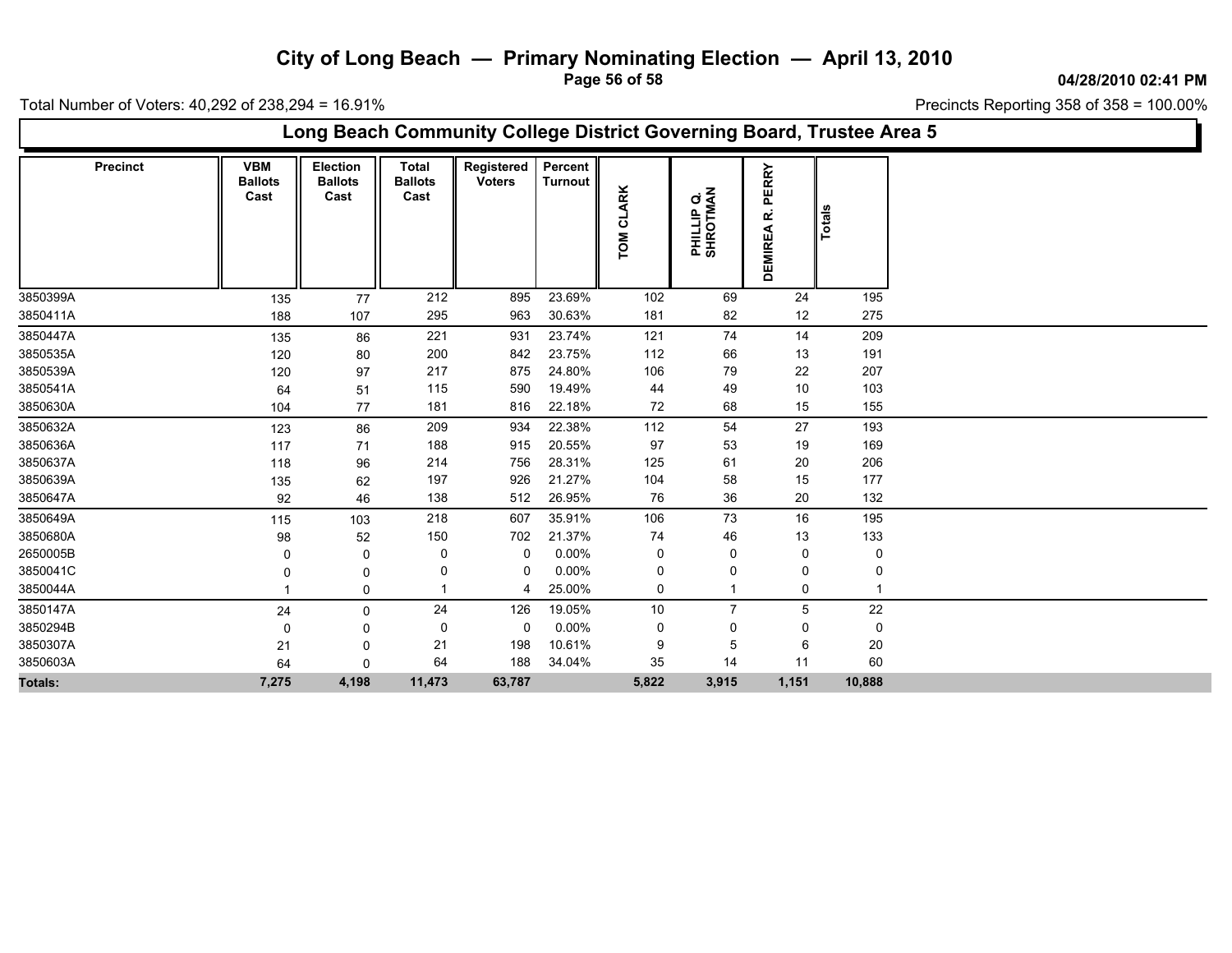**Page 57 of 58**

**04/28/2010 02:41 PM**

Total Number of Voters: 40,292 of 238,294 = 16.91%

 $\Box$ 

| Long Beach Unified School District Governing Board Member, District 1                                                                                                                                                                                                |
|----------------------------------------------------------------------------------------------------------------------------------------------------------------------------------------------------------------------------------------------------------------------|
| <b>VBM</b><br>Election<br>Registered<br>Percent<br><b>Precinct</b><br><b>Total</b><br>PRICE<br><b>MARY STANTON</b><br><b>Ballots</b><br><b>Ballots</b><br><b>Turnout</b><br><b>Ballots</b><br><b>Voters</b><br>Cast<br>Cast<br>Cast<br>Totals<br>ဟ<br><b>JEFFREY</b> |
| 16.19%<br>3850001A<br>131<br>809<br>64<br>52<br>116<br>$76\,$<br>55                                                                                                                                                                                                  |
| 3850004A<br>16.58%<br>77<br>62<br>139<br>155<br>935<br>51<br>104                                                                                                                                                                                                     |
| 3850005A<br>132<br>15.28%<br>81<br>45<br>126<br>864<br>66<br>66                                                                                                                                                                                                      |
| 23.81%<br>113<br>104<br>217<br>3850008A<br>231<br>970<br>87<br>144                                                                                                                                                                                                   |
| 3850011A<br>86<br>625<br>13.76%<br>44<br>37<br>81<br>39<br>47                                                                                                                                                                                                        |
| 15.34%<br>72<br>39<br>111<br>3850013A<br>56<br>116<br>756<br>60                                                                                                                                                                                                      |
| 83<br>3850015A<br>87<br>783<br>11.11%<br>42<br>41<br>44<br>43                                                                                                                                                                                                        |
| 17.89%<br>74<br>76<br>150<br>3850016A<br>163<br>911<br>94<br>69                                                                                                                                                                                                      |
| 11.95%<br>3850017A<br>104<br>870<br>46<br>48<br>94<br>52<br>52                                                                                                                                                                                                       |
| 3850017B<br>655<br>14.50%<br>45<br>40<br>85<br>95<br>56<br>39                                                                                                                                                                                                        |
| 29.30%<br>3850018A<br>$72\,$<br>109<br>372<br>64<br>41<br>105<br>37                                                                                                                                                                                                  |
| 16.96%<br>3850020A<br>148<br>154<br>908<br>61<br>87<br>74<br>80                                                                                                                                                                                                      |
| 17.88%<br>3850024A<br>167<br>934<br>95<br>61<br>156<br>84<br>83                                                                                                                                                                                                      |
| 14.56%<br>66<br>35<br>101<br>3850026A<br>112<br>769<br>53<br>59                                                                                                                                                                                                      |
| 14.80%<br>48<br>3850026D<br>116<br>784<br>58<br>106<br>65<br>51                                                                                                                                                                                                      |
| 144<br>14.75%<br>78<br>49<br>127<br>3850027A<br>976<br>75<br>69                                                                                                                                                                                                      |
| 3850029A<br>12.81%<br>93<br>102<br>796<br>49<br>44<br>65<br>37                                                                                                                                                                                                       |
| 3850031A<br>83<br>654<br>12.69%<br>54<br>24<br>78<br>48<br>35                                                                                                                                                                                                        |
| 14.14%<br>76<br>53<br>3850032A<br>139<br>983<br>129<br>92<br>47                                                                                                                                                                                                      |
| 18.09%<br>3850033A<br>87<br>481<br>35<br>48<br>83<br>43<br>44                                                                                                                                                                                                        |
| 3850037A<br>69<br>7.01%<br>37<br>69<br>985<br>32<br>40<br>29                                                                                                                                                                                                         |
| 7.41%<br>$72\,$<br>972<br>33<br>34<br>67<br>3850039A<br>21<br>51                                                                                                                                                                                                     |
| 37.08%<br>3850044D<br>366<br>987<br>192<br>145<br>337<br>192<br>174                                                                                                                                                                                                  |
| 15.11%<br>3850053A<br>144<br>953<br>65<br>66<br>131<br>100<br>44                                                                                                                                                                                                     |
| 15.44%<br>72<br>59<br>131<br>3850055A<br>138<br>894<br>89<br>49                                                                                                                                                                                                      |
| 146<br>15.61%<br>98<br>44<br>142<br>3850057A<br>935<br>80<br>66                                                                                                                                                                                                      |
| 3850058A<br>920<br>9.67%<br>42<br>85<br>89<br>43<br>55<br>34                                                                                                                                                                                                         |
| 3850059A<br>76<br>885<br>8.59%<br>41<br>31<br>72<br>50<br>26                                                                                                                                                                                                         |
| 32<br>3850060A<br>69<br>1,012<br>6.82%<br>$33\,$<br>65<br>36<br>33                                                                                                                                                                                                   |
| 24.54%<br>72<br>65<br>3850069A<br>148<br>603<br>137<br>86<br>62                                                                                                                                                                                                      |
| 21.63%<br>77<br>3850070A<br>191<br>105<br>182<br>81<br>883<br>110                                                                                                                                                                                                    |
| 16.59%<br>3850075A<br>880<br>91<br>53<br>144<br>89<br>146<br>57                                                                                                                                                                                                      |
| 127<br>476<br>26.68%<br>74<br>45<br>119<br>3850080A<br>63<br>64                                                                                                                                                                                                      |
| 70<br>3850081A<br>176<br>513<br>34.31%<br>88<br>158<br>77<br>99                                                                                                                                                                                                      |